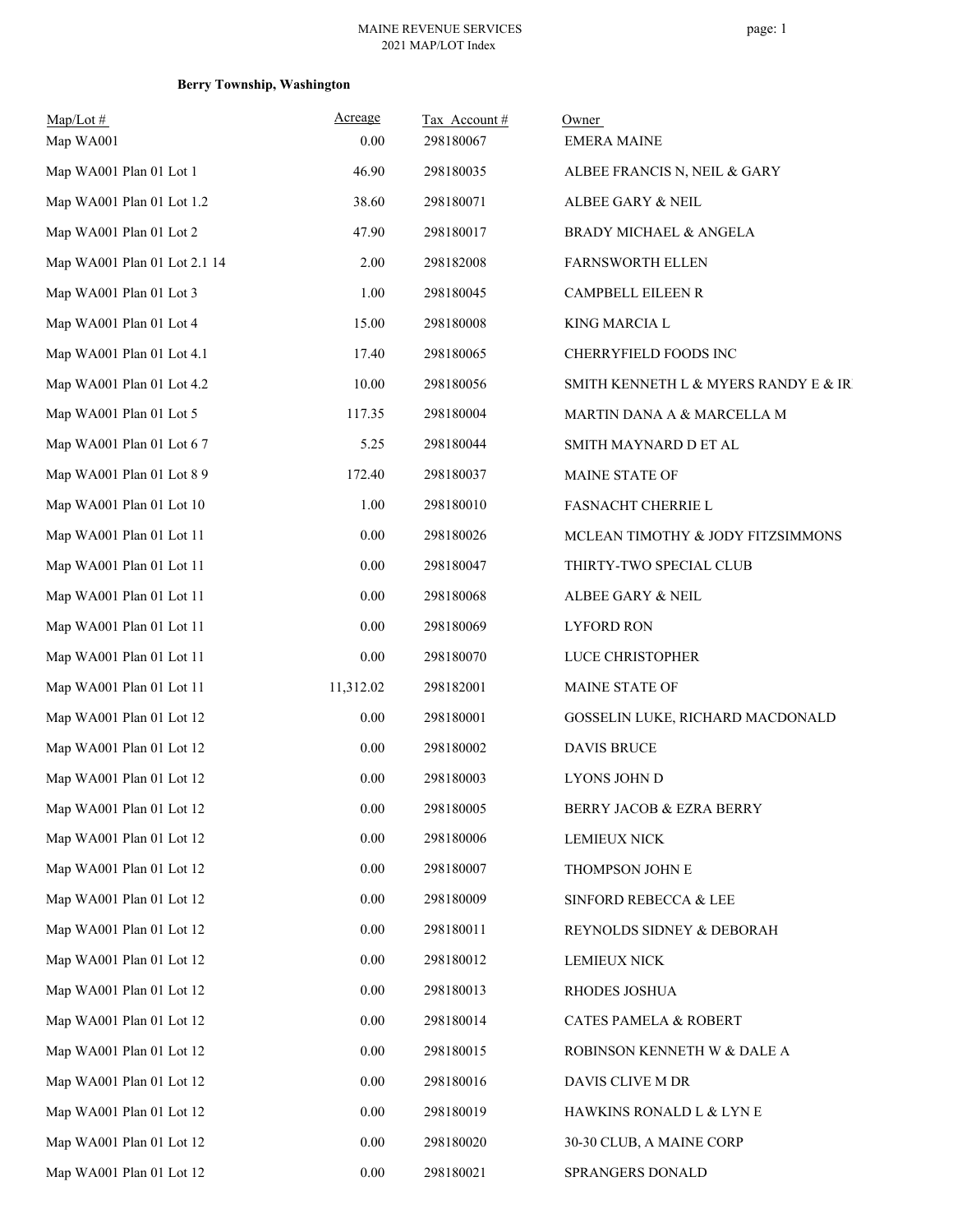## **Berry Township, Washington**

| $Map/Lot \#$                | Acreage   | Tax Account# | Owner                              |
|-----------------------------|-----------|--------------|------------------------------------|
| Map WA001 Plan 01 Lot 12    | 0.00      | 298180022    | THOMPSON BRODRICK S, ANNE M,       |
| Map WA001 Plan 01 Lot 12    | 0.00      | 298180023    | <b>FITZHENRY ALLEN</b>             |
| Map WA001 Plan 01 Lot 12    | 0.00      | 298180024    | <b>BATSON ELLIOTT</b>              |
| Map WA001 Plan 01 Lot 12    | 0.00      | 298180029    | <b>JOHNSON TERRY &amp; KATHRYN</b> |
| Map WA001 Plan 01 Lot 12    | 0.00      | 298180032    | MCCAULEY EDWIN                     |
| Map WA001 Plan 01 Lot 12    | 0.00      | 298180034    | RIGGS MICHAEL J & KATHERINE L      |
| Map WA001 Plan 01 Lot 12 16 | 11,150.00 | 298180038    | HAYNES TIMBERLANDS INC             |
| Map WA001 Plan 01 Lot 12    | 0.00      | 298180041    | <b>GARDNER KEVIN &amp; KIM</b>     |
| Map WA001 Plan 01 Lot 12    | 0.00      | 298180042    | PURINGTON GARY & PAUL D'ERCOLE     |
| Map WA001 Plan 01 Lot 12    | 0.00      | 298180043    | <b>BABIARZ DENNIS &amp; ALICIA</b> |
| Map WA001 Plan 01 Lot 12    | 0.00      | 298180046    | <b>LOWELL CRAIGE</b>               |
| Map WA001 Plan 01 Lot 12    | 0.00      | 298180051    | KAZAR JOSEPH & JANET               |
| Map WA001 Plan 01 Lot 12    | 0.00      | 298180052    | HAMMOND WILLIAM H                  |
| Map WA001 Plan 01 Lot 12    | 0.00      | 298180055    | SHAW RAYMOND FRANCIS III           |
| Map WA001 Plan 01 Lot 12    | 0.00      | 298180057    | ULLRICH ROBERT                     |
| Map WA001 Plan 01 Lot 12    | 0.00      | 298180058    | <b>GRAY PERLEY &amp; KATHY</b>     |
| Map WA001 Plan 01 Lot 12    | 0.00      | 298180059    | TUELL JULIE & JOHN DONAGHY         |
| Map WA001 Plan 01 Lot 12    | 0.00      | 298180064    | FICKETT HAROLD                     |
| Map WA001 Plan 01 Lot 12    | 0.00      | 298182004    | <b>FOSS THOMAS</b>                 |
| Map WA001 Plan 01 Lot 12.1  | 68.50     | 298182007    | MAINE STATE OF                     |
| Map WA001 Plan 01 Lot 13    | 0.37      | 298180018    | PLANTE KEVIN & ANNE TRUSTEES       |
| Map WA001 Plan 01 Lot 15    | 320.00    | 298182002    | MAINE STATE OF                     |
| Map WA001 Plan 01 Lot 17    | 1,000.00  | 298180054    | MAINE STATE OF                     |
| Map WA001 Plan 01 Lot 18    | 3.00      | 298180060    | PETERSON JOHN W MD PA              |
| Map WA001 Plan 01 Lot 19    | 1.50      | 298180061    | PETERSON JOHN W MD PA              |
| Map WA001 Plan 01 Lot 20    | 2.90      | 298180062    | <b>GOUIN JEAN</b>                  |
| Map WA001 Plan 01 Lot 21    | 16.00     | 298182005    | POULIOT ROLAND G                   |
| Map WA001 Plan 01 Lot 22    | 60.00     | 298182006    | MAINE STATE OF                     |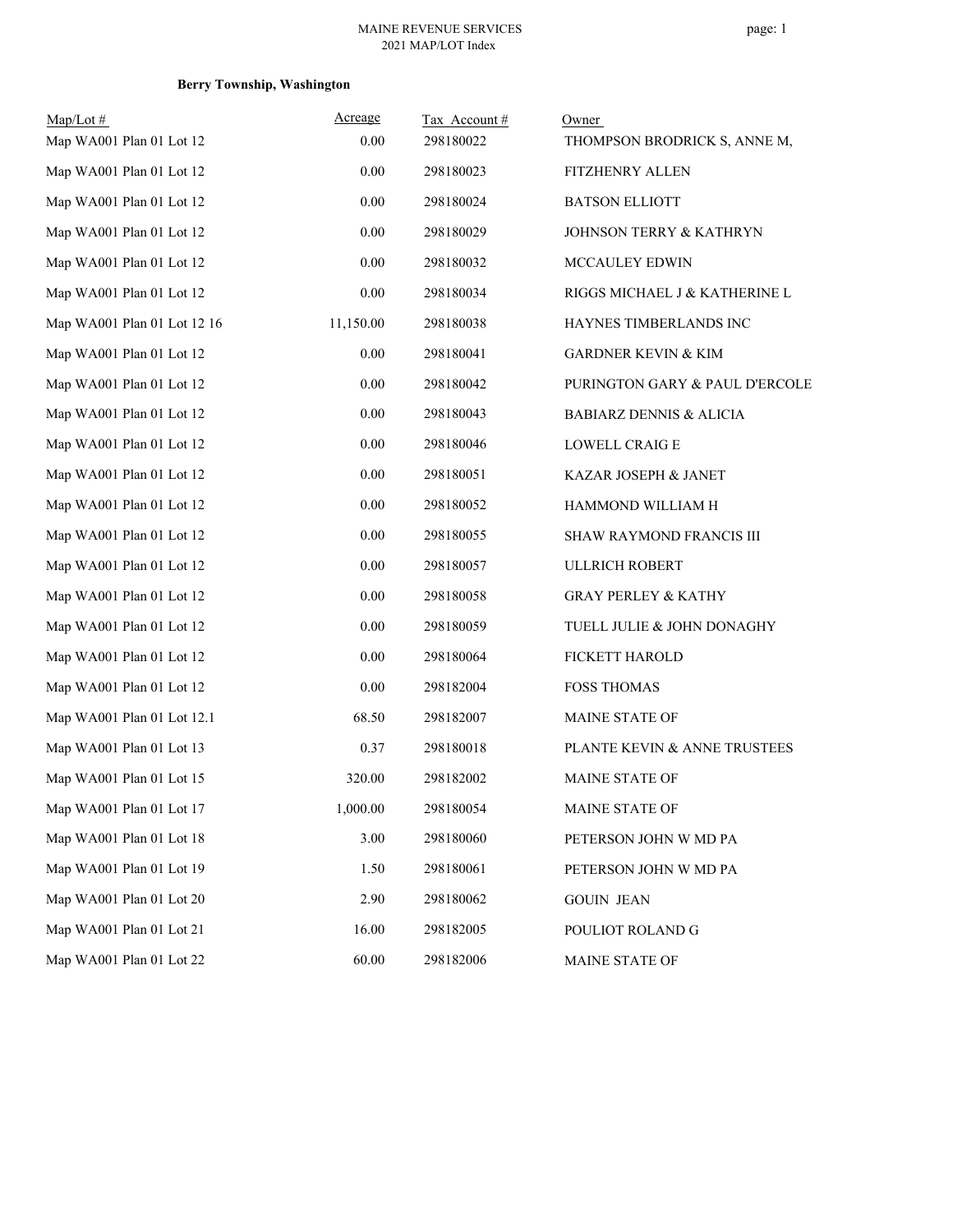## **T19 East Division, Washington**

| $Map/Lot \#$              | Acreage   | Tax Account# | Owner                              |
|---------------------------|-----------|--------------|------------------------------------|
| Map WA002 Plan 01 Lot 1   | 0.00      | 298200001    | CORREIA WAYNE J                    |
| Map WA002 Plan 01 Lot 1   | 0.00      | 298200002    | <b>LEIGHTON JUSTIN</b>             |
| Map WA002 Plan 01 Lot 1   | $0.00\,$  | 298200003    | DELORENZO MYRA                     |
| Map WA002 Plan 01 Lot 1   | 0.00      | 298200004    | BRYANT LARRY & DAIN & ERIC         |
| Map WA002 Plan 01 Lot 1   | 0.00      | 298200006    | <b>WOOD JERRY</b>                  |
| Map WA002 Plan 01 Lot 1   | 0.00      | 298200007    | <b>BAILEY WILLIAM H</b>            |
| Map WA002 Plan 01 Lot 1   | 0.00      | 298200008    | KLIBANSKY WALTER STEPHEN & TODD    |
| Map WA002 Plan 01 Lot 1   | 0.00      | 298200010    | CLAYTON LAKE WOODLANDS HOLDINGS LI |
| Map WA002 Plan 01 Lot 1   | $0.00\,$  | 298200011    | JOHNSON TERRY B                    |
| Map WA002 Plan 01 Lot 1   | 0.00      | 298200012    | MILLAY ROBERT G                    |
| Map WA002 Plan 01 Lot 1   | 0.00      | 298200014    | <b>GARDNER PATRICK</b>             |
| Map WA002 Plan 01 Lot 1   | 0.00      | 298200015    | <b>WOOD JERRY</b>                  |
| Map WA002 Plan 01 Lot 1   | 0.00      | 298200016    | <b>GATCOMB STEPHEN</b>             |
| Map WA002 Plan 01 Lot 1   | 0.00      | 298200017    | <b>GARDNER SCOTT</b>               |
| Map WA002 Plan 01 Lot 1   | 20,040.01 | 298200018    | CLAYTON LAKE WOODLANDS HOLDINGS LI |
| Map WA002 Plan 01 Lot 1   | 0.00      | 298200020    | <b>HARMON RICKY</b>                |
| Map WA002 Plan 01 Lot 1   | 0.00      | 298200021    | <b>REED OSCAR JR</b>               |
| Map WA002 Plan 01 Lot 1   | 0.00      | 298200022    | CROCKETT JEFFREY                   |
| Map WA002 Plan 01 Lot 1   | $0.00\,$  | 298200023    | TOZIER ESTHER M                    |
| Map WA002 Plan 01 Lot 1.1 | 1,489.00  | 298200031    | BAXTER TIMBERLANDS LLC             |
| Map WA002 Plan 01 Lot 1.2 | 4.00      | 298200024    | PROBERT J BRUCE & BRIAN W          |
| Map WA002 Plan 01 Lot 1.3 | 1,841.00  | 298200032    | CLAYTON LAKE WOODLANDS HOLDINGS LI |
| Map WA002 Plan 01 Lot 2   | 11.00     | 298200026    | DURLING GLEN P                     |
| Map WA002 Plan 01 Lot 2.1 | 2.63      | 298200027    | CARROLL DANIEL                     |
| Map WA002 Plan 01 Lot 2.2 | 10.00     | 298200033    | NEWELL RONALD & VICKI              |
| Map WA002 Plan 01 Lot 10  | 0.00      | 298200013    | MCPHERSON NED L                    |
| Map WA002 Plan 01 Lot 18  | $0.00\,$  | 298200025    | <b>DALY DUNCAN</b>                 |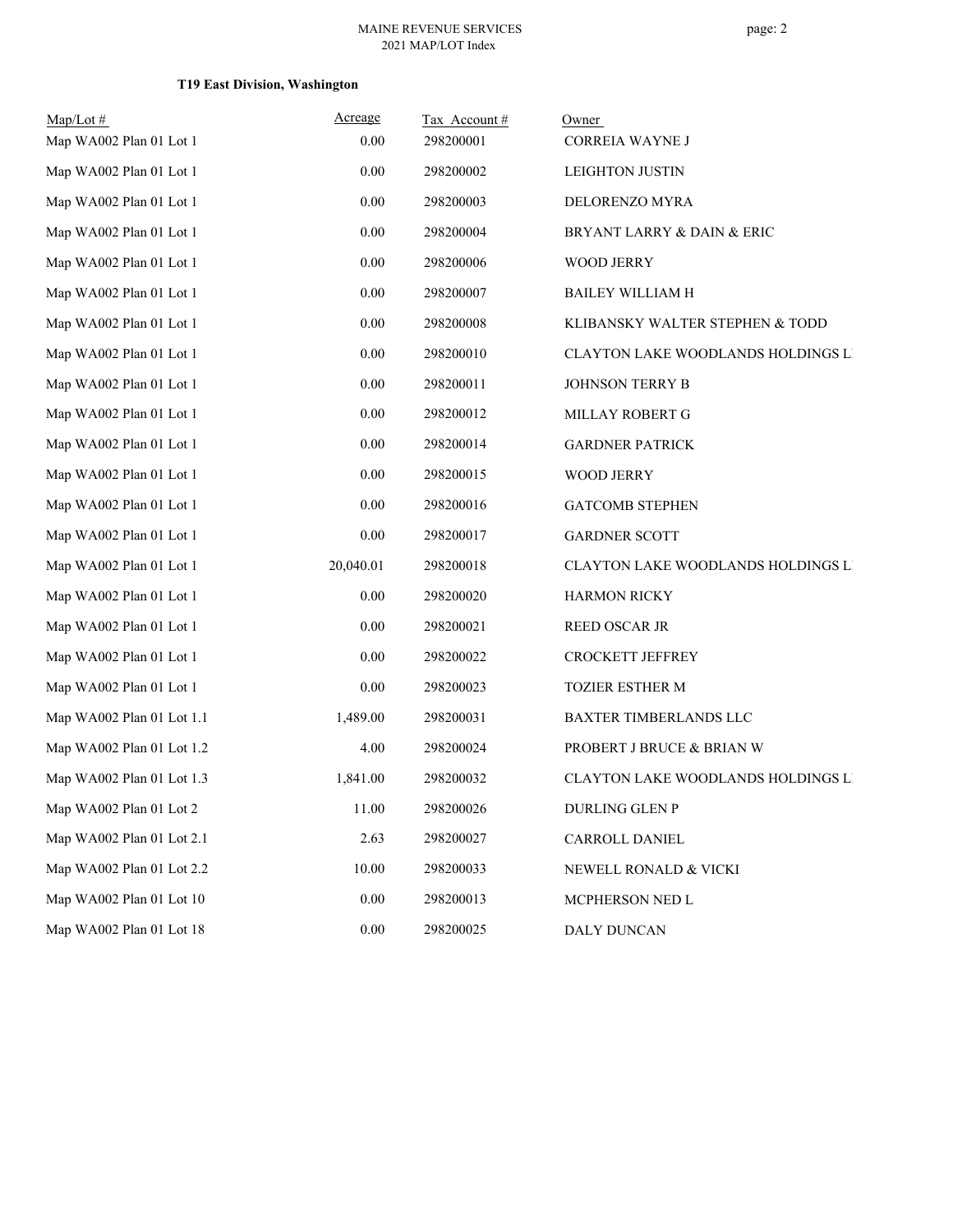## **T26 East Division, Washington**

| $Map/Lot \#$                                        | Acreage   | Tax Account# | Owner                                |
|-----------------------------------------------------|-----------|--------------|--------------------------------------|
| Map WA003                                           | 0.00      | 298240012    | EASTERN MAINE ELECTRIC CO-OP INC     |
| Map WA003 Plan 01 Lot 1                             | 0.00      | 298240001    | BEEVER MARK, PATRICK ANDREW          |
| Map WA003 Plan 01 Lot 1                             | 0.00      | 298240019    | SMITH RANDALL & TYLER                |
| Map WA003 Plan 01 Lot 1                             | 0.00      | 298240024    | HAYWARD ROBBIE & W LEO HAYWARD       |
| Map WA003 Plan 01 Lot 1 2 3 Plan 02<br>Lot 17 23 27 | 16,569.63 | 298240042    | TYPHOON LLC                          |
| Map WA003 Plan 01 Lot 1                             | 0.00      | 298240052    | FRANKLIN KEVIN & DEENA               |
| Map WA003 Plan 01 Lot 1.1                           | 0.50      | 298240041    | MACNEVIN JOHN H, JASON J & JUSTIN K  |
| Map WA003 Plan 01 Lot 1.2                           | 0.70      | 298240036    | <b>DODGE BRIAN E</b>                 |
| Map WA003 Plan 01 Lot 1.3                           | 1.74      | 298240025    | HOWE CLIFFORD N & RUTH J             |
| Map WA003 Plan 01 Lot 1.4                           | 1.36      | 298240005    | BENEY DOUGLAS H JR                   |
| Map WA003 Plan 01 Lot 1.5                           | 0.80      | 298240002    | ARSENAULT GREGG W, WILLIAM STOLZ,    |
| Map WA003 Plan 01 Lot 4                             | 1.00      | 298240008    | BUNKER MERTON W JR, REBECCA L & ERIC |
| Map WA003 Plan 01 Lot 5                             | 1.10      | 298240037    | SPRAGUE JOHN A & CAROLE M            |
| Map WA003 Plan 01 Lot 6                             | 0.60      | 298240047    | ODONNELL MARY TTE                    |
| Map WA003 Plan 01 Lot 7                             | 1.25      | 298240029    | RICHARDSON DAVID E ET AL             |
| Map WA003 Plan 01 Lot 9                             | 0.96      | 298240050    | HAWKINS RONALD L & LYN E             |
| Map WA003 Plan 01 Lot 65                            | 0.93      | 298240040    | TWITCHELL ARNOLD P & DEBRA E         |
| Map WA003 Plan 02 Lot 1                             | 2.75      | 298240038    | SCRIBNER RICHARD L & JO-ELLEN M      |
| Map WA003 Plan 02 Lot 1.1 1.2                       | 11.20     | 298240071    | PEASLEY SCOTT, RICHARD & VALERIE     |
| Map WA003 Plan 02 Lot 1.11                          | 1.00      | 298240035    | KELLY J WILLIAMSON REVOCABLE TRUST   |
| Map WA003 Plan 02 Lot 2.1 2.3                       | 0.98      | 298240048    | STROUTHES DANIEL PATRICK ET AL       |
| Map WA003 Plan 02 Lot 2.2                           | 0.34      | 298240049    | <b>UPTON CONY L &amp; JOANN</b>      |
| Map WA003 Plan 02 Lot 3                             | 1.00      | 298240032    | KROITZSH JAMES R                     |
| Map WA003 Plan 02 Lot 4                             | 2.40      | 298240046    | STROUTHES PETER DREW                 |
| Map WA003 Plan 02 Lot 5                             | 1.50      | 298240023    | <b>HAYWARD PETER S</b>               |
| Map WA003 Plan 02 Lot 6                             | 0.50      | 298240053    | APSEGA OPAL A                        |
| Map WA003 Plan 02 Lot 7                             | 0.80      | 298240018    | RIOPELL LISA & BRUCE & HEIDI         |
| Map WA003 Plan 02 Lot 8.1                           | 4.71      | 298240069    | LUSSIER LEIGH HURLEY & SALLY J GAY   |
| Map WA003 Plan 02 Lot 8.2                           | 0.80      | 298240030    | LUSSIER LEIGH HURLEY                 |
| Map WA003 Plan 02 Lot 8.3                           | 1.51      | 298240009    | JORDAN LLOYD & BETTY                 |
| Map WA003 Plan 02 Lot 9.1                           | 1.50      | 298240006    | JORDAN LLOYD M & BETTY A             |
| Map WA003 Plan 02 Lot 9.11                          | 1.00      | 298240070    | FREVE RAYMOND & ELAINE               |
| Map WA003 Plan 02 Lot 9.2                           | 0.33      | 298240014    | <b>FREVE ANTHONY A &amp; ERICA H</b> |
| Map WA003 Plan 02 Lot 9.3                           | 0.33      | 298240027    | SCRIBNER ROBERT L & GINA L GRANGE    |
| Map WA003 Plan 02 Lot 9.4                           | 0.39      | 298240015    | FREVE RAYMOND ET AL                  |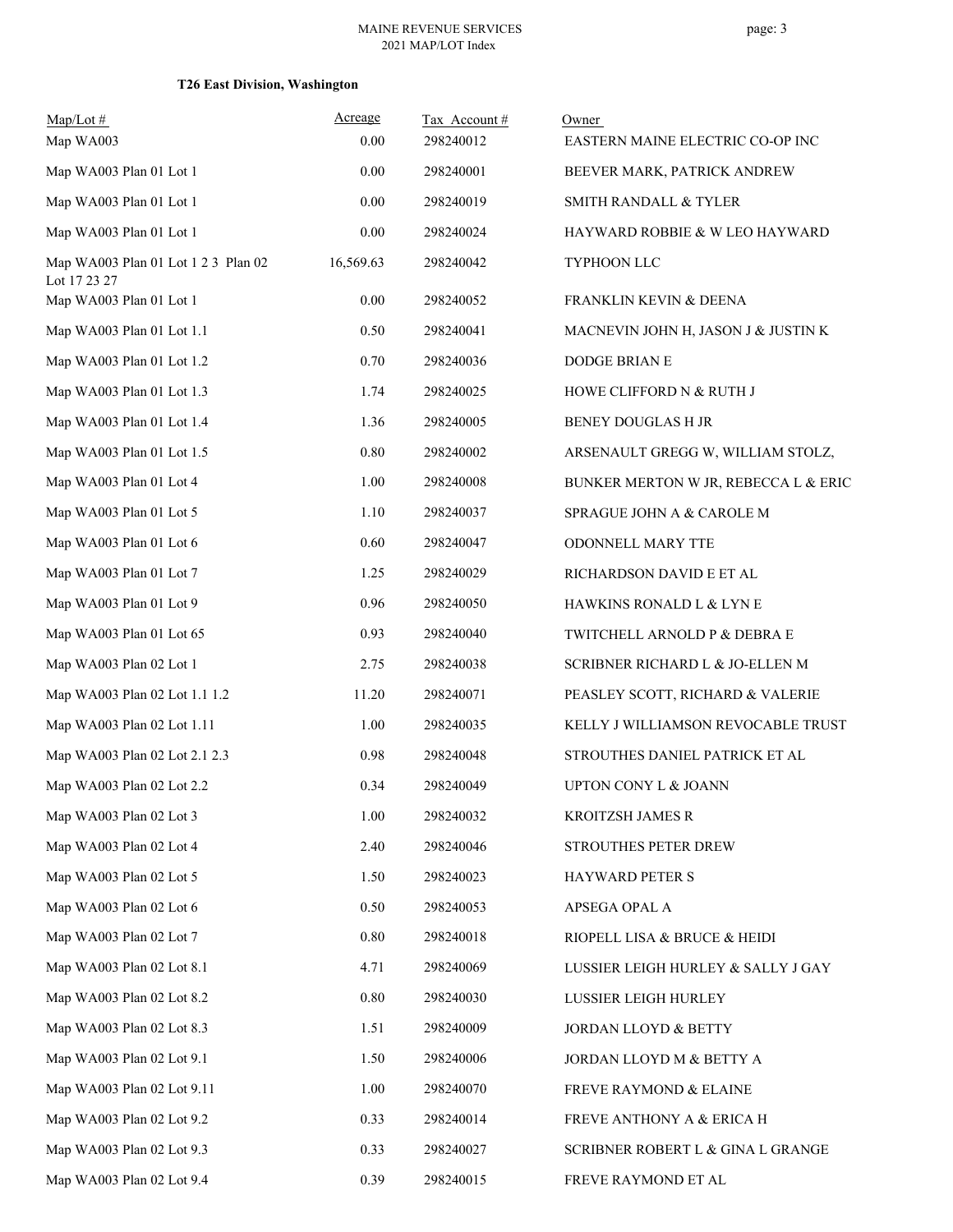#### page: 4

## **T26 East Division, Washington**

| $Map/Lot$ #<br>Map WA003 Plan 02 Lot 9.5 | Acreage<br>0.33 | Tax Account #<br>298240028 | Owner<br>SCRIBNER ROBERT L & GINA L GRANGE |
|------------------------------------------|-----------------|----------------------------|--------------------------------------------|
| Map WA003 Plan 02 Lot 10                 | 1.00            | 298240065                  | DURLING FAMILY TRUST                       |
| Map WA003 Plan 02 Lot 11                 | 1.00            | 298240011                  | <b>HOLMES BETTY</b>                        |
| Map WA003 Plan 02 Lot 12.1               | 0.73            | 298240034                  | <b>METTA GEORGE</b>                        |
| Map WA003 Plan 02 Lot 12.2               | 0.38            | 298240033                  | CHAIN LAKE BETTERMENT ASSOCIATION          |
| Map WA003 Plan 02 Lot 12.3               | 0.28            | 298240045                  | HEYDEN HEIDI M & MICHAEL J                 |
| Map WA003 Plan 02 Lot 13.1               | 0.54            | 298240010                  | DURLING FAMILY TRUST                       |
| Map WA003 Plan 02 Lot 13.2               | 0.50            | 298240021                  | HAWKINS ANDREW J & JENNIFER A SMITH        |
| Map WA003 Plan 02 Lot 14                 | 2.60            | 298240072                  | WASHBURN RICHARD W & JANE M                |
| Map WA003 Plan 02 Lot 15                 | 1.15            | 298240017                  | <b>BLAISDELL SUSAN M TRUSTEE</b>           |
| Map WA003 Plan 02 Lot 16                 | 1.02            | 298240026                  | FARREN SIDNEY E & DIANNE M                 |
| Map WA003 Plan 02 Lot 17 18 19           | 5.93            | 298240061                  | DIADONE NANCY P                            |
| Map WA003 Plan 02 Lot 20 21 22           | 3.59            | 298240062                  | MAINE STATE OF                             |
| Map WA003 Plan 02 Lot 23                 | 4.23            | 298240075                  | KELESHIAN JOHN A & KERRY J                 |
| Map WA003 Plan 02 Lot 24                 | 1.52            | 298240073                  | DURLING GLENN                              |
| Map WA003 Plan 02 Lot 25                 | 1.97            | 298240067                  | <b>DURLING GLEN P</b>                      |
| Map WA003 Plan 02 Lot 26                 | 1.21            | 298240074                  | <b>DURLING GLENN</b>                       |
| Map WA003 Plan 02 Lot 27                 | 2.31            | 298240068                  | STOVER KENT GORDON & PAULA                 |
| Map WA003 Plan 02 Lot 28 29              | 3.90            | 298240031                  | KROITZSH H DONALD ET AL & BARBARA A        |
| Map WA003 Plan 02 Lot 30 31              | 2.90            | 298240063                  | UPTON CONY L & JOANN C                     |
| Map WA003 Plan 02 Lot 32                 | 0.94            | 298240013                  | <b>FORSTER CRAIG</b>                       |
| Map WA003 Plan 02 Lot 32                 | 2.50            | 298240066                  | WASHBURN JANE M C                          |
| Map WA003 Plan 02 Lot 33                 | 1.59            | 298240051                  | KELLEY KEITH WHITING                       |
| Map WA003 Plan 02 Lot 34                 | 1.65            | 298240020                  | SANTERRE STEVEN W & KAREN L KLEIN          |
| Map WA003 Plan 02 Lot 36                 | 1.10            | 298240016                  | WILLIAMSON KELLY                           |
| Map WA003 Plan 02 Lot 37                 | 0.66            | 298240039                  | FAULKINGHAM WILLIAM R & CARRIE L           |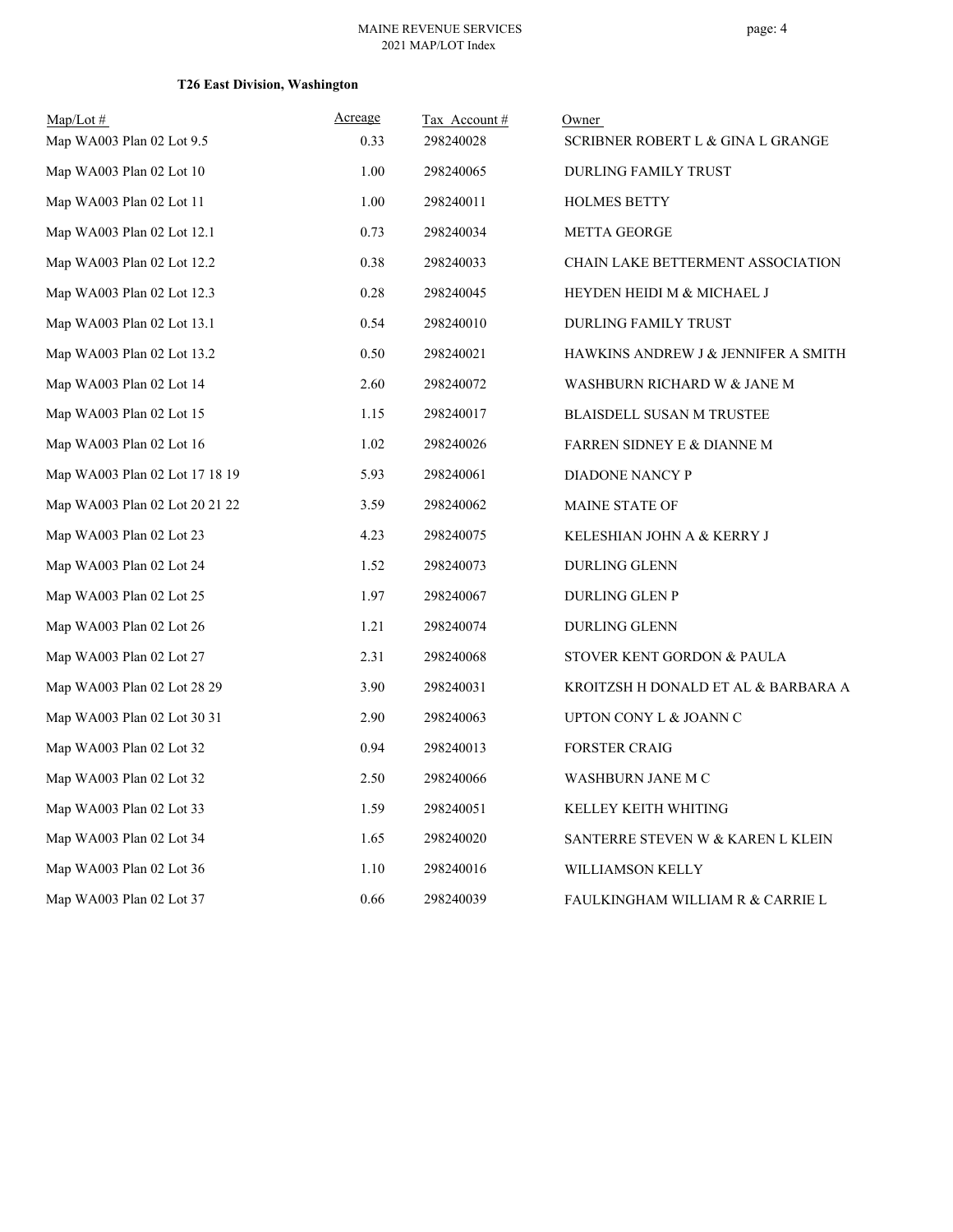## **Greenlaw Chopping Township, Washington**

| $Map/Lot \#$<br>Map WA004            | Acreage<br>0.00 | Tax Account#<br>298250020P | Owner<br><b>BETZ GARY &amp; NANCY</b> |
|--------------------------------------|-----------------|----------------------------|---------------------------------------|
| Map WA004                            | 0.00            | 298250021                  | EASTERN MAINE ELECTRIC CO-OP INC      |
| Map WA004                            | 0.00            | 298250110                  | <b>EMERA MAINE</b>                    |
| Map WA004 Plan 01 Lot                | 0.00            | 298250081                  | MARITIMES & NORTHEAST PIPELINE LLC    |
| Map WA004 Plan 01 Lot 1              | 0.00            | 298250015                  | TYPHOON LLC                           |
| Map WA004 Plan 01 Lot 1              | 0.00            | 298250033                  | <b>LANEY DUSTIN</b>                   |
| Map WA004 Plan 01 Lot 1 3 4          | 19,033.96       | 298250049                  | TYPHOON LLC                           |
| Map WA004 Plan 01 Lot 1.1            | 1.00            | 298250083                  | STEWART GORDON W                      |
| Map WA004 Plan 01 Lot 1.11           | 1.50            | 298250047                  | STEWART GORDON                        |
| Map WA004 Plan 01 Lot 1.2            | 1.56            | 298250007                  | CLIFFORD LAKE REALTY TRUST            |
| Map WA004 Plan 01 Lot 1.3            | 2.07            | 298250084                  | MAINE STATE OF (IF&W)                 |
| Map WA004 Plan 01 Lot 1.4            | 0.61            | 298250054                  | WASHBURN PETER S & JOAN M             |
| Map WA004 Plan 01 Lot 1.5            | 0.68            | 298250053                  | DULEVITZ DAVID P & AMANDA L           |
| Map WA004 Plan 01 Lot 1.6            | 0.93            | 298250041                  | LINDVALL ELMER R TTE                  |
| Map WA004 Plan 01 Lot 1.7            | 0.68            | 298250022                  | LATTI MARK S & MARYBETH P             |
| Map WA004 Plan 01 Lot 2              | 1.00            | 298250036                  | WALSH DIANE M & JED R                 |
| Map WA004 Plan 01 Lot 2              | 1.00            | 298250036                  | <b>MERRY MARK R</b>                   |
| Map WA004 Plan 01 Lot 5              | 56.00           | 298250072                  | PASSAMAQUODDY TRIBE OF INDIAN TOWN    |
| Map WA004 Plan 01 Lot 6              | 1.00            | 298250046                  | KANE MICHAEL J & AGNES C              |
| Map WA004 Plan 01 Lot 7              | 7.00            | 298250061                  | <b>BREED ELSIE W TRUST</b>            |
| Map WA004 Plan 01 Lot 8              | 1.00            | 298250003                  | MARSHALL MICHAEL & NANCY              |
| Map WA004 Plan 01 Lot 9              | 1.01            | 298250057                  | SIMMONS DAVID J & ANN P               |
| Map WA004 Plan 01 Lot 10             | 1.00            | 298250002                  | BACHINSKI JEAN L                      |
| Map WA004 Plan 01 Lot 11             | 12.08           | 298250028                  | MCCLAUGHLIN LUCINDA J TRUSTEE         |
| Map WA004 Plan 01 Lot 12             | 1.00            | 298250052                  | BRODELL HAROLD A & MARGARET A.S.      |
| Map WA004 Plan 01 Lot 13             | 1.15            | 298250013                  | HURD JAMES M & SUSAN W                |
| Map WA004 Plan 01 Lot 14 Plan 02 Lot | 163.00          | 298250078                  | MAINE STATE OF (IF&W)                 |
| 20<br>Map WA004 Plan 01 Lot 14.1     | 0.72            | 298250079                  | MAINE STATE OF (IF&W)                 |
| Map WA004 Plan 01 Lot 15             | 1.00            | 298250017                  | KADEY DANA                            |
| Map WA004 Plan 01 Lot 16             | 16.00           | 298250095                  | WOODLAND PULP LLC                     |
| Map WA004 Plan 01 Lot 17             | 8.90            | 298250090                  | WOODLAND PULP LLC                     |
| Map WA004 Plan 01 Lot 18             | 15.00           | 298250094                  | WOODLAND PULP LLC                     |
| Map WA004 Plan 01 Lot 18.1           | 1.06            | 298250099                  | MILLER SHAWN & AVIS                   |
| Map WA004 Plan 01 Lot 19             | 25.00           | 298250093                  | WOODLAND PULP LLC                     |
| Map WA004 Plan 01 Lot 19             | $0.00\,$        | 298250098                  | PRATT TIMOTHY & KENNETH CHASEN        |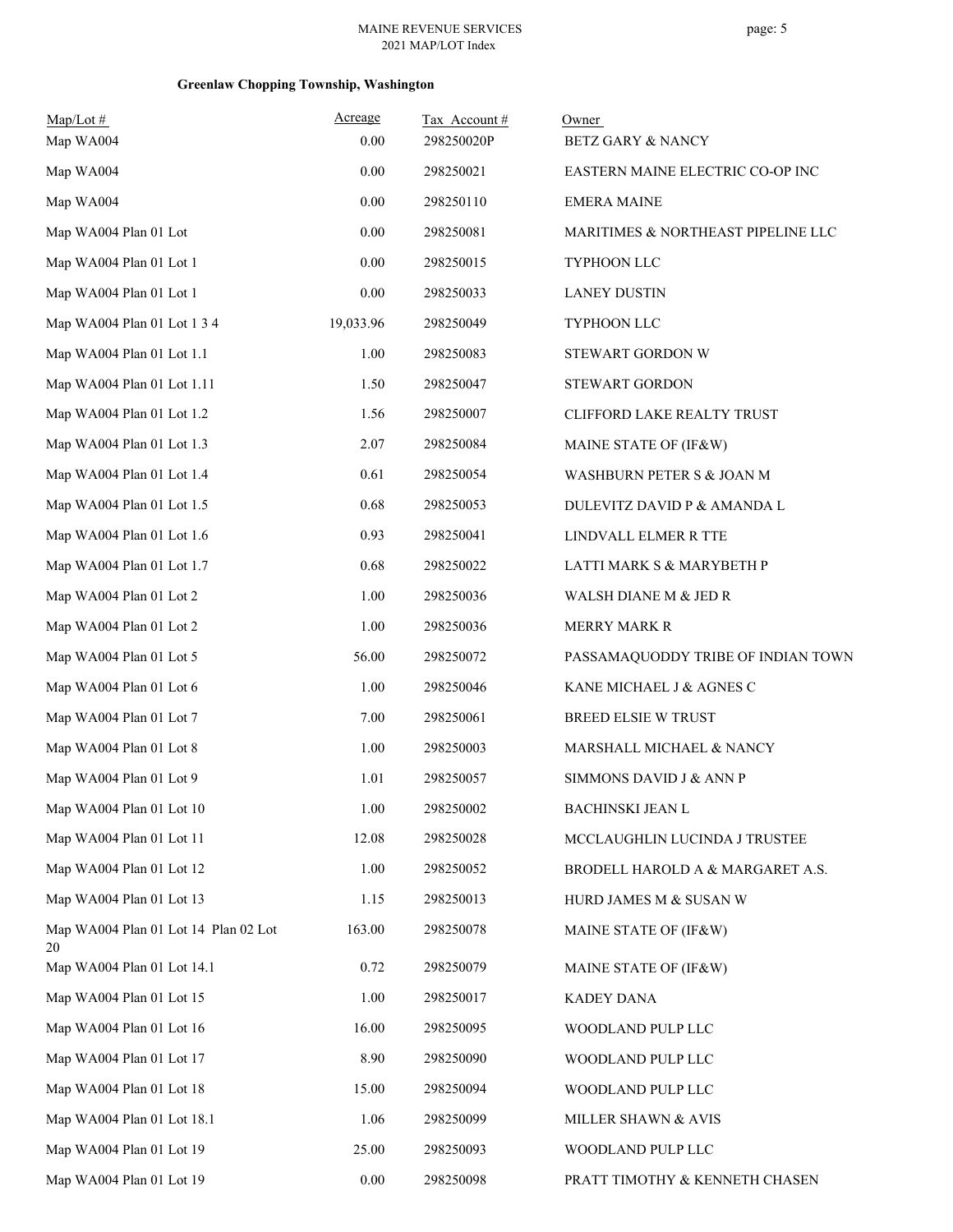## **Greenlaw Chopping Township, Washington**

| $Map/Lot$ #                    | Acreage | Tax Account# | Owner                                  |
|--------------------------------|---------|--------------|----------------------------------------|
| Map WA004 Plan 01 Lot 20       | 0.00    | 298250026    | HAMBURGER JOEL                         |
| Map WA004 Plan 01 Lot 20       | 24.00   | 298250092    | WOODLAND PULP LLC                      |
| Map WA004 Plan 01 Lot 20       | 0.00    | 298250100    | PRATT TIMOTHY & KENNETH CHASEN         |
| Map WA004 Plan 01 Lot 21       | 16.00   | 298250091    | WOODLAND PULP LLC                      |
| Map WA004 Plan 01 Lot 21       | 0.00    | 298250101    | PERKINS MAUREEN JAMES                  |
| Map WA004 Plan 01 Lot 22       | 2.00    | 298250085    | WOODLAND PULP LLC                      |
| Map WA004 Plan 01 Lot 23       | 6.00    | 298250087    | WOODLAND PULP LLC                      |
| Map WA004 Plan 01 Lot 23       | 0.00    | 298250109    | DAVIS MICHAEL H                        |
| Map WA004 Plan 01 Lot 24       | 4.50    | 298250088    | WOODLAND PULP LLC                      |
| Map WA004 Plan 01 Lot 25       | 2.50    | 298250089    | WOODLAND PULP LLC                      |
| Map WA004 Plan 01 Lot 26       | 2.50    | 298250086    | WOODLAND PULP LLC                      |
| Map WA004 Plan 01 Lot 27       | 0.30    | 298250045    | VAN FLEET EARL E                       |
| Map WA004 Plan 01 Lot 27.1     | 1.04    | 298250035    | VAN FLEET EARL E                       |
| Map WA004 Plan 01 Lot 28       | 0.61    | 298250014    | HIGGINS JEFFREY R & ELIZABETH A TRUSTI |
| Map WA004 Plan 01 Lot 29       | 1.00    | 298250027    | CORBETT LLOYD & GLORIA N               |
| Map WA004 Plan 01 Lot 30       | 0.87    | 298250055    | WALLACE GEORGE                         |
| Map WA004 Plan 01 Lot 31       | 0.90    | 298250075    | BAILEY ELMER J & LINDA D               |
| Map WA004 Plan 01 Lot 32       | 0.80    | 298250042    | <b>GARDNER CHARLOTTE</b>               |
| Map WA004 Plan 01 Lot 33       | 1.00    | 298250020    | GALLANT JOHN III & MICHELLE            |
| Map WA004 Plan 01 Lot 34       | 0.97    | 298250030    | HOWARD WILLARD L & TWYLA J BRYANT      |
| Map WA004 Plan 01 Lot 35       | 0.94    | 298250114    | GEKHT RITA ROMANOVA & JAMES EDWARI     |
| Map WA004 Plan 02 Lot 1.1      | 4.00    | 298250010    | SCHICKER FRED O & MARILYN M            |
| Map WA004 Plan 02 Lot 1.2      | 1.44    | 298250056    | <b>SCHICKER FRED O</b>                 |
| Map WA004 Plan 02 Lot 1.3      | 1.90    | 298250009    | SANOFF JANE B TTEE                     |
| Map WA004 Plan 02 Lot 2        | 2.50    | 298250037    | HURST LINDA M TRUSTEE                  |
| Map WA004 Plan 02 Lot 3        | 6.44    | 298250034    | LIGHTHIPE FAMILY CAMPS LLC             |
| Map WA004 Plan 02 Lot 4        | 8.00    | 298250006    | BARTLETT BETTY MARIE CAMPBELL ET AL    |
| Map WA004 Plan 02 Lot 5        | 4.50    | 298250029    | <b>BAILEY HARRY PER REP</b>            |
| Map WA004 Plan 02 Lot 5.1      | 1.06    | 298250076    | LJO GLOBAL LLC                         |
| Map WA004 Plan 02 Lot 5.2      | 1.00    | 298250113    | MOROS WILLIAM G & JOANNE W TTEES & M   |
| Map WA004 Plan 02 Lot 6        | 2.25    | 298250111    | BIG LAKE HOUSE LLC                     |
| Map WA004 Plan 02 Lot 6.1      | 2.95    | 298250103    | BIG LAKE VACATIONS LLC                 |
| Map WA004 Plan 02 Lot 7 19     | 4.60    | 298250004    | MATTNER KENNETH WAYNE                  |
| Map WA004 Plan 02 Lot 7.1 19.1 | 10.10   | 298250080    | DEVEREUX JANE                          |
| Map WA004 Plan 02 Lot 7.2 7.3  | 1.30    | 298250104    | REDINGTON JOHN V R & JILL E TTE        |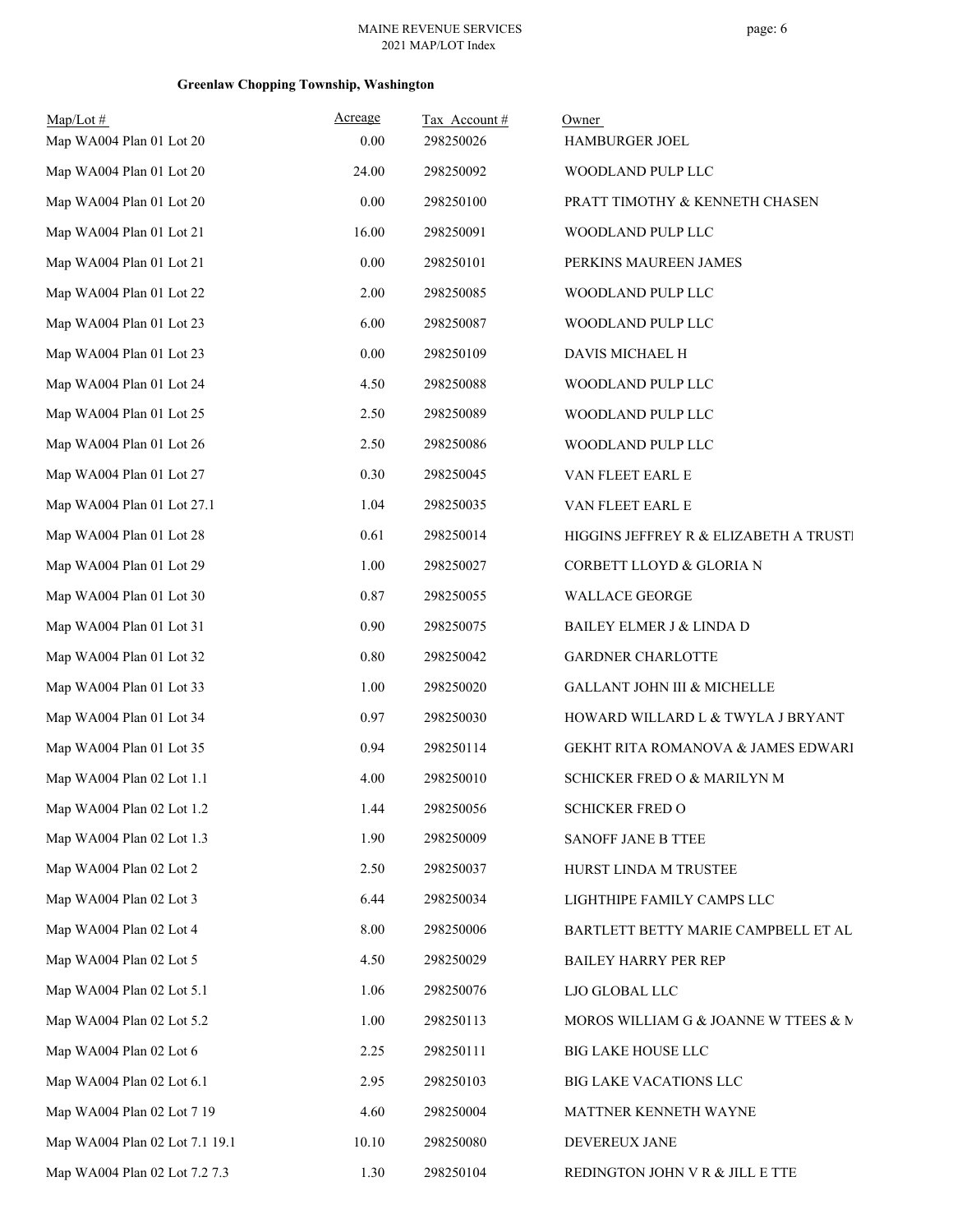## **Greenlaw Chopping Township, Washington**

| $Map/Lot \#$                       | Acreage | Tax Account# | Owner                               |
|------------------------------------|---------|--------------|-------------------------------------|
| Map WA004 Plan 02 Lot 8.1          | 3.58    | 298250073    | <b>BAILEY LAWRENCE &amp; LANA</b>   |
| Map WA004 Plan 02 Lot 8.2          | 2.24    | 298250066    | <b>BAILEY HARRY W</b>               |
| Map WA004 Plan 02 Lot 8.3          | 1.62    | 298250067    | DAMON AMY TRUSTEE                   |
| Map WA004 Plan 02 Lot 8.4          | 2.76    | 298250068    | <b>BAILEY CLAYTON</b>               |
| Map WA004 Plan 02 Lot 8.5 8.51 8.6 | 6.49    | 298250071    | <b>BAILEY SANDRA W</b>              |
| Map WA004 Plan 02 Lot 8.7          | 3.25    | 298250115    | WARD BETH                           |
| Map WA004 Plan 02 Lot 9            | 0.06    | 298250005    | BARTLETT BETTY MARIE CAMPBELL       |
| Map WA004 Plan 02 Lot 10           | 13.42   | 298250016    | CALLIGAN BERNARD                    |
| Map WA004 Plan 02 Lot 10.1         | 1.58    | 298250102    | FLATT JOELLEN & DAVID J FILCHAK     |
| Map WA004 Plan 02 Lot 10.11        | 0.98    | 298250106    | MASON SCOTT & JOLAYNE               |
| Map WA004 Plan 02 Lot 10.2         | 1.15    | 298250105    | <b>SCHWAB CRAIG &amp; KATRIN</b>    |
| Map WA004 Plan 02 Lot 10.3         | 1.30    | 298250112    | LAPLANT STEPHEN & CORINNE           |
| Map WA004 Plan 02 Lot 10.4         | 1.30    | 298250107    | BROTT WAYNE D & CHERYL A            |
| Map WA004 Plan 02 Lot 10.5         | 1.27    | 298250108    | TRACY WILLIAM & JOAN                |
| Map WA004 Plan 02 Lot 11.11        | 83.73   | 298250024    | HOLMAN SARAH B &                    |
| Map WA004 Plan 02 Lot 11.12        | 2.92    | 298250018    | BETZ GARY & NANCY                   |
| Map WA004 Plan 02 Lot 11.13 18     | 2.62    | 298250058    | AMMERMAN ROLLAND & AUDREY           |
| Map WA004 Plan 02 Lot 11.2         | 2.07    | 298250019    | PAGE AUSTIN                         |
| Map WA004 Plan 02 Lot 12           | 8.00    | 298250048    | BETZ JOHN C & FRANCES D             |
| Map WA004 Plan 02 Lot 13.1         | 2.66    | 298250012    | ARNOLD KIMBERLY PAGE &              |
| Map WA004 Plan 02 Lot 13.2         | 1.50    | 298250043    | <b>GLS CAMP LLC</b>                 |
| Map WA004 Plan 02 Lot 14           | 1.30    | 298250008    | <b>BETZ GARY &amp; NANCY</b>        |
| Map WA004 Plan 02 Lot 15.1         | 1.00    | 298250023    | VOSE CHARLES K                      |
| Map WA004 Plan 02 Lot 15.2         | 2.53    | 298250063    | CALDWELL DAVID W & CLIFFORD YOUSE T |
| Map WA004 Plan 02 Lot 16           | 0.79    | 298250044    | SHERRERD JONATHAN & GERALDINE D     |
| Map WA004 Plan 02 Lot 17           | 0.71    | 298250040    | NEWMAN STEPHEN J & MARY FRY         |
| Map WA004 Plan 02 Lot 19.2         | 1.00    | 298250082    | BIG LAKE HOUSE LLC                  |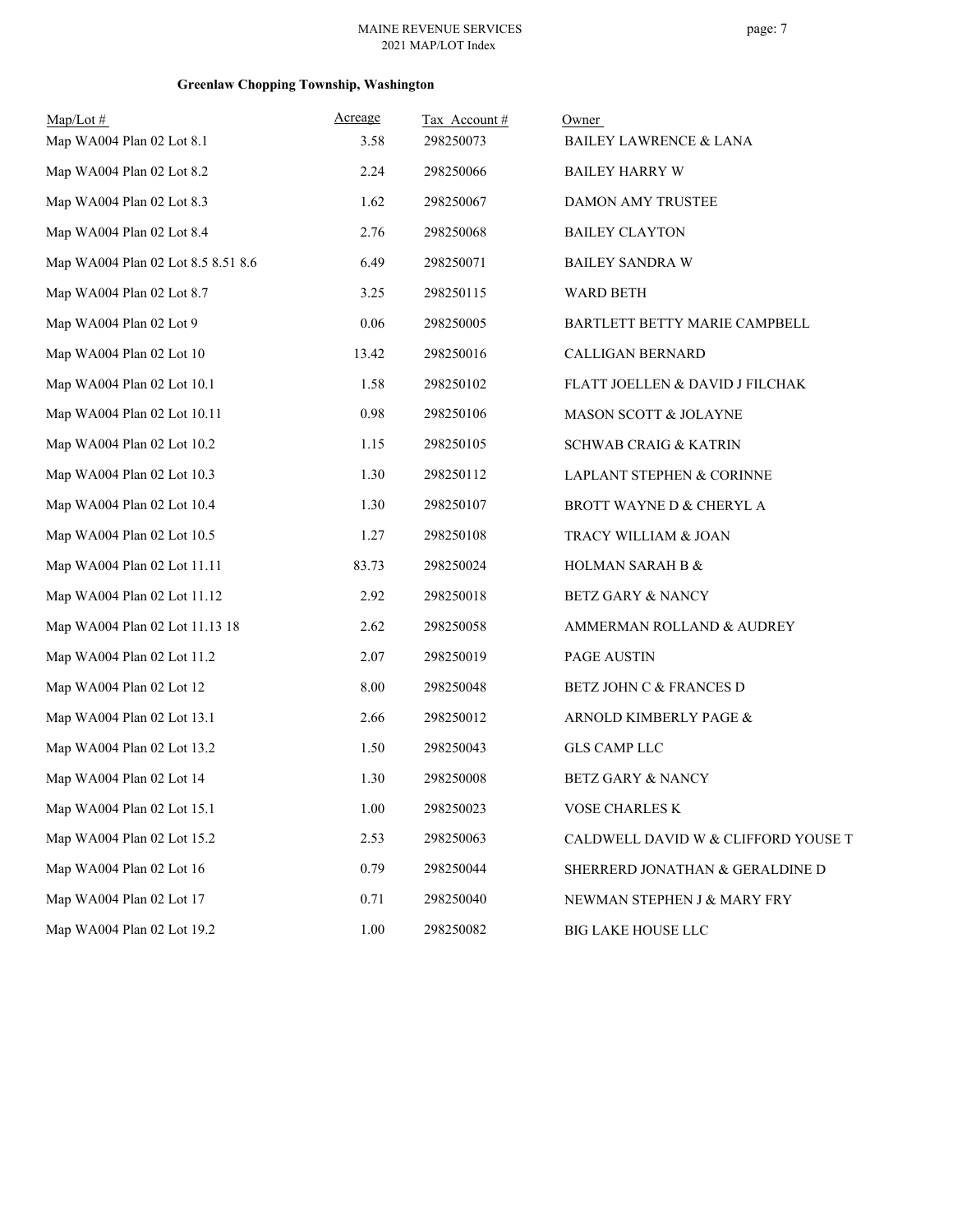## **T18 Middle Division, Washington**

| $Map/Lot$ #<br>Map WA005         | Acreage<br>0.00 | Tax Account#<br>298180007P | Owner<br>CHERRYFIELD FOODS INC          |
|----------------------------------|-----------------|----------------------------|-----------------------------------------|
| Map WA005 Plan 01 Lot 1          | 0.00            | 298190012                  | PINEO LARRY & HUGH DRISKO               |
| Map WA005 Plan 01 Lot 1          | 16,957.00       | 298190041                  | CHERRYFIELD PROPERTIES LLC              |
| Map WA005 Plan 01 Lot 1          | 0.00            | 298190080                  | <b>BEAL DAREN W</b>                     |
| Map WA005 Plan 01 Lot 1          | 0.00            | 298190081                  | <b>TENAN NEIL</b>                       |
| Map WA005 Plan 01 Lot 1          | 0.00            | 298192004                  | PINEO STEVE M                           |
| Map WA005 Plan 01 Lot 1          | 0.00            | 298192005                  | MILLIKEN WILLIAM K                      |
| Map WA005 Plan 01 Lot 1          | 0.00            | 298192006                  | HAMMOND ROBERT                          |
| Map WA005 Plan 01 Lot 2          | 166.82          | 298190066                  | BEAL VONDELL LEA & CLIFFORD F JOHNSO    |
| Map WA005 Plan 01 Lot 2.1        | 0.13            | 298192008                  | BEAL VONDELL LEA & CALVIN S             |
| Map WA005 Plan 01 Lot 2.77       | 0.73            | 298190086                  | <b>LOOK BERT D &amp; MARY S</b>         |
| Map WA005 Plan 01 Lot 3          | 55.74           | 298190102                  | DORR FAMILY BLUEBERRY FARM LLC          |
| Map WA005 Plan 01 Lot 3.1        | 4.26            | 298190010                  | STROUT GARY E & FRANK L THOMPSON &      |
| Map WA005 Plan 01 Lot 4          | 0.00            | 298190004                  | BRIDGHAM KEITH SR & MARY ANN NICHOL     |
| Map WA005 Plan 01 Lot 4          | 6,067.00        | 298192002                  | MAINE STATE OF                          |
| Map WA005 Plan 01 Lot 7          | 0.00            | 298190100                  | MURPHY MICHAEL                          |
| Map WA005 Plan 01 Lot 7          | 17.60           | 298190101                  | JASPER WYMAN & SON                      |
| Map WA005 Plan 01 Lot 8          | 0.00            | 298190004p                 | APEX CLEAN ENERGY HOLDINGS LLC          |
| Map WA005 Plan 01 Lot 8          | 237.00          | 298190106                  | CHERRYFIELD PROPERTIES LLC              |
| Map WA005 Plan 01 Lot 10         | 0.21            | 298190033                  | PERRY SCOTT & LURENA                    |
| Map WA005 Plan 02 Lot 1          | 0.33            | 298190113                  | JOHNSON PAULA A                         |
| Map WA005 Plan 02 Lot 2          | 0.21            | 298190038                  | MERRITT WALTER L & NANCY M              |
| Map WA005 Plan 02 Lot 2.21       | 0.16            | 298190060                  | <b>LOOK CHARLES</b>                     |
| Map WA005 Plan 02 Lot 2.36       | 0.31            | 298190085                  | LOVEJOY BRANDON                         |
| Map WA005 Plan 02 Lot 2.39       | 0.14            | 298190111                  | FAGONDE MICHELLE D                      |
| Map WA005 Plan 02 Lot 2.40 2.41  | 0.58            | 298190072                  | <b>EMERSON TODD &amp; SHANE</b>         |
| Map WA005 Plan 02 Lot 2.44       | 3.00            | 298190003                  | SAWYER JOHN V III                       |
| Map WA005 Plan 02 Lot 2.54 2.541 | 0.83            | 298190112                  | BEAL CALVIN S & VONDELL L               |
| Map WA005 Plan 02 Lot 2.542      | 0.10            | 298192009                  | BEAL VONDELL LEA & CALVIN S             |
| Map WA005 Plan 02 Lot 2.55       | 0.31            | 298190103                  | WILLIAMS JOHN E & SHELIA R              |
| Map WA005 Plan 02 Lot 2.57       | 0.31            | 298190047                  | BEAL CHRISTOPHER I & BRIGITTE J & CLIF- |
| Map WA005 Plan 02 Lot 2.58       | 0.18            | 298190077                  | JELLISON DAVID W ET AL                  |
| Map WA005 Plan 02 Lot 2.6        | 0.14            | 298190027                  | HERGER GERALD JR & SALLY                |
| Map WA005 Plan 02 Lot 2.63 17    | 4.23            | 298190116                  | BLACKWOOD RANDY & DOROTHY               |
| Map WA005 Plan 02 Lot 2.631      | 1.10            | 298192007                  | HEALLEN ROBERT L & NANCY W              |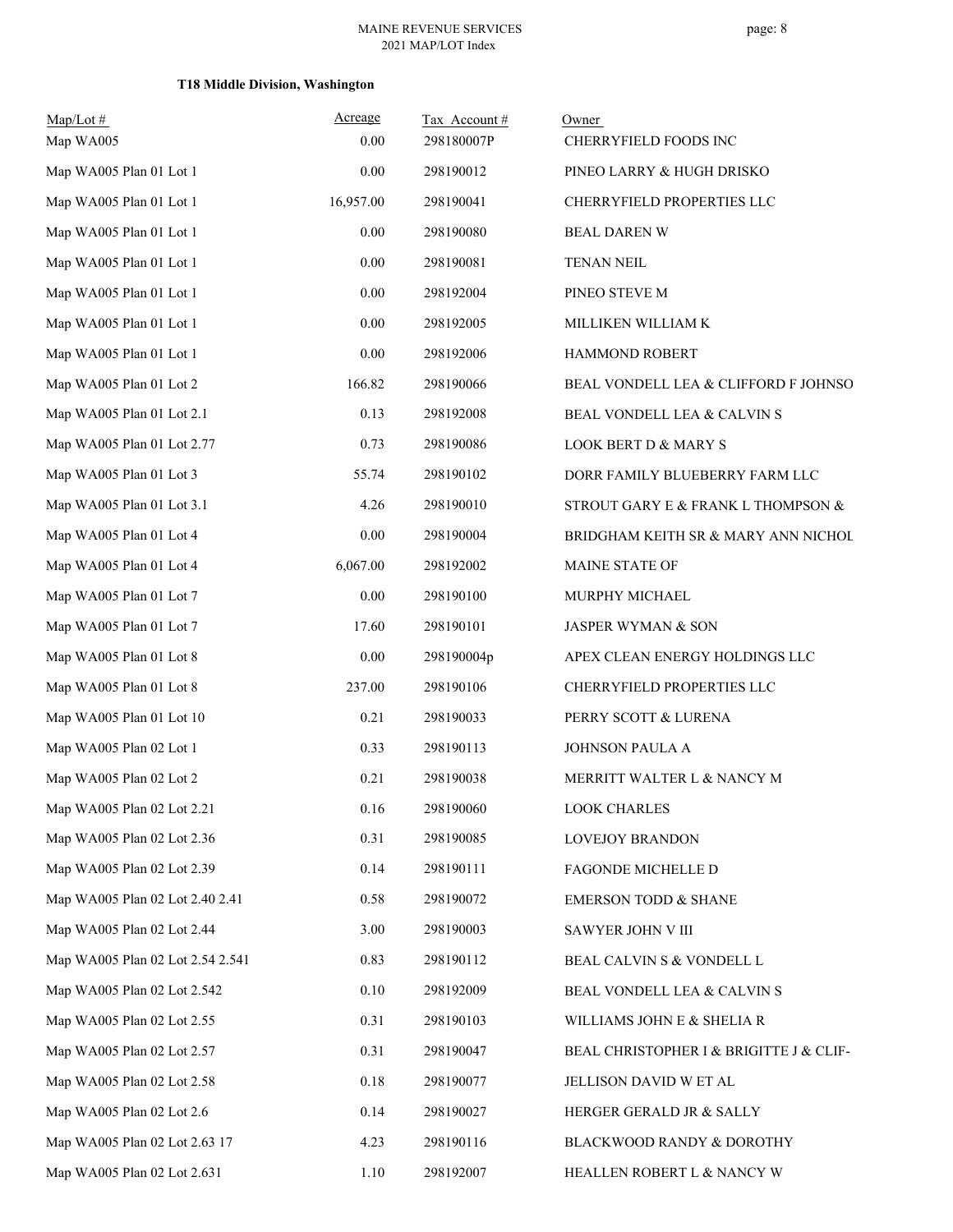## **T18 Middle Division, Washington**

| $Map/Lot$ #                      | Acreage | Tax Account# | Owner                                  |
|----------------------------------|---------|--------------|----------------------------------------|
| Map WA005 Plan 02 Lot 2.64       | 0.66    | 298190115    | BARRETT CHESTER & MELLANIE             |
| Map WA005 Plan 02 Lot 2.67       | 0.77    | 298190117    | FARNSWORTH JUDITH B & MELINDA SOULE    |
| Map WA005 Plan 02 Lot 2.68 2.681 | 0.93    | 298192003    | JOHNSON CLIFFORD F III                 |
| Map WA005 Plan 02 Lot 2.70       | 2.00    | 298190082    | DRISKO KEVIN L & MICHAEL J PER REP     |
| Map WA005 Plan 02 Lot 2.71       | 0.21    | 298190074    | SNIDER JOHN & TAMMY                    |
| Map WA005 Plan 02 Lot 2.75       | 0.18    | 298190075    | BLACKWOOD WILLIAM J & JANE S           |
| Map WA005 Plan 02 Lot 2.83       | 0.24    | 298190023    | <b>KNAPP MARY L</b>                    |
| Map WA005 Plan 02 Lot 3          | 0.28    | 298190037    | <b>BAILEY JAMES &amp; KAREN</b>        |
| Map WA005 Plan 02 Lot 4          | 0.28    | 298190022    | <b>GRANT CLIFFORD H</b>                |
| Map WA005 Plan 02 Lot 5          | 0.36    | 298190061    | WARD BERNARD O & BRENDA                |
| Map WA005 Plan 02 Lot 7          | 0.21    | 298190099    | STUBBS DANNY & DARLENE                 |
| Map WA005 Plan 02 Lot 8 9        | 0.20    | 298190009    | FRASER DAVID E SR & LAURIE A           |
| Map WA005 Plan 02 Lot 11         | 0.09    | 298190059    | <b>LOOK KIMBERLY B</b>                 |
| Map WA005 Plan 02 Lot 12 12.1    | 0.28    | 298190029    | BEAL VONDELL LEA                       |
| Map WA005 Plan 02 Lot 13         | 0.17    | 298190034    | ROGDE DANIEL L                         |
| Map WA005 Plan 02 Lot 14         | 0.21    | 298190026    | HAYWARD JOSEPH W & GLADYS M            |
| Map WA005 Plan 02 Lot 15         | 0.22    | 298190031    | <b>BEAL DICKIE</b>                     |
| Map WA005 Plan 02 Lot 16         | 0.15    | 298190058    | NORTON BRIAN L & GREGORY C             |
| Map WA005 Plan 02 Lot 18         | 0.33    | 298190119    | ALLEY THURMAN L & MELANIE B            |
| Map WA005 Plan 02 Lot 19         | 0.22    | 298190002    | BEAL TINA M & LOUISA M                 |
| Map WA005 Plan 02 Lot 20         | 0.22    | 298190050    | SAWYER DANIEL J III & NANCY S          |
| Map WA005 Plan 02 Lot 21         | 0.07    | 298190091    | MILLS JASON L                          |
| Map WA005 Plan 02 Lot 22         | 0.07    | 298190088    | CAJANDIG JR JUAN P & SHANNYN WALDRO    |
| Map WA005 Plan 02 Lot 23         | 0.07    | 298190090    | WOODWARD WAYNE E & LUCILLE P           |
| Map WA005 Plan 02 Lot 24         | 0.07    | 298190089    | CARVER RONALD & STEPHEN                |
| Map WA005 Plan 02 Lot 25         | 0.12    | 298190045    | MCKAY SHARON P & ROBERT J II           |
| Map WA005 Plan 02 Lot 26         | 0.12    | 298190069    | MCKAY ROBERT J II & SHARON P           |
| Map WA005 Plan 02 Lot 27         | 0.12    | 298190064    | <b>GEEL VALORIE</b>                    |
| Map WA005 Plan 02 Lot 28         | 0.29    | 298190052    | MILLS HOWARD JR                        |
| Map WA005 Plan 02 Lot 29         | 0.24    | 298190118    | SAWYER JOHN V III                      |
| Map WA005 Plan 02 Lot 30         | 0.26    | 298190025    | ALLEY MARY & ARTHUR                    |
| Map WA005 Plan 02 Lot 31         | 0.24    | 298190030    | CARVER KATHARINE & CHARLES KELLEY      |
| Map WA005 Plan 02 Lot 32 33      | 0.42    | 298190018    | BATSON CHESTER L, RUSSELL M JR, MARK I |
| Map WA005 Plan 02 Lot 34         | 0.69    | 298190053    | ZACK CAROL J ET AL                     |
| Map WA005 Plan 02 Lot 35         | 0.69    | 298190032    | CARVER PATRICIA S & DWIGHT H           |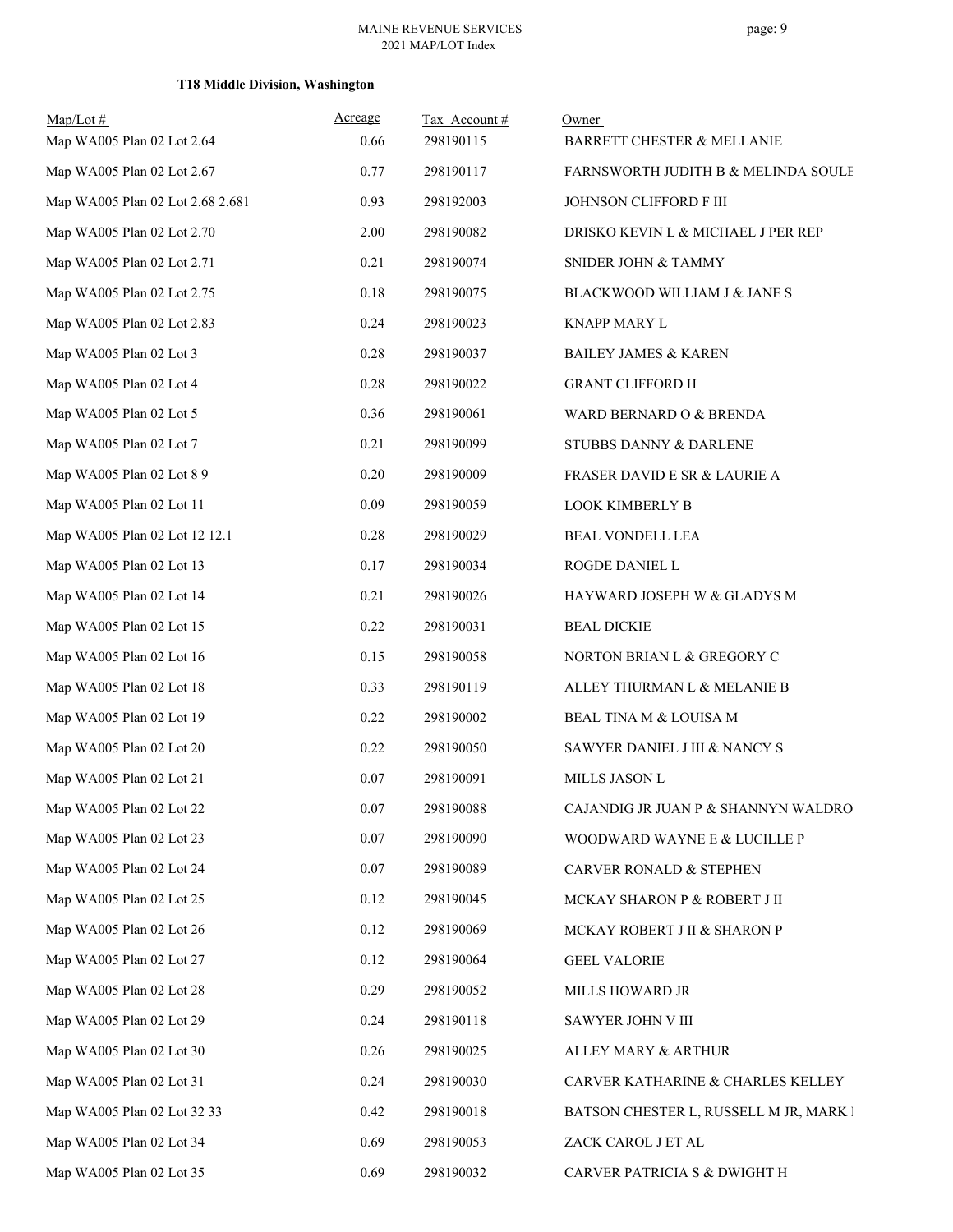## **T18 Middle Division, Washington**

| $Map/Lot \#$<br>Map WA005 Plan 02 Lot 36 | Acreage<br>0.55 | Tax Account#<br>298190051 | Owner                                 |
|------------------------------------------|-----------------|---------------------------|---------------------------------------|
|                                          |                 |                           | SMITH CARVER PATRICIA & TIMOTHY LEON  |
| Map WA005 Plan 02 Lot 37                 | 0.55            | 298190065                 | SMITH ELIZABETH A                     |
| Map WA005 Plan 02 Lot 38                 | 0.55            | 298190097                 | WOODWARD CARL C                       |
| Map WA005 Plan 02 Lot 39                 | 0.55            | 298190020                 | KEEN JANE L & JOHN                    |
| Map WA005 Plan 02 Lot 40                 | 0.55            | 298190046                 | PERRY WARD W & HARRIET                |
| Map WA005 Plan 02 Lot 41                 | 0.55            | 298190005                 | KANE KENNETH C & MARY E TRUSTEES OF   |
| Map WA005 Plan 02 Lot 42                 | 0.55            | 298190015                 | LOOK DALE E & KIMBERLY B              |
| Map WA005 Plan 02 Lot 43                 | 0.55            | 298190098                 | MORRIS ELMER II ET AL                 |
| Map WA005 Plan 02 Lot 44                 | 0.55            | 298190011                 | CARTER JOAN D, JOYCE C JAMISON        |
| Map WA005 Plan 02 Lot 45                 | 0.41            | 298190008                 | PRICE ROLAND & LINDA                  |
| Map WA005 Plan 02 Lot 46                 | 0.21            | 298190063                 | CARROLL LAUREL R & KATHY R GREENE     |
| Map WA005 Plan 02 Lot 47                 | 0.40            | 298190114                 | SAWYER DANIEL J III & NANCY S         |
| Map WA005 Plan 02 Lot 48                 | 0.07            | 298190049                 | ROLFE HARRY & JUNE                    |
| Map WA005 Plan 02 Lot 49                 | 0.07            | 298190067                 | DAVIS TODD E                          |
| Map WA005 Plan 02 Lot 50                 | 0.09            | 298190006                 | CIRONE STEPHEN D                      |
| Map WA005 Plan 02 Lot 51                 | 0.07            | 298190021                 | CIRONE STEPHEN D                      |
| Map WA005 Plan 02 Lot 52                 | 0.10            | 298190039                 | NORTON ERIC L                         |
| Map WA005 Plan 02 Lot 53                 | 0.17            | 298190040                 | ORCUTT JR WARREN M & WARREN M SR & '  |
| Map WA005 Plan 02 Lot 54                 | 0.17            | 298190019                 | SMITH JUDITH M                        |
| Map WA005 Plan 02 Lot 55                 | 0.23            | 298190014                 | ALLEY ORDMAN C JR & DONNA E           |
| Map WA005 Plan 02 Lot 56                 | 0.21            | 298190068                 | LOOK KAREN S, CATHY A CROWLEY & DEB   |
| Map WA005 Plan 02 Lot 57                 | 0.32            | 298190055                 | URQUHART DANA L & CAROLYN S &         |
| Map WA005 Plan 02 Lot 58                 | 0.17            | 298190056                 | <b>CURTIN DANA H</b>                  |
| Map WA005 Plan 02 Lot 59                 | 0.16            | 298190036                 | MERRITT MICHAEL F & CYNTHIA P & MARC  |
| Map WA005 Plan 02 Lot 60                 | 0.17            | 298190054                 | STELLINE RONALD D, THOMAS J & LINDA M |
| Map WA005 Plan 02 Lot 61                 | 0.20            | 298190028                 | JOHNSON BEVERLY                       |
| Map WA005 Plan 02 Lot 62                 | 0.55            | 298190105                 | JOHNSON DANA D & CHARLOTTE            |
| Map WA005 Plan 02 Lot 63                 | 1.24            | 298190073                 | HUNT ROBERT & NORMA                   |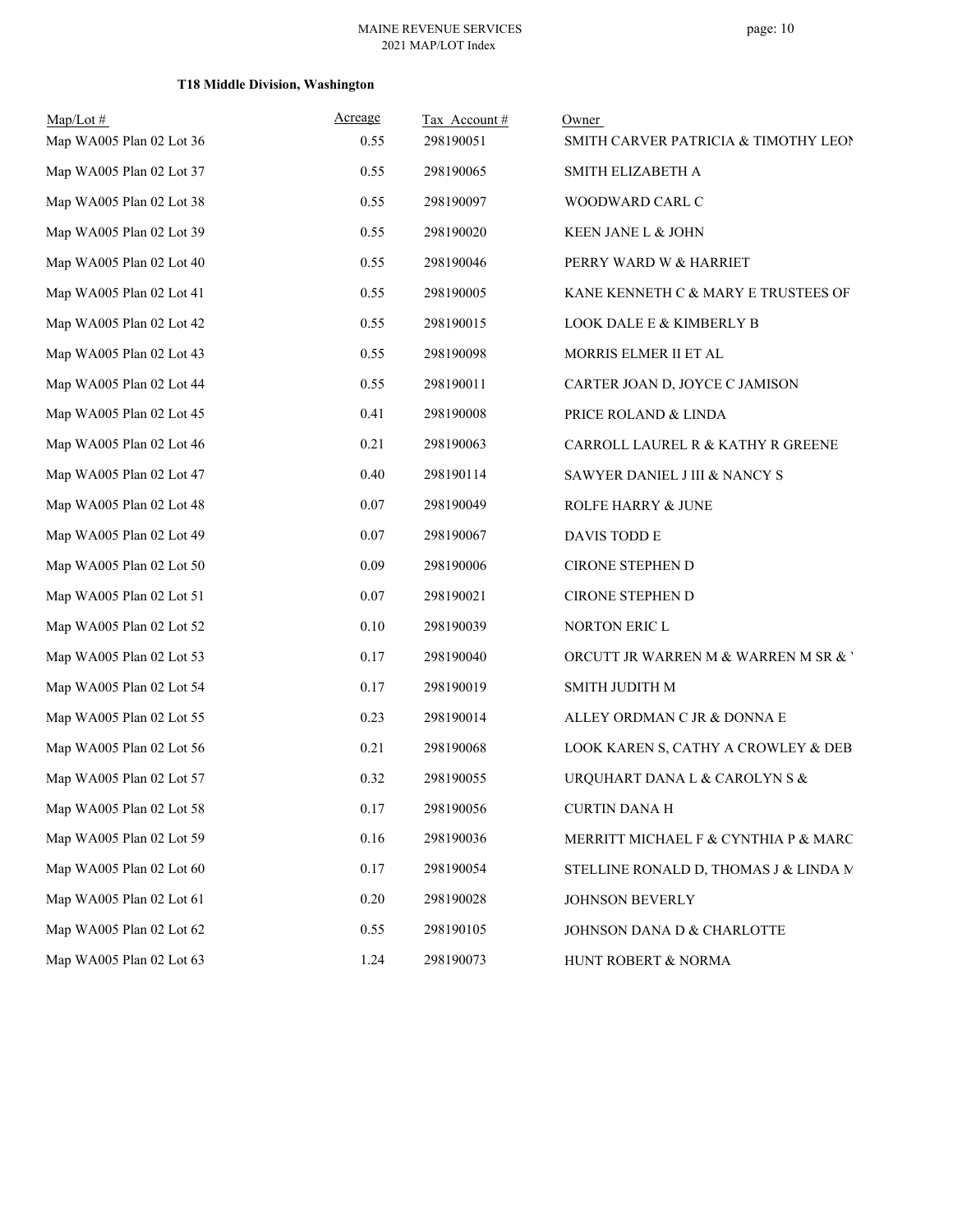## **T19 Middle Division, Washington**

| $Map/Lot \#$                                 | Acreage  | Tax Account# | Owner                            |
|----------------------------------------------|----------|--------------|----------------------------------|
| Map WA006                                    | 0.00     | 298210001P   | DRISKO ENTERPRISES INC           |
| Map WA006 Plan 01 Lot 1                      | 0.00     | 298212010    | UNION RIVER TEL CO               |
| Map WA006 Plan 01 Lot 1.1                    | 4,943.10 | 298212005    | PASSAMAQUODDY INDIAN RESERVATION |
| Map WA006 Plan 01 Lot 1.2                    | 435.00   | 298210063    | UNITED STATES OF AMERICA         |
| Map WA006 Plan 01 Lot 1.21                   | 65.00    | 298210036    | RAVENS REST TRUST                |
| Map WA006 Plan 01 Lot 1.3 2.3 3.11 3.2       | 555.54   | 298212001    | PASSAMAQUODDY TRIBE OF MAINE     |
| Map WA006 Plan 01 Lot 2.1 2.2 8.2 10.1<br>16 | 4,026.04 | 298210038    | CHERRYFIELD PROPERTIES LLC       |
| Map WA006 Plan 01 Lot 2.1                    | 0.00     | 298212008    | <b>ROBBINS JAMIE</b>             |
| Map WA006 Plan 01 Lot 2.1                    | 0.00     | 298212009    | <b>KENNEDY ADAM</b>              |
| Map WA006 Plan 01 Lot 2.11                   | 35.00    | 298210061    | PETERSON TIMOTHY C & DEA L       |
| Map WA006 Plan 01 Lot 3.1 3.3                | 882.94   | 298210028    | ALLEN'S BLUEBERRY FREEZER INC    |
| Map WA006 Plan 01 Lot 4                      | 640.00   | 298210031    | OLIVER KENNETH S & RONALD W      |
| Map WA006 Plan 01 Lot 4.1                    | 0.78     | 298210057    | CHERRYFIELD PROPERTIES LLC       |
| Map WA006 Plan 01 Lot 5                      | 69.00    | 298210037    | OLIVER TONYA L                   |
| Map WA006 Plan 01 Lot 6 7.1                  | 77.00    | 298210013    | WORCESTER MORRILL                |
| Map WA006 Plan 01 Lot 6.1 7.11               | 105.30   | 298212007    | JASPER WYMAN & SON               |
| Map WA006 Plan 01 Lot 7.2                    | 50.00    | 298210046    | HAMMOND PARRIS JR & RHONDA J     |
| Map WA006 Plan 01 Lot 7.3                    | 23.39    | 298210058    | HAMMOND ROBERT R & HELENE L      |
| Map WA006 Plan 01 Lot 8.1                    | 73.00    | 298210014    | <b>DRISKO FARMS</b>              |
| Map WA006 Plan 01 Lot 9                      | 168.00   | 298210041    | HENNESSEY BROTHERS LLC           |
| Map WA006 Plan 01 Lot 10                     | 0.00     | 298210003    | DAVIS ANN & KENNETH              |
| Map WA006 Plan 01 Lot 10                     | 44.07    | 298210004    | MONTEGAIL CORP                   |
| Map WA006 Plan 01 Lot 10                     | $0.00\,$ | 298210005    | WHITE LORRAINE & MARIA           |
| Map WA006 Plan 01 Lot 10                     | $0.00\,$ | 298210007    | STROUT JEFFREY                   |
| Map WA006 Plan 01 Lot 10                     | 0.00     | 298210008    | NELSON KENDRA & KARA LOGAN       |
| Map WA006 Plan 01 Lot 10                     | 0.00     | 298210015    | FARNSWORTH JUDITH B              |
| Map WA006 Plan 01 Lot 10                     | 0.00     | 298210016    | POUNDER ROBERT & KATHY           |
| Map WA006 Plan 01 Lot 10                     | 0.00     | 298210017    | NEWCOMB PEGGY, ADAM & AMY        |
| Map WA006 Plan 01 Lot 10                     | 0.00     | 298210018    | FARREN CATHERINE J               |
| Map WA006 Plan 01 Lot 10                     | 0.00     | 298210019    | MERCHANT WILLIAM & KADI          |
| Map WA006 Plan 01 Lot 10                     | 0.00     | 298210021    | <b>VEITH MELISSA</b>             |
| Map WA006 Plan 01 Lot 10                     | 0.00     | 298210023    | <b>LOOK ROBERT &amp; SANDI</b>   |
| Map WA006 Plan 01 Lot 10                     | 0.00     | 298210024    | ROBBINS DAWN & SAMUEL C          |
| Map WA006 Plan 01 Lot 10                     | 0.00     | 298210025    | LEIGHTON MICHAEL & DAWN          |
| Map WA006 Plan 01 Lot 10                     | $0.00\,$ | 298210026    | STARRETT JENNIFER R              |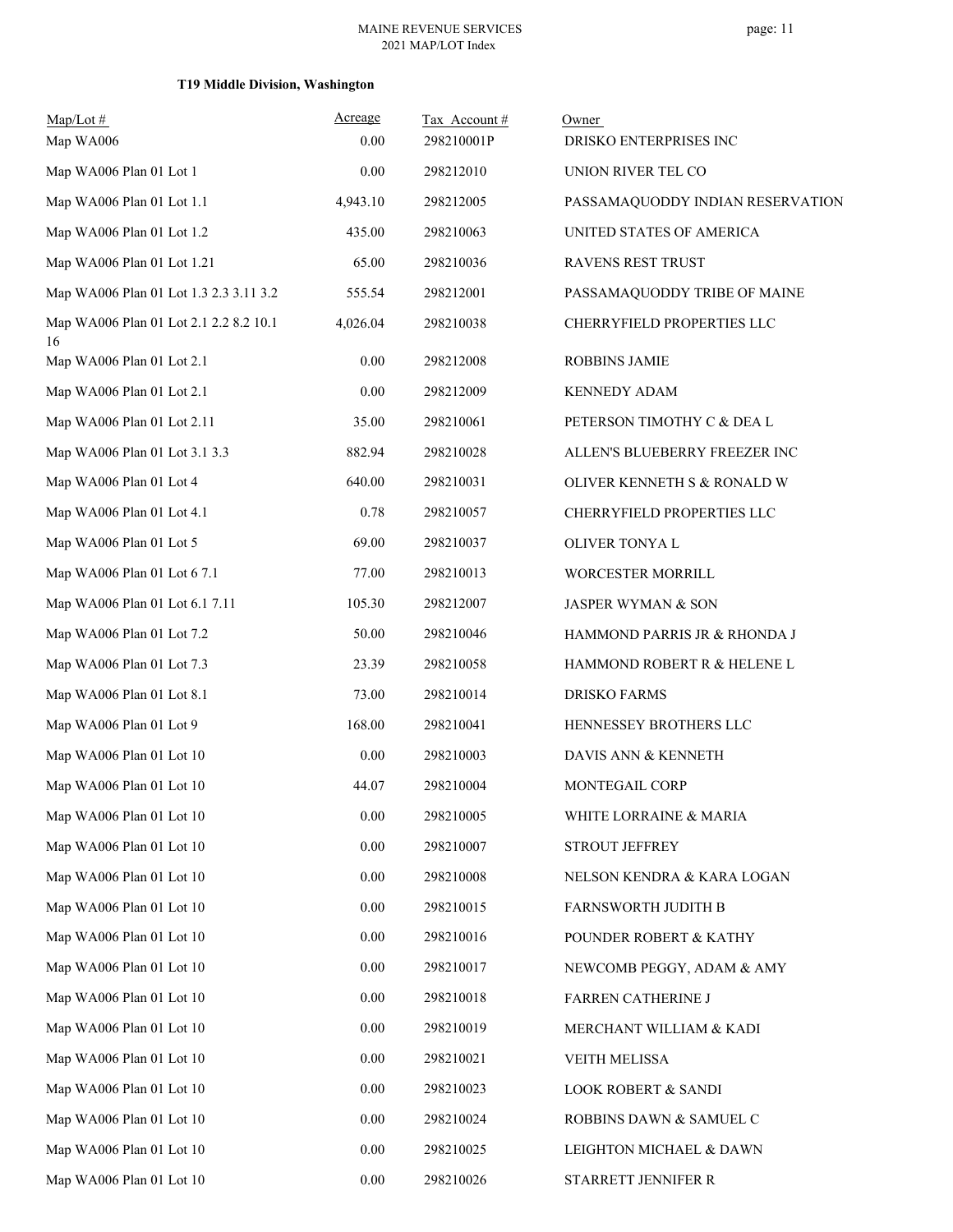## page: 12

## **T19 Middle Division, Washington**

| $Map/Lot \#$                   | <u>Acreage</u> | Tax Account# | Owner                                |
|--------------------------------|----------------|--------------|--------------------------------------|
| Map WA006 Plan 01 Lot 10       | 0.00           | 298210027    | <b>DAVIS ROSS</b>                    |
| Map WA006 Plan 01 Lot 10       | 0.00           | 298210030    | <b>KELLEY GORDON</b>                 |
| Map WA006 Plan 01 Lot 10       | 0.00           | 298210034    | PORTER JOHN A                        |
| Map WA006 Plan 01 Lot 10       | 0.00           | 298210045    | PETERSON ROGER & TIMOTHY             |
| Map WA006 Plan 01 Lot 10       | 0.00           | 298210047    | MERRITT JOHN & MICHELLE              |
| Map WA006 Plan 01 Lot 10       | 0.00           | 298210049    | <b>MATHEWS KAREN</b>                 |
| Map WA006 Plan 01 Lot 10       | 0.00           | 298210050    | <b>CULTRERA PHILIP &amp; TERESSA</b> |
| Map WA006 Plan 01 Lot 10       | 0.00           | 298210051    | <b>MORSE SUSIE</b>                   |
| Map WA006 Plan 01 Lot 10       | 0.00           | 298210053    | SLICER ANDREW & MICHELLE POTTER      |
| Map WA006 Plan 01 Lot 10       | 0.00           | 298210055    | <b>FARREN BRUCE</b>                  |
| Map WA006 Plan 01 Lot 10       | 0.00           | 298210056    | SMITH DWAYNE W & KIMBERLY            |
| Map WA006 Plan 01 Lot 10       | 0.00           | 298210060    | TIBBETTS KATHLEEN & BARBARA          |
| Map WA006 Plan 01 Lot 10       | 0.00           | 298210062    | <b>BAILEY MICHAEL R</b>              |
| Map WA006 Plan 01 Lot 11 13 17 | 604.00         | 298210009    | DRISKO ENTERPRISES INC               |
| Map WA006 Plan 01 Lot 12       | 2,370.00       | 298210006    | WORCESTER HOLDINGS LLC               |
| Map WA006 Plan 01 Lot 14       | 1,436.00       | 298210035    | WORCESTER HOLDINGS LLC               |
| Map WA006 Plan 01 Lot 14       | 1,436.00       | 298210035    | TYPHOON LLC                          |
| Map WA006 Plan 01 Lot 15       | 200.00         | 298210029    | GINGERELLA JOHN R & JANE A           |
| Map WA006 Plan 01 Lot 504      | 0.00           | 298210002    | <b>EMERA MAINE</b>                   |
|                                |                |              |                                      |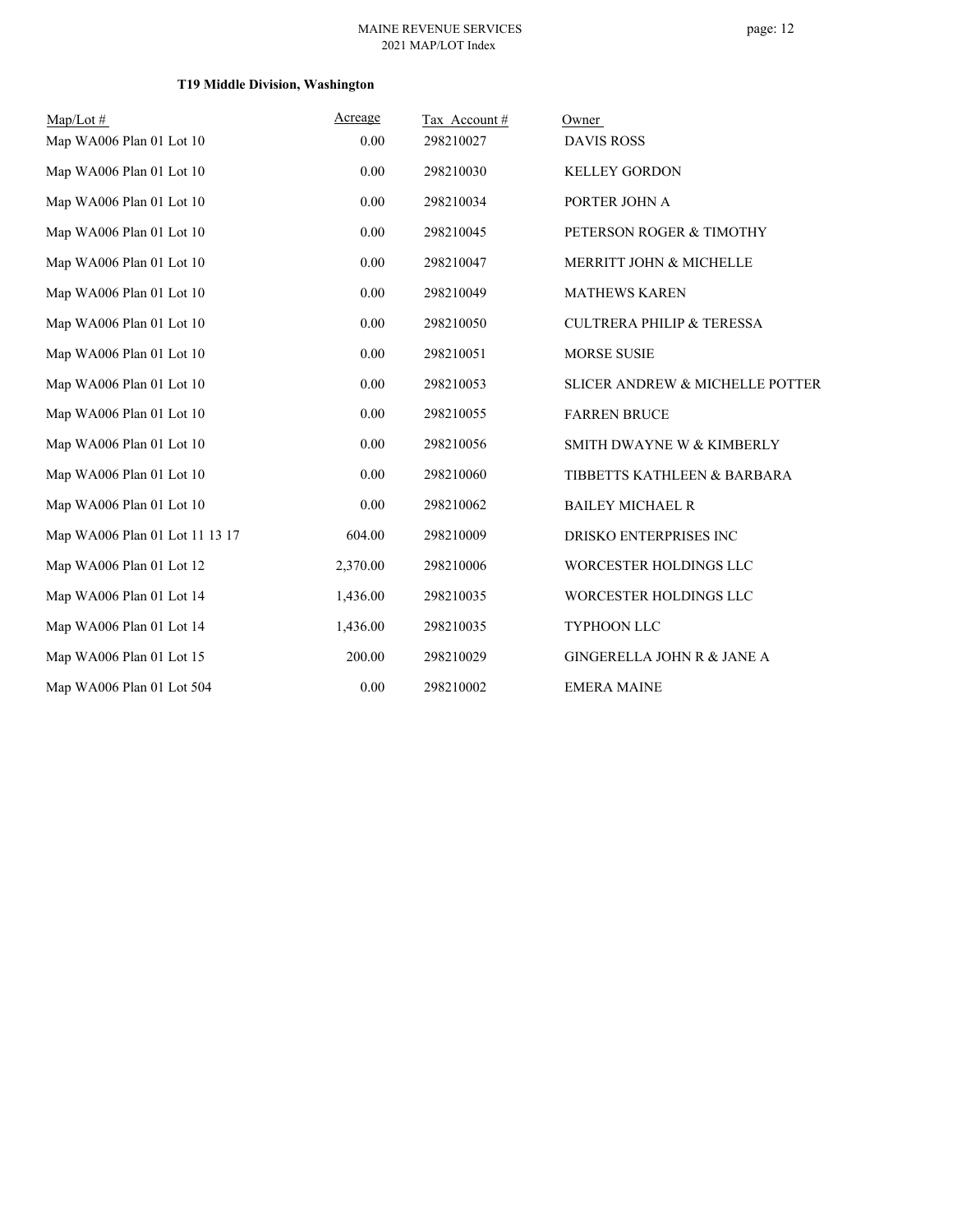## **T24 Middle Division, Washington**

| $Map/Lot \#$                    | Acreage   | Tax Account# | Owner                                |
|---------------------------------|-----------|--------------|--------------------------------------|
| Map WA007                       | 0.00      | 298220001P   | MEDEIROS JEAN R                      |
| Map WA007                       | 0.00      | 298220007P   | WHITEGIVER MATTHEW & LISA            |
| Map WA007 Plan 01 Lot 1 10      | 13,919.46 | 298220003    | CHERRYFIELD PROPERTIES LLC           |
| Map WA007 Plan 01 Lot 1         | 0.00      | 298220010    | CHERRYFIELD PROPERTIES LLC           |
| Map WA007 Plan 01 Lot 1         | 0.00      | 298220011    | FERNALD JEFFREY                      |
| Map WA007 Plan 01 Lot 1         | 0.00      | 298220020P   | CHERRYFIELD PROPERTIES LLC           |
| Map WA007 Plan 01 Lot 1         | 0.00      | 298220024    | CHERRYFIELD PROPERTIES LLC           |
| Map WA007 Plan 01 Lot 1         | 0.00      | 298220025    | <b>GRANT DIAN</b>                    |
| Map WA007 Plan 01 Lot 1         | 0.00      | 298220093    | <b>EMERA MAINE</b>                   |
| Map WA007 Plan 01 Lot 1         | 0.00      | 298222004    | TIBBETTS JOSEPH                      |
| Map WA007 Plan 01 Lot 1         | 0.00      | 298222005    | ALLEY TODD & SANDY                   |
| Map WA007 Plan 01 Lot 1         | 0.00      | 298222006    | <b>SMITH GLEN</b>                    |
| Map WA007 Plan 01 Lot 1         | 0.00      | 298222008    | <b>SMITH TONY</b>                    |
| Map WA007 Plan 01 Lot 1.2       | 320.00    | 298222013    | MAINE STATE OF                       |
| Map WA007 Plan 01 Lot 2         | 590.00    | 298220001    | COX BRETT M & ELAINE A CAREY TTEE    |
| Map WA007 Plan 01 Lot 3         | 50.00     | 298220012    | DOWNEAST SALMON FEDERATION           |
| Map WA007 Plan 01 Lot 4         | 160.00    | 298220006    | ALLENS PROPERTY TRUST                |
| Map WA007 Plan 01 Lot 5         | 160.00    | 298220004    | BEAL MITCHELL & D'ANNA               |
| Map WA007 Plan 01 Lot 6         | 160.00    | 298220014    | MORRISON MARY L                      |
| Map WA007 Plan 01 Lot 7         | 160.00    | 298220013    | MORRISON MARY L                      |
| Map WA007 Plan 01 Lot 8         | 320.00    | 298220087    | FOSS STANLEY JR                      |
| Map WA007 Plan 01 Lot 9         | 320.00    | 298220007    | ALLENS PROPERTY TRUST                |
| Map WA007 Plan 01 Lot 11        | 640.00    | 298220020    | CHERRYFIELD PROPERTIES LLC           |
| Map WA007 Plan 01 Lot 11        | 0.00      | 298220021P   | APEX CLEAN ENERGY HOLDINGS LLC       |
| Map WA007 Plan 01 Lot 12.1 12.3 | 563.00    | 298220015    | BERRY H MEREDITH TRUST 1972          |
| Map WA007 Plan 01 Lot 12.2      | 6.50      | 298220002    | WHITEGIVER MATTHEW & LISA            |
| Map WA007 Plan 01 Lot 13        | 3,203.00  | 298220009    | WI-WASHINGTON COUNTY ME LLC          |
| Map WA007 Plan 02 Lot 1         | 34.00     | 298220057    | CHICK JUDITH PR                      |
| Map WA007 Plan 02 Lot 2         | 41.40     | 298220061    | CHICK JUDITH PR                      |
| Map WA007 Plan 02 Lot 3         | 41.00     | 298220052    | MORIN STEVEN A, ROBERT A & GLENN A   |
| Map WA007 Plan 02 Lot 4         | 41.00     | 298220058    | SPRAGUE NEAL, WESLEY GRAHAM & CHRIS  |
| Map WA007 Plan 02 Lot 5 6       | 82.00     | 298220041    | CRESSOTTI RICHARD A & RONALD F LOGAN |
| Map WA007 Plan 02 Lot 7         | 40.00     | 298220046    | THIGPEN HAYNES & TRACY SHAR          |
| Map WA007 Plan 02 Lot 8         | 41.00     | 298220047    | MASEDA KEVIN C                       |
| Map WA007 Plan 02 Lot 9         | 41.50     | 298220045    | <b>LEMAR CARL</b>                    |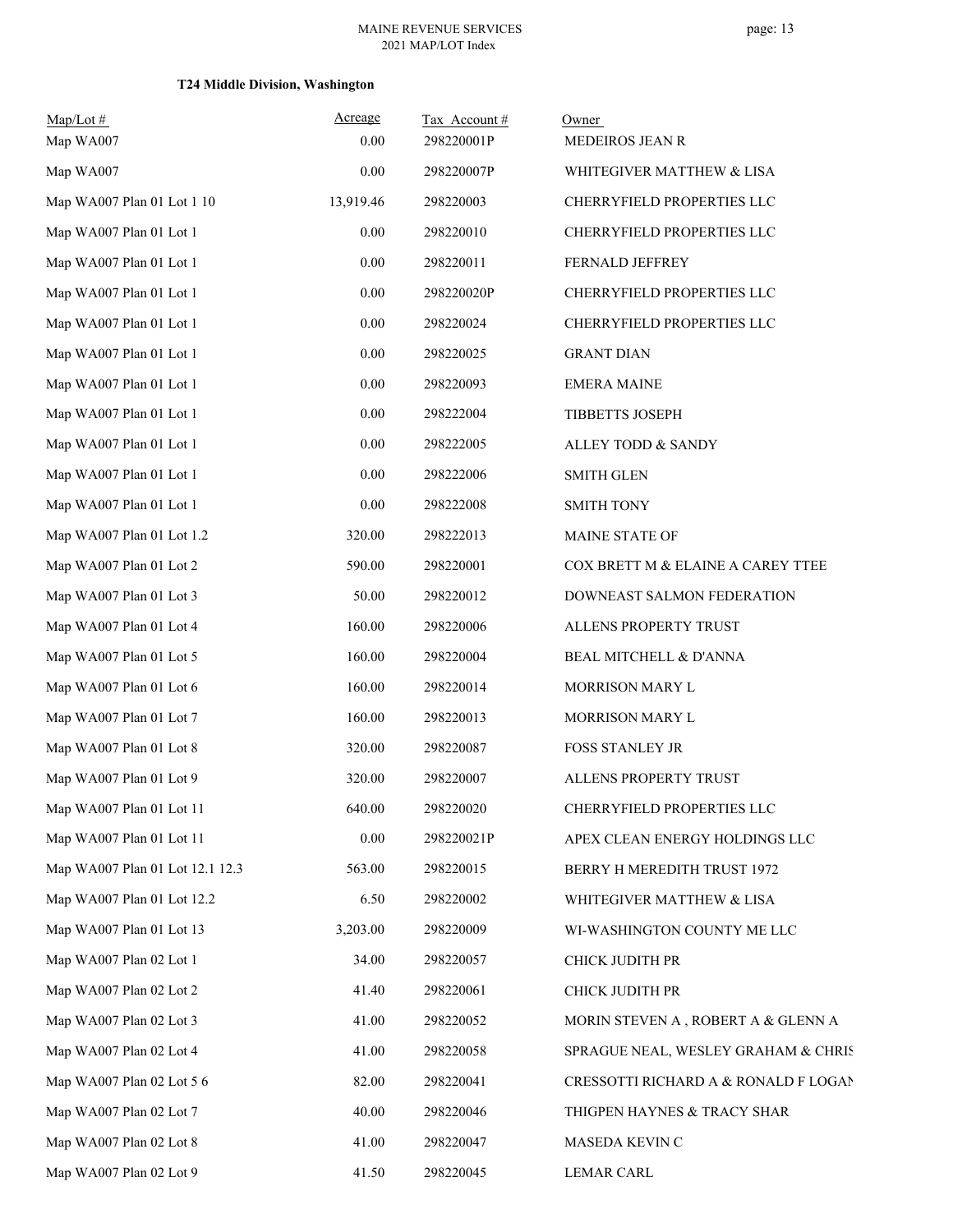## **T24 Middle Division, Washington**

| $Map/Lot \#$<br>Map WA007 Plan 02 Lot 10 | Acreage<br>40.00 | Tax Account#<br>298220039 | Owner<br>WHEATON JONATHAN B            |
|------------------------------------------|------------------|---------------------------|----------------------------------------|
| Map WA007 Plan 02 Lot 11                 | 40.00            | 298220038                 | MELTON DAVID ANDREW & WENDY LYNN       |
| Map WA007 Plan 02 Lot 12                 | 40.40            | 298220036                 | DISTEFANO NICOLO                       |
| Map WA007 Plan 02 Lot 13                 | 39.00            | 298220034                 | AZZARELLO JOSEPH & GIUSEPPE DISTEFAN   |
| Map WA007 Plan 02 Lot 14                 | 42.00            | 298220035                 | PALMISANO ANTHONY J TRUSTEE            |
| Map WA007 Plan 02 Lot 15                 | 40.37            | 298220040                 | FELLOWS LORI & KRAIG                   |
| Map WA007 Plan 02 Lot 16                 | 40.00            | 298220042                 | <b>TAYLOR JAMES F</b>                  |
| Map WA007 Plan 02 Lot 17                 | 40.20            | 298220059                 | ELWELL MARK C                          |
| Map WA007 Plan 02 Lot 18                 | 40.10            | 298220049                 | BURK PRESCOTT & SUSAN TOBEY            |
| Map WA007 Plan 02 Lot 19                 | 40.20            | 298220033                 | BREWER GORDON W & NORMA J              |
| Map WA007 Plan 02 Lot 20                 | 44.50            | 298220048                 | BURK PRESCOTT & SUSAN TOBEY            |
| Map WA007 Plan 02 Lot 21                 | 40.19            | 298220037                 | PALITA FRANK A ET AL                   |
| Map WA007 Plan 02 Lot 22                 | 41.40            | 298220054                 | <b>SHEA STEPHEN</b>                    |
| Map WA007 Plan 02 Lot 23                 | 39.40            | 298220050                 | MEDEIROS CARMEN P                      |
| Map WA007 Plan 02 Lot 24                 | 41.50            | 298220044                 | NORWOOD FRANK & TERRY                  |
| Map WA007 Plan 02 Lot 25                 | 40.40            | 298220031                 | ELMORE ROBERT & K COMSTOCK             |
| Map WA007 Plan 02 Lot 26                 | 40.80            | 298220026                 | ADAMS JARED E & DYAN K                 |
| Map WA007 Plan 02 Lot 26                 | 0.00             | 298222015                 | ADAMS JARED E & DYAN K                 |
| Map WA007 Plan 02 Lot 27                 | 40.50            | 298220030                 | MEDEIROS JEAN R & LILLIAN B & NOEL J & |
| Map WA007 Plan 02 Lot 28                 | 5.00             | 298220055                 | HUNT PAUL E & KIM E                    |
| Map WA007 Plan 02 Lot 28.2               | 35.50            | 298222012                 | STROME DAVID J & MARY B                |
| Map WA007 Plan 02 Lot 29                 | 40.10            | 298220056                 | <b>BLOW MARK &amp; WENDY</b>           |
| Map WA007 Plan 02 Lot 30                 | 40.40            | 298220053                 | WILSON RICHARD JR                      |
| Map WA007 Plan 02 Lot 31                 | 40.00            | 298220051                 | NIXON WILLIAM F & HELEN D              |
| Map WA007 Plan 02 Lot 32                 | 40.20            | 298220029                 | GAGNON PAUL A ET AL                    |
| Map WA007 Plan 02 Lot 33                 | 40.00            | 298220032                 | RISDAL SANDRA R & RAYNOLD              |
| Map WA007 Plan 02 Lot 34                 | 40.00            | 298220028                 | RISDAL SANDRA R & RAYNOLD              |
| Map WA007 Plan 02 Lot 35                 | 42.20            | 298220060                 | <b>GREATHOUSE JON R</b>                |
| Map WA007 Plan 02 Lot 36                 | 40.30            | 298220027                 | O'GRADY R PATRICIA TRUSTEE             |
| Map WA007 Plan 02 Lot 37                 | 40.22            | 298220043                 | JOHNSON PAUL A & MAUREEN T TRUSTEES    |
| Map WA007 Plan 02 Lot 38                 | 40.00            | 298220021                 | COYNE JOHN J                           |
| Map WA007 Plan 02 Lot 39                 | 9.00             | 298220086                 | PENOBSCOT FOREST LLC                   |
| Map WA007 Plan 03 Lot 1                  | 49.00            | 298220073                 | CRAIG LELAND & NANCY                   |
| Map WA007 Plan 03 Lot 2                  | 40.00            | 298220072                 | DURAND CHARLES L & SUSAN L             |
| Map WA007 Plan 03 Lot 3                  | 32.00            | 298220067                 | HART ROGER W & DIAN I                  |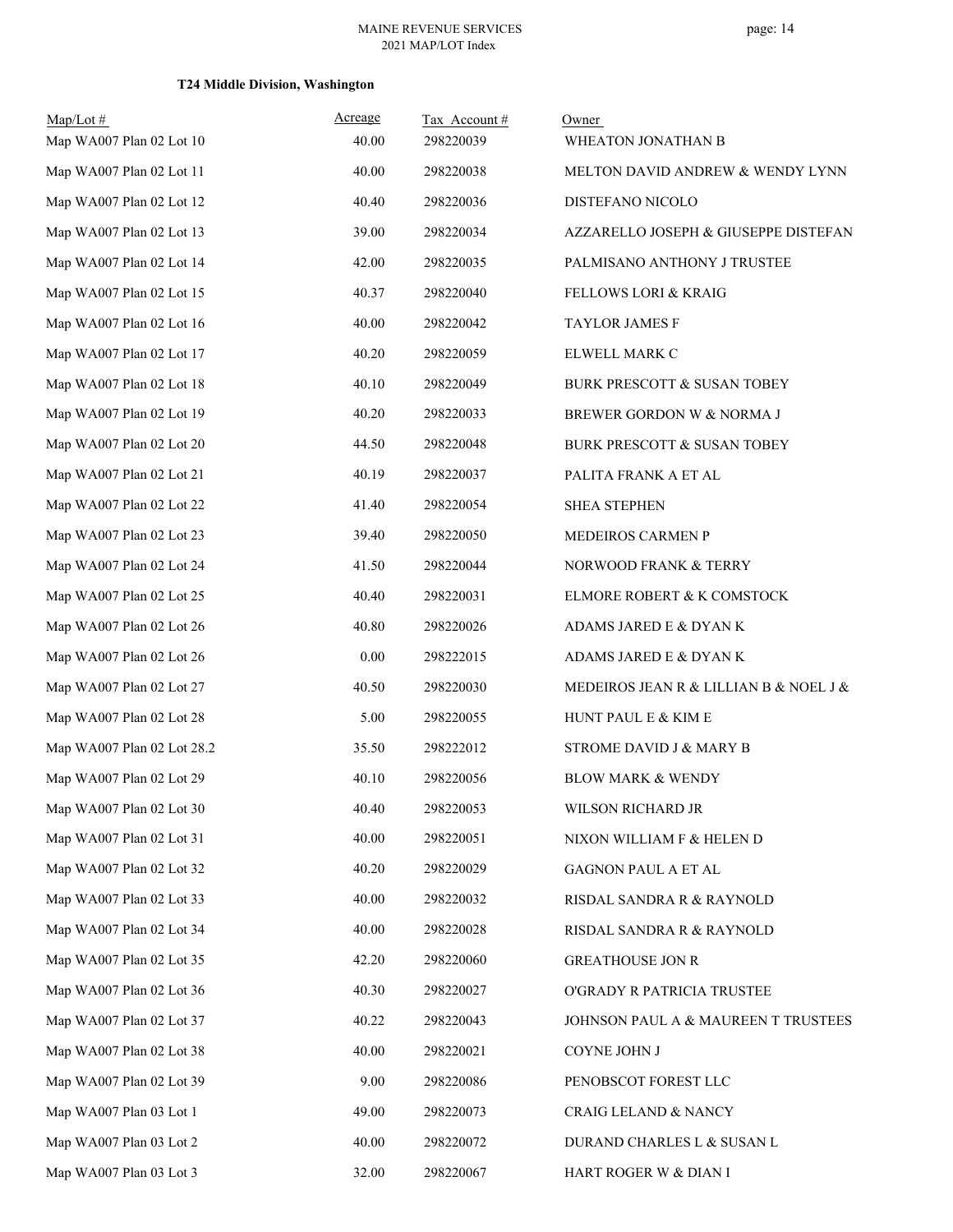## **T24 Middle Division, Washington**

| $Map/Lot \#$              | Acreage | Tax Account# | Owner                          |
|---------------------------|---------|--------------|--------------------------------|
| Map WA007 Plan 03 Lot 3.1 | 6.86    | 298222011    | HART ROGER W & DIAN I          |
| Map WA007 Plan 03 Lot 4   | 40.83   | 298220068    | MORSE JAMES D & PAIGE E        |
| Map WA007 Plan 03 Lot 5   | 41.10   | 298220079    | ZEMOJTEL ALEXANDER JR          |
| Map WA007 Plan 03 Lot 5   | 41.10   | 298220079    | <b>ST PIERRE MARK</b>          |
| Map WA007 Plan 03 Lot 6   | 40.30   | 298220076    | LITTLE THOMAS M                |
| Map WA007 Plan 03 Lot 7   | 40.00   | 298220075    | <b>GIERING JOHN H ET AL</b>    |
| Map WA007 Plan 03 Lot 8   | 40.30   | 298220080    | RICKER TIMOTHY A ET AL TTEE    |
| Map WA007 Plan 03 Lot 9   | 40.00   | 298220070    | RICKER TIMOTHY A ET AL TTEE    |
| Map WA007 Plan 03 Lot 10  | 40.76   | 298220074    | GIROUX KEITH R & ELIZABETH M   |
| Map WA007 Plan 03 Lot 11  | 40.37   | 298220069    | ARDEN REBECCA ET AL            |
| Map WA007 Plan 03 Lot 12  | 43.60   | 298220081    | WAGNER CHARLES W JR & SHARYL M |
| Map WA007 Plan 03 Lot 13  | 37.25   | 298220078    | <b>BLOW ERIC &amp; KELLEY</b>  |
| Map WA007 Plan 03 Lot 14  | 40.00   | 298220062    | SOAR ROBERT B JR ET AL         |
| Map WA007 Plan 03 Lot 15  | 40.00   | 298220085    | ALLEN DAVID C & FAYE M         |
| Map WA007 Plan 03 Lot 16  | 40.51   | 298220082    | CLOSSON MICHAEL J & VICTORIA L |
| Map WA007 Plan 03 Lot 17  | 41.00   | 298220084    | TRAUSCHKE GEORGIA              |
| Map WA007 Plan 03 Lot 18  | 40.00   | 298220083    | ELWELL MARK C                  |
| Map WA007 Plan 03 Lot 19  | 40.62   | 298220077    | <b>GIROUX DEBRA</b>            |
| Map WA007 Plan 03 Lot 20  | 40.27   | 298220071    | DIGIACOMO ANTONIO & GIUSEPPE   |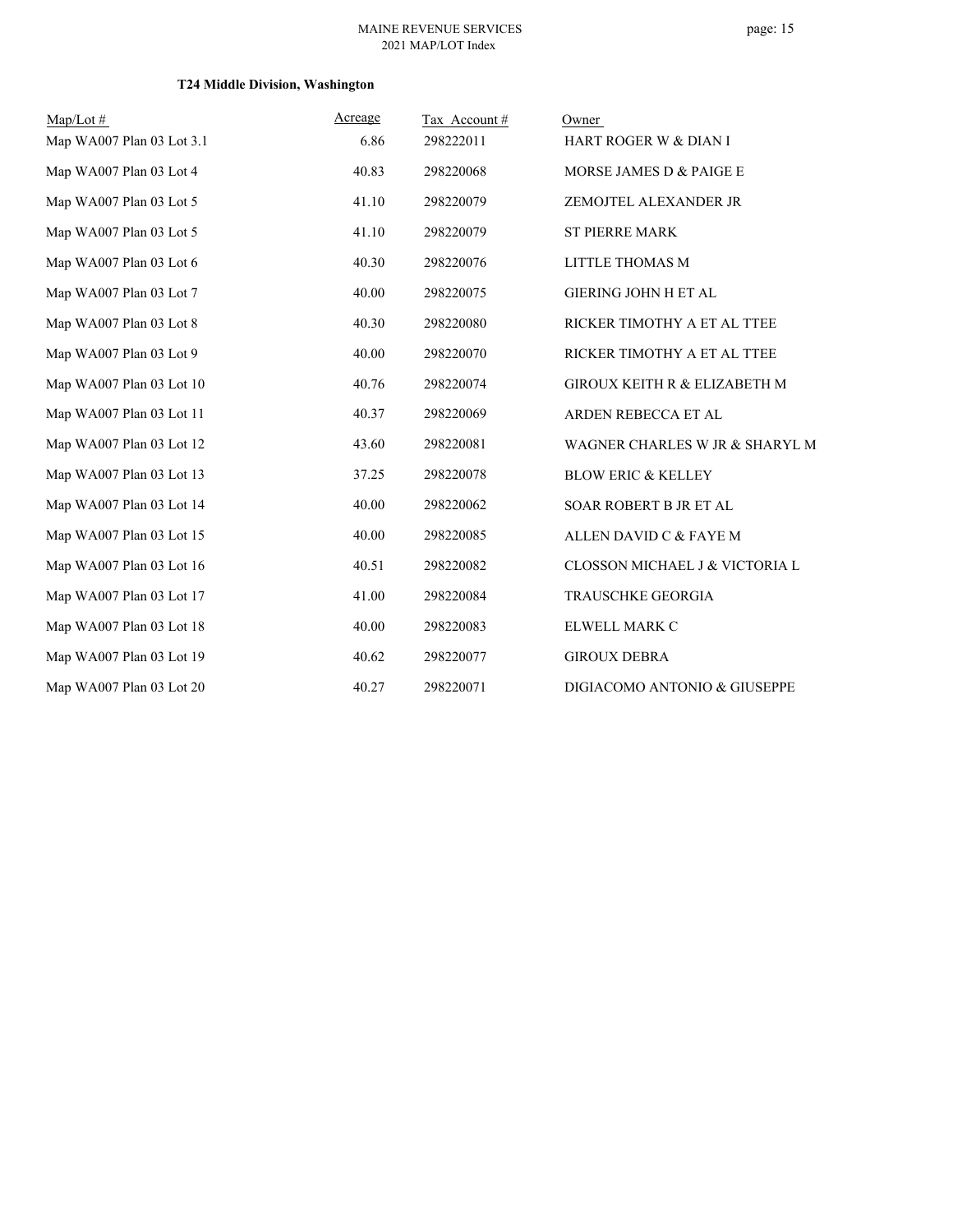## **T25 Middle Division, Washington**

| $Map/Lot \#$                      | Acreage   | Tax Account# | Owner                               |
|-----------------------------------|-----------|--------------|-------------------------------------|
| Map WA008                         | 0.00      | 298230001P   | CHERRYFIELD FOODS INC               |
| Map WA008 Plan 01 Lot 1           | 0.00      | 298230008    | WORCESTER ROSS H                    |
| Map WA008 Plan 01 Lot 1           | 0.00      | 298230011    | PENOBSCOT FOREST LLC                |
| Map WA008 Plan 01 Lot 1           | 0.00      | 298230012    | MACHIAS RIVER CAMP LLC              |
| Map WA008 Plan 01 Lot 1 5 6       | 15,712.00 | 298230015    | PENOBSCOT FOREST LLC                |
| Map WA008 Plan 01 Lot 1           | 0.00      | 298230017    | <b>FAHEY JAMES</b>                  |
| Map WA008 Plan 01 Lot 1           | 0.00      | 298230021    | PUFFER JAMES L                      |
| Map WA008 Plan 01 Lot 1           | 0.00      | 298230022    | ROBBINS CHARLES W                   |
| Map WA008 Plan 01 Lot 1           | 0.00      | 298230023    | WOOD BARRY JR                       |
| Map WA008 Plan 01 Lot 1 5 6       | 739.00    | 298232007    | PENOBSCOT FOREST LLC                |
| Map WA008 Plan 01 Lot 1 5 6       | 739.00    | 298232007    | MAINE DEPT OF MARINE RESOURCES      |
| Map WA008 Plan 01 Lot 1.1 5.1 6.1 | 2,655.50  | 298230034    | CHERRYFIELD PROPERTIES LLC          |
| Map WA008 Plan 01 Lot 1.2         | 765.00    | 298230038    | CHERRYFIELD PROPERTIES LLC          |
| Map WA008 Plan 01 Lot 2.1         | 2,296.00  | 298230035    | ALLEN'S BLUEBERRY FREEZER INC       |
| Map WA008 Plan 01 Lot 2.11        | 0.70      | 298232008    | DOWNEAST SALMON FEDERATION          |
| Map WA008 Plan 01 Lot 2.12        | 53.18     | 298232006    | MOSER GREGORY H & CATHARINE R       |
| Map WA008 Plan 01 Lot 2.13        | 79.82     | 298232005    | MOSER GREGORY H & CATHARINE R       |
| Map WA008 Plan 01 Lot 2.14        | 31.00     | 298232004    | DOWNEAST SALMON FEDERATION          |
| Map WA008 Plan 01 Lot 2.141       | 78.00     | 298230016    | DOWNEAST SALMON FEDERATION          |
| Map WA008 Plan 01 Lot 2.141       | 0.00      | 298230019    | SAWYER JOHN III & DANIEL SAWYER III |
| Map WA008 Plan 01 Lot 2.2         | 22.00     | 298232003    | PASSAMAQUODDY TRIBE OF MAINE        |
| Map WA008 Plan 01 Lot 3 14 15 16  | 169.87    | 298230029    | MOSER GREGORY H & CATHARINE R       |
| Map WA008 Plan 01 Lot 4           | 0.75      | 298230007    | <b>CASE PAIGE A</b>                 |
| Map WA008 Plan 01 Lot 7           | 60.00     | 298232010    | TYPHOON LLC                         |
| Map WA008 Plan 01 Lot 8 9         | 95.90     | 298230030    | <b>GUPTILL LYLE C</b>               |
| Map WA008 Plan 01 Lot 10          | 43.50     | 298230028    | DEKNATAL WILLIAM B                  |
| Map WA008 Plan 01 Lot 11          | 42.00     | 298230031    | DOWNEAST SALMON FEDERATION          |
| Map WA008 Plan 01 Lot 12          | 40.70     | 298230037    | <b>GEEL STEPHEN J &amp; RYAN D</b>  |
| Map WA008 Plan 01 Lot 13          | 42.10     | 298230027    | MOSER GREGORY H & CATHARINE R       |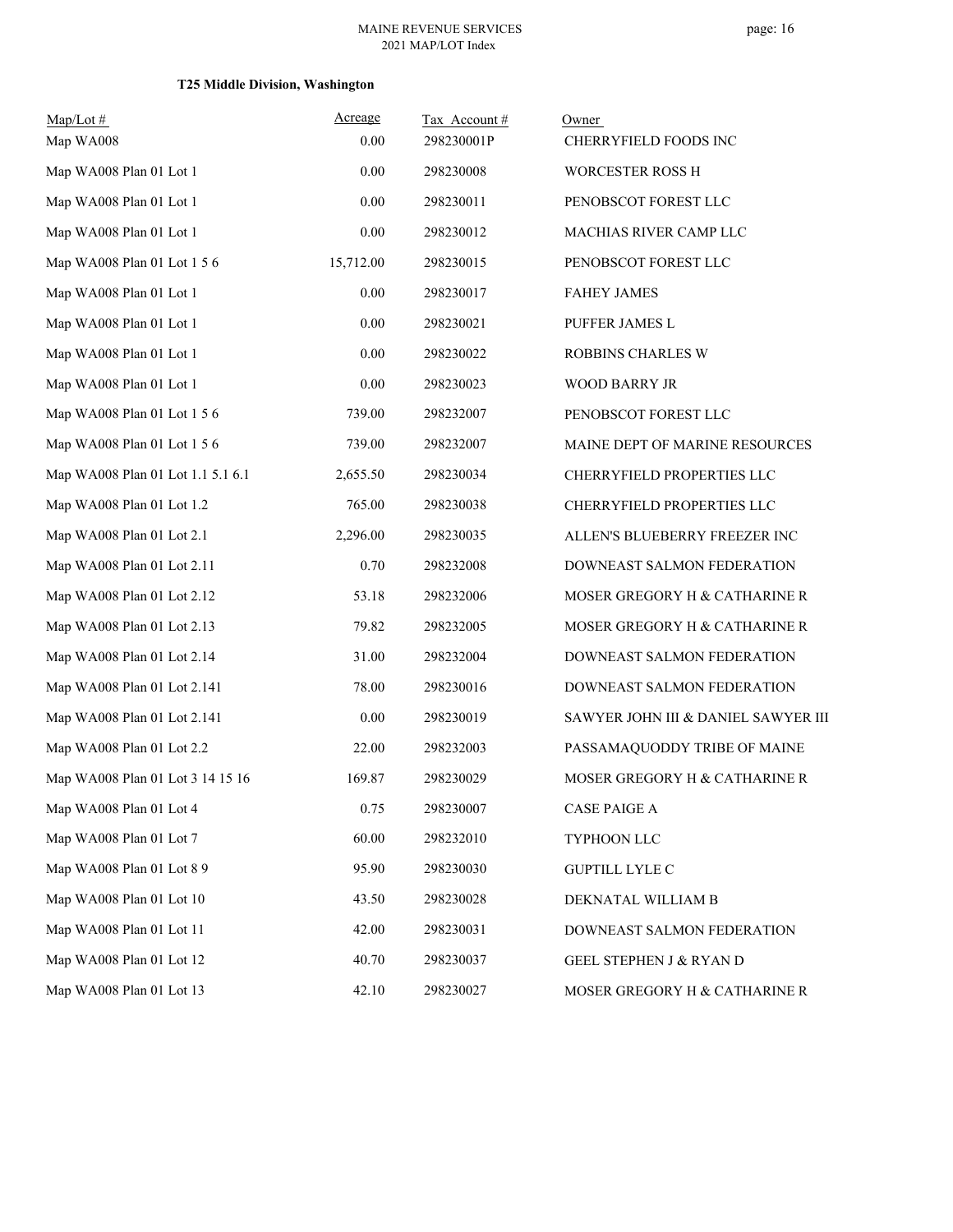## **T29 Middle Division, Washington**

| $Map/Lot \#$                                      | Acreage   | Tax Account# | Owner                                 |
|---------------------------------------------------|-----------|--------------|---------------------------------------|
| Map WA009 Plan 01 Lot 1                           | 0.00      | 298020010    | BRUNS RICHARD M                       |
| Map WA009 Plan 01 Lot 1                           | 0.00      | 298020022    | MORIN ROBERT G                        |
| Map WA009 Plan 01 Lot 1                           | 0.00      | 298020027    | MCARDLE ROBERT                        |
| Map WA009 Plan 01 Lot 1 6 7 8                     | 21,491.00 | 298020034    | PENOBSCOT FOREST LLC                  |
| Map WA009 Plan 01 Lot 1                           | 0.00      | 298020047    | PAGE HAROLD                           |
| Map WA009 Plan 01 Lot 1                           | 0.00      | 298020048    | <b>LEWIS ALAN</b>                     |
| Map WA009 Plan 01 Lot 1.1                         | 112.00    | 298020055    | LAKEVILLE SHORES INC                  |
| Map WA009 Plan 01 Lot 1.11                        | 13.40     | 298020060    | DENNISON MARK WAYNE                   |
| Map WA009 Plan 01 Lot 1.12                        | 10.50     | 298020067    | WELLS HARRY A                         |
| Map WA009 Plan 01 Lot 1.13 Plan 02 Lot<br>18 18.1 | 7.16      | 298020043    | WELLS HARRY A                         |
| Map WA009 Plan 01 Lot 1.14                        | 1.73      | 298020041    | MULLEN JAMES D & PATRICIA A           |
| Map WA009 Plan 01 Lot 1.15                        | 50.80     | 298020074    | KIRKPATRICK JOHN E II & PAULA K       |
| Map WA009 Plan 01 Lot 1.16                        | 35.00     | 298020075    | NAPERT DANIEL J                       |
| Map WA009 Plan 01 Lot 1.2                         | 498.00    | 298020062    | <b>BBC LAND LLC</b>                   |
| Map WA009 Plan 01 Lot 1.3                         | 1.02      | 298020013    | VILASUSO RONALD J & SANDRA J          |
| Map WA009 Plan 01 Lot 1.4                         | 6.43      | 298020065    | MAINE STATE OF                        |
| Map WA009 Plan 01 Lot 1.5                         | 1.22      | 298020040    | WILDER SCOTT C & LAURIE B TRUSTEES    |
| Map WA009 Plan 01 Lot 1.6                         | 1.23      | 298020061    | MOON ELLIOTT E & BETH A               |
| Map WA009 Plan 01 Lot 1.7                         | 0.97      | 298020029    | <b>GODLEY OTIS</b>                    |
| Map WA009 Plan 01 Lot 1.8                         | 347.00    | 298020070    | JASPER WYMAN & SON                    |
| Map WA009 Plan 01 Lot 1.9                         | 0.94      | 298020026    | PEAVEY FAMILY TRUST                   |
| Map WA009 Plan 01 Lot 2                           | 103.01    | 298020001    | ELLIOTT JORDAN & SON INC              |
| Map WA009 Plan 01 Lot 3                           | 1.41      | 298020025    | ELLIOTT JORDAN & SON INC              |
| Map WA009 Plan 01 Lot 3.1                         | 0.35      | 298020064    | UNION RIVER TEL CO                    |
| Map WA009 Plan 01 Lot 4 9                         | 24.50     | 298020063    | SMALL JOSEPH T                        |
| Map WA009 Plan 01 Lot 5                           | 71.00     | 298020037    | SCHOPPEE WILLIAM JAMES, WILLIAM E & V |
| Map WA009 Plan 01 Lot 10                          | 1.91      | 298020045    | MCSHANE MELANIE                       |
| Map WA009 Plan 01 Lot 11                          | 0.99      | 298020044    | WORCESTER MARK C & MEGAN L HILLS      |
| Map WA009 Plan 01 Lot 12                          | 0.94      | 298020016    | <b>COREY PAUL B</b>                   |
| Map WA009 Plan 01 Lot 13                          | 1.02      | 298020036    | SMALL DONALD ET AL                    |
| Map WA009 Plan 01 Lot 14                          | 0.95      | 298020006    | CONNOR RICHARD L & CHRISTINA C        |
| Map WA009 Plan 01 Lot 15                          | 2.12      | 298020046    | WHITAKER BRUCE ET AL                  |
| Map WA009 Plan 01 Lot 16                          | 1.01      | 298020053    | ROBERTSON CHARLES A & JACQUELYN H M   |
| Map WA009 Plan 01 Lot 17                          | 1.08      | 298020023    | BIG MOPANG LAKE ASSOCIATES            |
| Map WA009 Plan 01 Lot 18                          | 1.04      | 298020039    | LEONE KENNETH ARMAND JR               |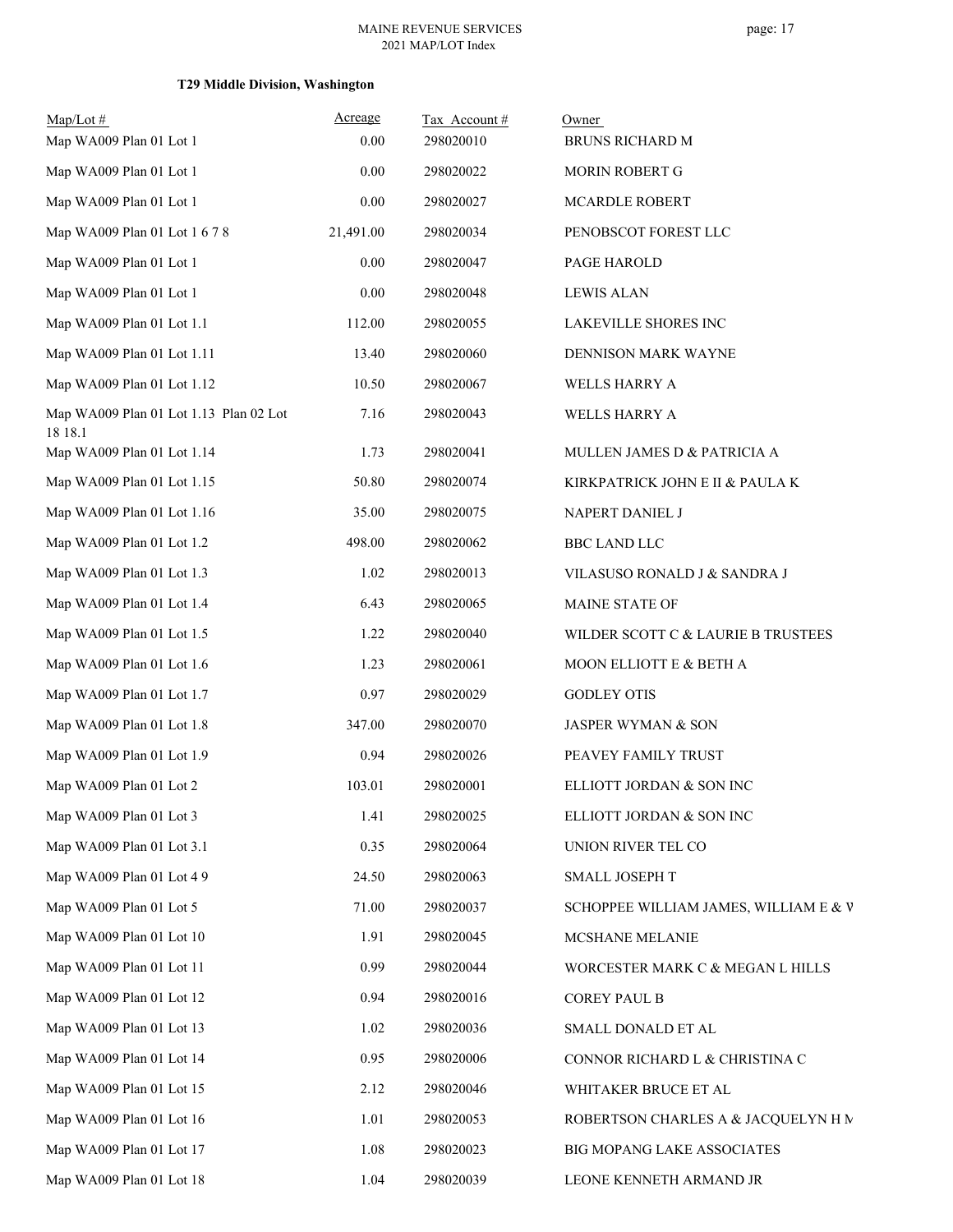## page: 18

## **T29 Middle Division, Washington**

| Map/Lot#                      | Acreage  | Tax Account# | Owner                                 |
|-------------------------------|----------|--------------|---------------------------------------|
| Map WA009 Plan 01 Lot 504     | 0.00     | 298020002    | <b>EMERA MAINE</b>                    |
| Map WA009 Plan 02 Lot 3       | 1.19     | 298020018    | ELLIS DANIEL & SAMANTHA               |
| Map WA009 Plan 02 Lot 4       | 1.25     | 298020028    | WATERHOUSE LAUREEN P & BRUCE V PINK   |
| Map WA009 Plan 02 Lot 5       | 0.30     | 298020035    | TUTTLE DANIEL E                       |
| Map WA009 Plan 02 Lot 6       | $0.80\,$ | 298020009    | STATE OWNED TAX ACQUIRED 2019         |
| Map WA009 Plan 02 Lot 7       | 0.69     | 298020030    | STATE OWNED TAX ACQUIRED 2019         |
| Map WA009 Plan 02 Lot 8       | 0.87     | 298020017    | <b>REED ANDREW</b>                    |
| Map WA009 Plan 02 Lot 9       | 1.46     | 298020021    | SIMPSON DOUGLAS G                     |
| Map WA009 Plan 02 Lot 10      | 18.56    | 298020015    | WARREN MARK D                         |
| Map WA009 Plan 02 Lot 11      | 1.18     | 298020052    | <b>EMMER THOMAS J JR</b>              |
| Map WA009 Plan 02 Lot 12      | 1.06     | 298020005    | KENNEY JOHN M & DANIELLE & JUSTIN M K |
| Map WA009 Plan 02 Lot 13      | 1.31     | 298020011    | <b>GRAY BRADLEY D</b>                 |
| Map WA009 Plan 02 Lot 15      | 1.23     | 298020008    | MOFFETT FAMILY CAMP TRUST             |
| Map WA009 Plan 02 Lot 16 16.1 | 6.47     | 298020038    | WELLS GEORGE A JR & LYNNE M           |
| Map WA009 Plan 02 Lot 18.11   | 1.08     | 298020072    | WELLS RODNEY F & THERESA H            |
| Map WA009 Plan 02 Lot 19 24.1 | 4.20     | 298020059    | <b>COWPERTHWAITE NANCY</b>            |
| Map WA009 Plan 02 Lot 21      | 0.50     | 298020024    | COWPERTHWAITE NANCY A & RICHARD W     |
| Map WA009 Plan 02 Lot 23 24.2 | 0.00     | 298020069    | <b>DUBOSE DARLENE</b>                 |
| Map WA009 Plan 02 Lot 23 24.2 | 8.30     | 298020071    | <b>DUBOSE DARLENE</b>                 |
| Map WA009 Plan 02 Lot 24      | 14.00    | 298020058    | <b>BRACKETT GERALD J</b>              |
| Map WA009 Plan 02 Lot 25      | 0.00     | 298020073    | SMITH RANDY, CARL EDWIN JR & DOROTHY  |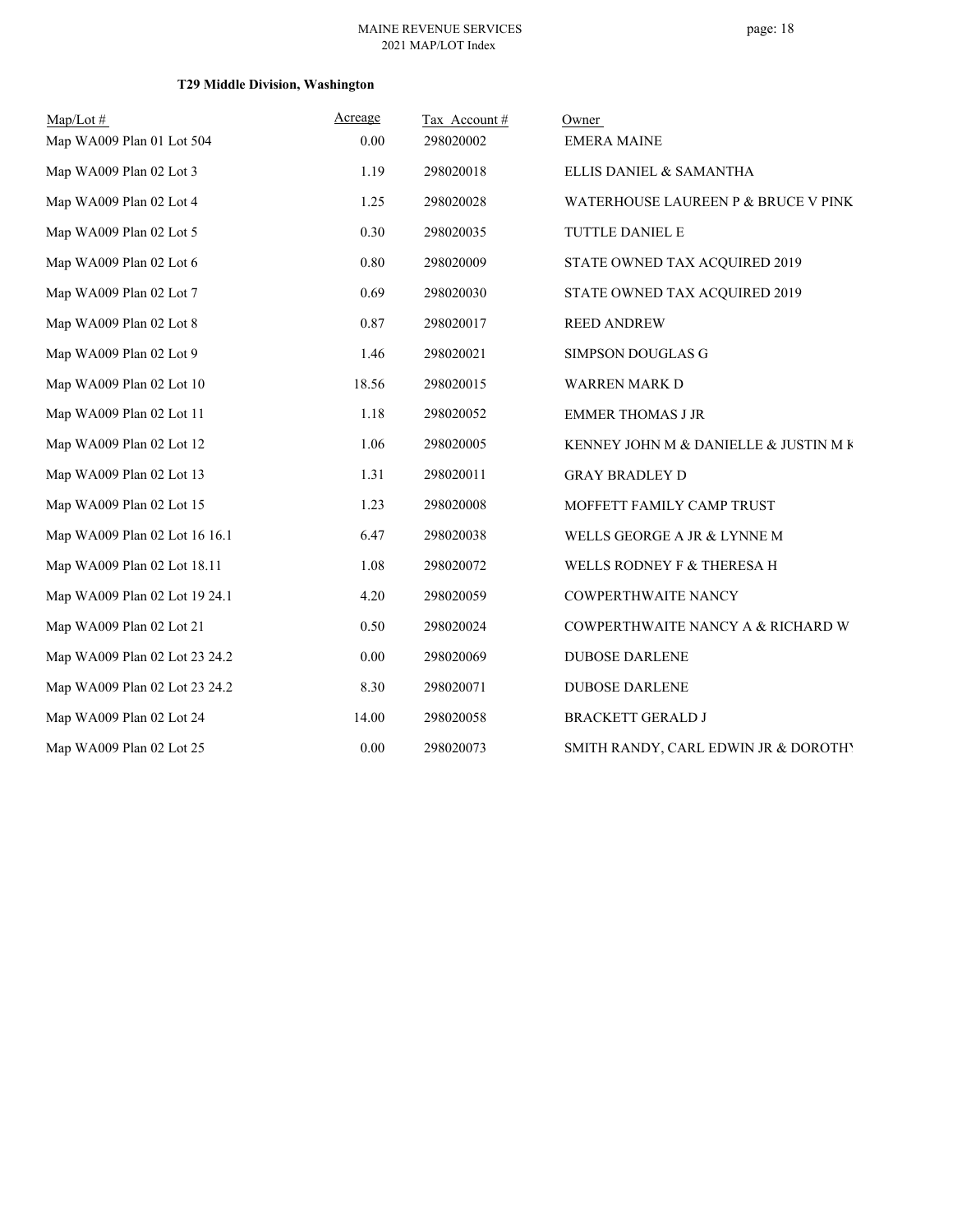## **T30 Middle Division, Washington**

| $Map/Lot$ #<br>Map WA010 Plan 01 Lot 1 | Acreage<br>0.00 | Tax Account#<br>298260002 | Owner<br>CROSBY STUART                  |
|----------------------------------------|-----------------|---------------------------|-----------------------------------------|
| Map WA010 Plan 01 Lot 1                | 0.00            | 298260004                 | HAYCOCK MICHAEL                         |
| Map WA010 Plan 01 Lot 1                | 0.00            | 298260005                 | DALTON KERRY                            |
| Map WA010 Plan 01 Lot 1                | 0.00            | 298260006                 | CASWELL JOHN C                          |
| Map WA010 Plan 01 Lot 1                | 0.00            | 298260008                 | <b>BUZZELL HAROLD</b>                   |
| Map WA010 Plan 01 Lot 1                | 0.00            | 298260011                 | HILTON FRANK E                          |
| Map WA010 Plan 01 Lot 1                | $0.00\,$        | 298260012                 | <b>JAMIESON LESLIE J</b>                |
| Map WA010 Plan 01 Lot 1                | 0.00            | 298260015                 | <b>ROBINSON ERIC</b>                    |
| Map WA010 Plan 01 Lot 1                | 0.00            | 298260016                 | ELDRIDGE PATRICIA                       |
| Map WA010 Plan 01 Lot 1                | 0.00            | 298260017                 | <b>GRAY PATRICIA A</b>                  |
| Map WA010 Plan 01 Lot 1                | 21,013.12       | 298260019                 | PENOBSCOT FOREST LLC                    |
| Map WA010 Plan 01 Lot 1                | 0.00            | 298260023                 | <b>GEORGIA DAVID A JR</b>               |
| Map WA010 Plan 01 Lot 1                | 0.00            | 298260024                 | DOWLING THOMAS J                        |
| Map WA010 Plan 01 Lot 1                | 0.00            | 298260035                 | MOODY JOSHUA                            |
| Map WA010 Plan 01 Lot 1                | 0.00            | 298260038                 | <b>EMERA MAINE</b>                      |
| Map WA010 Plan 01 Lot 1                | 145.00          | 298262004                 | PENOBSCOT FOREST LLC                    |
| Map WA010 Plan 01 Lot 1                | 145.00          | 298262004                 | MAINE DEPT OF MARINE RESOURCES          |
| Map WA010 Plan 01 Lot 1                | 2.28            | 298262006                 | BBC LAND LLC                            |
| Map WA010 Plan 01 Lot 1.1              | 0.00            | 298260013                 | <b>BRAGG JUDD L</b>                     |
| Map WA010 Plan 01 Lot 1.1              | 2,470.14        | 298262002                 | MAINE STATE OF                          |
| Map WA010 Plan 01 Lot 1.2              | 100.00          | 298262003                 | PENOBSCOT FOREST LLC                    |
| Map WA010 Plan 01 Lot 1.3              | 1.40            | 298260022                 | CANFIELD DANIEL E JR & TIMOTHY J        |
| Map WA010 Plan 01 Lot 1.4              | 1.20            | 298260036                 | SMALL DANIEL I JR & SHERYLL L           |
| Map WA010 Plan 01 Lot 1.5              | 0.98            | 298260027                 | HAWKINS MICHAEL C & MARY C              |
| Map WA010 Plan 01 Lot 1.6              | 0.99            | 298260026                 | GARNETT GLENN R & VICKI L               |
| Map WA010 Plan 01 Lot 1.7              | 1.13            | 298260033                 | RICHARDSON WILLIAM A                    |
| Map WA010 Plan 01 Lot 1.8              | 134.00          | 298262007                 | JASPER WYMAN & SON                      |
| Map WA010 Plan 01 Lot 2                | 6.88            | 298262005                 | SHAW RAYMOND F III & SCOTT CLIFTON & I  |
| Map WA010 Plan 01 Lot 2.1              | 1.00            | 298260021                 | SHAW KEVIN A, RAYMOND F III, RYAN D & 1 |
| Map WA010 Plan 01 Lot 3                | 2.75            | 298260003                 | <b>ENDERS BRIAN</b>                     |
| Map WA010 Plan 01 Lot 4                | 0.94            | 298260029                 | <b>COLE ERICA L &amp; THOMAS</b>        |
| Map WA010 Plan 01 Lot 5                | 0.95            | 298260018                 | GAMACHE JAMES C & JAN D                 |
| Map WA010 Plan 01 Lot 6                | 1.02            | 298260025                 | HANNING JEFFREY M                       |
| Map WA010 Plan 01 Lot 7                | 1.30            | 298260001                 | WIECHMAN SUSAN & ROBERT LAPLANTE        |
| Map WA010 Plan 01 Lot 8                | 1.02            | 298260034                 | SINCLAIR EMILIE E & SARAH A             |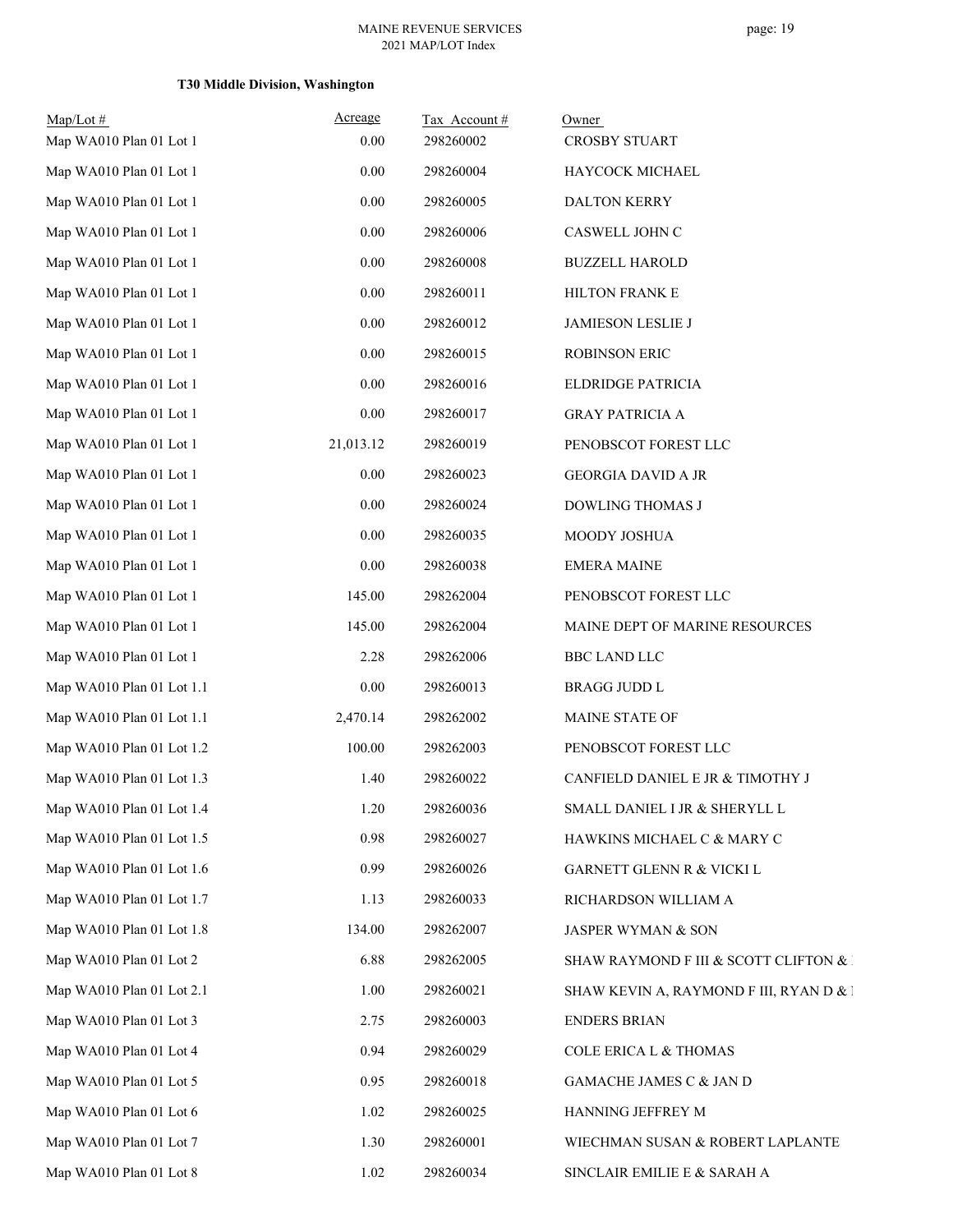## **T30 Middle Division, Washington**

| $Map/Lot \#$             | Acreage | Tax Account # | Owner                       |
|--------------------------|---------|---------------|-----------------------------|
| Map WA010 Plan 01 Lot 9  | 1.16    | 298260009     | WILSON MICHAEL F & JANICE B |
| Map WA010 Plan 01 Lot 10 | l.40    | 298260030     | WILLEY TRAVIS & NICOLE      |
| Map WA010 Plan 01 Lot 11 | 0.98    | 298260010     | HAMMOND CAMERON L & KATHY L |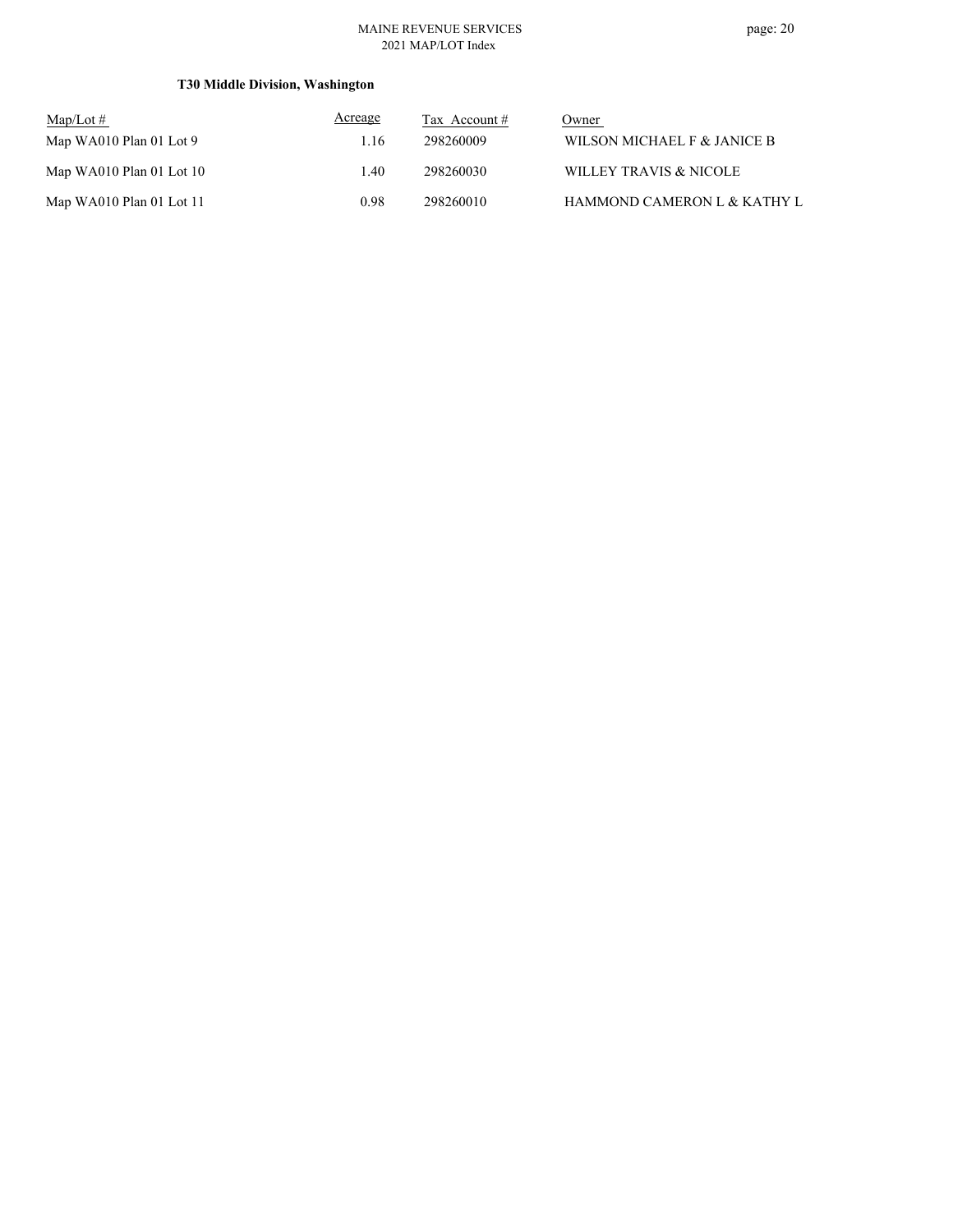## **Day Block Township, Washington**

| $Map/Lot \#$<br>Map WA011           | Acreage<br>0.00 | Tax Account#<br>298270009 | Owner<br>EASTERN MAINE ELECTRIC CO-OP INC |
|-------------------------------------|-----------------|---------------------------|-------------------------------------------|
| Map WA011 Plan 01 Lot 1             | 0.00            | 298270004                 | <b>LEWIS DAVID</b>                        |
| Map WA011 Plan 01 Lot 1             | 0.00            | 298270007                 | <b>EDWARDS ROBERTA</b>                    |
| Map WA011 Plan 01 Lot 1             | 0.00            | 298270014                 | CHERRY WILLIAM J.                         |
| Map WA011 Plan 01 Lot 1             | 0.00            | 298270016                 | CHERRY JOSEPH                             |
| Map WA011 Plan 01 Lot 1             | 0.00            | 298270019                 | <b>BETTS MARION</b>                       |
| Map WA011 Plan 01 Lot 1             | 0.00            | 298270020                 | HAYNES TIMBERLANDS INC                    |
| Map WA011 Plan 01 Lot 1 6 9.1 13 14 | 19,157.56       | 298270024                 | PENOBSCOT FOREST LLC                      |
| Map WA011 Plan 01 Lot 1             | 0.00            | 298270027                 | SINCLAIR TERRY                            |
| Map WA011 Plan 01 Lot 1             | 0.00            | 298270031                 | PENOBSCOT FOREST LLC                      |
| Map WA011 Plan 01 Lot 1             | 0.00            | 298270040                 | <b>SILSBY ARNONA</b>                      |
| Map WA011 Plan 01 Lot 1             | 0.00            | 298270042                 | VALENTINE MARK                            |
| Map WA011 Plan 01 Lot 1             | 0.00            | 298270043                 | MAINE STATE OF                            |
| Map WA011 Plan 01 Lot 1 6 13 14 9.1 | 500.00          | 298272007                 | MAINE DEPT OF MARINE RESOURCES            |
| Map WA011 Plan 01 Lot 1 6 13 14 9.1 | 500.00          | 298272007                 | PENOBSCOT FOREST LLC                      |
| Map WA011 Plan 01 Lot 1.1           | 50.00           | 298272006                 | MAINE STATE OF                            |
| Map WA011 Plan 01 Lot 1.2           | 399.79          | 298272004                 | MAINE STATE OF                            |
| Map WA011 Plan 01 Lot 1.3           | 18.10           | 298272009                 | FRENCH BARBARA A                          |
| Map WA011 Plan 01 Lot 1.4           | 4,752.16        | 298272010                 | HAYNES TIMBERLANDS INC                    |
| Map WA011 Plan 01 Lot 2             | 27.00           | 298270001                 | GOODIN DENISE M, MELANIE COX & AMANI      |
| Map WA011 Plan 01 Lot 2.1           | 8.00            | 298272008                 | <b>CASLER ROBERT A</b>                    |
| Map WA011 Plan 01 Lot 3             | 2.00            | 298270021                 | DOWNEAST RIVERS LAND TRUST                |
| Map WA011 Plan 01 Lot 4 16          | 12.04           | 298270008                 | FREGEAU L.W. FLORENCE                     |
| Map WA011 Plan 01 Lot 5             | 3.63            | 298270011                 | DENIS RICHARD L & ROSE M                  |
| Map WA011 Plan 01 Lot 6             | 0.00            | 298270005                 | MCGRORY DENNIS                            |
| Map WA011 Plan 01 Lot 6             | 0.00            | 298270018                 | KING STOREY                               |
| Map WA011 Plan 01 Lot 7             | 20.00           | 298270012                 | HAYWARD TERRY D                           |
| Map WA011 Plan 01 Lot 8             | 51.00           | 298272003                 | <b>BRAGAR JUDITH D</b>                    |
| Map WA011 Plan 01 Lot 8.1           | 30.00           | 298270017                 | MAINE EQUITY BUILDERS LLC                 |
| Map WA011 Plan 01 Lot 9.11          | 35.82           | 298270029                 | GUPTILL LOGGING LLC                       |
| Map WA011 Plan 01 Lot 9.12          | 1.23            | 298270038                 | DENNISON KEVIN R                          |
| Map WA011 Plan 01 Lot 10.1 10.3     | 12.50           | 298270006                 | COUSINS ROBERT & RICHARD MINGO            |
| Map WA011 Plan 01 Lot 10.2          | 1.22            | 298270030                 | MULLEN PATRICIA A & JAMES D               |
| Map WA011 Plan 01 Lot 11            | 7.82            | 298272002                 | WELLS ETHAN                               |
| Map WA011 Plan 01 Lot 12            | 3.37            | 298270013                 | HAYWARD TERRY D                           |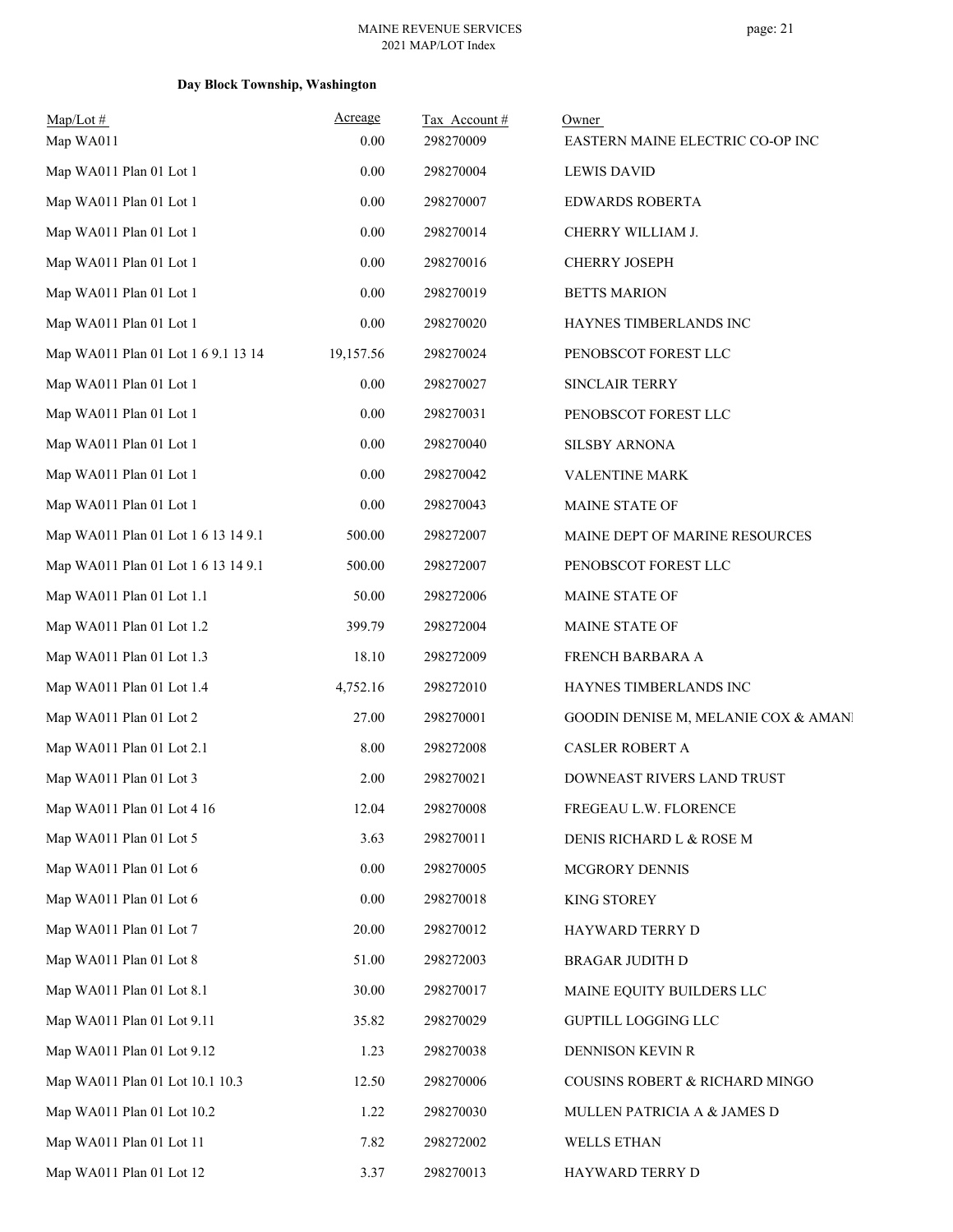## **T36 Middle Division, Washington**

| $Map/Lot \#$                | Acreage   | Tax Account# | Owner                                |
|-----------------------------|-----------|--------------|--------------------------------------|
| Map WA012                   | 0.00      | 298280023    | <b>EMERA MAINE</b>                   |
| Map WA012 Plan 01 Lot       | 0.00      | 298280017    | MARITIMES & NORTHEAST PIPELINE LLC   |
| Map WA012 Plan 01 Lot 1     | 0.00      | 298280002    | <b>CURRIER AARON</b>                 |
| Map WA012 Plan 01 Lot 1     | 0.00      | 298280007    | <b>BROOKS DALE</b>                   |
| Map WA012 Plan 01 Lot 1 2 3 | 21,493.58 | 298280010    | PENOBSCOT FOREST LLC                 |
| Map WA012 Plan 01 Lot 1     | 0.00      | 298280012    | ALBEE SUSAN J                        |
| Map WA012 Plan 01 Lot 1     | 0.00      | 298280013    | WORCESTER PHILIP                     |
| Map WA012 Plan 01 Lot 1     | 0.00      | 298280014    | <b>BRIDGES EDMUND</b>                |
| Map WA012 Plan 01 Lot 1 2 3 | 587.00    | 298280020    | PENOBSCOT FOREST LLC                 |
| Map WA012 Plan 01 Lot 1 2 3 | 587.00    | 298280020    | MAINE DEPT OF MARINE RESOURCES       |
| Map WA012 Plan 01 Lot 1.1   | 0.00      | 298280003    | ILLSLEY & MACDONALD & KELLEY         |
| Map WA012 Plan 01 Lot 1.1   | 0.00      | 298280008    | <b>GRANGE SHANNON &amp; MARIJA</b>   |
| Map WA012 Plan 01 Lot 1.1   | 0.00      | 298280009    | <b>BARKER DAVID &amp; LAWRENCE</b>   |
| Map WA012 Plan 01 Lot 1.1   | 0.00      | 298280011    | STEVENS KARL A                       |
| Map WA012 Plan 01 Lot 1.1   | 256.08    | 298280019    | MAINE STATE OF                       |
| Map WA012 Plan 01 Lot 1.2   | 95.00     | 298280018    | MAINE STATE OF                       |
| Map WA012 Plan 01 Lot 1.3   | 0.00      | 298280001    | HUNKLER SAMUEL P                     |
| Map WA012 Plan 01 Lot 1.3   | 0.00      | 298280004    | <b>SIROIS GARY &amp; PATTIE</b>      |
| Map WA012 Plan 01 Lot 1.3   | 0.00      | 298280006    | <b>GREENE WADE C</b>                 |
| Map WA012 Plan 01 Lot 1.3   | 0.00      | 298280015    | WELCH LINDA                          |
| Map WA012 Plan 01 Lot 1.3   | 0.00      | 298280016    | RUNYAN FAMILY REVOCABLE TRUST OF 20  |
| Map WA012 Plan 01 Lot 1.3   | 823.81    | 298280021    | MAINE STATE OF                       |
| Map WA012 Plan 01 Lot 4     | 1.93      | 298280005    | MAWHINNEY DANIEL R & PHILIP B WALLIN |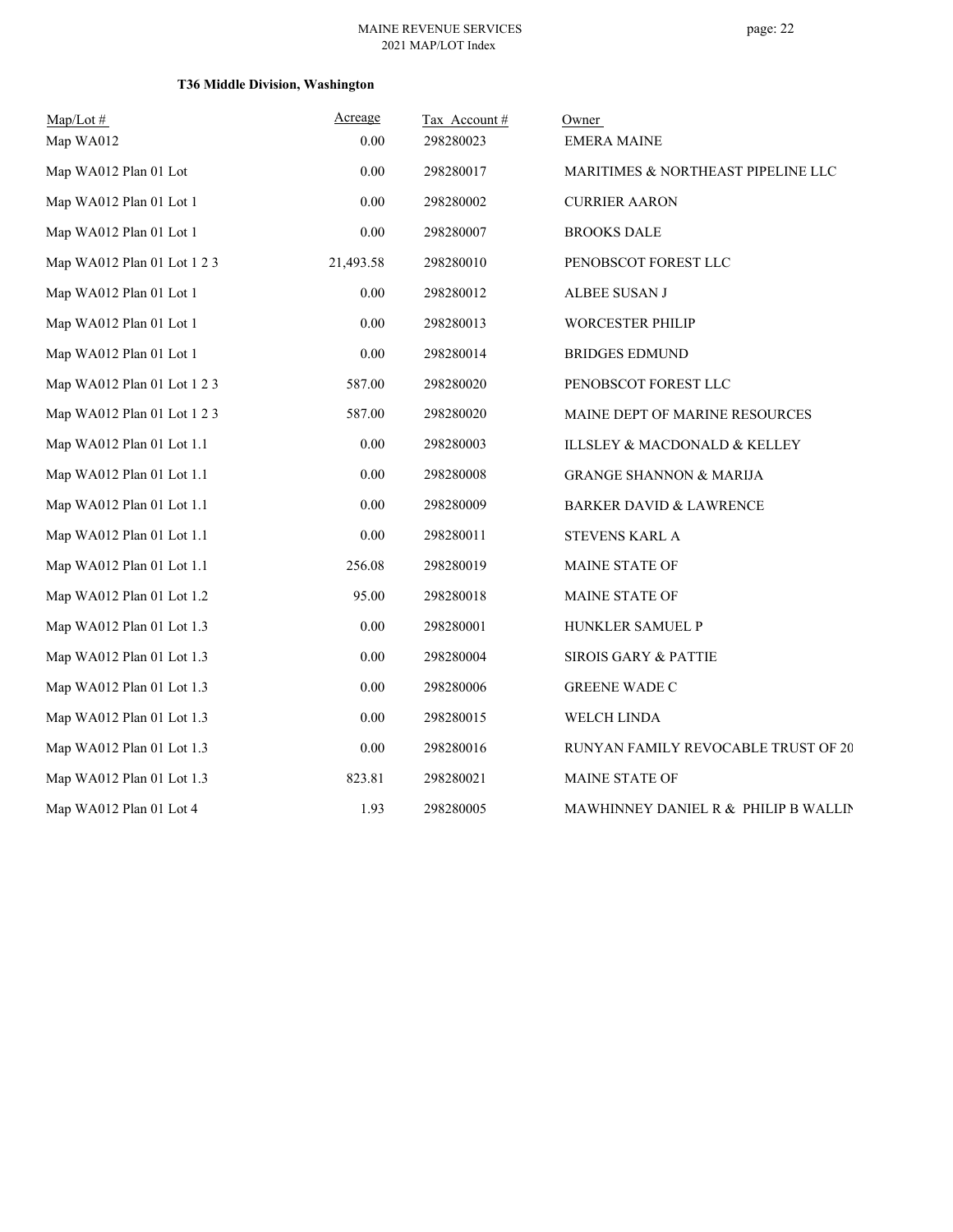## **T37 Middle Division, Washington**

| $Map/Lot \#$<br>Map WA013   | Acreage<br>0.00 | Tax Account#<br>298290051 | Owner<br><b>EMERA MAINE</b>            |
|-----------------------------|-----------------|---------------------------|----------------------------------------|
| Map WA013 Plan 01 Lot       | 0.00            | 298290046                 | MARITIMES & NORTHEAST PIPELINE LLC     |
| Map WA013 Plan 01 Lot 1     | 0.00            | 298290009                 | <b>WOOD CRAIG SR</b>                   |
| Map WA013 Plan 01 Lot 1     | 0.00            | 298290010                 | HAYNES TIMBERLANDS INC                 |
| Map WA013 Plan 01 Lot 1     | 0.00            | 298290016                 | <b>BEATSON JOHN III</b>                |
| Map WA013 Plan 01 Lot 1     | 0.00            | 298290017                 | MCAFEE THEODORE                        |
| Map WA013 Plan 01 Lot 1     | 0.00            | 298290019                 | GARNETT CLARENCE                       |
| Map WA013 Plan 01 Lot 1     | 0.00            | 298290021                 | LIBBY OLIVER W                         |
| Map WA013 Plan 01 Lot 1 2 3 | 22,089.10       | 298290022                 | HAYNES TIMBERLANDS INC                 |
| Map WA013 Plan 01 Lot 1.10  | 1.30            | 298290020                 | RICHARDSON GERALD W & THERESA R        |
| Map WA013 Plan 01 Lot 1.1   | 88.00           | 298290048                 | PENOBSCOT FOREST LLC                   |
| Map WA013 Plan 01 Lot 1.11  | 1.16            | 298290002                 | KENNEDY TRACI & SUZANNA CRAVIN         |
| Map WA013 Plan 01 Lot 1.12  | 0.93            | 298290011                 | HIGGINS BRYAN S, STEVEN A, RONDA F LIB |
| Map WA013 Plan 01 Lot 1.13  | 1.32            | 298290037                 | POMROY MICHAEL D & KARINA              |
| Map WA013 Plan 01 Lot 1.14  | 0.95            | 298290044                 | KING DEREK M                           |
| Map wa013 Plan 01 Lot 1.15  | 1.45            | 298290014                 | LABELLE WILLIAM A SR & WILLIAM A JR    |
| Map WA013 Plan 01 Lot 1.2   | 43.00           | 298290049                 | PENOBSCOT FOREST LLC                   |
| Map WA013 Plan 01 Lot 1.3   | 0.00            | 298290001                 | <b>MAIN ANNETTE</b>                    |
| Map WA013 Plan 01 Lot 1.3   | 0.00            | 298290003                 | BERRY GREGORY W & DANA A MARTIN        |
| Map WA013 Plan 01 Lot 1.3   | 0.00            | 298290004                 | MALT SHERYL D                          |
| Map WA013 Plan 01 Lot 1.3   | 0.00            | 298290005                 | LUNDQUIST MARTIN                       |
| Map WA013 Plan 01 Lot 1.3   | 0.00            | 298290006                 | WOOD CRAIG A & BRENDA A                |
| Map WA013 Plan 01 Lot 1.3   | $0.00\,$        | 298290007                 | FELLIN STEPHEN T                       |
| Map WA013 Plan 01 Lot 1.3   | 0.00            | 298290008                 | HUNTLEY ALLAN                          |
| Map WA013 Plan 01 Lot 1.3   | 0.00            | 298290012                 | NOVEY JUDY                             |
| Map WA013 Plan 01 Lot 1.3   | $0.00\,$        | 298290013                 | PINE TREE CLUB                         |
| Map WA013 Plan 01 Lot 1.3   | 0.00            | 298290018                 | <b>MAKER RYAN</b>                      |
| Map WA013 Plan 01 Lot 1.3   | 0.00            | 298290027                 | CONGELOSI MICHAEL                      |
| Map WA013 Plan 01 Lot 1.3   | 0.00            | 298290028                 | MILLER JENNIFER L                      |
| Map WA013 Plan 01 Lot 1.3   | 1,280.16        | 298290047                 | MAINE STATE OF                         |
| Map WA013 Plan 01 Lot 1.4   | 0.50            | 298290050                 | PENOBSCOT FOREST LLC                   |
| Map WA013 Plan 01 Lot 1.5   | 0.96            | 298290040                 | CHARLOUX RAYMOND W JR & LORRAINE A     |
| Map WA013 Plan 01 Lot 1.6   | 1.00            | 298290043                 | LOCKE KENNETH W & KIMBERLY W           |
| Map WA013 Plan 01 Lot 1.7   | 0.92            | 298290039                 | CHANDLER SHERWOOD F                    |
| Map WA013 Plan 01 Lot 1.8   | 1.27            | 298290026                 | WOOD BARRY L SR & BARRY L WOOD JR      |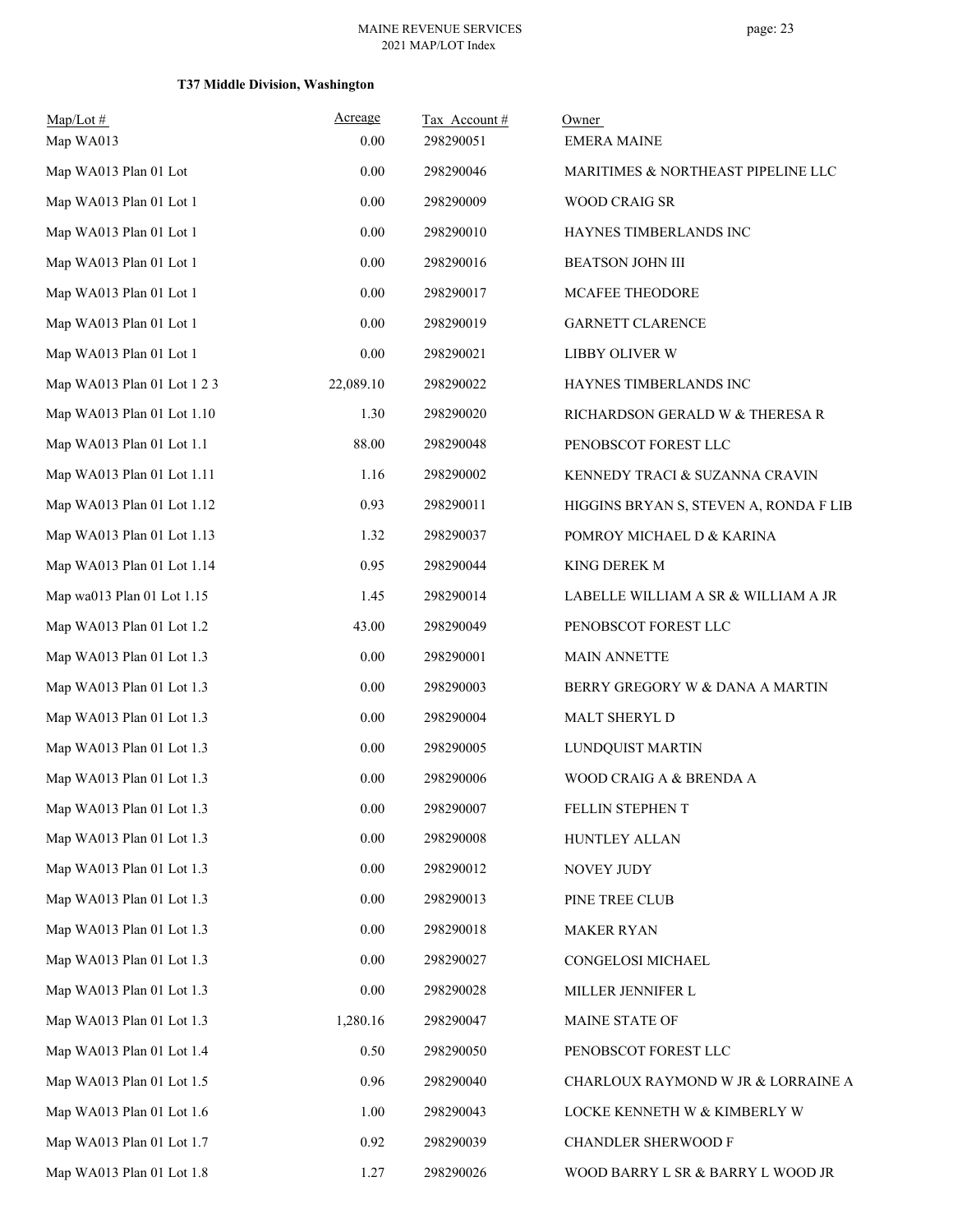## **T37 Middle Division, Washington**

| $Map/Lot \#$              | <u>Acreage</u> | Tax Account $#$ | Owner                      |
|---------------------------|----------------|-----------------|----------------------------|
| Map WA013 Plan 01 Lot 1.9 |                | 298290025       | SULLIVAN MARK & JENNIFER M |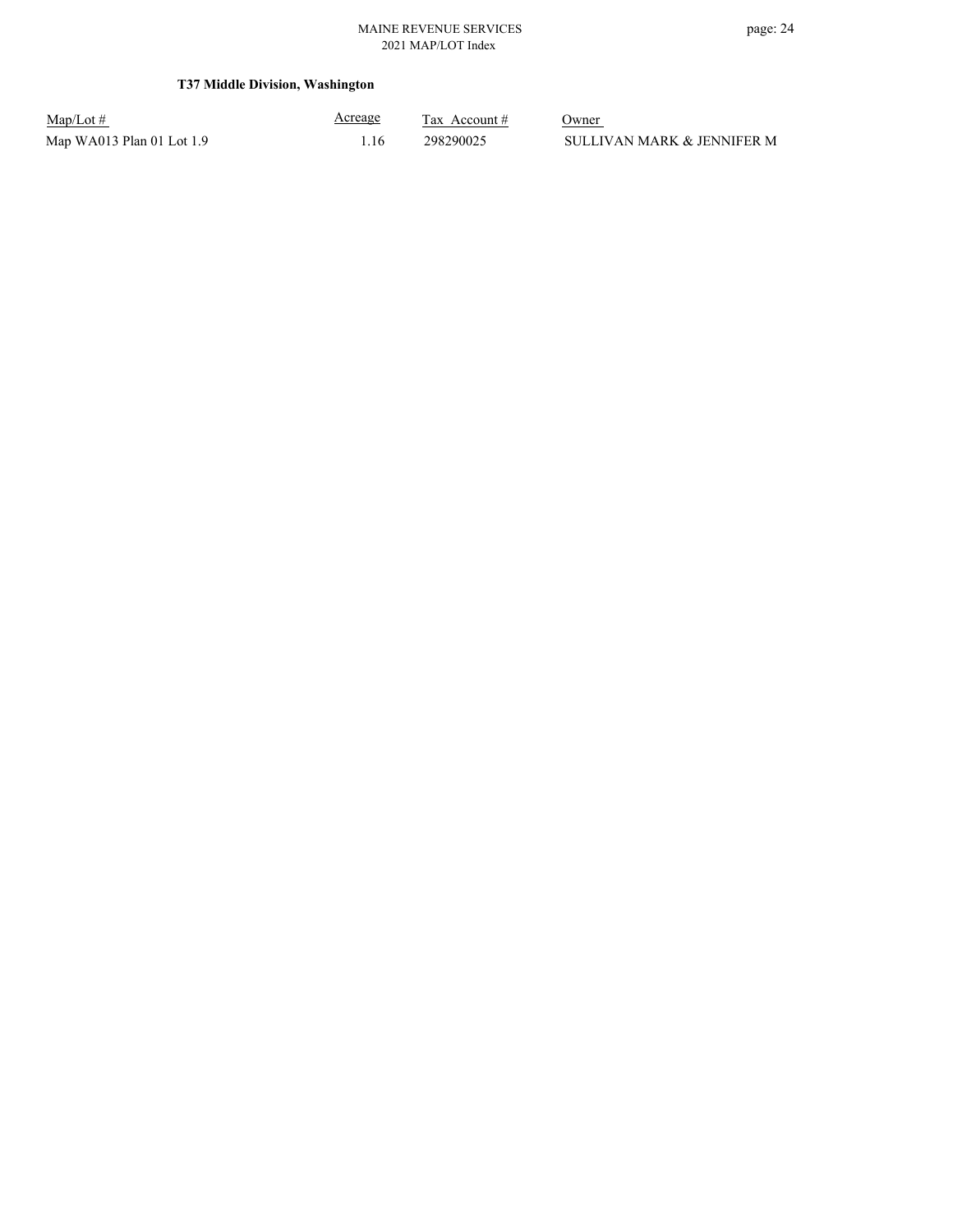## **T42 Middle Division, Washington**

| $Map/Lot \#$                               | Acreage   | Tax Account# | Owner                              |
|--------------------------------------------|-----------|--------------|------------------------------------|
| Map WA014 Plan 01 Lot 1                    | 0.00      | 298300003    | <b>CARTER ROBERT W</b>             |
| Map WA014 Plan 01 Lot 1                    | 0.00      | 298300005    | POIRIER NORMAN J ET AL             |
| Map WA014 Plan 01 Lot 1 2 3                | 19,080.50 | 298300008    | PENOBSCOT FOREST LLC               |
| Map WA014 Plan 01 Lot 1.1                  | 513.00    | 298302002    | DOWNEAST LAKES LAND TRUST          |
| Map WA014 Plan 01 Lot 1.2                  | 0.00      | 298300001    | <b>HUNTRESS WILLIAM E JR</b>       |
| Map WA014 Plan 01 Lot 1.2                  | 572.00    | 298302004    | <b>MAINE STATE OF</b>              |
| Map WA014 Plan 01 Lot 1.3                  | 0.00      | 298300013    | BICKFORD JEFFREY O & PAULA A CRISS |
| Map WA014 Plan 01 Lot 1.3                  | 0.00      | 298300014    | SYLVIA THOMAS E                    |
| Map WA014 Plan 01 Lot 1.3                  | 581.70    | 298302005    | <b>MAINE STATE OF</b>              |
| Map WA014 Plan 01 Lot 1.4                  | 144.00    | 298302003    | MAINE STATE OF                     |
| Map WA014 Plan 01 Lot 4                    | 0.00      | 298300009    | <b>SCHAEFER STEPHEN J</b>          |
| Map WA014 Plan 01 Lot 4                    | 0.00      | 298300010    | PALMER III JOHN J                  |
| Map WA014 Plan 01 Lot 4                    | 1,486.50  | 298302001    | <b>MAINE STATE OF</b>              |
| Map wa004 Plan 01 Lot 111111 Map<br>WA0144 | 0.00      | 298300004    | LILLY KENNETH L                    |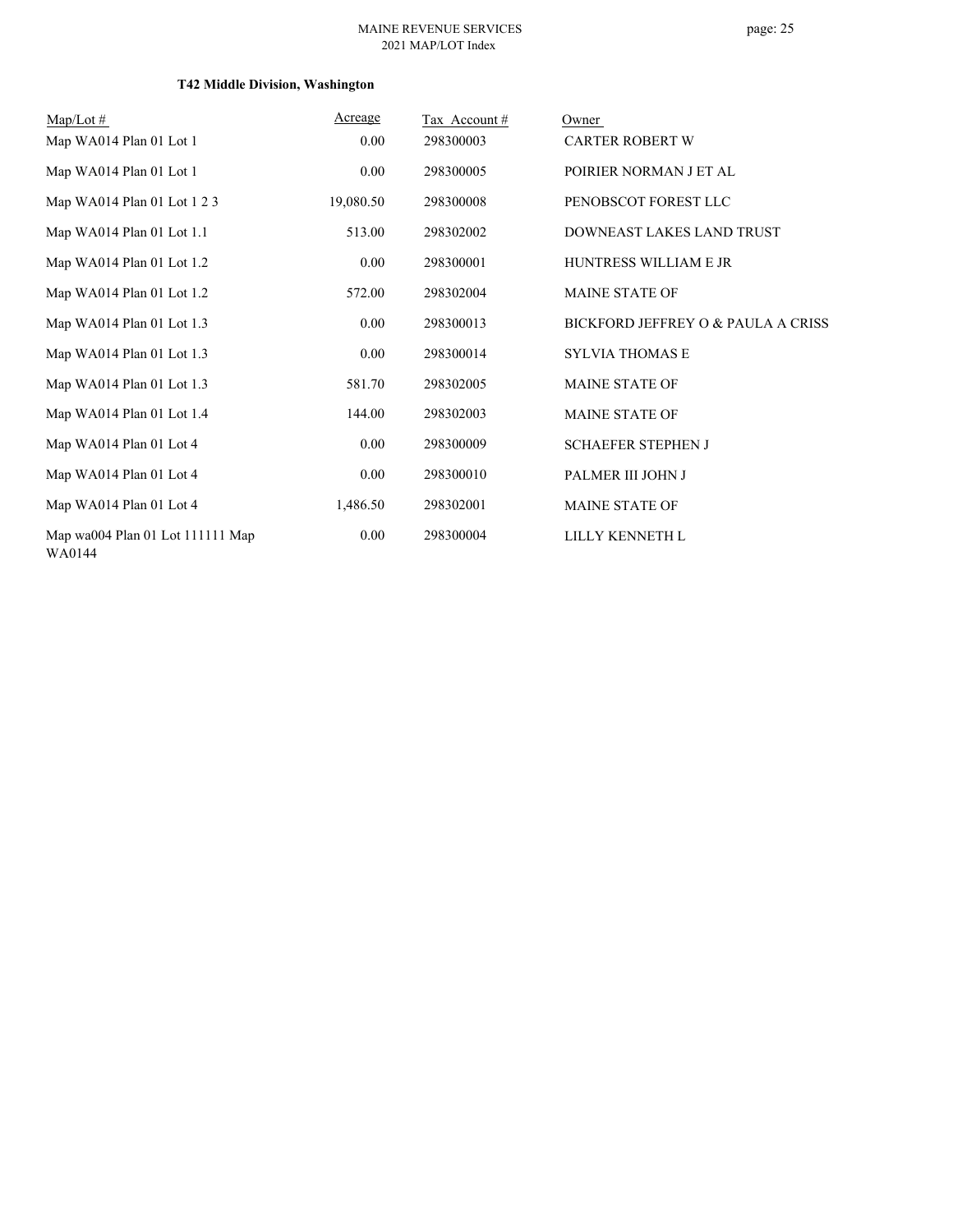# page: 26

## **T43 Middle Division, Washington**

| $Map/Lot \#$                | Acreage   | Tax Account# | Owner                                 |
|-----------------------------|-----------|--------------|---------------------------------------|
| Map WA015 Plan 01 Lot 1 4 5 | 12,214.00 | 298310015    | TYPHOON LLC                           |
| Map WA015 Plan 01 Lot 1.1   | 0.61      | 298310006    | FRANCOEUR RICHARD L & OKEEMA L        |
| Map WA015 Plan 01 Lot 2 3   | 6,108.00  | 298310031    | DOWNEAST LAKES LAND TRUST             |
| Map WA015 Plan 01 Lot 2.1   | 1.60      | 298310008    | MACARTHUR CRESTON JR ET AL            |
| Map WA015 Plan 01 Lot 2.2   | 1,159.00  | 298310017    | PENOBSCOT FOREST LLC                  |
| Map WA015 Plan 01 Lot 2.3   | 0.00      | 298310002    | <b>CLARK NELSON</b>                   |
| Map WA015 Plan 01 Lot 2.3   | 0.00      | 298310004    | <b>READ WALTER P</b>                  |
| Map WA015 Plan 01 Lot 2.3   | 0.00      | 298310005    | TAYLOR MERLE L                        |
| Map WA015 Plan 01 Lot 2.3   | $0.00\,$  | 298310007    | BAILEY KENNETH C                      |
| Map WA015 Plan 01 Lot 2.3   | 0.00      | 298310010    | WOODRUFF AMANDA & CHAD                |
| Map WA015 Plan 01 Lot 2.3   | $0.00\,$  | 298310011    | MCCAFFERY II RICHARD K M              |
| Map WA015 Plan 01 Lot 2.3   | $0.00\,$  | 298310018    | BAILEY KENNETH C                      |
| Map WA015 Plan 01 Lot 2.3   | $0.00\,$  | 298310019    | READ-SMITH DR SAMANTHA T              |
| Map WA015 Plan 01 Lot 2.3   | $0.00\,$  | 298310020    | PERNA JOHN                            |
| Map WA015 Plan 01 Lot 2.3   | 1,812.50  | 298310032    | MAINE STATE OF                        |
| Map WA015 Plan 01 Lot 2.4   | 590.00    | 298310030    | <b>MAINE STATE OF</b>                 |
| Map WA015 Plan 01 Lot 2.5   | 1.63      | 298310028    | CURTIS DAMON W SR & LINDA M           |
| Map WA015 Plan 01 Lot 6     | 1.00      | 298310003    | WHIDDEN, CHRISTOPHER J; JOHN H TAYLOI |
| Map WA015 Plan 01 Lot 7     | 1.00      | 298310029    | HUNTLEY MATTHEW L & ALLAN W           |
| Map WA015 Plan 01 Lot 8     | 1.00      | 298310012    | REEVES RANDOLPH TRUSTEE               |
| Map WA015 Plan 01 Lot 9     | 0.97      | 298310027    | MACDONALD CHARLES W                   |
| Map WA015 Plan 01 Lot 10    | 0.93      | 298310001    | ROBICHAUD BRIAN P & CECILIA A         |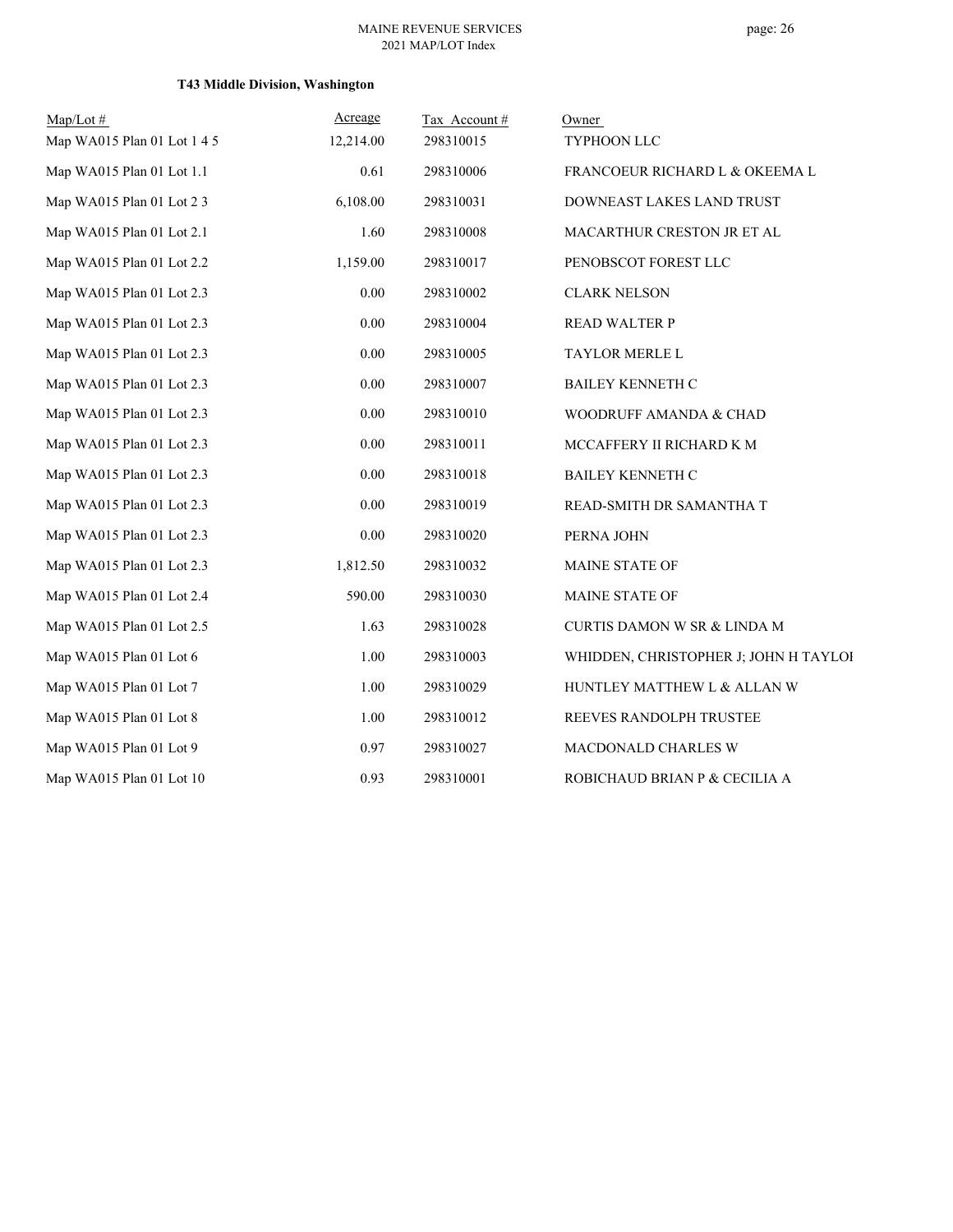## **Sakom Township, Washington**

| $Map/Lot$ #                       | Acreage   | Tax Account# | Owner                                |
|-----------------------------------|-----------|--------------|--------------------------------------|
| Map WA016                         | 0.00      | 298120001P   | PIERCE DANIEL K & SARAH C            |
| Map WA016                         | 0.00      | 298120008P   | NORRIS STEVEN & NANCY                |
| Map WA016 Plan 01 Lot 1 2.1 15    | 13,852.50 | 298122003    | PASSAMAQUODDY INDIAN RESERVATION     |
| Map WA016 Plan 01 Lot 2 2.2 16 17 | 12,151.60 | 298120039    | DOWNEAST LAKES LAND TRUST            |
| Map WA016 Plan 01 Lot 2.21 16.1   | 120.00    | 298120035    | DOBSIS CLUB LLC                      |
| Map WA016 Plan 01 Lot 2.22        | 0.00      | 298120009P   | BETTER LIVING LANDS LLC              |
| Map WA016 Plan 01 Lot 2.22        | 1.10      | 298120030    | BETTER LIVING LANDS LLC              |
| Map WA016 Plan 01 Lot 2.23        | 1.06      | 298120021    | PEGGY LU LLC                         |
| Map WA016 Plan 01 Lot 2.24 3      | 2.64      | 298120004    | BOONE CHRIS A & DONNA MCAULEY        |
| Map WA016 Plan 01 Lot 2.25        | 0.00      | 298120054    | HATTON-CANTIELLO HERSCHLYN ET AL     |
| Map WA016 Plan 01 Lot 2.25        | 167.00    | 298122006    | WOODLAND PULP LLC                    |
| Map WA016 Plan 01 Lot 2.26        | 10.20     | 298122007    | CROCKER JESSICA & BRIAN JR & BRANDEN |
| Map WA016 Plan 01 Lot 2.261       | 12.50     | 298122012    | LAKEVILLE SHORES INC                 |
| Map WA016 Plan 01 Lot 2.2611      | 1.10      | 298122018    | STRATTON SHANNON J II                |
| Map WA016 Plan 01 Lot 2.2612      | 1.10      | 298122020    | SHANNON AMY M & JULIA M              |
| Map WA016 Plan 01 Lot 2.262       | 1.60      | 298122019    | HOUGHTON EDWARD E                    |
| Map WA016 Plan 01 Lot 2.27        | 1.00      | 298122009    | SOUERS BRIAN S & DENISE M TRUSTEES   |
| Map WA016 Plan 01 Lot 2.28        | 12.30     | 298122011    | STEWART WAYNE P & MICHAELA C         |
| Map WA016 Plan 01 Lot 2.29        | 1.00      | 298120037    | REGO JOSEPH H JR & DENISE M          |
| Map WA016 Plan 01 Lot 2.3         | 1.00      | 298120073    | SPRAGUE KENNETH & KAREN              |
| Map WA016 Plan 01 Lot 2.4         | 2.12      | 298120058    | WHITELY ELLIOTT F & SUSAN B          |
| Map WA016 Plan 01 Lot 4           | 2.00      | 298120005    | CROWE FREDERICK G & TINA M           |
| Map WA016 Plan 01 Lot 5           | 10.75     | 298120010    | PIERCE DANIEL K & SARAH C            |
| Map WA016 Plan 01 Lot 67          | 18.88     | 298120020    | STEWART CAMP LLC                     |
| Map WA016 Plan 01 Lot 8           | 2.00      | 298122016    | DOBSIS CLUB LLC                      |
| Map WA016 Plan 01 Lot 9           | 10.00     | 298120017    | <b>DOBSIS LLC</b>                    |
| Map WA016 Plan 01 Lot 10          | 2.10      | 298120074    | <b>BRIDGES THOMAS &amp; LORI</b>     |
| Map WA016 Plan 01 Lot 11          | 7.83      | 298120027    | NORRIS STEVEN A & NANCY W            |
| Map WA016 Plan 01 Lot 11.1        | 17.60     | 298120075    | NORRIS STEVEN A & NANCY W            |
| Map WA016 Plan 01 Lot 12          | 1.00      | 298120014    | DOBSIS EXPLORERS CLUB                |
| Map WA016 Plan 01 Lot 13          | 20.53     | 298120034    | SYSLADOBSIS INC                      |
| Map WA016 Plan 01 Lot 13          | 0.00      | 298120063    | <b>HANLON JAY</b>                    |
| Map WA016 Plan 01 Lot 21          | 0.80      | 298120051    | HANLON MITCHELL B & KATHLEEN         |
| Map WA016 Plan 01 Lot 22          | 0.62      | 298120046    | NORRIS STEVEN & NANCY                |
| Map WA016 Plan 01 Lot 23          | 0.59      | 298120026    | NORRIS STEVEN A & NANCY W            |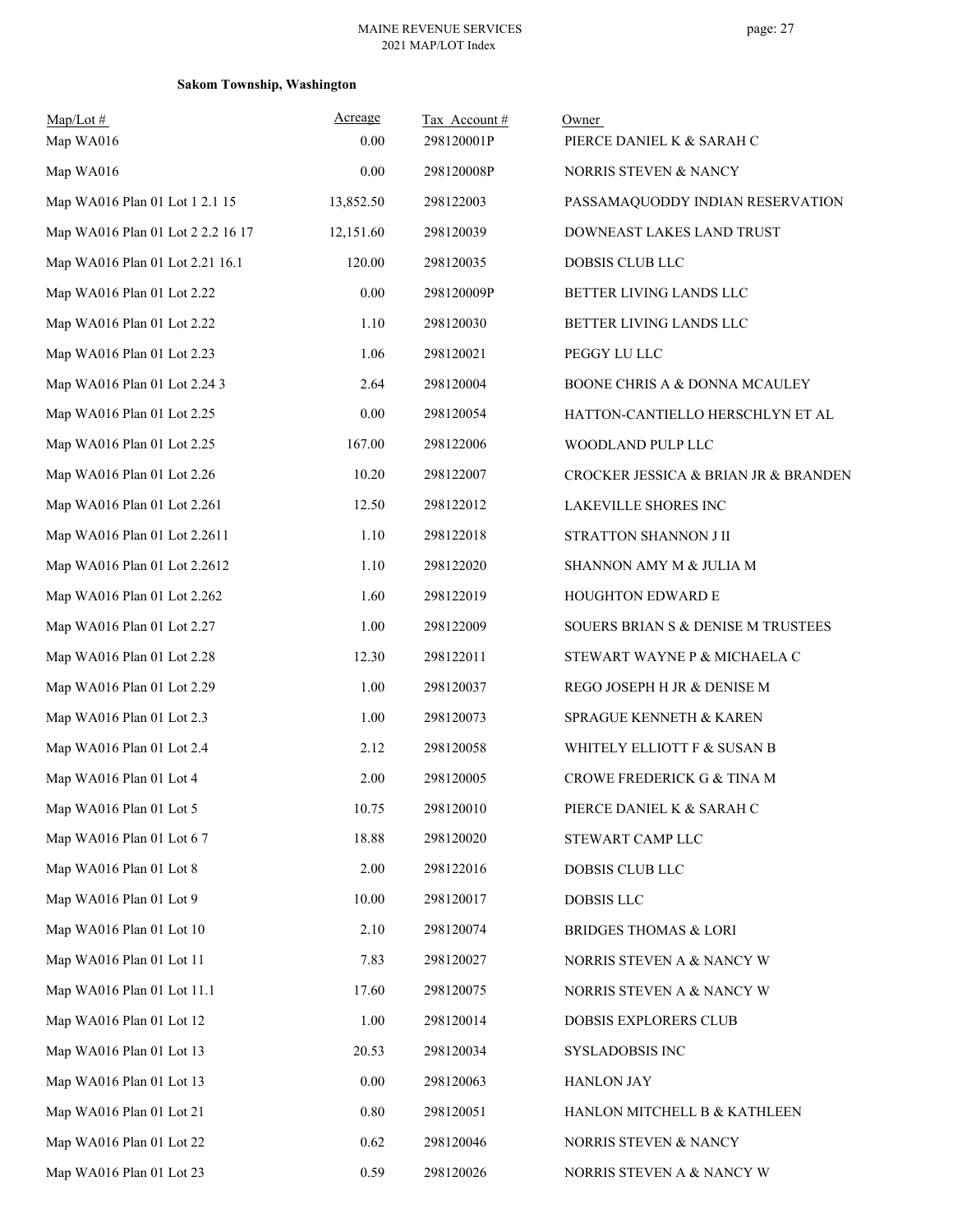## **Sakom Township, Washington**

| $Map/Lot$ #<br>Map WA016 Plan 01 Lot 24                | Acreage<br>0.65 | Tax Account#<br>298120018 | Owner<br><b>DOBSIS LLC</b>             |
|--------------------------------------------------------|-----------------|---------------------------|----------------------------------------|
| Map WA016 Plan 01 Lot 25                               | 0.55            | 298120045                 | CAMPBELL BRYAN C                       |
| Map WA016 Plan 01 Lot 26                               | 0.71            | 298120001                 | BAILEY FRED E & ERIKA LYNN             |
| Map WA016 Plan 01 Lot 27 29 38 43 45<br>46 47 53 54 55 | 8.96            | 298122001                 | PASSAMAQUODDY INDIAN RESERVATION       |
| Map WA016 Plan 01 Lot 28                               | 0.48            | 298120069                 | LEARSON JOHN D SR & JUDITH A TRUSTEES  |
| Map WA016 Plan 01 Lot 30                               | 0.92            | 298120023                 | BOONE DONNA TRUSTEE                    |
| Map WA016 Plan 01 Lot 31                               | 0.82            | 298120006                 | COMPASS HOME IMPROVEMENTS LLC          |
| Map WA016 Plan 01 Lot 32                               | 2.04            | 298120032                 | NUTE KRIS & TRACEY                     |
| Map WA016 Plan 01 Lot 33                               | 4.60            | 298120066                 | <b>BROOKS DALE &amp; AMANDA</b>        |
| Map WA016 Plan 01 Lot 34                               | 2.72            | 298120036                 | CHIQUOINE TIMOTHY E & JOANN            |
| Map WA016 Plan 01 Lot 35                               | 1.72            | 298120025                 | NORRIS STEVEN A & NANCY W              |
| Map WA016 Plan 01 Lot 36 37                            | 0.97            | 298120033                 | DOUGHTY NOREEN                         |
| Map WA016 Plan 01 Lot 39                               | 0.61            | 298120064                 | PASSAMAQUODDY INDIAN RESERVATION       |
| Map WA016 Plan 01 Lot 40                               | 0.54            | 298120060                 | <b>OUTHOUSE ASSOCIATES LLC</b>         |
| Map WA016 Plan 01 Lot 41                               | 0.71            | 298120048                 | FISHER KAREN STRUCTEMEYER              |
| Map WA016 Plan 01 Lot 42                               | 0.79            | 298120061                 | STEVENS AMY & IVAN                     |
| Map WA016 Plan 01 Lot 44                               | 0.54            | 298120043                 | SCHWERDTLE JOHN B & SALLY GILLETTE     |
| Map WA016 Plan 01 Lot 48                               | 0.62            | 298120003                 | BATES STEVEN W, STACEY A SIPE & ANNE I |
| Map WA016 Plan 01 Lot 49 50                            | 1.03            | 298120053                 | STUART PROPERTIES LLC                  |
| Map WA016 Plan 01 Lot 51                               | 0.50            | 298120049                 | SMITH DAVID S & ELIZABETH M            |
| Map WA016 Plan 01 Lot 52                               | 0.51            | 298120070                 | SOCHULAK BARBARA & RICHARD             |
| Map WA016 Plan 01 Lot 56 57                            | 1.15            | 298120024                 | KUEFLER CHARLES                        |
| Map WA016 Plan 01 Lot 58                               | 1.46            | 298120059                 | YDNAR, LLC                             |
| Map WA016 Plan 01 Lot 59                               | 15.00           | 298120031                 | CROWE FREDERICK G & TINA M             |
| Map WA016 Plan 01 Lot 60                               | 0.65            | 298120057                 | BROWNELL LYMAN C                       |
| Map WA016 Plan 01 Lot 61                               | 16.35           | 298122005                 | WOODLAND PULP LLC                      |
| Map WA016 Plan 01 Lot 61                               | $0.00\,$        | 298122015                 | <b>SOUERS BRIAN</b>                    |
| Map WA016 Plan 01 Lot 61.1                             | 2.85            | 298122008                 | MACDONALD TODD VINCENT                 |
| Map WA016 Plan 01 Lot 62                               | 5.80            | 298122004                 | WOODLAND PULP LLC                      |
| Map WA016 Plan 01 Lot 63                               | 1.00            | 298120019                 | FROST MICHAEL A & ALAN J & JANET F MAI |
| Map WA016 Plan 01 Lot 64 65                            | 2.46            | 298120062                 | NIXON ROBERT A & SUSAN M               |
| Map WA016 Plan 01 Lot 66                               | 0.68            | 298120052                 | TOBEY DAVID & DEBORAH                  |
| Map WA016 Plan 01 Lot 67                               | 1.06            | 298120007                 | JONES PHILLIP L                        |
| Map WA016 Plan 01 Lot 68                               | 13.00           | 298120044                 | VAMVAKIAS JAMES G                      |
| Map WA016 Plan 01 Lot 68.1 68.2 68.3                   | 13.81           | 298122017                 | BOONE CHRIS & DONNA TTEE               |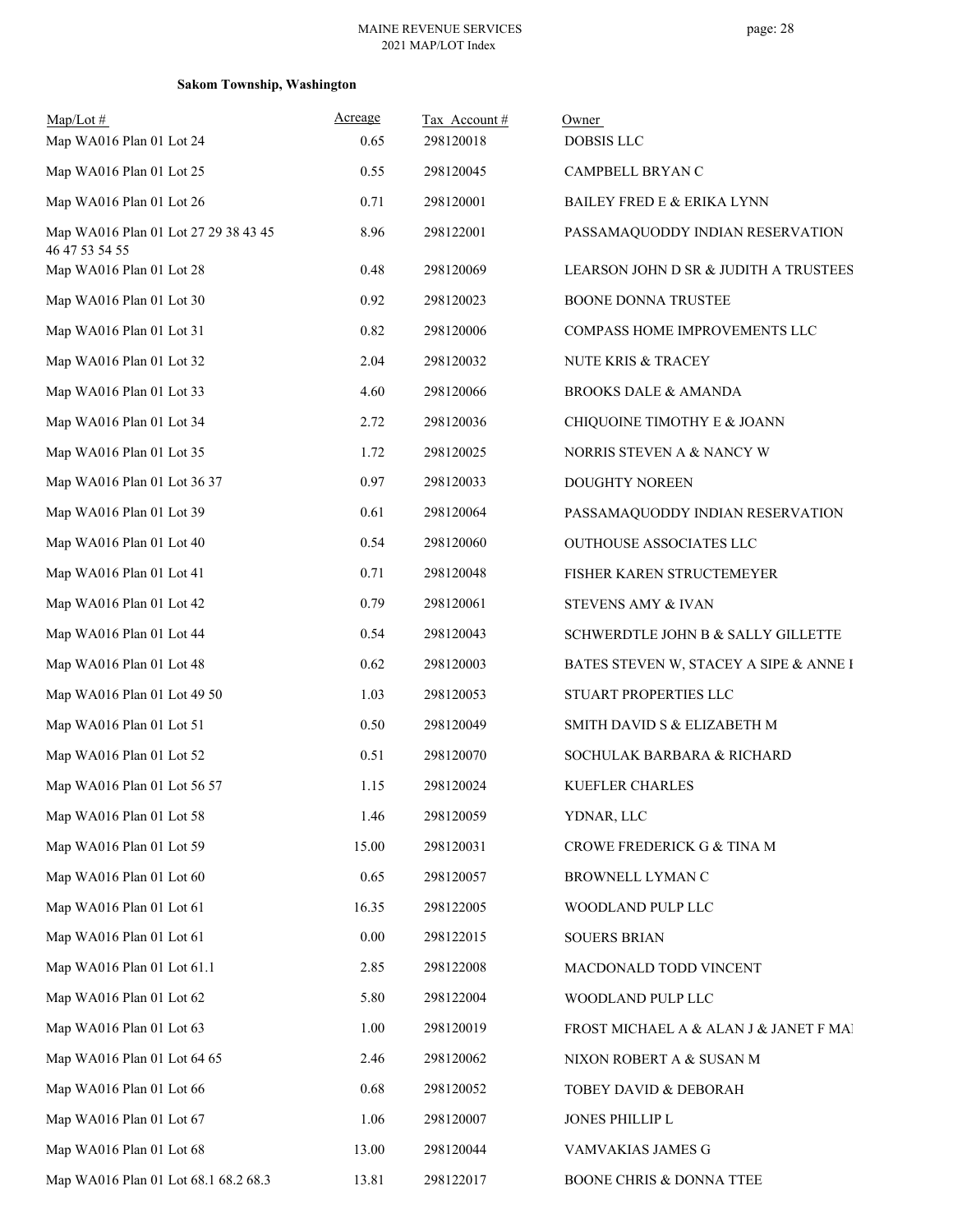## **Sakom Township, Washington**

| $\text{Map/Lot} \#$        | Acreage | Tax Account $#$ | Owner               |
|----------------------------|---------|-----------------|---------------------|
| Map WA016 Plan 01 Lot 69   | 11.80.  | 298122013       | PAPP LUDWIG         |
| Map WA016 Plan 02 Lot 2.25 | 0.00    | 298122014       | <b>SOUERS BRIAN</b> |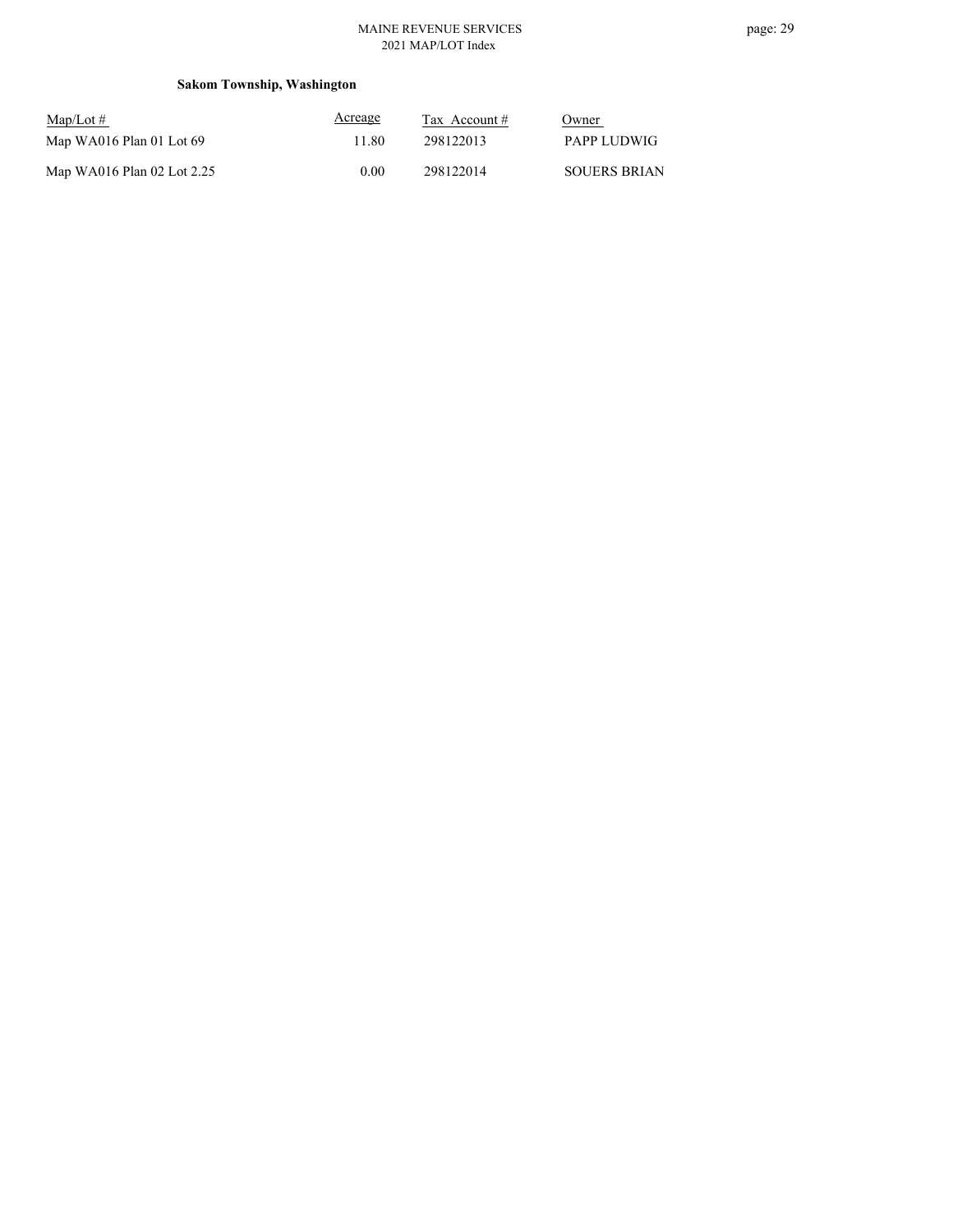## **T6 North Division, Washington**

| $Map/Lot \#$                                         | Acreage   | Tax Account# | Owner                                 |
|------------------------------------------------------|-----------|--------------|---------------------------------------|
| Map WA017                                            | 0.00      | 298130020    | EASTERN MAINE ELECTRIC CO-OP INC      |
| Map WA017 Plan 01 Lot 1 1.4 2 13 14<br>Plan 03 Lot 3 | 15,262.50 | 298130052    | DOWNEAST LAKES LAND TRUST             |
| Map WA017 Plan 01 Lot 1                              | 1.22      | 298130067    | WINKLER JAMES & DEBRA L               |
| Map WA017 Plan 01 Lot 1.1 1.3 1.42 39                | 9.29      | 298130088    | HAMZA JEROLD A TRUSTEE                |
| Map WA017 Plan 01 Lot 1.2                            | 0.61      | 298130033    | MUNSON ISLAND LLC                     |
| Map WA017 Plan 01 Lot 1.41                           | 0.65      | 298130010    | <b>BAGLEY JON P</b>                   |
| Map WA017 Plan 01 Lot 1.5                            | 1.60      | 298132012    | WELLINGTON HELEN C, DANIEL J & DAVID. |
| Map WA017 Plan 01 Lot 1.6                            | 0.62      | 298130002    | <b>ESTES PETER TRUSTEES</b>           |
| Map WA017 Plan 01 Lot 1.7                            | 1.00      | 298130039    | DYSON DAVID & LINDA                   |
| Map WA017 Plan 01 Lot 1.8                            | 0.61      | 298130065    | ROSSI JASON & NICOLE HEATH            |
| Map WA017 Plan 01 Lot 4                              | 3,484.90  | 298130064    | DOWNEAST LAKES LAND TRUST             |
| Map WA017 Plan 01 Lot 4.10                           | 4.66      | 298130038    | PIERCE JEFFREY B                      |
| Map WA017 Plan 01 Lot 4.8                            | 0.44      | 298130005    | BOWSE WALTER J & KATHLEEN N TTEE      |
| Map WA017 Plan 01 Lot 4.9                            | 2.30      | 298130016    | DANFORTH JONATHAN I                   |
| Map WA017 Plan 01 Lot 5                              | 2.06      | 298130022    | FOGGIA MICHAEL                        |
| Map WA017 Plan 01 Lot 5                              | 2.06      | 298130022    | ADLER NANCY FOGGIA                    |
| Map WA017 Plan 01 Lot 6                              | 1.00      | 298130058    | METIVIER BEN DAVID & LAURA APRIL      |
| Map WA017 Plan 01 Lot 7                              | 1.00      | 298130015    | LIBBEY BERT & KENNETH JR              |
| Map WA017 Plan 01 Lot 8                              | 70.00     | 298130046    | MCKINNEY VICTORIA ET AL               |
| Map WA017 Plan 01 Lot 9                              | 70.00     | 298132002    | MAINE STATE OF                        |
| Map WA017 Plan 01 Lot 10                             | 2.10      | 298130028    | HOLMES STEPHEN C                      |
| Map WA017 Plan 01 Lot 12                             | 2.00      | 298130047    | MUNSON ISLAND LLC                     |
| Map WA017 Plan 01 Lot 13.1                           | 23.00     | 298132008    | WOODLAND PULP LLC                     |
| Map WA017 Plan 01 Lot 13.1                           | 0.00      | 298132014    | SAINATI STEPHEN M & DEANNA D          |
| Map WA017 Plan 01 Lot 13.2                           | 0.60      | 298130032    | <b>GRIMLEY PHILIP</b>                 |
| Map WA017 Plan 01 Lot 13.3                           | 0.92      | 298130009    | CAREW CAROL M                         |
| Map WA017 Plan 01 Lot 13.3                           | 0.61      | 298130023    | ROGERS TIMBERLEE FAMILY LIMITED PART  |
| Map WA017 Plan 01 Lot 13.4                           | 0.70      | 298130013    | BAILEY KENNETH C                      |
| Map WA017 Plan 01 Lot 13.41                          | 0.70      | 298132016    | SAINATI STEPHEN M & DEANNA D TTE      |
| Map WA017 Plan 01 Lot 15                             | 2.90      | 298130042    | HOOPS BRIAN & JULIE JORDAN            |
| Map WA017 Plan 01 Lot 18                             | 1.00      | 298130083    | PARKER IV THADDEUS C & MARGARET E TI  |
| Map WA017 Plan 01 Lot 19                             | 1.00      | 298130057    | BERTINELLI REALTY ASSOCIATES          |
| Map WA017 Plan 01 Lot 20                             | 1.00      | 298130041    | WEEKS BARRY R SR & PATRICIA           |
| Map WA017 Plan 01 Lot 22                             | 1.05      | 298130081    | THOMPSON FRED C JR                    |
| Map WA017 Plan 01 Lot 23                             | 1.02      | 298130036    | SHEARD KRISTIN G O'HARA ET AL         |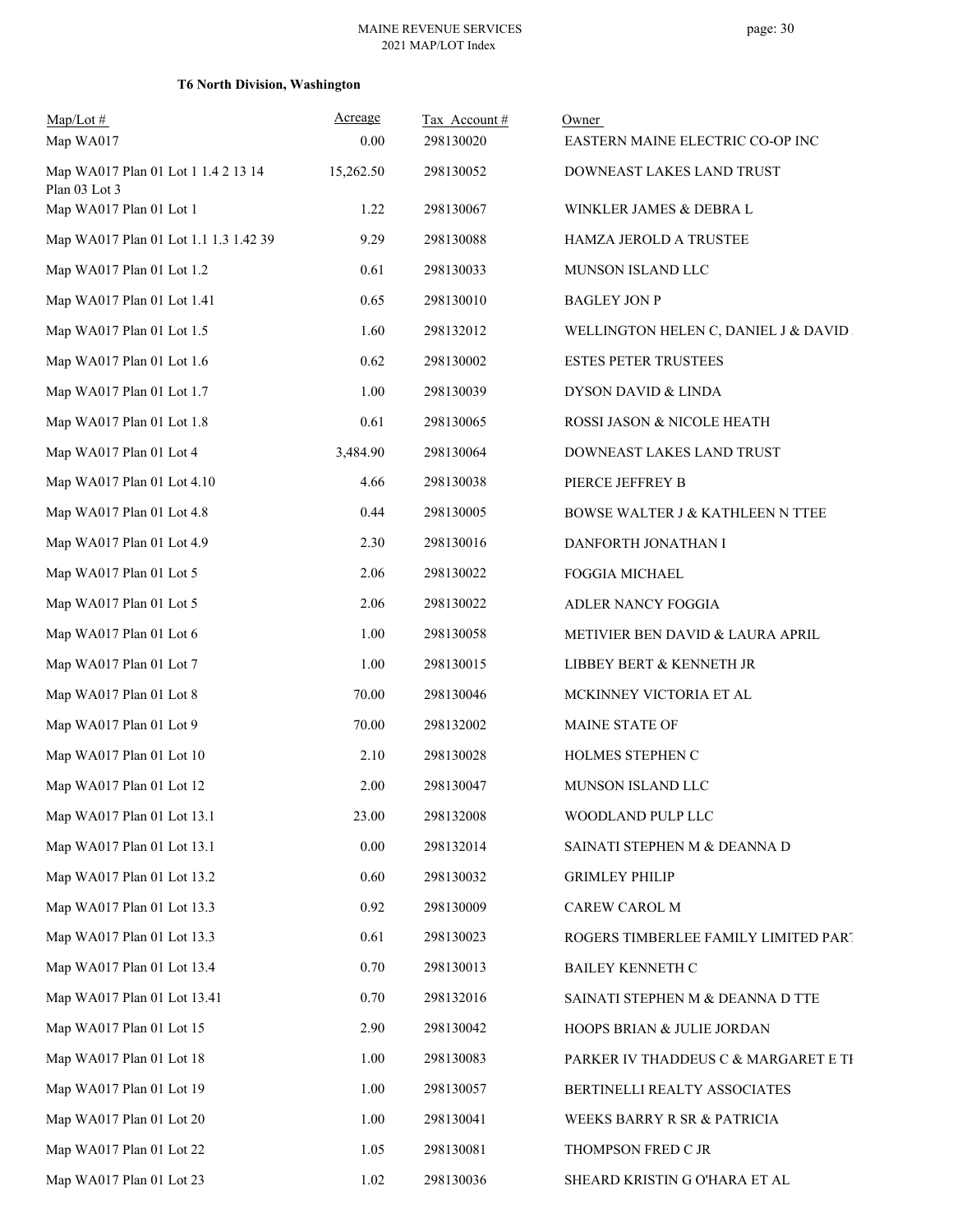## **T6 North Division, Washington**

| $Map/Lot \#$<br>Map WA017 Plan 01 Lot 26 | Acreage<br>1.16 | Tax Account#<br>298130084 | Owner<br>CAREW CAROL M                |
|------------------------------------------|-----------------|---------------------------|---------------------------------------|
| Map WA017 Plan 01 Lot 27                 | 0.93            | 298130008                 | DENNLER NICOLE E & LEVESQUE CHRISTOI  |
| Map WA017 Plan 01 Lot 28                 | 0.85            | 298130063                 | KOCHIS APRIL                          |
| Map WA017 Plan 01 Lot 29                 | 0.83            | 298130053                 | HAMZA JEROLD A TRUSTEE                |
| Map WA017 Plan 01 Lot 31                 | 2.23            | 298130035                 | WHEATON LINDSAY P                     |
| Map WA017 Plan 01 Lot 33                 | 1.00            | 298130025                 | <b>GORMAN RICHARD F TRUSTEE</b>       |
| Map WA017 Plan 01 Lot 34                 | 8.18            | 298130055                 | SIMPSON DAVID C TRUSTEE               |
| Map WA017 Plan 01 Lot 35                 | 1.23            | 298130051                 | <b>FARRELL LAURA</b>                  |
| Map WA017 Plan 01 Lot 40                 | 5.00            | 298132007                 | WOODLAND PULP LLC                     |
| Map WA017 Plan 01 Lot 41                 | 23.00           | 298132006                 | WOODLAND PULP LLC                     |
| Map WA017 Plan 01 Lot 42                 | 17.00           | 298132009                 | WOODLAND PULP LLC                     |
| Map WA017 Plan 01 Lot 42                 | 0.00            | 298132013                 | DEGRASSE BRETT & JULIE                |
| Map WA017 Plan 01 Lot 43                 | 0.61            | 298130050                 | <b>GALIPEAU RICHARD A</b>             |
| Map WA017 Plan 01 Lot 44                 | 0.20            | 298130027                 | WELLINGTON HELEN C, DANIEL J & DAVID. |
| Map WA017 Plan 01 Lot 47                 | 0.62            | 298130003                 | CORNWELL PETER & NANCY P TRUSTEES     |
| Map WA017 Plan 02 Lot 1                  | 0.92            | 298130043                 | POPOV ARKADI & NATALIA SMOLIAKOVA     |
| Map WA017 Plan 02 Lot 2                  | 1.11            | 298130011                 | JOLLIFFE PETER F & TAMMY SNYDER MASE  |
| Map WA017 Plan 02 Lot 3                  | 1.22            | 298132020                 | M. ROBIN BARONE LIVING TRUST          |
| Map WA017 Plan 02 Lot 4                  | 1.62            | 298130017                 | WOODWARD TOBEY & MAYA                 |
| Map WA017 Plan 02 Lot 4.11               | 1.46            | 298130066                 | OX BROOK CAMP LLC                     |
| Map WA017 Plan 02 Lot 5                  | 1.89            | 298130024                 | FREEMAN GEOFFREY & MICHELLE K         |
| Map WA017 Plan 02 Lot 6                  | 1.32            | 298130021                 | BARONE M ROBIN & SYDNEY W TRUSTEES    |
| Map WA017 Plan 02 Lot 7                  | 0.95            | 298132011                 | WILLIAMS LESLIE & BRENDA              |
| Map WA017 Plan 02 Lot 12                 | 1.18            | 298130054                 | DEANGELIS DOUGLAS J                   |
| Map WA017 Plan 02 Lot 13                 | $0.00\,$        | 298130072                 | MABEE-BRINKLEY JENNIFER               |
| Map WA017 Plan 02 Lot 13                 | 2.64            | 298132018                 | DEANGELIS DOUGLAS J                   |
| Map WA017 Plan 03 Lot 3                  | 0.64            | 298132017                 | TYPHOON LLC                           |
| Map WA017 Plan 03 Lot 3                  | 0.00            | 298132019                 | TYPHOON LLC                           |
| Map WA017 Plan 03 Lot 3.1                | 0.81            | 298130048                 | ESTATE OF ROBERT DONALD JAMES         |
| Map WA017 Plan 03 Lot 3.10 16            | 2.03            | 298130061                 | TOWNS CHARLES & PAMELA                |
| Map WA017 Plan 03 Lot 3.11               | 0.31            | 298130019                 | KNEELAND DEBRA S & THOMAS H           |
| Map WA017 Plan 03 Lot 3.12 38            | 1.25            | 298130040                 | MILLER ROBERT W & JUDITH E            |
| Map WA017 Plan 03 Lot 3.13 3.6           | 1.27            | 298130059                 | <b>GIROUX WILLIAM</b>                 |
| Map WA017 Plan 03 Lot 3.2                | 2.26            | 298130089                 | SPRAGUE NANCY & SAMUEL                |
| Map WA017 Plan 03 Lot 3.21 17            | 0.88            | 298130076                 | MINNER CAROLE A                       |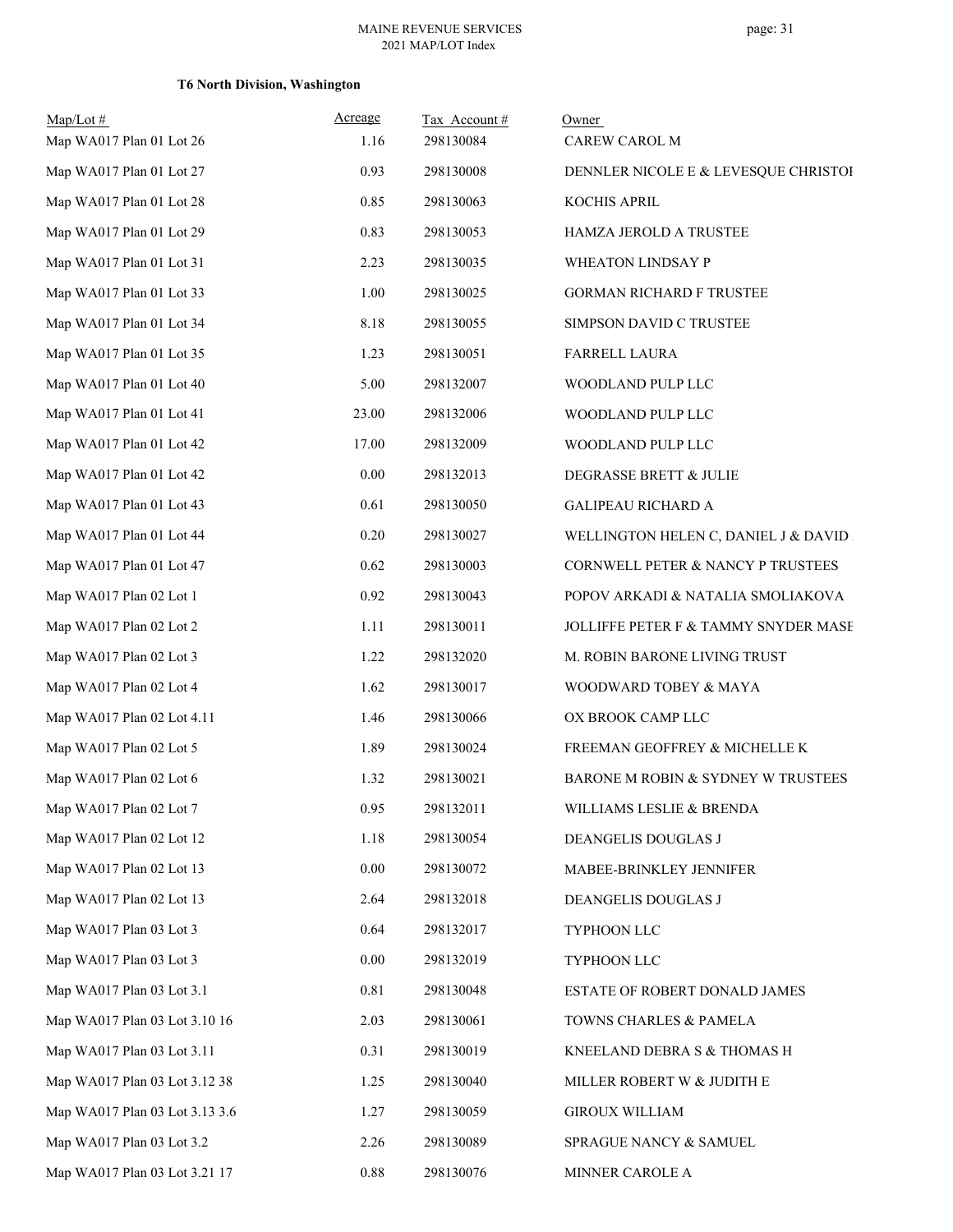## **T6 North Division, Washington**

| $Map/Lot \#$               | Acreage | Tax Account# | Owner                                |
|----------------------------|---------|--------------|--------------------------------------|
| Map WA017 Plan 03 Lot 3.8  | 0.70    | 298130001    | <b>SALOMAA DAVID</b>                 |
| Map WA017 Plan 03 Lot 3.9  | 0.76    | 298130029    | <b>MELANSON DONNA</b>                |
| Map WA017 Plan 03 Lot 11   | 0.56    | 298130026    | COOPER SCOTT R & BETH M TTEE         |
| Map WA017 Plan 03 Lot 11.1 | 1.15    | 298130080    | HAZELWOOD-SPRAGUE NANCY E            |
| Map WA017 Plan 03 Lot 11.2 | 0.50    | 298130082    | HAZELWOOD-SPRAGUE NANCY & MEAGAN     |
| Map WA017 Plan 03 Lot 14   | 0.91    | 298130045    | MORRIS PAUL F & NANCY L              |
| Map WA017 Plan 03 Lot 15.1 | 1.16    | 298130077    | MCR PROPERTIES LLC                   |
| Map WA017 Plan 03 Lot 18.1 | 1.32    | 298130086    | <b>EMERSON WAYNE ELIOT ET AL</b>     |
| Map WA017 Plan 03 Lot 21   | 0.51    | 298130044    | DOW JOHN R & APRIL D                 |
| Map WA017 Plan 03 Lot 24   | 0.76    | 298130018    | DOW GLENN D                          |
| Map WA017 Plan 03 Lot 25   | 0.51    | 298130004    | <b>SEARS CHARLES F &amp; EDITH P</b> |
| Map WA017 Plan 03 Lot 30   | 0.63    | 298130006    | <b>SALOMAA DAVID W PER REP</b>       |
| Map WA017 Plan 03 Lot 32   | 1.09    | 298130007    | CAMPBELL PAUL V JR PERS REP          |
| Map WA017 Plan 03 Lot 36   | 5.50    | 298130014    | <b>GOODKIND JOHN M TRUSTEE</b>       |
| Map WA017 Plan 03 Lot 37   | 1.15    | 298130078    | <b>DYER CHARLES I</b>                |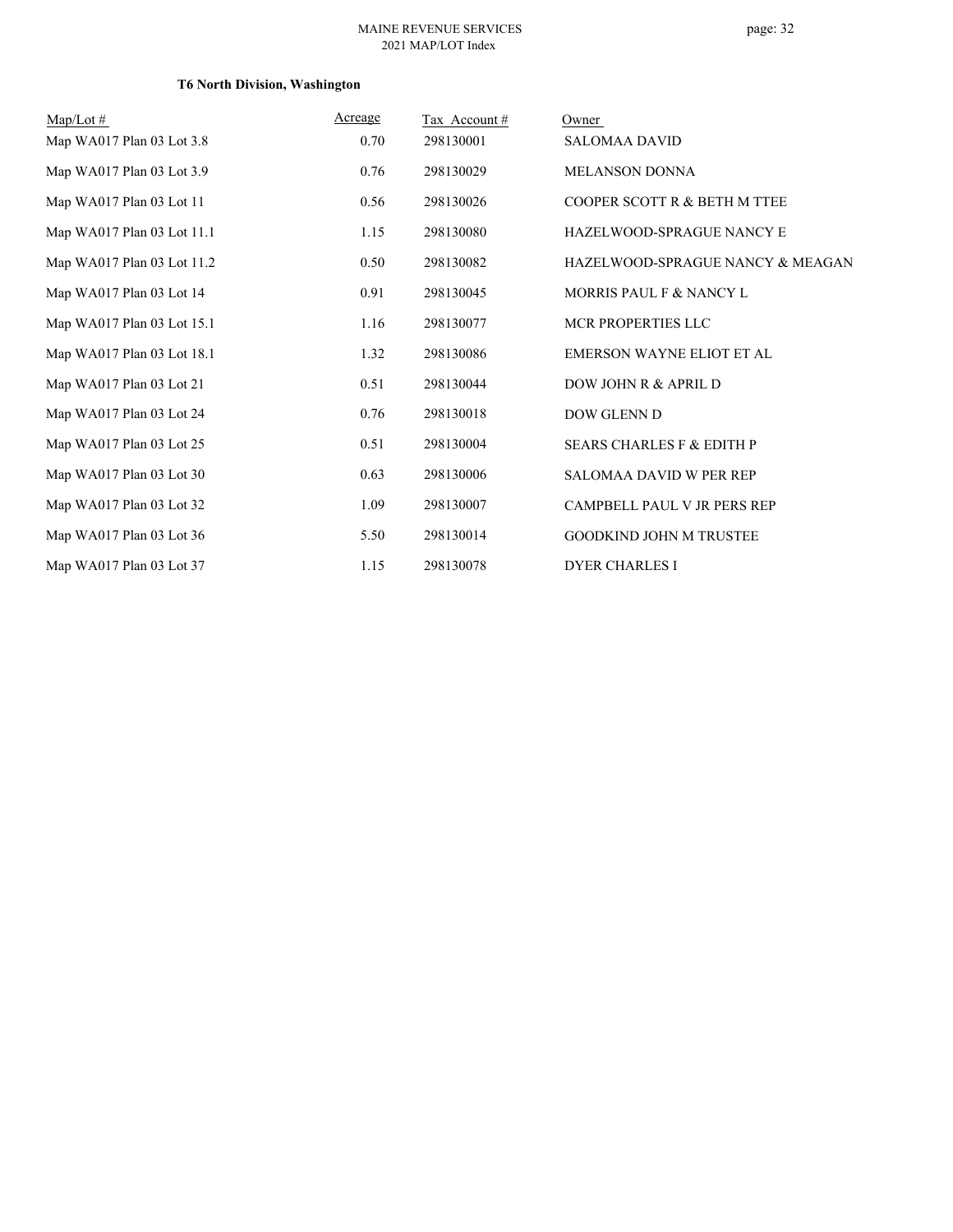## **T1 R1 TS, Washington**

| $Map/Lot \#$              | Acreage   | Tax Account# | Owner                            |
|---------------------------|-----------|--------------|----------------------------------|
| Map WA018                 | 0.00      | 298070003    | EASTERN MAINE ELECTRIC CO-OP INC |
| Map WA018 Plan 01 Lot 1   | 0.93      | 298070004    | <b>RHOADES STEVEN</b>            |
| Map WA018 Plan 01 Lot 1 2 | 16,915.53 | 298070009    | <b>TYPHOON LLC</b>               |
| Map WA018 Plan 01 Lot 1   | 0.00      | 298070012    | SHEPARD MERRILL J                |
| Map WA018 Plan 01 Lot 1   | 0.00      | 298070017    | <b>MAINE STATE OF</b>            |
| Map WA018 Plan 01 Lot 1.1 | 1.00      | 298070018    | COX JUSTIN T                     |
| Map WA018 Plan 01 Lot 1.2 | 474.01    | 298070022    | <b>MAINE STATE OF</b>            |
| Map WA018 Plan 01 Lot 4   | 1.00      | 298070007    | <b>BROWN DEAN &amp; MICHELLE</b> |
| Map WA018 Plan 01 Lot 5   | 1.00      | 298070005    | <b>COOKSON DANA</b>              |
| Map WA018 Plan 01 Lot 6   | 2.25      | 298070011    | SEAVEY WILLIAM J SR & MARK A     |
| Map WA018 Plan 01 Lot 7   | 1.10      | 298070002    | <b>BACON ALDEN</b>               |
| Map WA018 Plan 01 Lot 8   | 0.00      | 298070001P   | MILLIGAN MICHAEL D & RUTH N      |
| Map WA018 Plan 01 Lot 8   | 1.07      | 298070006    | MILLIGAN RUTH N                  |
| Map WA018 Plan 01 Lot 9   | 1.10      | 298070008    | <b>MARCHESE JOHN</b>             |
| Map WA018 Plan 01 Lot 10  | 16.50     | 298070021    | WOODLAND PULP LLC                |
| Map WA018 Plan 01 Lot 11  | 3.20      | 298070019    | WOODLAND PULP LLC                |
| Map WA018 Plan 01 Lot 12  | 1.00      | 298070020    | WOODLAND PULP LLC                |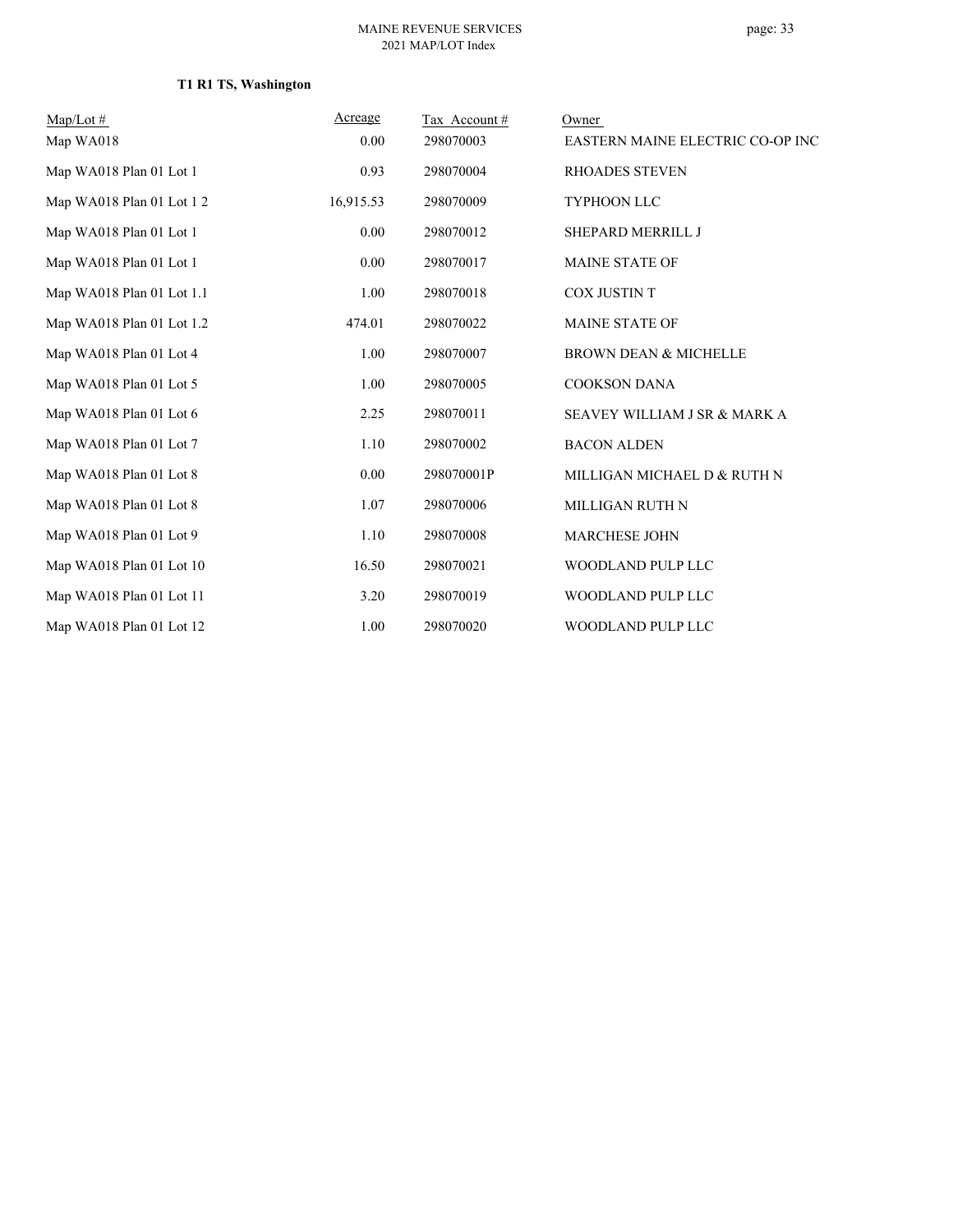## **T1 R2 TS, Washington**

| $Map/Lot \#$              | Acreage   | Tax Account# | Owner                                |
|---------------------------|-----------|--------------|--------------------------------------|
| Map WA019                 | 0.00      | 298030018    | EASTERN MAINE ELECTRIC CO-OP INC     |
| Map WA019 Plan 01 Lot 1   | 0.00      | 298030003    | <b>WATTS BEN</b>                     |
| Map WA019 Plan 01 Lot 1 4 | 22,226.86 | 298030008    | <b>TYPHOON LLC</b>                   |
| Map WA019 Plan 01 Lot 1   | $0.00\,$  | 298030011    | DONOVAN CHRISTOPHER B                |
| Map WA019 Plan 01 Lot 1.1 | 491.80    | 298030021    | <b>MAINE STATE OF</b>                |
| Map WA019 Plan 01 Lot 2   | 1.10      | 298030001    | WRIGHT RONALD E & NANCY E ET AL      |
| Map WA019 Plan 01 Lot 2   | 0.00      | 298030004    | LONGFELLOW LINDA PERS REP F LONGFELI |
| Map WA019 Plan 01 Lot 3   | 1.00      | 298030010    | <b>TANTIMONICO GREG</b>              |
| Map WA019 Plan 01 Lot 5   | 1.00      | 298030013    | LOWE TIMOTHY R & KELLY R             |
| Map WA019 Plan 01 Lot 6   | 1.18      | 298030006    | COCHRAN JEFFREY A                    |
| Map WA019 Plan 01 Lot 7   | 1.00      | 298030005    | BROWN DENNIS H & THERESA K           |
| Map WA019 Plan 01 Lot 8   | 1.00      | 298030007    | PETTIT J FRANCIS ET AL               |
| Map WA019 Plan 01 Lot 9   | 1.00      | 298030017    | MILBURN MICHAEL JP                   |
| Map WA019 Plan 01 Lot 10  | 1.00      | 298030019    | <b>TRACY KEITH</b>                   |
| Map WA019 Plan 01 Lot 11  | 1.00      | 298030020    | <b>NEAL JEFFREY</b>                  |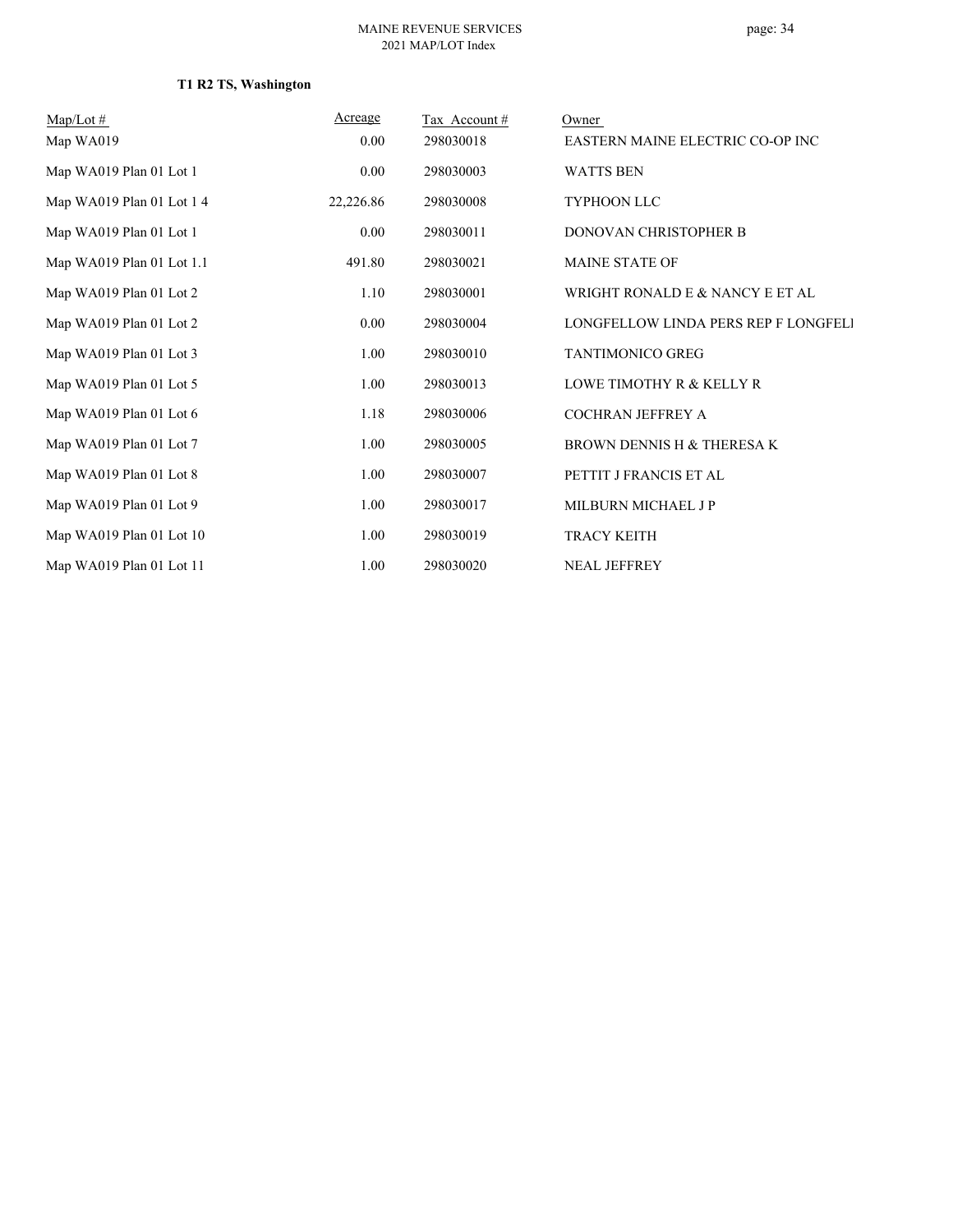## **T1 R3 TS, Washington**

| $Map/Lot \#$<br>Map WA020                   | Acreage<br>0.00 | Tax Account#<br>298090080 | Owner<br>EASTERN MAINE ELECTRIC CO-OP INC |
|---------------------------------------------|-----------------|---------------------------|-------------------------------------------|
| Map WA020 Plan 01 Lot 1 2 Plan 02 Lot<br>34 | 18,220.00       | 298090061                 | TYPHOON LLC                               |
| Map WA020 Plan 01 Lot 1.2                   | 6.20            | 298092005                 | MAINE STATE OF (IF&W)                     |
| Map WA020 Plan 01 Lot 1.3                   | 490.00          | 298092009                 | <b>MAINE STATE OF</b>                     |
| Map WA020 Plan 01 Lot 1.4                   | 4,403.01        | 298092010                 | <b>BASKAHEGAN CO</b>                      |
| Map WA020 Plan 01 Lot 1.5                   | 42.87           | 298092011                 | <b>BASKAHEGAN CO</b>                      |
| Map WA020 Plan 01 Lot 3                     | 2.40            | 298090097                 | LAMBERT LAKE DUMP LOT                     |
| Map WA020 Plan 01 Lot 4                     | 1.40            | 298090060                 | POWELL JAMES L ET AL                      |
| Map WA020 Plan 01 Lot 5                     | 1.00            | 298090014                 | HALLCZUK FRANK J & PATRICIA A             |
| Map WA020 Plan 01 Lot 6                     | 1.00            | 298090046                 | <b>BUSHEY THOMAS &amp; TRACI M</b>        |
| Map WA020 Plan 02 Lot 1 1.1                 | 40.26           | 298090024                 | <b>GRASS DAVID C ET AL</b>                |
| Map WA020 Plan 02 Lot 1.2                   | 38.00           | 298090032                 | <b>GRASS CAROLYN B TRUSTEE</b>            |
| Map WA020 Plan 02 Lot 1.3                   | 10.00           | 298090059                 | OSBORNE WESLEY H JR ET AL                 |
| Map WA020 Plan 02 Lot 1.4                   | 2.00            | 298090084                 | <b>GRASS HEATHER</b>                      |
| Map WA020 Plan 02 Lot 1.5                   | 2.00            | 298090086                 | WROCKLAGE ROBERT & DEBBIE                 |
| Map WA020 Plan 02 Lot 2                     | 7.00            | 298090068                 | DYER DENNIS V                             |
| Map WA020 Plan 02 Lot 3                     | 4.00            | 298090062                 | DURGIN ESTHER L & WALTER F                |
| Map WA020 Plan 02 Lot 4.1                   | 2.00            | 298090113                 | DYER JODY LEE                             |
| Map WA020 Plan 02 Lot 4.12                  | 2.00            | 298090018                 | DYER JOEL H & JAMIE H                     |
| Map WA020 Plan 02 Lot 4.2 7                 | 0.39            | 298090072                 | VARNEY MAURICE F & GLADYS                 |
| Map WA020 Plan 02 Lot 5                     | 2.00            | 298090017                 | <b>BUSHEY TRACI M &amp; DYER OTIS C</b>   |
| Map WA020 Plan 02 Lot 6                     | 0.25            | 298092004                 | <b>VARNEY FREDERICK L JR</b>              |
| Map WA020 Plan 02 Lot 8                     | 2.00            | 298090033                 | <b>GRASS CAROLYN B TRUSTEE</b>            |
| Map WA020 Plan 02 Lot 9                     | 0.95            | 298090071                 | VARNEY FREDERICK L ET AL                  |
| Map WA020 Plan 02 Lot 10                    | 17.00           | 298090025                 | WROCKLAGE ROBERT & DEBBIE                 |
| Map WA020 Plan 02 Lot 10.1 25.1 25.2        | 14.00           | 298090099                 | BEACH JEANNETTE L & GEORGE A II           |
| Map WA020 Plan 02 Lot 11                    | 0.74            | 298090013                 | DEVOE BERNARD C                           |
| Map WA020 Plan 02 Lot 12.1                  | 3.86            | 298090023                 | <b>GRASS CORAL E &amp; NEIL A</b>         |
| Map WA020 Plan 02 Lot 12.2                  | 0.14            | 298090027                 | <b>GRASS CORAL</b>                        |
| Map WA020 Plan 02 Lot 13                    | 0.20            | 298090053                 | MELKONIAN LINDA A                         |
| Map WA020 Plan 02 Lot 14                    | 1.03            | 298090075                 | MCIVER LYNDSAY & NATHAN                   |
| Map WA020 Plan 02 Lot 15                    | 0.50            | 298090050                 | WRIGHT RONALD E & NANCY E                 |
| Map WA020 Plan 02 Lot 16                    | 1.00            | 298090069                 | MCIVER LYNDSAY & NATHAN                   |
| Map WA020 Plan 02 Lot 17                    | 0.29            | 298090074                 | MACDONALD TERRY & CHERYL                  |
| Map WA020 Plan 02 Lot 18                    | 0.25            | 298090010                 | <b>GRASS JOSHUA</b>                       |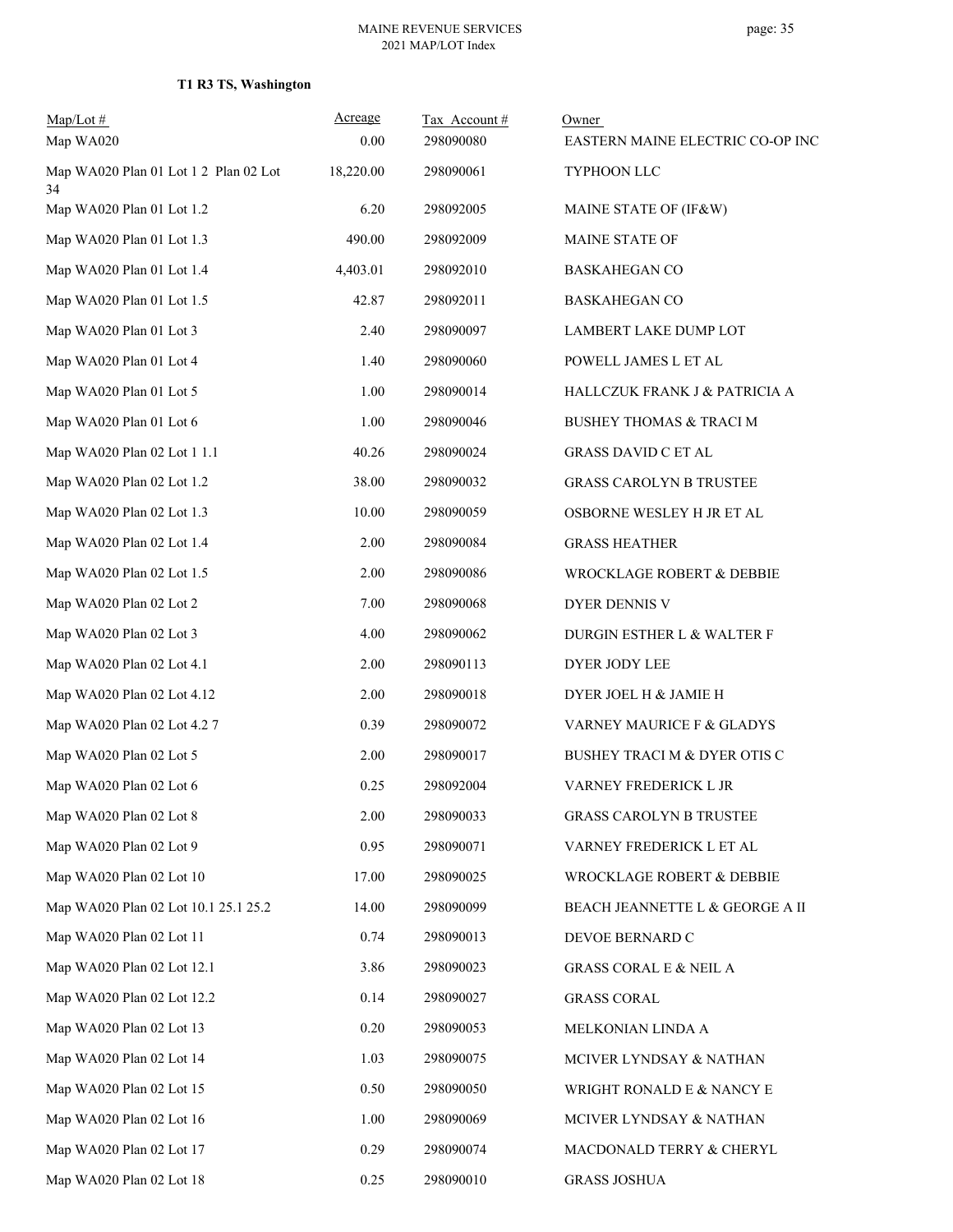### **T1 R3 TS, Washington**

| $Map/Lot \#$<br>Map WA020 Plan 02 Lot 19 | Acreage<br>24.20 | Tax Account#<br>298090022 | Owner<br><b>GALLISON ELEANOR E ET AL</b> |
|------------------------------------------|------------------|---------------------------|------------------------------------------|
| Map WA020 Plan 02 Lot 20                 | 2.80             | 298090042                 | JELLISON CONNIE L                        |
| Map WA020 Plan 02 Lot 21                 | 1.00             | 298090070                 | DEVOE RICKY T                            |
| Map WA020 Plan 02 Lot 22                 | $0.08\,$         | 298092002                 | DEVOE ELLA                               |
| Map WA020 Plan 02 Lot 23                 | 0.50             | 298090055                 | DEVOE MICHAEL                            |
| Map WA020 Plan 02 Lot 24                 | 0.25             | 298090012                 | <b>DEVOE ROBERT</b>                      |
| Map WA020 Plan 02 Lot 26                 | 1.00             | 298090035                 | RIPLEY MELANIE & JERRY JAMES GRASS       |
| Map WA020 Plan 02 Lot 27 27.1            | 22.00            | 298090109                 | <b>GRASS GILBERT</b>                     |
| Map WA020 Plan 02 Lot 28                 | 23.00            | 298090038                 | SEVERANCE ANTHONY & SHERI                |
| Map WA020 Plan 02 Lot 29                 | 2.75             | 298090058                 | NASON DELLAS A & DELLES E                |
| Map WA020 Plan 02 Lot 30                 | 4.92             | 298090006                 | EASTERN MAINE RAILWAY                    |
| Map WA020 Plan 02 Lot 30                 | $0.00\,$         | 298090089                 | HUBBARD EDWARD P                         |
| Map WA020 Plan 02 Lot 31                 | 2.50             | 298090066                 | STOVER KATHLEEN L                        |
| Map WA020 Plan 02 Lot 31                 | $0.00\,$         | 298090090                 | DEVOE DANIEL W                           |
| Map WA020 Plan 02 Lot 31                 | 0.00             | 298090115                 | PERRY RONALD                             |
| Map WA020 Plan 02 Lot 32                 | 1.85             | 298090073                 | CROPLEY ALSTON B & MAXINE E              |
| Map WA020 Plan 02 Lot 33                 | 0.65             | 298090009                 | CROPLEY ALSTON B ET AL                   |
| Map WA020 Plan 02 Lot 35                 | 1.00             | 298090049                 | LONGFELLOW DALE E ET AL                  |
| Map WA020 Plan 02 Lot 36                 | 0.35             | 298090052                 | WRIGHT LARRY G & EDITA C                 |
| Map WA020 Plan 02 Lot 37                 | 0.75             | 298090043                 | HILLS RAYMOND E JR & DEBORAH J           |
| Map WA020 Plan 02 Lot 38                 | 0.47             | 298090030                 | WRIGHT LARRY G & EDITA C                 |
| Map WA020 Plan 02 Lot 39                 | 1.00             | 298090045                 | BEACH ROBERT W & MARLYNN A               |
| Map WA020 Plan 02 Lot 40.1               | 1.36             | 298090057                 | MCIVER FREDA M                           |
| Map WA020 Plan 02 Lot 40.2               | 0.86             | 298090021                 | <b>GRASS ELMONT JR</b>                   |
| Map WA020 Plan 02 Lot 40.3               | 1.15             | 298090088                 | <b>GRASS STANLEY W SR</b>                |
| Map WA020 Plan 02 Lot 40.4               | 0.63             | 298090020                 | <b>FISH GARY W</b>                       |
| Map WA020 Plan 02 Lot 40.41              | 0.07             | 298090094                 | <b>GRASS EARL W JR</b>                   |
| Map WA020 Plan 02 Lot 41                 | 0.50             | 298090044                 | HILLS DEBORAH J & RAYMOND E              |
| Map WA020 Plan 02 Lot 42                 | 0.90             | 298090065                 | MCIVER KENNETH & FREDA                   |
| Map WA020 Plan 02 Lot 43                 | 0.15             | 298090011                 | JIPSON MILLAGE & LINDA                   |
| Map WA020 Plan 02 Lot 44                 | 1.00             | 298090015                 | <b>GRASS STANLEY W SR</b>                |
| Map WA020 Plan 02 Lot 45                 | 2.30             | 298090085                 | BEACH MERRILL B & EDITH I                |
| Map WA020 Plan 02 Lot 45.1               | 0.34             | 298090005                 | BEACH MERRILL B & EDITH I                |
| Map WA020 Plan 02 Lot 45.2               | 5.36             | 298092006                 | BEACH MERRILL B & EDITH I                |
| Map WA020 Plan 02 Lot 46                 | 15.15            | 298090036                 | THIBODEAU ROBERT C & PAMELA              |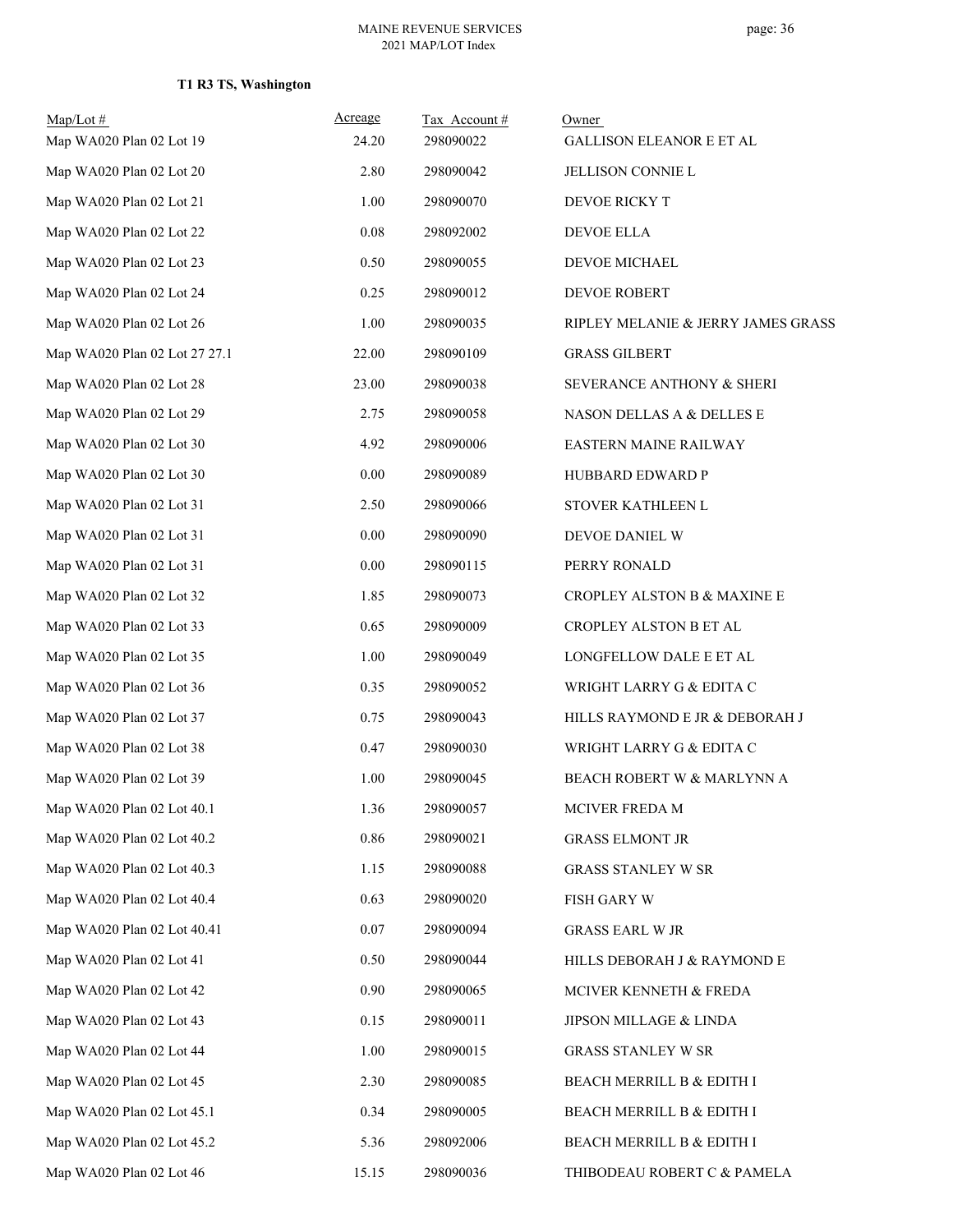### **T1 R3 TS, Washington**

| $Map/Lot \#$                           | Acreage | Tax Account# | Owner                                   |
|----------------------------------------|---------|--------------|-----------------------------------------|
| Map WA020 Plan 02 Lot 46.1 47.2        | 1.00    | 298090004    | <b>BEACH PATRICIA &amp; SANDRA</b>      |
| Map WA020 Plan 02 Lot 46.1             | 0.00    | 298090101    | <b>BEACH SANDRA</b>                     |
| Map WA020 Plan 02 Lot 47 47.1 48       | 21.00   | 298090001    | <b>BEACH DAVID &amp; LEOLA</b>          |
| Map WA020 Plan 02 Lot 49.1             | 0.59    | 298090031    | THOMPSON MELISSA J & STEVEN W           |
| Map WA020 Plan 02 Lot 49.2             | 0.41    | 298090041    | <b>GRASS JESSIE A</b>                   |
| Map WA020 Plan 02 Lot 51.1             | 20.55   | 298090067    | <b>BEACH DAVID L</b>                    |
| Map WA020 Plan 02 Lot 51.1             | 20.55   | 298090067    | WRIGHT RONALD E                         |
| Map WA020 Plan 02 Lot 51.2             | 9.40    | 298090040    | DILLEY RICHARD L & ANN-MARIE            |
| Map WA020 Plan 02 Lot 52.1 52.11 52.81 | 1.46    | 298090093    | GILLIAS ALAN K & JUDITH E               |
| Map WA020 Plan 02 Lot 52.2 52.6        | 1.70    | 298090083    | <b>GRASS MARTIN D &amp; HELEN L</b>     |
| Map WA020 Plan 02 Lot 52.21 52.8       | 1.34    | 298090100    | FERGUSON RICHARD & JEAN                 |
| Map WA020 Plan 02 Lot 52.3 52.7        | 1.09    | 298090108    | WINTERS, KEVIN N & CAROLYN M            |
| Map WA020 Plan 02 Lot 52.4             | 0.69    | 298090105    | <b>GRASS DOUGLAS &amp; TRUDY</b>        |
| Map WA020 Plan 02 Lot 52.4             | 0.00    | 298092008    | DRAPEAU SCOTT                           |
| Map WA020 Plan 02 Lot 52.5             | 0.73    | 298090019    | <b>GRASS DOUGLAS &amp; TRUDY</b>        |
| Map WA020 Plan 02 Lot 52.61            | 0.00    | 298090111    | <b>GRASS DAVID</b>                      |
| Map WA020 Plan 02 Lot 52.61            | 1.15    | 298092007    | <b>COULTER WILLIAM E &amp; LAURIE E</b> |
| Map WA020 Plan 02 Lot 53               | 1.00    | 298090051    | LONGFELLOW DALE E ET AL                 |
| Map WA020 Plan 02 Lot 54               | 25.70   | 298090048    | <b>HALL THOMAS</b>                      |
| Map WA020 Plan 02 Lot 55               | 0.00    | 298090022P   | BEACH ROBERT W & MARLYNN A              |
| Map WA020 Plan 02 Lot 55               | 5.00    | 298090107    | BEACH ROBERT W & MARLYNN A              |
| Map WA020 Plan 02 Lot 55.1             | 1.03    | 298090026    | LAMBERT LAKE CAMP LLC                   |
| Map WA020 Plan 02 Lot 55.2             | 5.40    | 298090110    | WRIGHT LARRY G & EDITA C                |
| Map WA020 Plan 02 Lot 56               | 0.50    | 298090114    | NASON DELMAR O & DEBORAH HILLS PR       |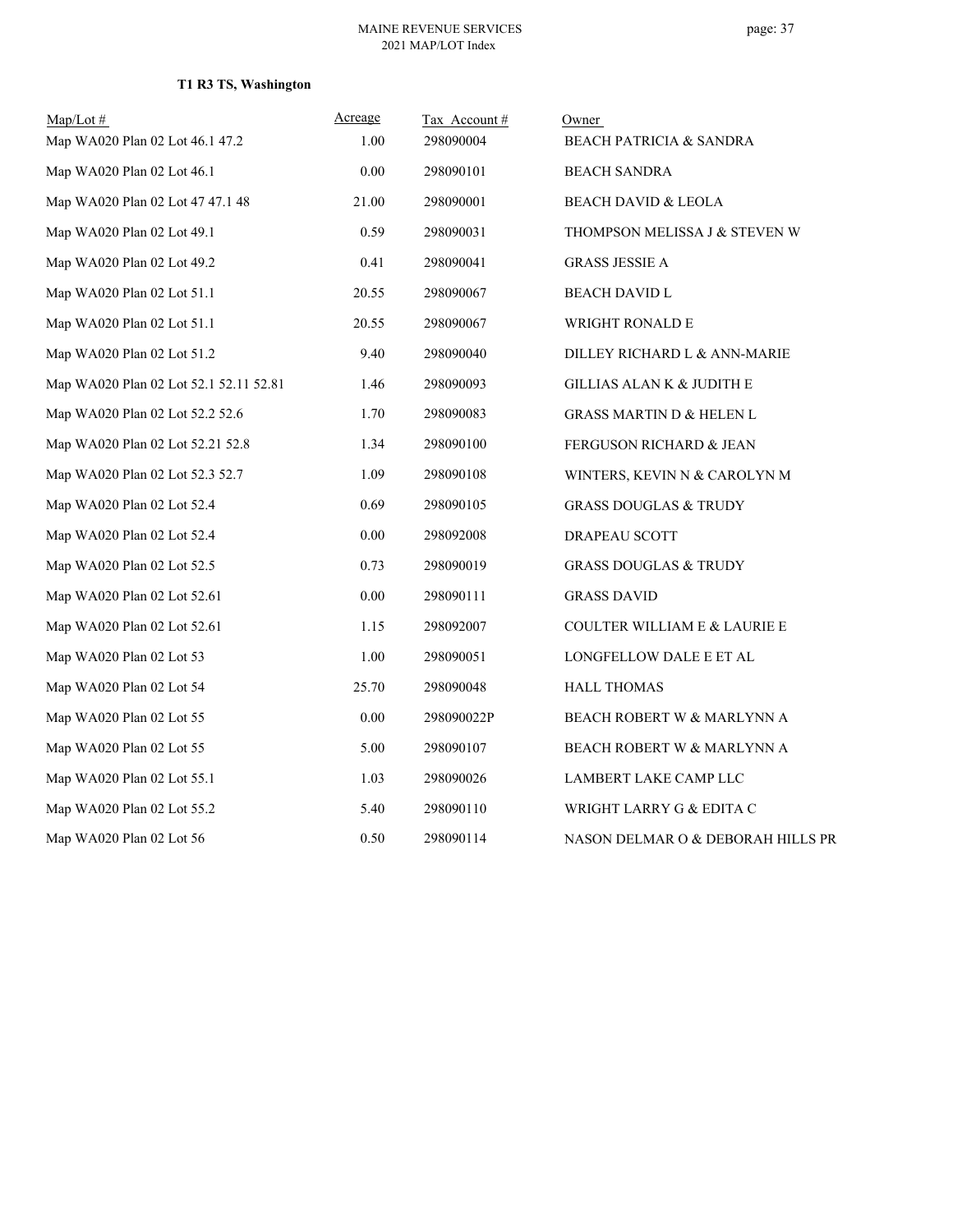## **T6 R1 NBPP, Washington**

| $Map/Lot \#$                | Acreage   | Tax Account# | Owner                                          |
|-----------------------------|-----------|--------------|------------------------------------------------|
| Map WA021 Plan 01 Lot 1     | 1.00      | 298140007    | LAMBERT MIRANDA L & JAMIE A                    |
| Map WA021 Plan 01 Lot 1 6 7 | 18,897.00 | 298140011    | TYPHOON LLC                                    |
| Map WA021 Plan 01 Lot 1.1   | 0.93      | 298140003    | STAPLES ALAN L & LOREN R                       |
| Map WA021 Plan 01 Lot 2 3   | 17.00     | 298140006    | <b>JACOBS SARAH RUTH</b>                       |
| Map WA021 Plan 01 Lot 4     | 2.50      | 298140002    | <b>BROOKS ANDREW D</b>                         |
| Map WA021 Plan 01 Lot 5     | 12.00     | 298140008    | MCPIKE IVAN P ET AL                            |
| Map WA021 Plan 01 Lot 8     | 1.00      | 298140020    | <b>GRIMBLE STEPHANIE ROSENBERG &amp; JOSHU</b> |
| Map WA021 Plan 01 Lot 9     | 1.00      | 298140014    | DILLUVIO JOHN P & LINDA L KIEFER               |
| Map WA021 Plan 01 Lot 10    | 1.00      | 298140009    | WHITE JEREMY                                   |
| Map WA021 Plan 01 Lot 11    | 1.00      | 298140010    | ROGER JOHN B & TAYLOR ARTHUR E                 |
| Map WA021 Plan 01 Lot 12    | 1.92      | 298140001    | <b>LANPHER JOHN &amp; CORINNE</b>              |
| Map WA021 Plan 01 Lot 13    | 43.00     | 298140022    | DILLUVIO JOHN P ET AL                          |
| Map WA021 Plan 01 Lot 14    | 21.00     | 298140024    | WOODLAND PULP LLC                              |
| Map WA021 Plan 01 Lot 14    | 0.00      | 298140026    | FEITE STEPHEN A & KELLY C PENNINNGTOI          |
| Map WA021 Plan 01 Lot 15    | 23.00     | 298140023    | WOODLAND PULP LLC                              |
| Map WA021 Plan 01 Lot 15    | 0.00      | 298140025    | <b>RALPH DAVID</b>                             |
| Map WA021 Plan 01 Lot 16    | 1.10      | 298140019    | <b>BURRILL CECELIA</b>                         |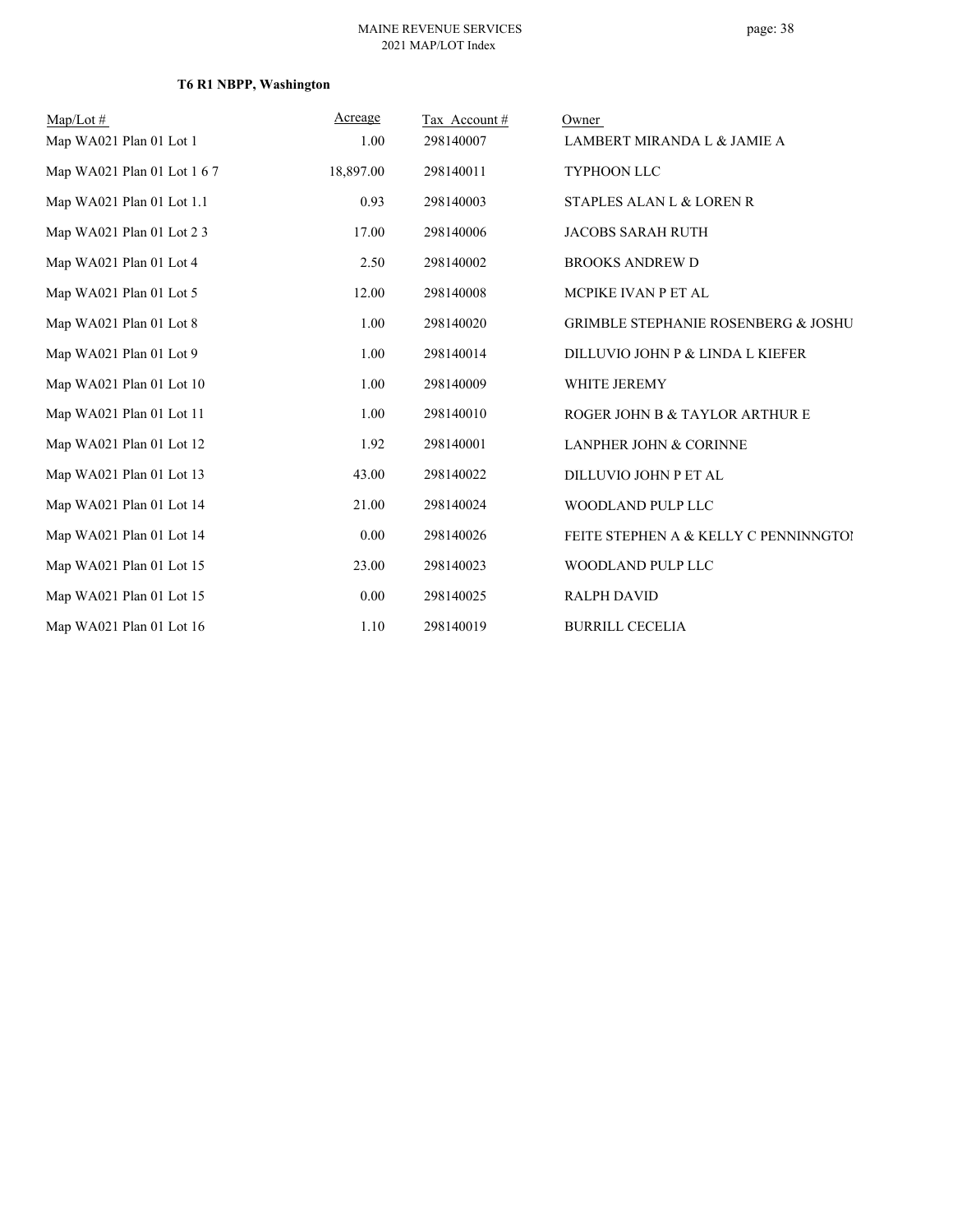## **T7 R2 NBPP, Washington**

| $Map/Lot \#$<br>Map WA022                  | Acreage<br>0.00 | Tax Account #<br>298080002P | Owner<br>MAINE WILDERNESS CAMPS     |
|--------------------------------------------|-----------------|-----------------------------|-------------------------------------|
| Map WA022                                  | 0.00            | 298080007                   | EASTERN MAINE ELECTRIC CO-OP INC    |
| Map WA022                                  | 0.00            | 298080011P                  | FERGUSON ANNE                       |
| Map WA022                                  | 0.00            | 298080014P                  | <b>BURRILL JOHN &amp; JEAN</b>      |
| Map WA022                                  | 0.00            | 298080016P                  | LUDWIX-MFG CO                       |
| Map WA022 Plan 01 Lot 1                    | 12,739.74       | 298080002                   | <b>BASKAHEGAN CO</b>                |
| Map WA022 Plan 01 Lot 1                    | 0.00            | 298080015                   | <b>BOWES BILL</b>                   |
| Map WA022 Plan 01 Lot 2                    | 663.28          | 298080001                   | <b>BASKAHEGAN CO</b>                |
| Map WA022 Plan 01 Lot 3                    | 57.40           | 298080004                   | <b>BASKAHEGAN CO</b>                |
| Map WA022 Plan 01 Lot 4                    | 128.29          | 298080003                   | <b>BASKAHEGAN CO</b>                |
| Map WA022 Plan 01 Lot 5                    | 7,861.00        | 298080025                   | TYPHOON LLC                         |
| Map WA022 Plan 01 Lot 6                    | 640.00          | 298080026                   | TYPHOON LLC                         |
| Map WA022 Plan 01 Lot 7                    | 749.00          | 298080027                   | LAKEVILLE SHORES INC                |
| Map WA022 Plan 01 Lot 8                    | 173.00          | 298080030                   | <b>BOWEN JOSEPH S</b>               |
| Map WA022 Plan 01 Lot 8.1                  | 15.00           | 298080087                   | MILLER RONALD & JODI                |
| Map WA022 Plan 01 Lot 9                    | 6,330.00        | 298080042                   | STEAD TIMBERLANDS LLC               |
| Map WA022 Plan 01 Lot 9.1 9.2              | 800.95          | 298080074                   | <b>BASKAHEGAN CO</b>                |
| Map WA022 Plan 01 Lot 10                   | 170.81          | 298080045                   | <b>BASKAHEGAN CO</b>                |
| Map WA022 Plan 01 Lot 11.1 11.11           | 41.00           | 298080076                   | ARMELLINO JOHN & BIANCA             |
| Map WA022 Plan 01 Lot 11.2                 | 41.00           | 298080077                   | CHANDLER ROBERT L JR & BART F       |
| Map WA022 Plan 01 Lot 11.3                 | 41.00           | 298080048                   | <b>QUINTIN JON R</b>                |
| Map WA022 Plan 01 Lot 11.4                 | 40.00           | 298080078                   | PENDZIWATER DUANE & MICHAEL PERRICO |
| Map WA022 Plan 01 Lot 11.5                 | 38.90           | 298080075                   | MORINE COREY                        |
| Map WA022 Plan 01 Lot 11.6 11.7 12         | 110.00          | 298080079                   | <b>BURRILL JOHN &amp; JEAN</b>      |
| Map WA022 Plan 01 Lot 11.8                 | 47.00           | 298080084                   | LINDVALL ARTHUR E                   |
| Map WA022 Plan 01 Lot 13                   | 77.00           | 298080041                   | BURRILL JOHN & JEAN                 |
| Map WA022 Plan 01 Lot 13.1                 | 2.30            | 298080085                   | KJENSTAD PETER M & JACQUELINE M     |
| Map WA022 Plan 01 Lot 14.1                 | 31.30           | 298080013                   | MADDEN EDWARD R & CHIMERE C         |
| Map WA022 Plan 01 Lot 14.2                 | 32.00           | 298080005                   | TANTIMONICO GREG                    |
| Map WA022 Plan 01 Lot 14.3                 | 37.00           | 298080070                   | THOMAS BARRY W & BRENDA L           |
| Map WA022 Plan 01 Lot 15                   | 1.70            | 298080024                   | MADDEN EDWARD R & CHIMERE C         |
| Map WA022 Plan 01 Lot 16.11 16.12<br>16.13 | 7.19            | 298080039                   | <b>BAKER ARTHUR</b>                 |
| Map WA022 Plan 01 Lot 16.121 16.131        | 7.65            | 298080038                   | HUEY RONALD G & KAREN A             |
| Map WA022 Plan 01 Lot 16.14                | 3.20            | 298080051                   | ARCHER NEAL E                       |
| Map WA022 Plan 01 Lot 16.2                 | 2.00            | 298080033                   | <b>GARIS CRAIG R</b>                |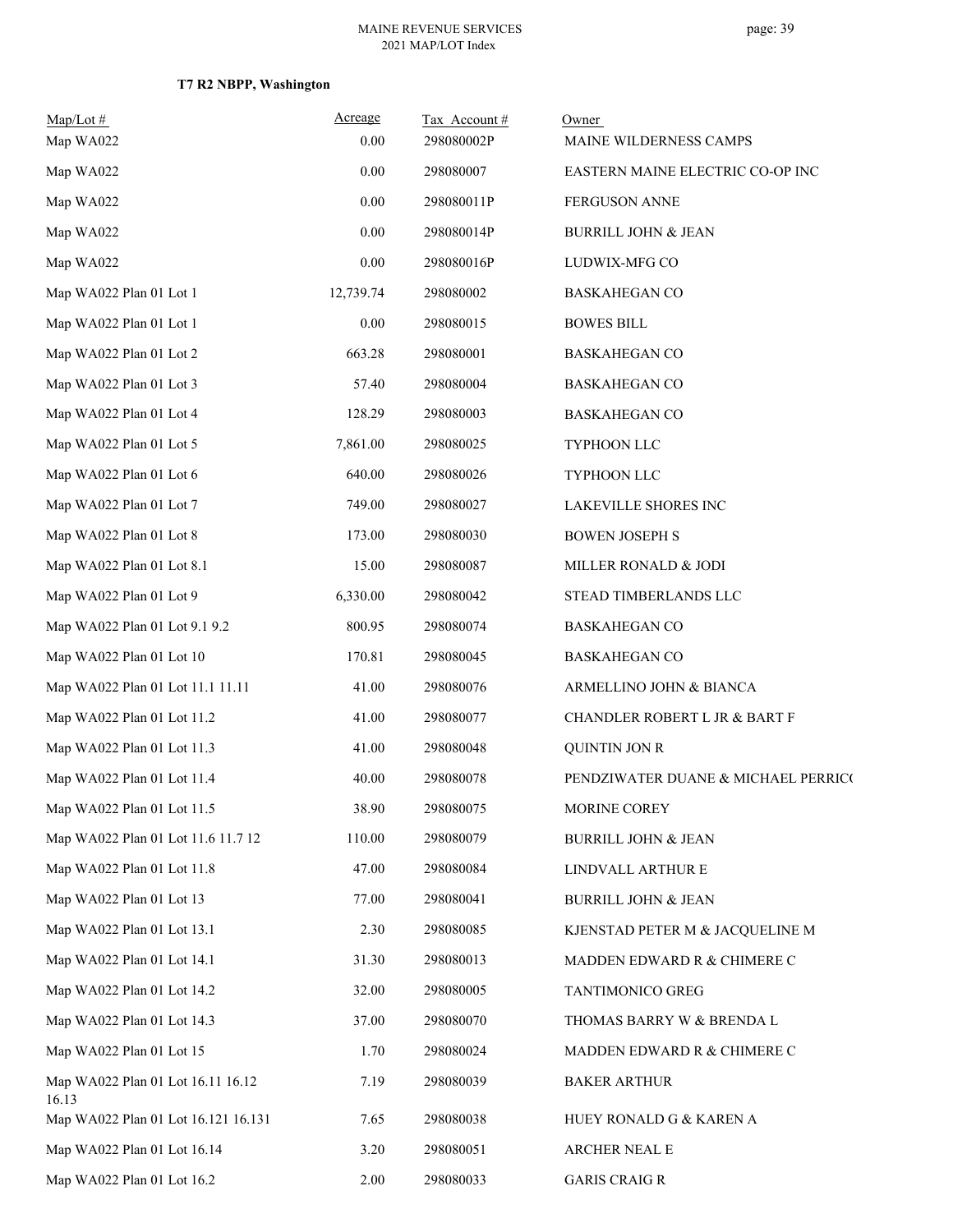## **T7 R2 NBPP, Washington**

| $Map/Lot \#$                       | Acreage | Tax Account# | Owner                           |
|------------------------------------|---------|--------------|---------------------------------|
| Map WA022 Plan 01 Lot 17.1         | 32.90   | 298080022    | <b>FERGUSON ANNE</b>            |
| Map WA022 Plan 01 Lot 17.11        | 27.40   | 298080073    | DAVIS TIFFANY L                 |
| Map WA022 Plan 01 Lot 17.12        | 31.70   | 298080072    | BAYER JON A JR & DERON M        |
| Map WA022 Plan 01 Lot 17.2 17.3    | 51.70   | 298080037    | THE LAND COMPANY INC            |
| Map WA022 Plan 01 Lot 17.31        | 4.50    | 298080081    | SIMSON JOHN I                   |
| Map WA022 Plan 01 Lot 18           | 0.00    | 298080018    | MCDUNNAH THOMAS P               |
| Map WA022 Plan 01 Lot 18           | 93.00   | 298080019    | HARRY & MERLE O'NEILL TRUST     |
| Map WA022 Plan 01 Lot 18           | 0.00    | 298080034    | <b>SHEDD HARRY R</b>            |
| Map WA022 Plan 01 Lot 19           | 41.00   | 298080035    | <b>RIPLEY MICHAEL</b>           |
| Map WA022 Plan 01 Lot 20           | 14.60   | 298080009    | <b>BURRILL JOHN &amp; JEAN</b>  |
| Map WA022 Plan 01 Lot 21           | 0.49    | 298080011    | PITTMAN CANDACE SUSAN           |
| Map WA022 Plan 01 Lot 22           | 0.22    | 298080016    | <b>BOWES WILLIAM H TRUSTEE</b>  |
| Map WA022 Plan 01 Lot 23           | 28.85   | 298080083    | LAKEVILLE SHORES INC            |
| Map WA022 Plan 01 Lot 23.1         | 4.90    | 298080021    | <b>BUNKER RICHARD</b>           |
| Map WA022 Plan 01 Lot 23.2 23.3 24 | 26.00   | 298080036    | PAPP LUDWIG                     |
| Map WA022 Plan 01 Lot 25           | 18.20   | 298080008    | PALMER LEAMON R ET AL           |
| Map WA022 Plan 01 Lot 26           | 0.00    | 298080015P   | CHANDLER ROBERT L JR & BART F   |
| Map WA022 Plan 01 Lot 26           | 62.00   | 298080023    | CHANDLER ROBERT L JR & BART F   |
| Map WA022 Plan 01 Lot 27           | 41.00   | 298080017    | <b>BOWES WILLIAM H TRUSTEE</b>  |
| Map WA022 Plan 01 Lot 27           | 0.00    | 298080017P   | <b>BOWES WILLIAM H TRUSTEE</b>  |
| Map WA022 Plan 01 Lot 27.1         | 0.96    | 298080071    | <b>KRAPF JOHN &amp; LYNETTE</b> |
| Map WA022 Plan 01 Lot 28           | 70.00   | 298080012    | CHANDLER ROBERT L JR & BART F   |
| Map WA022 Plan 01 Lot 28.1         | 60.00   | 298080069    | PAPOTTO SAL & MARGARET          |
| Map WA022 Plan 01 Lot 28.2         | 12.00   | 298080052    | KAMM MARY ET AL                 |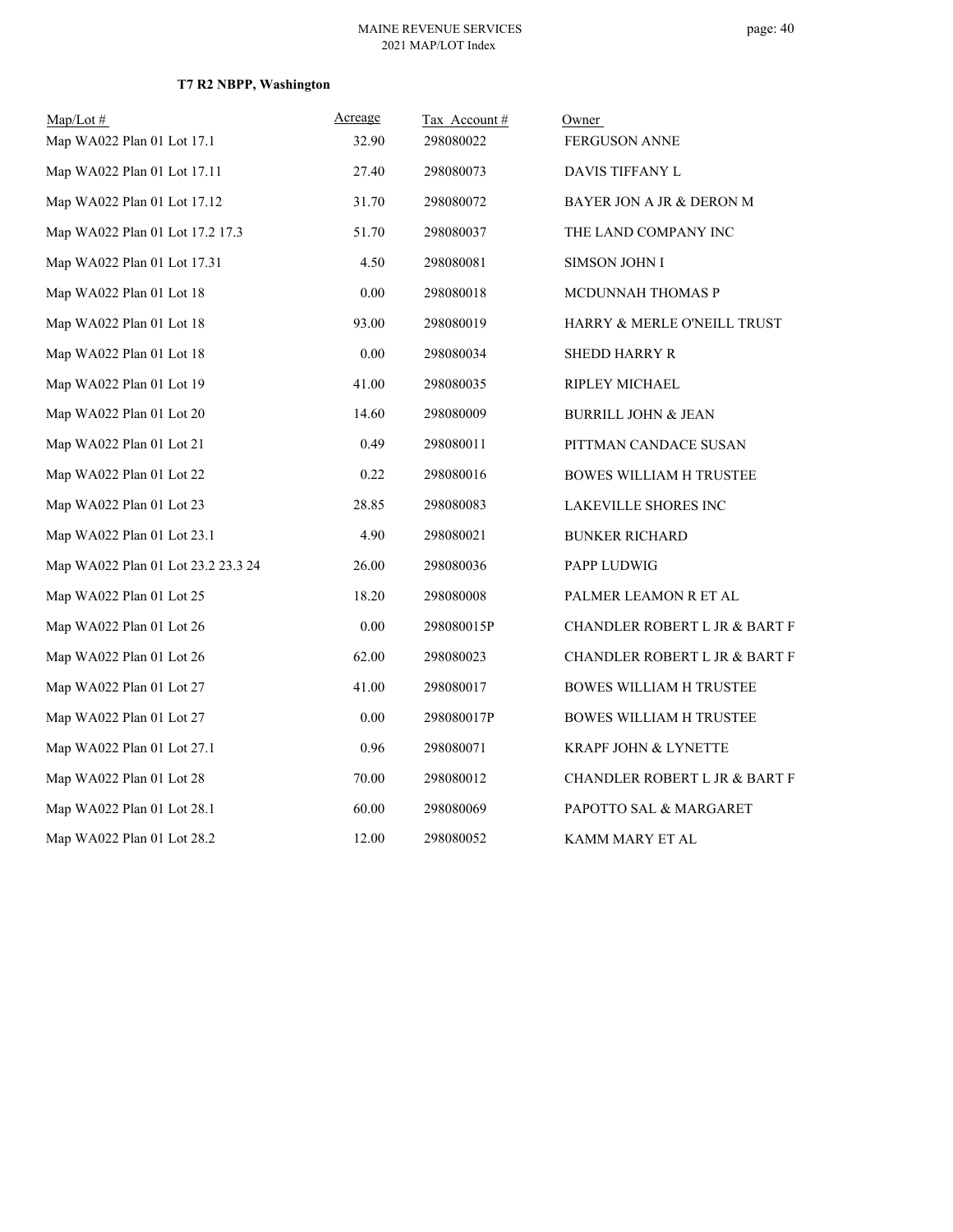#### MAINE REVENUE SERVICES 2021 MAP/LOT Index

## **T8 R3 NBPP, Washington**

| $Map/Lot \#$                | Acreage   | Tax Account # | Owner                                 |
|-----------------------------|-----------|---------------|---------------------------------------|
| Map WA023                   | 0.00      | 298150007     | EASTERN MAINE ELECTRIC CO-OP INC      |
| Map WA023 Plan 01 Lot 1     | 0.00      | 298150002P    | STETSON HOLDINGS, LLC                 |
| Map WA023 Plan 01 Lot 1     | 22,248.55 | 298150005     | LAKEVILLE SHORES INC                  |
| Map WA023 Plan 01 Lot 1     | 0.00      | 298152003     | STETSON HOLDINGS, LLC                 |
| Map WA023 Plan 01 Lot $1.1$ | 46.40     | 298152004     | STIEBER CHRISTOPHER G & FAITH D MCKEI |
| Map WA023 Plan 01 Lot 2     | 320.00    | 298152002     | LAKEVILLE SHORES INC                  |
| Map WA023 Plan 01 Lot 3     | 673.59    | 298150012     | <b>BASKAHEGAN CO</b>                  |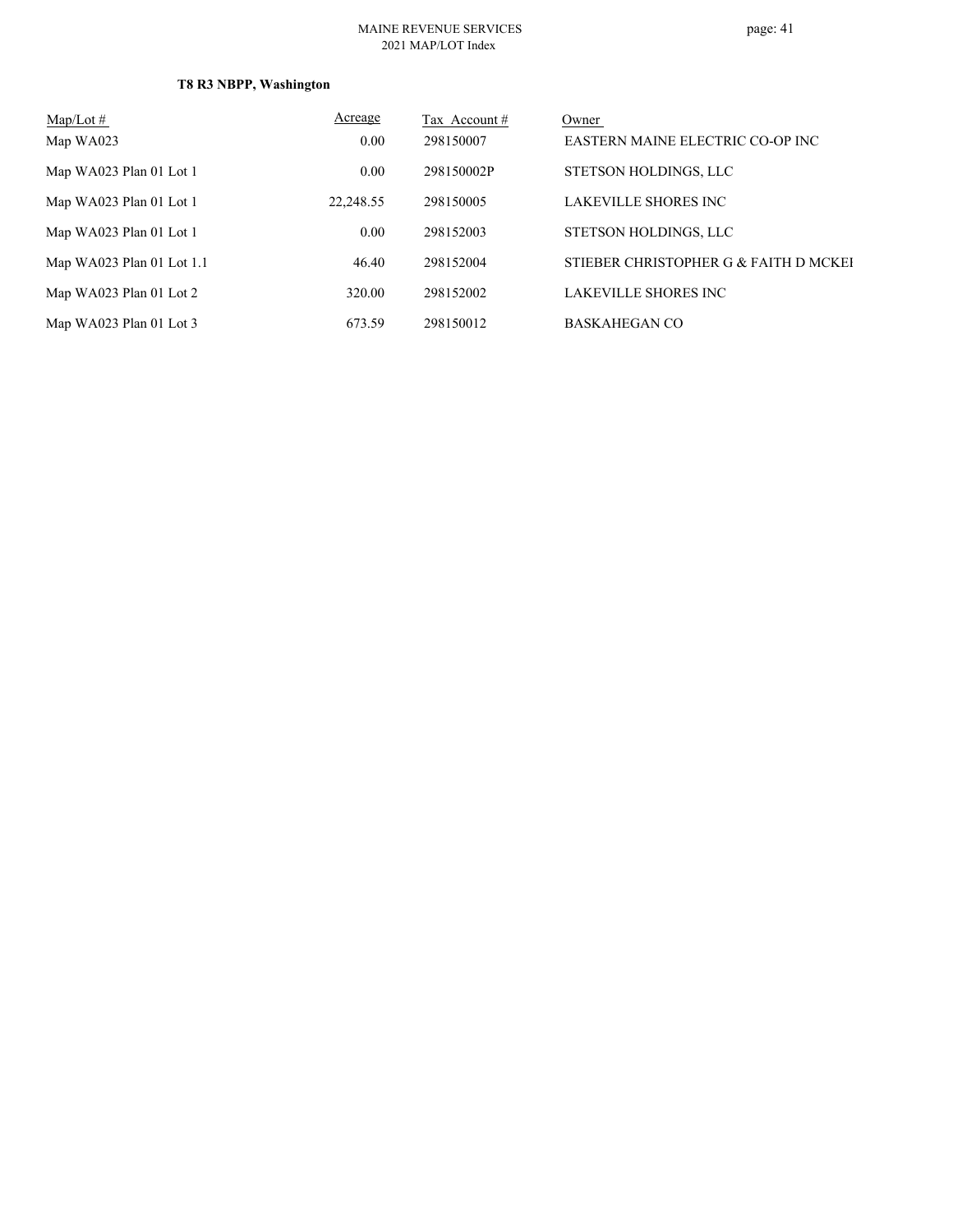## **T10 R3 NBPP, Washington**

| $Map/Lot \#$<br>Map WA024      | Acreage<br>0.00 | Tax Account#<br>298050050 | Owner<br>EASTERN MAINE ELECTRIC CO-OP INC |
|--------------------------------|-----------------|---------------------------|-------------------------------------------|
| Map WA024 Plan 01 Lot 1 22     | 5,731.96        | 298050003                 | <b>BASKAHEGAN CO</b>                      |
| Map WA024 Plan 01 Lot 1        | 0.00            | 298050006                 | <b>GOVE ANNE H</b>                        |
| Map WA024 Plan 01 Lot 1        | 0.00            | 298050078                 | VERTICAL BRIDGE TOWERS III LLC            |
| Map WA024 Plan 01 Lot 2        | 3.26            | 298050005                 | WINIARSKI ELAINE M & KENNETH J JR         |
| Map WA024 Plan 01 Lot 2.1      | 7.80            | 298050068                 | WINIARSKI KENNETH JR                      |
| Map WA024 Plan 01 Lot 3 3.2    | 7,473.36        | 298050022                 | <b>BASKAHEGAN CO</b>                      |
| Map WA024 Plan 01 Lot 3.1      | 1.12            | 298050067                 | <b>WASHINGTON COUNTY</b>                  |
| Map WA024 Plan 01 Lot 3.21     | 5.00            | 298050077                 | <b>BUBAR EARLE E</b>                      |
| Map WA024 Plan 01 Lot 4        | 1.11            | 298050037                 | RICHARDS ROBERT F ET AL                   |
| Map WA024 Plan 01 Lot 5        | 6.00            | 298050026                 | GILMAN RODNEY & DARLENE                   |
| Map WA024 Plan 01 Lot 6        | 350.00          | 298050028                 | HINCH & AHERN                             |
| Map WA024 Plan 01 Lot 7        | 41.00           | 298050030                 | COLE STEPHEN M & BRENDA                   |
| Map WA024 Plan 01 Lot 7.1      | 7.00            | 298050071                 | COLE STEPHEN M & BRENDA S                 |
| Map WA024 Plan 01 Lot 8        | 78.20           | 298050007                 | WINIARSKI KENNETH J, ELAINE M & KAREN     |
| Map WA024 Plan 01 Lot 8.1 13   | 35.00           | 298050064                 | PANOVEC ROBERT & ROBERTA                  |
| Map WA024 Plan 01 Lot 8.2      | 0.65            | 298050075                 | WINIARSKI KENNETH JR & ELAINE             |
| Map WA024 Plan 01 Lot 9        | 4.76            | 298050008                 | EASTERN MAINE RAILWAY                     |
| Map WA024 Plan 01 Lot 10       | 3.00            | 298050035                 | THIBEAULT BONNIE & JAMES FITZPATRICK      |
| Map WA024 Plan 01 Lot 11.1     | 48.30           | 298050039                 | SHAIN JOY ROGER & LOUISE E                |
| Map WA024 Plan 01 Lot 11.2     | 0.70            | 298050041                 | SHAIN WENDALL J & JANE A                  |
| Map WA024 Plan 01 Lot 11.3     | 1.00            | 298050040                 | SHAIN RUSSELL & SANDRA                    |
| Map WA024 Plan 01 Lot 12 20 21 | 11,734.88       | 298050024                 | <b>BASKAHEGAN CO</b>                      |
| Map WA024 Plan 01 Lot 12.1     | 288.90          | 298050074                 | MAINE STATE OF (IF&W)                     |
| Map WA024 Plan 01 Lot 23       | 25.00           | 298050059                 | MAINE STATE OF (IF&W)                     |
| Map WA024 Plan 01 Lot 23.1     | 2.00            | 298050070                 | WOODIE WHEATON LAND TRUST                 |
| Map WA024 Plan 02 Lot 1        | 15.25           | 298050016                 | LEACH TIMOTHY & ROBERT MONROE, TRUS       |
| Map WA024 Plan 02 Lot 2        | 13.64           | 298050012                 | LEACH TIMOTHY & ROBERT MONROE, TRUS       |
| Map WA024 Plan 02 Lot 3 4      | 25.67           | 298050027                 | ROWE ANDREW L JR                          |
| Map WA024 Plan 02 Lot 5        | 10.86           | 298050033                 | SHAIN CLAYTON R & MARLA B                 |
| Map WA024 Plan 02 Lot 6        | 12.94           | 298050020                 | WHITNEY EARLE H JR                        |
| Map WA024 Plan 02 Lot 7        | 8.80            | 298050069                 | BISHOP NANCY TRUSTEE                      |
| Map WA024 Plan 02 Lot 8        | 0.62            | 298050011                 | LONGO ANTHONY P & NICOLE                  |
| Map WA024 Plan 02 Lot 9        | 0.13            | 298050042                 | TOOMEY HOLLY                              |
| Map WA024 Plan 02 Lot 10       | 0.26            | 298050001                 | TOOMEY HOLLY                              |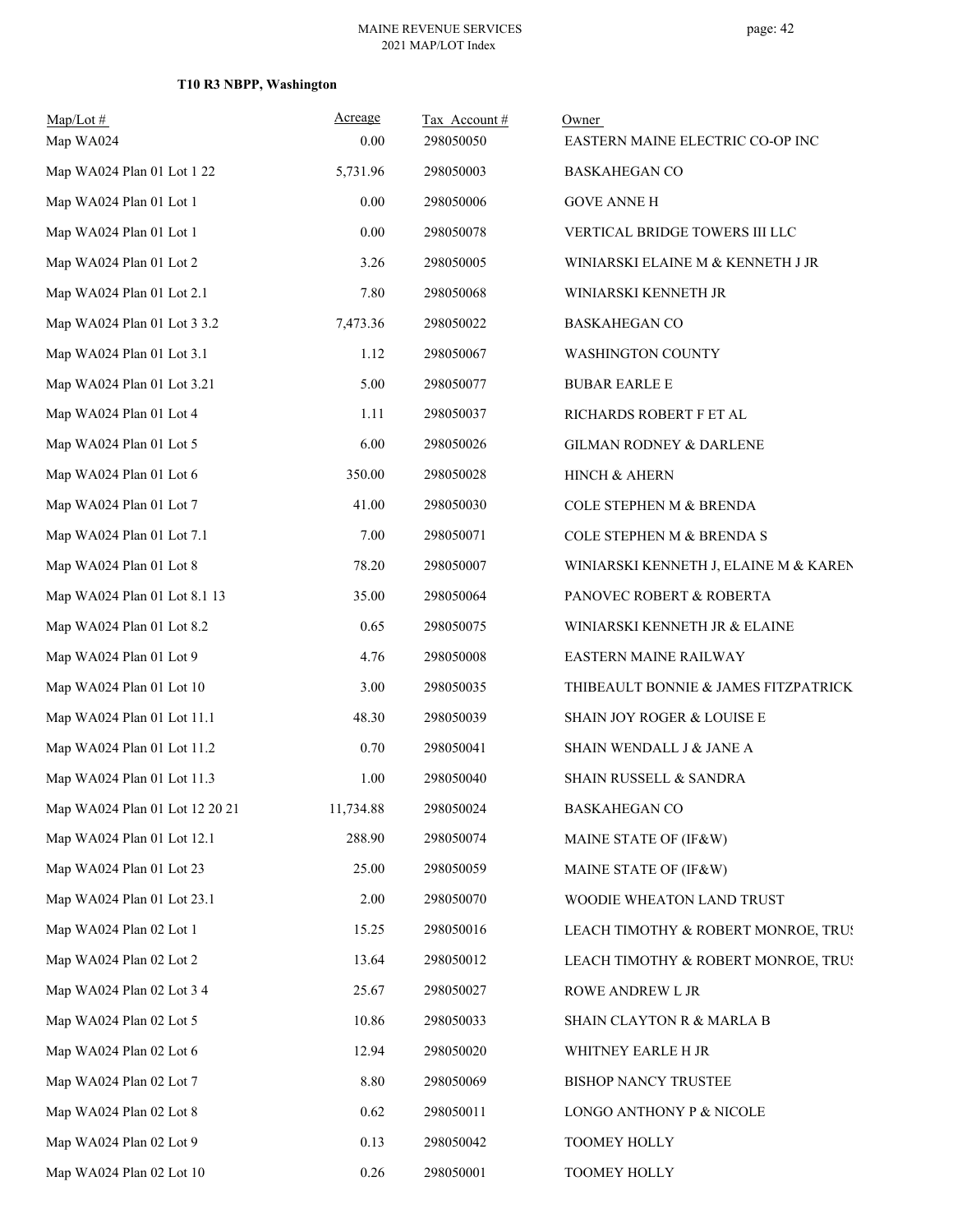## **T10 R3 NBPP, Washington**

| $Map/Lot \#$                    | Acreage | Tax Account# | Owner                             |
|---------------------------------|---------|--------------|-----------------------------------|
| Map WA024 Plan 02 Lot 11 12     | 0.74    | 298050044    | <b>BRZYSKI ANN MARIE</b>          |
| Map WA024 Plan 02 Lot 13 14 27  | 0.93    | 298050045    | <b>BISHOP NANCY TRUSTEE</b>       |
| Map WA024 Plan 02 Lot 15        | 8.48    | 298050017    | <b>FRANCIS AMY L &amp; ALAN H</b> |
| Map WA024 Plan 02 Lot 16.1      | 15.18   | 298050013    | DAGGETT ROBERT L & RHONDA L       |
| Map WA024 Plan 02 Lot 17.1 17.2 | 1.72    | 298050052    | <b>WINKLER CARL A</b>             |
| Map WA024 Plan 02 Lot 17.3      | 0.82    | 298050054    | <b>MINE STEPHEN</b>               |
| Map WA024 Plan 02 Lot 17.4      | 0.80    | 298050055    | PEDDLE JENNIFER L                 |
| Map WA024 Plan 02 Lot 17.5      | 1.79    | 298050056    | <b>DAVIS CONSTANCE</b>            |
| Map WA024 Plan 02 Lot 18        | 1.30    | 298050031    | <b>BLYE OWEN J</b>                |
| Map WA024 Plan 02 Lot 18.1      | 1.90    | 298050066    | DAGGETT ROBERT L & RHONDA L       |
| Map WA024 Plan 02 Lot 19        | 1.06    | 298050004    | DAVIS BRIAN & VICTORIA            |
| Map WA024 Plan 02 Lot 20        | 0.65    | 298050032    | DAVIS BRIAN & VICTORIA            |
| Map WA024 Plan 02 Lot 21 22     | 2.16    | 298050034    | TWIN LAKES LODGE LLC              |
| Map WA024 Plan 02 Lot 23        | 0.55    | 298050015    | TWIN LAKES LODGE LLC              |
| Map WA024 Plan 02 Lot 24 25 26  | 4.99    | 298050019    | <b>MANES CONSTANCE</b>            |
| Map WA024 Plan 02 Lot 26.1      | 4.99    | 298050018    | <b>DAVIS DEREK</b>                |
| Map WA024 Plan 02 Lot 26.2      | 5.95    | 298050076    | <b>DAVIS BRIAN</b>                |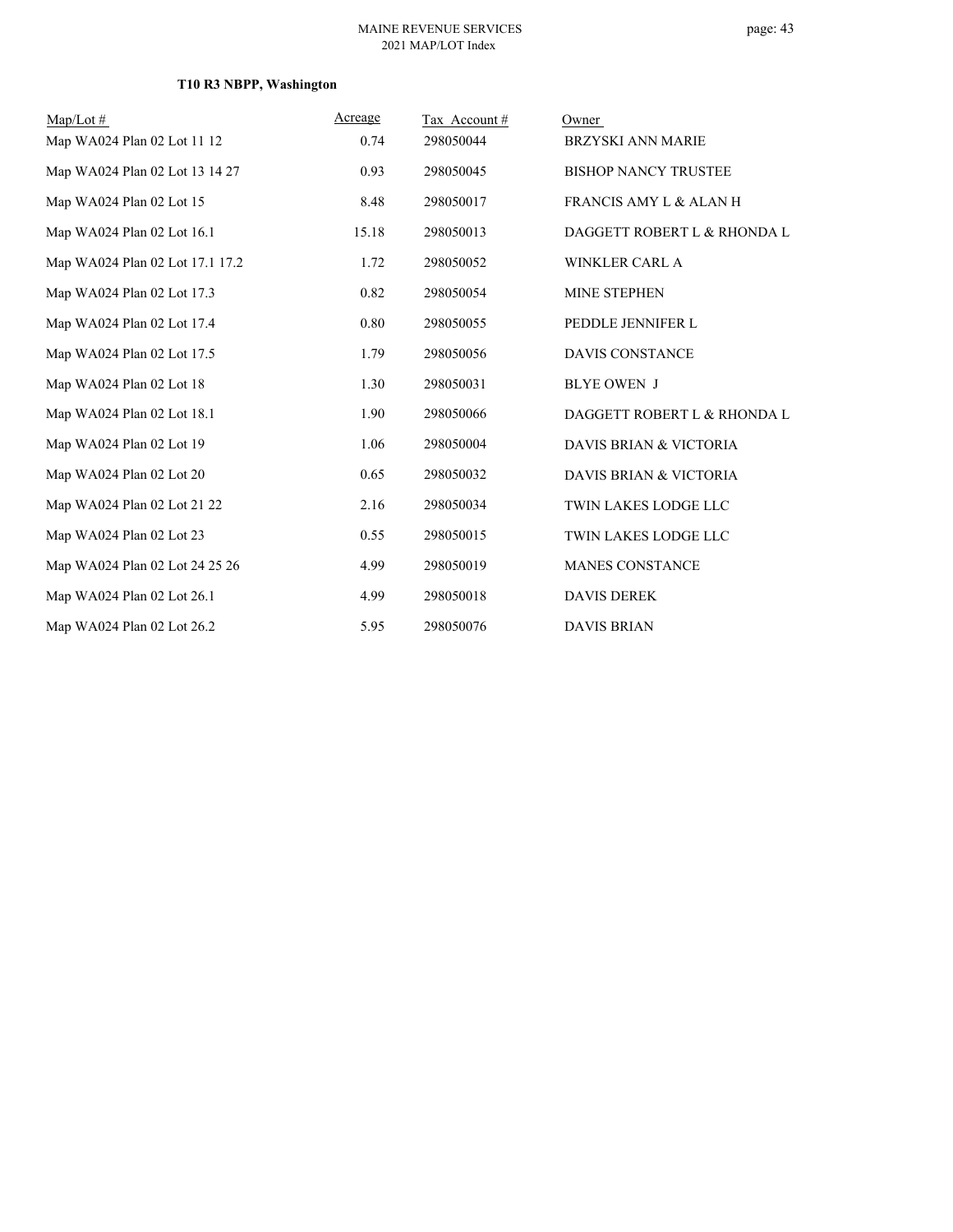## **T11 R3 NBPP, Washington**

| $Map/Lot \#$                                              | Acreage  | Tax Account# | Owner                               |
|-----------------------------------------------------------|----------|--------------|-------------------------------------|
| Map WA025 Plan 01 Lot 1 5 9 10 11 12<br>13 14 15 16 17 18 | 7,622.39 | 298170002    | <b>BASKAHEGAN CO</b>                |
| Map WA025 Plan 01 Lot 1                                   | 0.00     | 298170004    | TROP MYRON JR JEFFREY & STEPHEN     |
| Map WA025 Plan 01 Lot 1                                   | 0.00     | 298170005    | <b>GRASS LENWOOD</b>                |
| Map WA025 Plan 01 Lot 1                                   | 0.00     | 298170009    | <b>LAGO MICHAEL</b>                 |
| Map WA025 Plan 01 Lot 1                                   | $0.00\,$ | 298170010    | <b>BAHLINGER TINA</b>               |
| Map WA025 Plan 01 Lot 1                                   | 0.00     | 298170015    | PHELPS GARY                         |
| Map WA025 Plan 01 Lot 1                                   | 0.00     | 298170016    | NEWCOMB PAULETTE                    |
| Map WA025 Plan 01 Lot 1                                   | 0.00     | 298170018    | MITCHELL LINDA                      |
| Map WA025 Plan 01 Lot 1.1 3.2                             | 1.05     | 298170011    | LAVIOLETTE BRENT J                  |
| Map WA025 Plan 01 Lot 1.2                                 | 1.30     | 298170026    | WOODIE WHEATON LAND TRUST           |
| Map WA025 Plan 01 Lot 2                                   | 133.00   | 298170006    | BOUNDS CARRIE G, KAMMEY J INGRAHAM  |
| Map WA025 Plan 01 Lot 3                                   | 0.00     | 298170013    | LEGERE DANNY & PENNY                |
| Map WA025 Plan 01 Lot 3                                   | 170.34   | 298170017    | <b>BASKAHEGAN CO</b>                |
| Map WA025 Plan 01 Lot 3.1                                 | 151.52   | 298170024    | <b>BASKAHEGAN CO</b>                |
| Map WA025 Plan 01 Lot 3.3                                 | 1.00     | 298170021    | HUBBARD DENNIS K & KARLA            |
| Map WA025 Plan 01 Lot 3.4                                 | 0.98     | 298170007    | CROWELL KEVIN B & SHANNON M         |
| Map WA025 Plan 01 Lot 4.1                                 | 2.50     | 298170019    | <b>MAIN PETER</b>                   |
| Map WA025 Plan 01 Lot 4.2                                 | 2.50     | 298170020    | <b>MAIN JEFFREY B</b>               |
| Map WA025 Plan 01 Lot 6                                   | 1.00     | 298170023    | <b>COSTAIN JOYCE A</b>              |
| Map WA025 Plan 01 Lot 7                                   | 1.00     | 298170014    | HEALEY TAMMY JOAN, JOHN PETER MORIS |
| Map WA025 Plan 01 Lot 8                                   | 1.00     | 298170012    | LEGERE DANNY L & PENELOPE A         |
| Map WA025 Plan 01 Lot 19                                  | 3.90     | 298170025    | MAINE STATE OF (IF&W)               |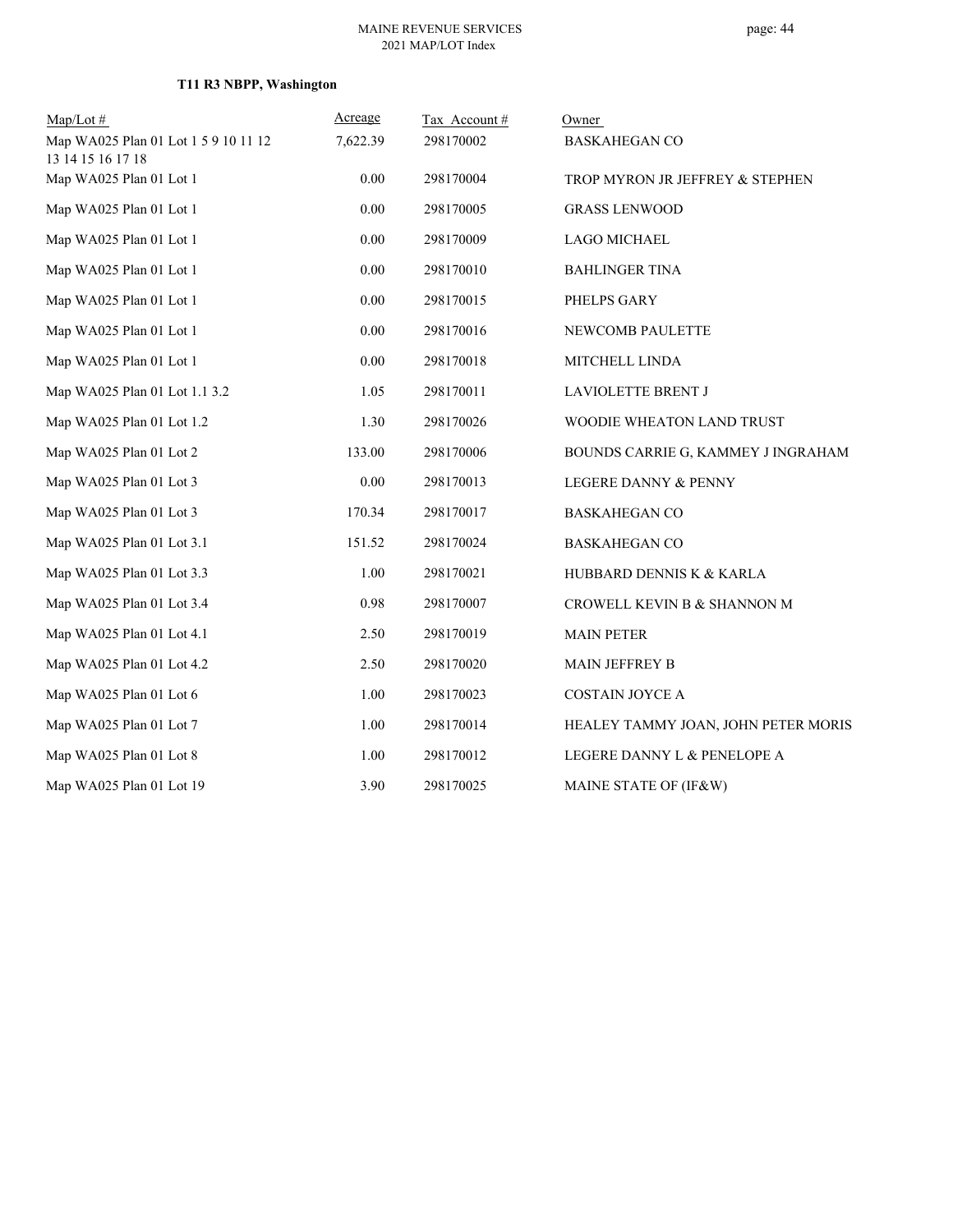#### MAINE REVENUE SERVICES 2021 MAP/LOT Index

## **T8 R4 NBPP, Washington**

| $Map/Lot \#$                | Acreage   | Tax Account # | Owner                                |
|-----------------------------|-----------|---------------|--------------------------------------|
| Map WA026                   | 0.00      | 298160004     | EASTERN MAINE ELECTRIC CO-OP INC     |
| Map WA026 Plan 01 Lot 1     | 0.00      | 298160001P    | STETSON WIND II LLC                  |
| Map WA026 Plan 01 Lot 1     | 5.00      | 298160002     | PARKER WADE A & TAMMY M BONNER       |
| Map WA026 Plan 01 Lot 1     | 0.00      | 298160003     | <b>KNIGHT JILL E</b>                 |
| Map WA026 Plan 01 Lot 1     | 0.00      | 298160005     | RINFRET MICHELE & MICHAEL & TEDDY HA |
| Map WA026 Plan 01 Lot 1     | 0.00      | 298160006     | <b>HARRIS TEDDY</b>                  |
| Map WA026 Plan 01 Lot 1 1.1 | 18,479.38 | 298160008     | <b>LAKEVILLE SHORES INC</b>          |
| Map WA026 Plan 01 Lot 1     | 0.00      | 298160014     | <b>LAKEVILLE SHORES INC</b>          |
| Map WA026 Plan 01 Lot 1     | 0.00      | 298160016     | STETSON WIND II LLC                  |
| Map WA026 Plan 01 Lot 1.1   | 0.00      | 298160013     | <b>MAXWELL KEVIN M</b>               |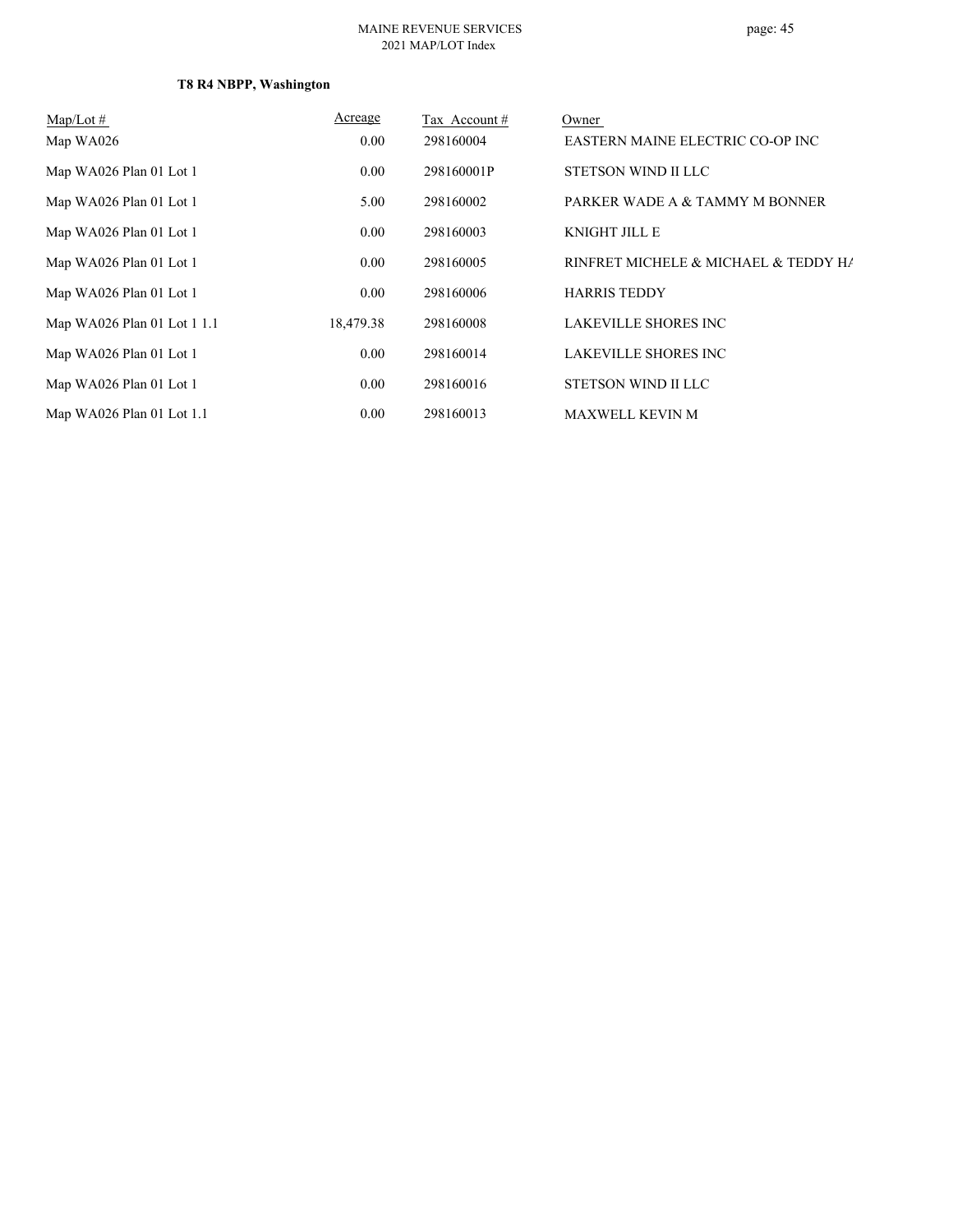## **T9 R4 NBPP, Washington**

| $Map/Lot \#$<br>Map WA027        | Acreage<br>0.00 | Tax Account#<br>298060011P | Owner<br>PATTERSON PATRICK & SANDRA     |
|----------------------------------|-----------------|----------------------------|-----------------------------------------|
| Map WA027                        | 0.00            | 298060028P                 | <b>WHEATON LANCE S</b>                  |
| Map WA027                        | 0.00            | 298060030P                 | COLE STEPHEN M & BRENDA                 |
| Map WA027                        | 0.00            | 298060111                  | EASTERN MAINE ELECTRIC CO-OP INC        |
| Map WA027 Plan 01 Lot 1          | 0.00            | 298060065                  | PARKER TRUMAN & ROBERT H                |
| Map WA027 Plan 01 Lot 1 9.1      | 1,759.85        | 298060078                  | <b>BASKAHEGAN CO</b>                    |
| Map WA027 Plan 01 Lot 1.1        | 1.55            | 298060098                  | GARIBOTTO DEBRA, THOMAS & S BONE        |
| Map WA027 Plan 01 Lot 1.2        | 1.02            | 298060027                  | GARIBOTTO JOHN & DEBRA & SONYA L JOH    |
| Map WA027 Plan 01 Lot 1.3        | 1.24            | 298060064                  | BEAVERS WILLET I JR & EDITH TENORIO     |
| Map WA027 Plan 01 Lot 1.4        | 0.70            | 298060043                  | TENORIO EDITHA V                        |
| Map WA027 Plan 01 Lot 1.5        | 0.00            | 298060037                  | MCCUSKER PAUL T                         |
| Map WA027 Plan 01 Lot 1.5        | 202.61          | 298062010                  | MAINE STATE OF                          |
| Map WA027 Plan 01 Lot 1.6        | 1.28            | 298060006                  | BROOKS MARK W & CATHERINE M WOOD B      |
| Map WA027 Plan 01 Lot 1.7        | 17.80           | 298062011                  | WHEATON DALE C & JANA B                 |
| Map WA027 Plan 01 Lot 1.8        | 0.76            | 298060068                  | WOOD SANDRA L                           |
| Map WA027 Plan 01 Lot 2          | 4.00            | 298060033                  | <b>SMITH GISELLE H</b>                  |
| Map WA027 Plan 01 Lot 3          | 28.00           | 298060086                  | THOMAS MICHAEL L ET AL                  |
| Map WA027 Plan 01 Lot 4          | 18.42           | 298060087                  | MCFARLAND KRISTEN S & TIMOTHY W CRC     |
| Map WA027 Plan 01 Lot 5.1        | 4.30            | 298060040                  | KAY WALTER H & BARBARA A                |
| Map WA027 Plan 01 Lot 5.2        | 9.91            | 298060039                  | <b>SCHWARTZ CAROL</b>                   |
| Map WA027 Plan 01 Lot 5.3 6      | 108.15          | 298060042                  | KINDBLOM FAMILY LLC                     |
| Map WA027 Plan 01 Lot 7          | 380.00          | 298060076                  | MAINE STATE OF (IF&W)                   |
| Map WA027 Plan 01 Lot 8          | 0.58            | 298060024                  | MAINE STATE OF (IF&W)                   |
| Map WA027 Plan 01 Lot 9.2        | 0.92            | 298060057                  | <b>BROOKS ANDREW D</b>                  |
| Map WA027 Plan 01 Lot 9.3        | 120.00          | 298060134                  | MAINE STATE OF (IF&W)                   |
| Map WA027 Plan 01 Lot 9.4        | 1.56            | 298060135                  | WHEATON LANCE S & GEORGIE M             |
| Map WA027 Plan 01 Lot 10.2       | 0.11            | 298060092                  | DEWITT NEAL A JR, DAVID H, DONN I & JAM |
| Map WA027 Plan 01 Lot 10.3       | 6.00            | 298060099                  | WALLS RANDAL, ANTHONY & KAREN A WA      |
| Map WA027 Plan 01 Lot 10.4       | 6.80            | 298060096                  | WALLS REALTY LLC                        |
| Map WA027 Plan 01 Lot 10.5       | 0.29            | 298060115                  | WALLS VIVAN B PERSONAL REP              |
| Map WA027 Plan 01 Lot 10.6       | 6.11            | 298060090                  | WALLS VIVAN B PERSONAL REP              |
| Map WA027 Plan 01 Lot 11         | 31.00           | 298060059                  | SNOW DAVID B JR TRUSTEE                 |
| Map WA027 Plan 01 Lot 12         | 170.00          | 298062005                  | SNOW DAVID B JR REVOCABLE TRUST         |
| Map WA027 Plan 01 Lot 12.1 15.11 | 24.00           | 298062018                  | PERRELLA J. MICHAEL & ALISON S          |
| Map WA027 Plan 01 Lot 13.1       | 32.75           | 298060084                  | TAYLOR PAMELA & JANE TAYLOR COOK        |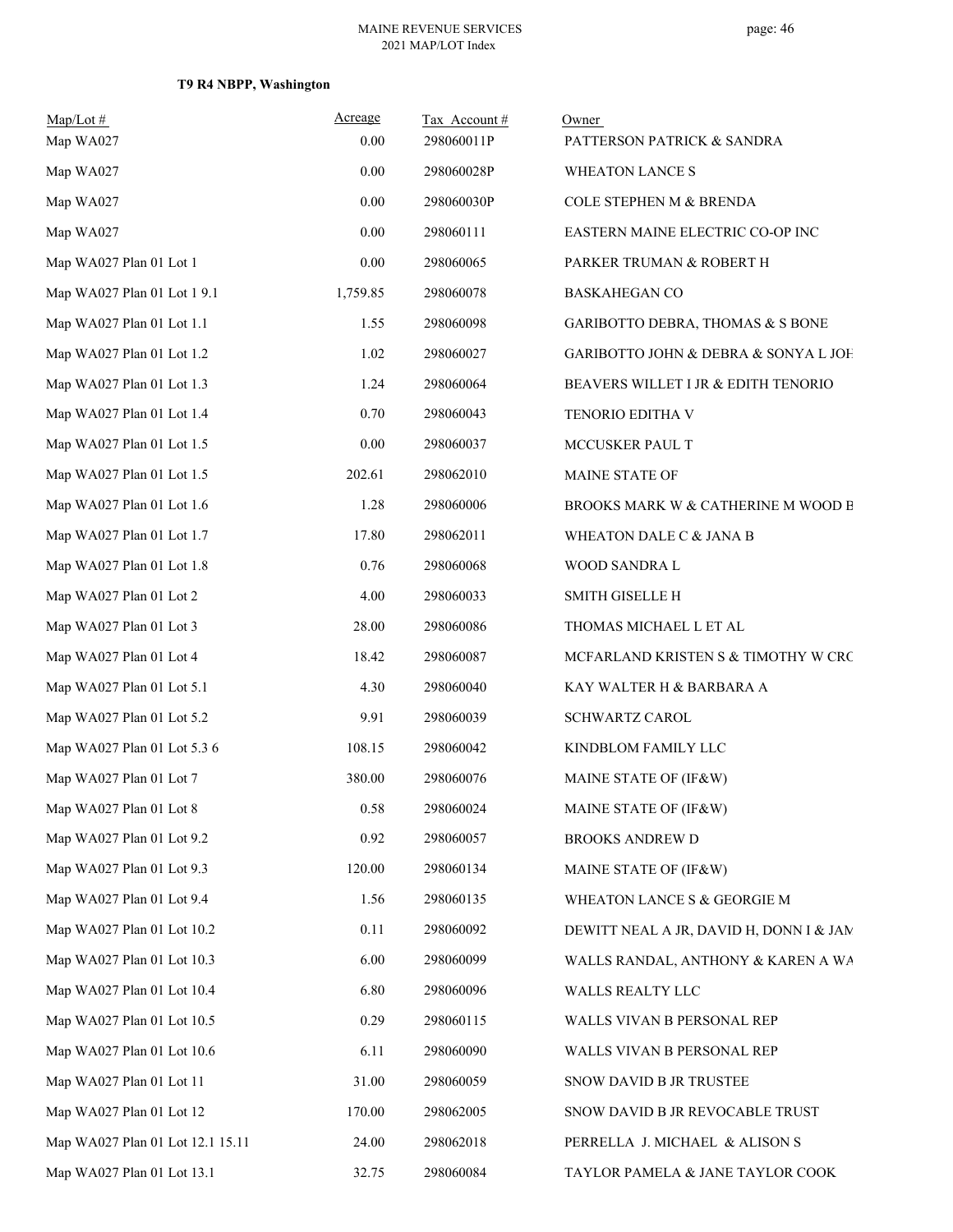## **T9 R4 NBPP, Washington**

| $Map/Lot$ #<br>Map WA027 Plan 01 Lot 13.2 | Acreage<br>54.00 | Tax Account#<br>298060101 | Owner<br>THE DAVID B SNOW JR REVOCABLE TRUST |
|-------------------------------------------|------------------|---------------------------|----------------------------------------------|
| Map WA027 Plan 01 Lot 13.3                | 33.00            | 298060110                 | CHANDLER ROBERT L JR & BART F                |
| Map WA027 Plan 01 Lot 13.4                | 10.00            | 298060136                 | WHEATON LANCE S & GEORGIE M                  |
| Map WA027 Plan 01 Lot 13.5                | 2.14             | 298062009                 | <b>EARLY DON</b>                             |
| Map WA027 Plan 01 Lot 14                  | 7.86             | 298060097                 | POWERS THOMAS J                              |
| Map WA027 Plan 01 Lot 14.1                | 1.14             | 298060123                 | POWERS THOMAS J                              |
| Map WA027 Plan 01 Lot 14.2                | 0.00             | 298060031P                | LANGELUTTIG MICHAEL S                        |
| Map WA027 Plan 01 Lot 14.2                | 1.00             | 298062004                 | LANGELUTTIG MICHAEL S                        |
| Map WA027 Plan 01 Lot 15                  | 8.20             | 298060093                 | DEWITT NEAL A JR, DAVID H, DONN I & JAM      |
| Map WA027 Plan 01 Lot 15.1                | 89.26            | 298062016                 | SNOW DAVID B JR REVOCABLE TRUST              |
| Map WA027 Plan 01 Lot 16.1                | 18.40            | 298060073                 | ROSS MICHAEL G & ELISABETH STENGER T         |
| Map WA027 Plan 01 Lot 16.2                | 44.00            | 298060051                 | ROSS MICHAEL G & STENGER ELISABETH T         |
| Map WA027 Plan 01 Lot 16.3                | 47.00            | 298060133                 | PLUNKETT FAMILY TRUST                        |
| Map WA027 Plan 01 Lot 17.1                | 96.24            | 298060048                 | DODGE HARRY B FAMILY TRUST                   |
| Map WA027 Plan 01 Lot 17.2                | 1.38             | 298060072                 | REYNOLDS FAMILY CAMP TRUST                   |
| Map WA027 Plan 01 Lot 17.3                | 0.69             | 298060021                 | DODGE HARRY B FAMILY TRUST                   |
| Map WA027 Plan 01 Lot 17.4                | 0.69             | 298060121                 | JALBERT ERNEST E & CAROLEE J TRUSTEES        |
| Map WA027 Plan 01 Lot 18                  | 50.00            | 298060005                 | BROOKS JOAN L                                |
| Map WA027 Plan 01 Lot 19.1                | 9.00             | 298060032                 | DAVID SOLOMON SARAH LONG                     |
| Map WA027 Plan 01 Lot 19.11               | 40.22            | 298060122                 | DAVID SOLOMON SARAH LONG FAMILY RE           |
| Map WA027 Plan 01 Lot 19.12 19.13         | 3.20             | 298062007                 | BURSAW JEFFREY W & CHERYL A TRUSTEE          |
| Map WA027 Plan 01 Lot 19.14               | 1.64             | 298062012                 | WARD PAMELA J TRUSTEE                        |
| Map WA027 Plan 01 Lot 19.15               | 101.59           | 298062013                 | DAVID SOLOMON SARAH LONG FAMILY RE           |
| Map WA027 Plan 01 Lot 19.16               | 45.05            | 298062014                 | DAVID SOLOMON SARAH LONG                     |
| Map WA027 Plan 01 Lot 19.17               | 0.70             | 298062019                 | BELANGER JON D                               |
| Map WA027 Plan 01 Lot 19.2                | 0.50             | 298060082                 | PETTIT DAVID G ET AL                         |
| Map WA027 Plan 01 Lot 19.3                | 1.17             | 298060054                 | DAVID SOLOMON SARAH LONG FAMILY RE           |
| Map WA027 Plan 01 Lot 19.41               | 0.69             | 298060008                 | PEABODY ARTHUR W SR TRUST 1993               |
| Map WA027 Plan 01 Lot 19.42               | 0.52             | 298060053                 | BARGERON AUGUSTA HARTMAN, JULIANN.           |
| Map WA027 Plan 01 Lot 19.51               | 0.69             | 298060030                 | <b>CUMMINGS DAVID S &amp; KANDICE R</b>      |
| Map WA027 Plan 01 Lot 19.6 19.7           | 3.05             | 298060015                 | HICKEY JACQUELINE PR                         |
| Map WA027 Plan 01 Lot 19.8                | 40.00            | 298060128                 | PEABODY JR ARTHUR W & LAURIE TRUSTEI         |
| Map WA027 Plan 01 Lot 19.9                | 3.00             | 298060137                 | REED DOUGLAS S & KATHRYN K                   |
| Map WA027 Plan 01 Lot 20                  | 159.00           | 298060069                 | PETTIT HELEN ET AL                           |
| Map WA027 Plan 01 Lot 21                  | 1.00             | 298060029                 | TAYLOR PAMELA A                              |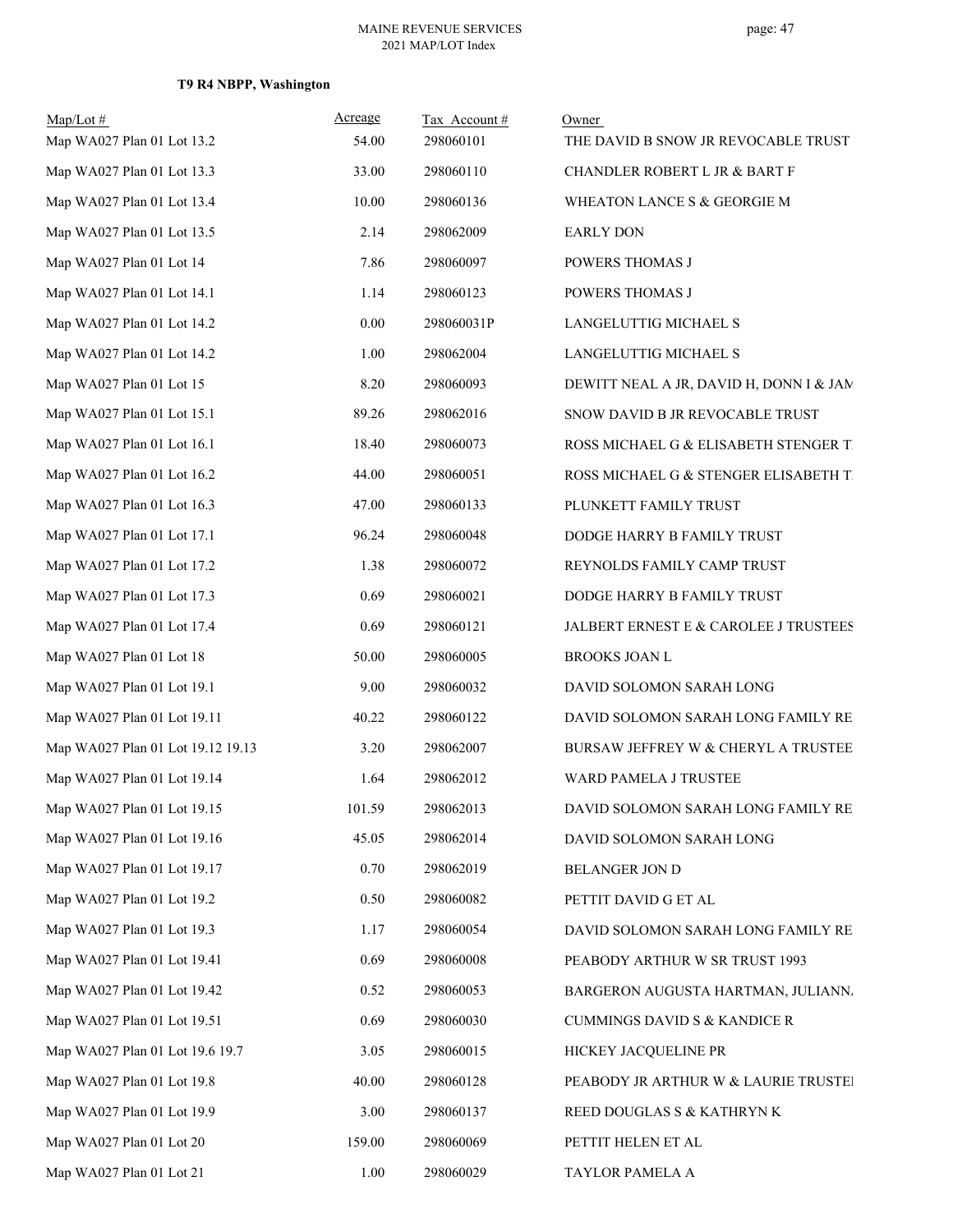| $Map/Lot$ #<br>Map WA027 Plan 01 Lot 23.1 | Acreage<br>40.00 | Tax Account#<br>298060002 | Owner<br>ORLANDO FRANK P               |
|-------------------------------------------|------------------|---------------------------|----------------------------------------|
| Map WA027 Plan 01 Lot 23.2                | 29.50            | 298060127                 | BANE JENA M & JOHN G                   |
| Map WA027 Plan 01 Lot 23.3                | 40.00            | 298060113                 | <b>BROWN H CARY &amp; CARL L DAVIS</b> |
| Map WA027 Plan 01 Lot 23.4                | 10.50            | 298060131                 | MOODY MARY A                           |
| Map WA027 Plan 01 Lot 24                  | 25.00            | 298060001                 | <b>EARLY DAVID LEE</b>                 |
| Map WA027 Plan 01 Lot 25                  | 2.00             | 298060003                 | <b>BONE THOMAS</b>                     |
| Map WA027 Plan 01 Lot 26                  | 0.11             | 298060023                 | <b>MASON JACK</b>                      |
| Map WA027 Plan 01 Lot 27                  | 13.50            | 298060062                 | PACKERT RICHARD H JR & LUCY L          |
| Map WA027 Plan 01 Lot 28                  | 7.00             | 298060022                 | DREGALLO FRANK                         |
| Map WA027 Plan 01 Lot 31                  | 1.00             | 298060012                 | CLARK WALTER H & MICHAEL H             |
| Map WA027 Plan 01 Lot 32                  | 2.00             | 298060071                 | TREASURE ISLAND PROPERTIES LLC         |
| Map WA027 Plan 01 Lot 33                  | 3.00             | 298060100                 | SABOT JUDITH A                         |
| Map WA027 Plan 01 Lot 34.1                | 1.50             | 298060041                 | <b>KETCHUM BRIAN &amp; DIANE F</b>     |
| Map WA027 Plan 01 Lot 34.2                | 1.50             | 298060028                 | KETCHUM BRIAN & DIANE F                |
| Map WA027 Plan 01 Lot 35                  | 14.00            | 298060081                 | BIRCH ISLAND CAMP LLC                  |
| Map WA027 Plan 01 Lot 36                  | 6.00             | 298060063                 | <b>MORLEY PETER</b>                    |
| Map WA027 Plan 01 Lot 37                  | 15.00            | 298060025                 | MAINE STATE OF (IF&W)                  |
| Map WA027 Plan 01 Lot 38                  | 1.00             | 298060013                 | CLARK WALTER H & MICHAEL H TRUSTEES    |
| Map WA027 Plan 01 Lot 39                  | 11.70            | 298062006                 | WOODLAND PULP LLC                      |
| Map WA027 Plan 01 Lot 39                  | 0.00             | 298062015                 | <b>FLAHERTY EDWARD</b>                 |
| Map WA027 Plan 02 Lot 1                   | 1.00             | 298060075                 | UNITED STATES OF AMERICA               |
| Map WA027 Plan 02 Lot 2                   | 1.63             | 298060018                 | THE ARCHAEOLOGICAL CONSERVANCY         |
| Map WA027 Plan 02 Lot 3                   | 1.28             | 298062002                 | UNITED STATES OF AMERICA               |
| Map WA027 Plan 02 Lot 4                   | 0.10             | 298060019                 | WHEATON DALE C & JANA B                |
| Map WA027 Plan 02 Lot 5                   | 3.40             | 298060038                 | <b>JOHNSON JANE</b>                    |
| Map WA027 Plan 02 Lot 6                   | 1.00             | 298060007                 | BROOKS WALDO W JR & ALICE T TRUSTEES   |
| Map WA027 Plan 02 Lot 7                   | 1.00             | 298060091                 | PARRITT GORDON & NANCY                 |
| Map WA027 Plan 02 Lot 8                   | 1.00             | 298060010                 | <b>LAW DEWITT F</b>                    |
| Map WA027 Plan 02 Lot 9                   | 1.00             | 298060009                 | <b>LAW DEWITT F</b>                    |
| Map WA027 Plan 02 Lot 10                  | 1.00             | 298060080                 | BIRCH ISLAND CAMP LLC                  |
| Map WA027 Plan 02 Lot 11                  | 1.00             | 298060044                 | PARKER TRUMAN & CARLETTA A             |
| Map WA027 Plan 02 Lot 12                  | 0.00             | 298060061                 | MYSHRALL DANIEL Z                      |
| Map WA027 Plan 02 Lot 12                  | 16.50            | 298060074                 | ST CROIX WATER & POWER CO              |
| Map WA027 Plan 02 Lot 12                  | $0.00\,$         | 298062020                 | <b>JACK PAUL</b>                       |
| Map WA027 Plan 02 Lot 12.1                | 0.72             | 298060045                 | PATTERSON PATRICK & SANDRA             |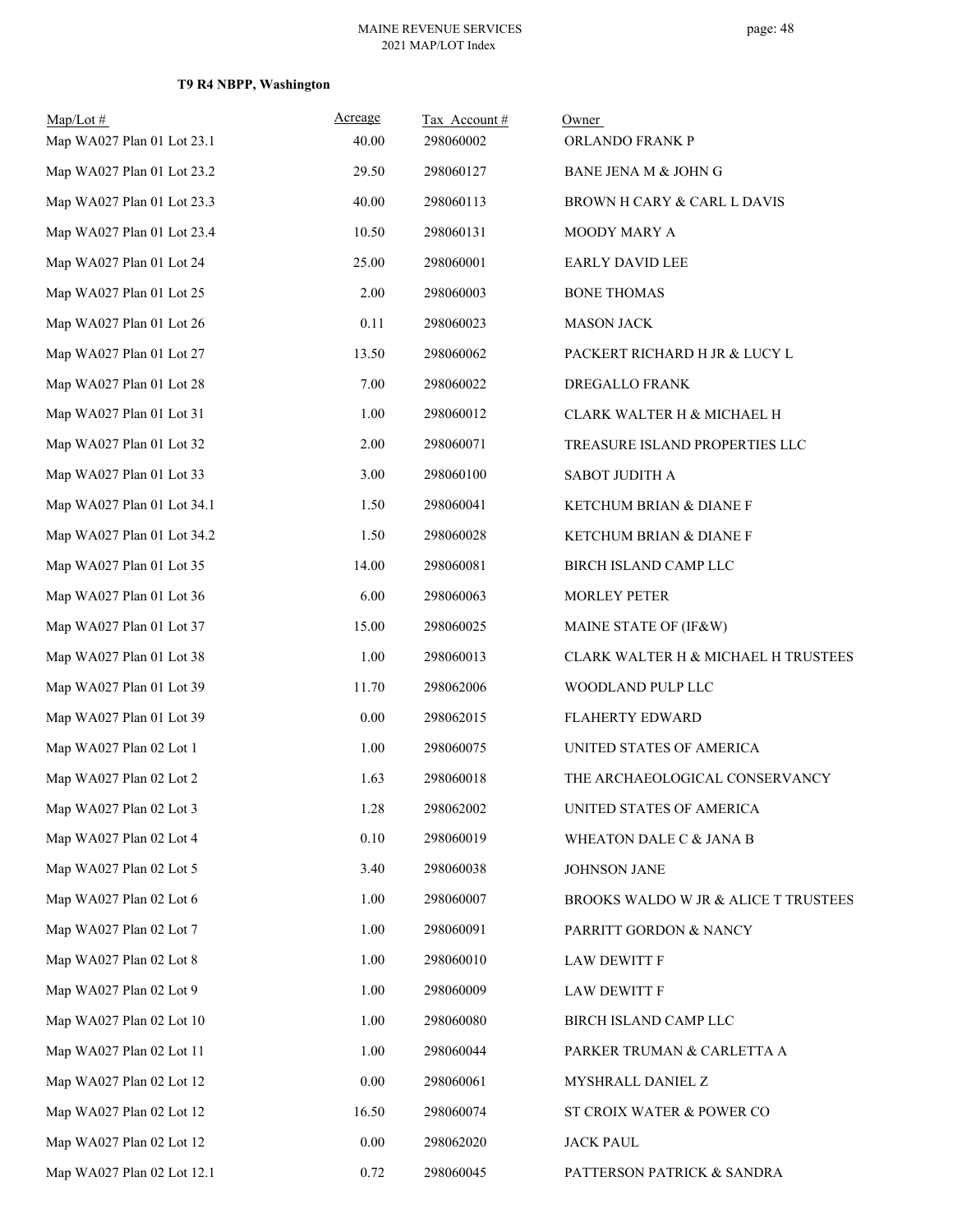## **T9 R4 NBPP, Washington**

| $Map/Lot$ #                      | Acreage | Tax Account# | Owner                                         |
|----------------------------------|---------|--------------|-----------------------------------------------|
| Map WA027 Plan 02 Lot 12.2       | 0.28    | 298060139    | PARKER TRUMAN & CARLETTA A                    |
| Map WA027 Plan 02 Lot 13         | 4.00    | 298060083    | WHEATON ARTHUR W & DORIS M TRUSTEE            |
| Map WA027 Plan 02 Lot 14         | 0.25    | 298060052    | TREASURE ISLAND PROPERTIES LLC                |
| Map WA027 Plan 02 Lot 15.1 15.31 | 6.03    | 298060067    | PATTERSON PATRICK & SANDRA                    |
| Map WA027 Plan 02 Lot 15.2       | 0.36    | 298062008    | WOODIE WHEATON LAND TRUST                     |
| Map WA027 Plan 02 Lot 15.3       | 1.17    | 298060105    | CAMPOS RANDALL S & GWEN E                     |
| Map WA027 Plan 02 Lot 16         | 2.90    | 298060035    | WHEATON LANCE & GEORGIE                       |
| Map WA027 Plan 02 Lot 17         | 1.40    | 298060104    | WHEATON LANCE S ET AL                         |
| Map WA027 Plan 02 Lot 18         | 1.40    | 298060049    | SWANSON ALLAN H & JEAN K                      |
| Map WA027 Plan 02 Lot 19         | 2.80    | 298060026    | EYKEL WALTER S & GLEN R, & CYNTHIA LC         |
| Map WA027 Plan 02 Lot 20 21      | 5.21    | 298060102    | WHEATON DALE C & JANA B                       |
| Map WA027 Plan 02 Lot 22         | 0.09    | 298060034    | WHEATON DALE C & JANA B                       |
| Map WA027 Plan 02 Lot 23 23.1    | 0.67    | 298060016    | TRAINOR JOHN & SANDRA                         |
| Map WA027 Plan 02 Lot 24         | 0.95    | 298060089    | <b>GOUTHRO DAVID B</b>                        |
| Map WA027 Plan 02 Lot 24.1 25    | 0.45    | 298060031    | SIMONS REGINALD J & JOYCE L                   |
| Map WA027 Plan 02 Lot 26         | 0.50    | 298060014    | WHEATON DALE C & JANA B                       |
| Map WA027 Plan 02 Lot 27         | 0.30    | 298060011    | PARKER BARRY D                                |
| Map WA027 Plan 02 Lot 28         | 0.60    | 298060095    | PARKER BARRY D                                |
| Map WA027 Plan 02 Lot 29         | 0.15    | 298060047    | WHEATON LANCE S & GEORGIE M                   |
| Map WA027 Plan 02 Lot 30         | 1.41    | 298060088    | TAYLOR PAMELA A                               |
| Map WA027 Plan 02 Lot 31         | 0.15    | 298060036    | WHEATON LANCE S & GEORGIE M                   |
| Map WA027 Plan 02 Lot 32 33.2    | 0.30    | 298060103    | MCLELLAN PHILLIP D & JAN FITTER               |
| Map WA027 Plan 02 Lot 33.1       | 0.70    | 298060094    | PARRITT GORDON A & NANCY J                    |
| Map WA027 Plan 02 Lot 34         | 0.40    | 298060050    | JOHNSON JANE S                                |
| Map WA027 Plan 02 Lot 35         | 0.20    | 298060004    | GASKINS JOHN D KATHLEEN R & ANDREW            |
| Map WA027 Plan 02 Lot 36         | 1.30    | 298062001    | MAINE STATE OF                                |
| Map WA027 Plan 02 Lot 37         | 0.23    | 298060017    | WHEATON DALE C & JANA B                       |
| Map WA027 Plan 02 Lot 38         | 0.35    | 298060055    | SCHLIMME GARY L & ELIZABETH A                 |
| Map WA027 Plan 02 Lot 39         | 5.20    | 298060079    | SNOW DAVID B JR REVOCABLE TRUST               |
| Map WA027 Plan 02 Lot 40         | 0.80    | 298060119    | TAYLOR PAMELA A                               |
| Map WA027 Plan 02 Lot 41         | 1.00    | 298062017    | WHEATON DALE C & JANA B                       |
| Map WA027 Plan 02 Lot 41.1       | 1.50    | 298060020    | <b>GASKINS JOHN D KATHLEEN R &amp; ANDREW</b> |
| Map WA027 Plan 02 Lot 41.2       | 1.03    | 298060129    | WHEATON DALE C & JANA B                       |
| Map WA027 Plan 02 Lot 41.3       | 0.68    | 298062003    | WOODIE WHEATON LAND TRUST                     |
| Map WA027 Plan 02 Lot 41.4       | 5.38    | 298060130    | THE ARCHAEOLOGICAL CONSERVANCY                |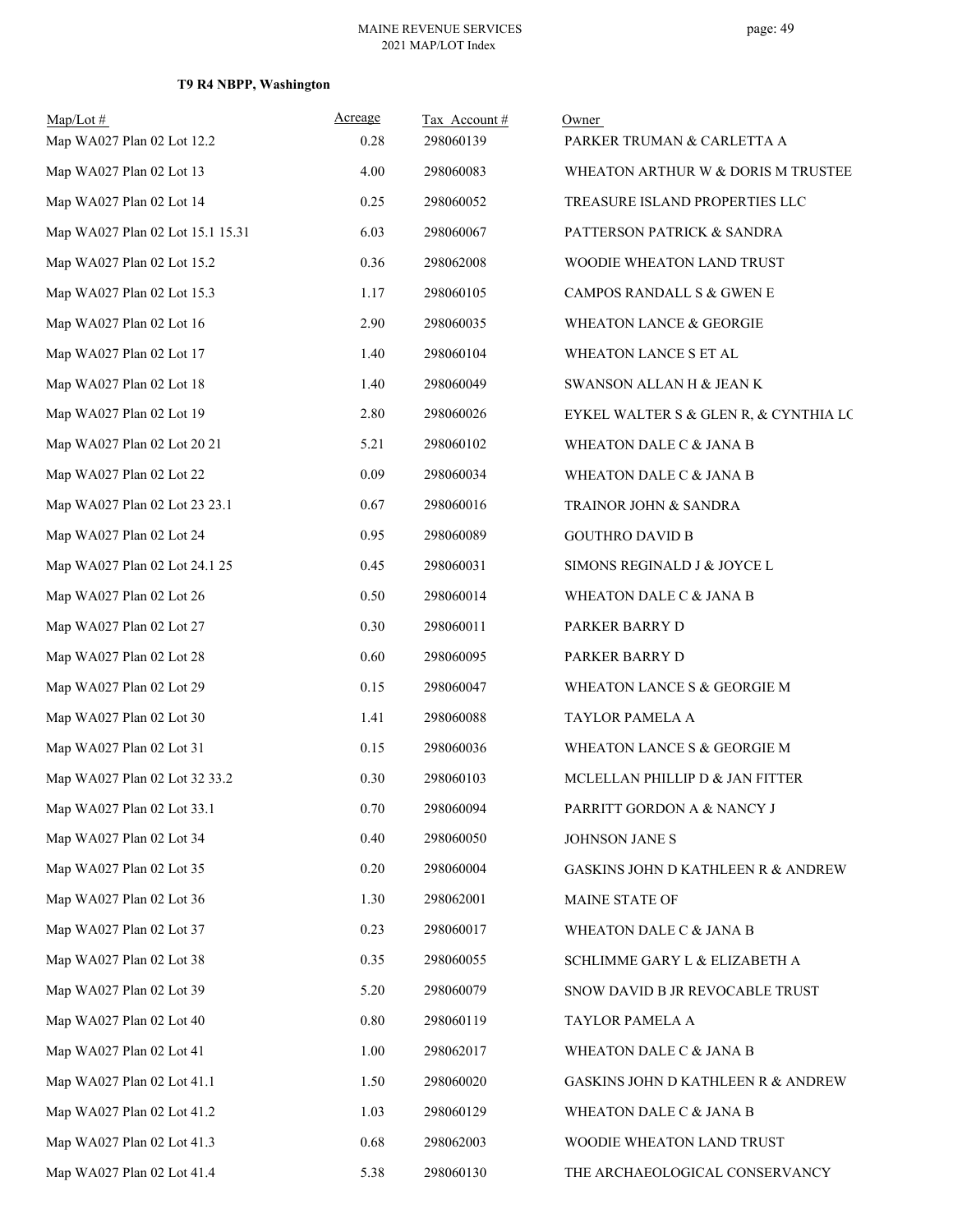| $Map/Lot \#$                                  | Acreage   | Tax Account# | Owner                            |
|-----------------------------------------------|-----------|--------------|----------------------------------|
| Map WA028                                     | 0.00      | 298010034P   | PORTER VINAL & GERALDINE         |
| Map WA028                                     | 0.00      | 298010042P   | <b>BASKAHEGAN CO</b>             |
| Map WA028                                     | 0.00      | 298010045P   | PIEKARSKI MARYANNA & JAMIE       |
| Map WA028                                     | 0.00      | 298010051P   | DISH NETWORK, LLC                |
| Map WA028                                     | 0.00      | 298010052P   | DIRECTV LLC                      |
| Map WA028                                     | 0.00      | 298010055p   | AT&T CAPITAL SERVICES INC        |
| Map WA028                                     | 0.00      | 298010135    | EASTERN MAINE ELECTRIC CO-OP INC |
| Map WA028 Plan 01 Lot 1 2 3 4 5 13 41         | 18,241.45 | 298010006    | <b>BASKAHEGAN CO</b>             |
| Map WA028 Plan 01 Lot 1                       | 0.00      | 298010007    | <b>BICKFORD CALVIN F JR</b>      |
| Map WA028 Plan 01 Lot 2                       | 0.00      | 298010111    | DONNELLY STEPHEN                 |
| Map WA028 Plan 01 Lot 4                       | 0.00      | 298010100    | PERKINS G SCOTT                  |
| Map WA028 Plan 01 Lot 6.1 6.5                 | 71.28     | 298010174    | HARRISON LYNN & SHARON           |
| Map WA028 Plan 01 Lot 6.2                     | 1.00      | 298010074    | <b>BOBITSKY EDWARD A</b>         |
| Map WA028 Plan 01 Lot 6.3                     | 2.00      | 298010136    | STATE OWNED TAX ACQUIRED 2018    |
| Map WA028 Plan 01 Lot 6.4                     | 1.00      | 298010165    | BOBITSKY EDWARD A & LILLIAN J    |
| Map WA028 Plan 01 Lot 7                       | 9.10      | 298010049    | <b>GILMAN JESSIE M</b>           |
| Map WA028 Plan 01 Lot 8                       | 13.86     | 298010153    | NOYES PENNY & BRENT              |
| Map WA028 Plan 01 Lot 8.1 9                   | 10.60     | 298010069    | <b>KINNEY ARLENE</b>             |
| Map WA028 Plan 01 Lot 8.2                     | 0.89      | 298010075    | GILMAN BRUCE & DONNA             |
| Map WA028 Plan 01 Lot 8.3                     | 10.00     | 298012010    | GILMAN BRUCE & DONNA             |
| Map WA028 Plan 01 Lot 8.4                     | 1.33      | 298010166    | <b>GILMAN BRUCE</b>              |
| Map WA028 Plan 01 Lot 8.5                     | 4.80      | 298010168    | <b>NOYES COLBY</b>               |
| Map WA028 Plan 01 Lot 10                      | 5.00      | 298010116    | CROPLEY ANTHONY W II & ALYSSA B  |
| Map WA028 Plan 01 Lot 10.1                    | 60.00     | 298010151    | PIEKARSKI MARYANNA & JAMIE       |
| Map WA028 Plan 01 Lot 10.2                    | 0.00      | 298010054P   | BEAUDOIN SHAUN & RENE            |
| Map WA028 Plan 01 Lot 10.2                    | 51.30     | 298010164    | BEAUDOIN SHAUN & RENE            |
| Map WA028 Plan 01 Lot 11                      | 10.00     | 298010087    | BRADLEY DOUGLAS                  |
| Map WA028 Plan 01 Lot 11.1                    | 46.16     | 298012011    | <b>BASKAHEGAN CO</b>             |
| Map WA028 Plan 01 Lot 12                      | 1.00      | 298010059    | MATHEWS RAYE NANCY STERLING R    |
| Map WA028 Plan 01 Lot 14                      | 97.50     | 298010099    | PARRISH DAVID R & GRACE S        |
| Map WA028 Plan 01 Lot 15                      | 35.00     | 298010032    | CROPLEY ANTHONY W SR ET AL       |
| Map WA028 Plan 01 Lot 16                      | 10.00     | 298010129    | WINIARSKI ELAINE M               |
| Map WA028 Plan 01 Lot 17                      | 67.00     | 298010107    | HOUDE GARY P & CINDY             |
| Map WA028 Plan 01 Lot 18.1 18.11 18.2<br>18.3 | 74.08     | 298010142    | MCKINNON JOHN D & MARK C         |
| Map WA028 Plan 01 Lot 18.12                   | 2.00      | 298012015    | KNIGHTS JESSE                    |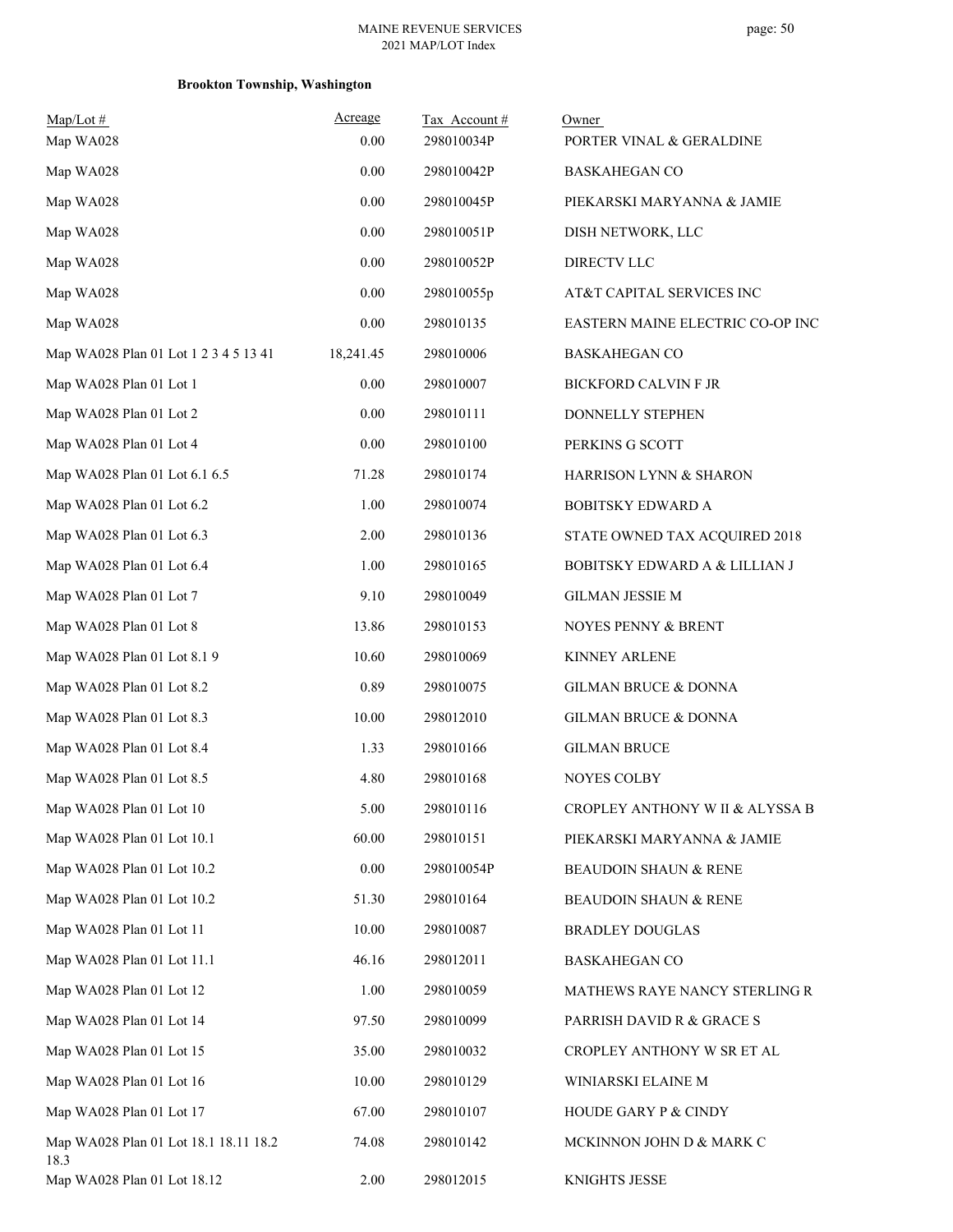| $Map/Lot$ #<br>Map WA028 Plan 01 Lot 19     | Acreage<br>30.47 | Tax Account#<br>298010110 | Owner<br>SHAIN JOY ROGER & LOUISE E |
|---------------------------------------------|------------------|---------------------------|-------------------------------------|
| Map WA028 Plan 01 Lot 20                    | 21.70            | 298010052                 | <b>GRASS RUSSELL L</b>              |
| Map WA028 Plan 01 Lot 20.1 Plan 05 Lot<br>3 | 12.50            | 298010054                 | GRASS RUSSELL L & DONNA J           |
| Map WA028 Plan 01 Lot 21                    | 21.24            | 298010077                 | HOUDE GARY P & CINDY                |
| Map WA028 Plan 01 Lot 21.1                  | 3.76             | 298010179                 | FARLEY PHILIP G                     |
| Map WA028 Plan 01 Lot 22                    | 50.00            | 298010008                 | BODGE GARDYS HEIR OF M CLOUGH       |
| Map WA028 Plan 01 Lot 23                    | 18.00            | 298010097                 | <b>COWGER PATRICK</b>               |
| Map WA028 Plan 01 Lot 23.1                  | 12.00            | 298012012                 | <b>CZESCIK THOMAS J</b>             |
| Map WA028 Plan 01 Lot 24.1 24.4             | 24.87            | 298010082                 | WINIARSKI ELAINE M & KENNETH J JR   |
| Map WA028 Plan 01 Lot 24.2                  | 1.72             | 298010083                 | HAFFORD KENNETH G & SUSAN F         |
| Map WA028 Plan 01 Lot 24.3                  | 3.42             | 298010055                 | SHAIN TAMMY & SHAWN BOYD            |
| Map WA028 Plan 01 Lot 25                    | 17.00            | 298010053                 | DYL KEVIN J                         |
| Map WA028 Plan 01 Lot 26                    | 28.00            | 298010117                 | WALTON WILLIAM P JR                 |
| Map WA028 Plan 01 Lot 27                    | 65.00            | 298010081                 | KNIGHTS EDWIN E & VICTORIA E        |
| Map WA028 Plan 01 Lot 28                    | 25.00            | 298010086                 | PATOINE RANDY L & JENNIFER J        |
| Map WA028 Plan 01 Lot 29.1                  | 21.55            | 298010137                 | RUSSELL PETER ARTHUR                |
| Map WA028 Plan 01 Lot 29.2 29.4             | 2.45             | 298010147                 | CAMPBELL GORDON                     |
| Map WA028 Plan 01 Lot 29.3                  | 25.00            | 298010177                 | RUSSELL PETER ARTHUR                |
| Map WA028 Plan 01 Lot 30                    | 25.00            | 298010057                 | HAYMAN JOHN C                       |
| Map WA028 Plan 01 Lot 31                    | 22.00            | 298010019                 | CLOUGH HOMER W & CHRISTOPHER        |
| Map WA028 Plan 01 Lot 31.1                  | 1.72             | 298010130                 | CLOUGH HOMER & CHRISTOPHER          |
| Map WA028 Plan 01 Lot 31.11                 | 1.28             | 298012014                 | CRAIG MICHAEL R                     |
| Map WA028 Plan 01 Lot 32                    | 7.50             | 298010162                 | <b>KINNEY PAUL</b>                  |
| Map WA028 Plan 01 Lot 32.1                  | 7.50             | 298010071                 | KINNEY FRANK A                      |
| Map WA028 Plan 01 Lot 33                    | 48.00            | 298010027                 | WHITE PETER & JULIE                 |
| Map WA028 Plan 01 Lot 33.1                  | 2.00             | 298010160                 | BROOKTON CEMETERY LOT               |
| Map WA028 Plan 01 Lot 34                    | 15.00            | 298010126                 | WHITE CHRISTOPHER P & DOREEN A      |
| Map WA028 Plan 01 Lot 34.1                  | 2.00             | 298012008                 | BISHOP NANCY TRUSTEE                |
| Map WA028 Plan 01 Lot 34.2                  | 6.00             | 298012009                 | WHITE CLARENCE P JR & JULIE B       |
| Map WA028 Plan 01 Lot 35.1                  | 3.92             | 298010119                 | WHITE CHRISTOPHER P & DOREEN A      |
| Map WA028 Plan 01 Lot 36                    | 15.00            | 298010175                 | CLOUGH HOMER W & CHRISTOPHER R      |
| Map WA028 Plan 01 Lot 36.1                  | 5.00             | 298010149                 | HAMMOND ANTHONY D                   |
| Map WA028 Plan 01 Lot 37                    | 24.00            | 298010091                 | CLOUGH CHRISTOPHER                  |
| Map WA028 Plan 01 Lot 38                    | 24.00            | 298010035                 | DAGGETT ROBERT                      |
| Map WA028 Plan 01 Lot 39                    | 99.50            | 298010038                 | MADDOCKS GREGORY & DOUGLAS DAGGE'   |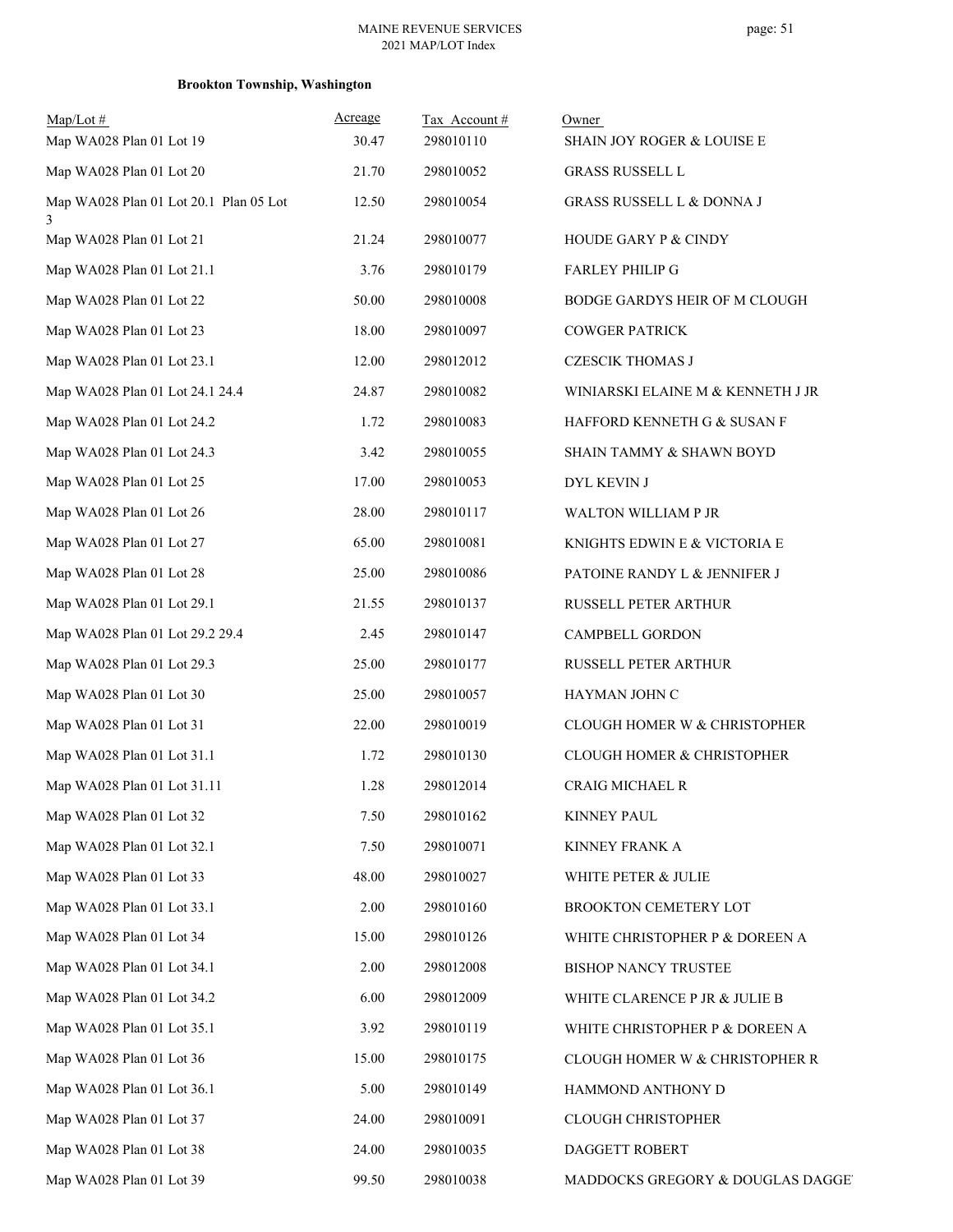| $Map/Lot \#$<br>Map WA028 Plan 01 Lot 40 | Acreage<br>5.00 | Tax Account #<br>298010037 | Owner<br>MADDOCKS GREGORY & DOUGLAS DAGGET |
|------------------------------------------|-----------------|----------------------------|--------------------------------------------|
| Map WA028 Plan 01 Lot 42 43              | 41.66           | 298010098                  | WHITNEY DENISE L & BRIAN K                 |
| Map WA028 Plan 01 Lot 45                 | 8.57            | 298010058                  | HAYMAN DENNIS G & DONNA H LANIGAN          |
| Map WA028 Plan 01 Lot 46 47              | 65.75           | 298010105                  | RUSSELL JEFFREY J                          |
| Map WA028 Plan 01 Lot 48                 | 8.00            | 298010063                  | CLOUGH CHRISTOPHER & ANNE MARIE            |
| Map WA028 Plan 01 Lot 49                 | 40.36           | 298010125                  | <b>BASKAHEGAN CO</b>                       |
| Map WA028 Plan 02 Lot 1                  | 5.40            | 298012005                  | BROOKTON PENTECOSTAL CHURCH                |
| Map WA028 Plan 02 Lot 2                  | 2.80            | 298010094                  | MCKINNON BETTY A ET AL                     |
| Map WA028 Plan 02 Lot 3                  | 0.50            | 298012004                  | BROOKTON PENTECOSTAL CHURCH                |
| Map WA028 Plan 02 Lot 4                  | 1.61            | 298010036                  | DAGGETT ROBERT L & RHONDA L                |
| Map WA028 Plan 02 Lot 4.1 42             | 1.05            | 298010181                  | PETERSON NINA M                            |
| Map WA028 Plan 02 Lot 5                  | 7.00            | 298010034                  | DAGGETT DOUGLAS A & V ASTRID               |
| Map WA028 Plan 02 Lot 6                  | 1.15            | 298010031                  | MAYHEW JOHN SR & TRISHA                    |
| Map WA028 Plan 02 Lot 7                  | 0.50            | 298010039                  | MADDOCKS GREGORY                           |
| Map WA028 Plan 02 Lot 8                  | 0.25            | 298010070                  | MADDOCKS GREGORY                           |
| Map WA028 Plan 02 Lot 9                  | 0.08            | 298010001                  | JENDRASKO JASON                            |
| Map WA028 Plan 02 Lot 10                 | 0.54            | 298010084                  | HAYMAN FRED M JR & DEBORAH & JASON J       |
| Map WA028 Plan 02 Lot 11                 | 1.20            | 298010061                  | HAYMAN ALBERTA                             |
| Map WA028 Plan 02 Lot 12                 | 0.25            | 298010095                  | MCQUARRIE DAN                              |
| Map WA028 Plan 02 Lot 13                 | 0.75            | 298010013                  | USURIELLO NICHOLAS                         |
| Map WA028 Plan 02 Lot 14                 | 0.25            | 298010045                  | FISH DALE V                                |
| Map WA028 Plan 02 Lot 15                 | 0.50            | 298010101                  | PORTER VINAL & GERALDINE                   |
| Map WA028 Plan 02 Lot 16                 | 0.37            | 298010090                  | <b>BOWIE JAMES JOSEPH LEE</b>              |
| Map WA028 Plan 02 Lot 17                 | 2.00            | 298010085                  | PLUMMER ALFRED W & JILL W                  |
| Map WA028 Plan 02 Lot 18 19              | 0.84            | 298010104                  | PORTER VINAL & GERALDINE                   |
| Map WA028 Plan 02 Lot 20                 | 1.10            | 298010046                  | PORTER VINAL                               |
| Map WA028 Plan 02 Lot 21                 | 0.11            | 298010028                  | PORTER VINAL & GERALDINE                   |
| Map WA028 Plan 02 Lot 22                 | 3.84            | 298010005                  | <b>BASKAHEGAN CO</b>                       |
| Map WA028 Plan 02 Lot 23                 | 0.64            | 298010015                  | <b>GILMAN JEAN A</b>                       |
| Map WA028 Plan 02 Lot 24 24.1            | 1.06            | 298010047                  | GILMAN FREDERICK ET AL                     |
| Map WA028 Plan 02 Lot 25                 | 1.00            | 298010040                  | RUSSELL LINDA                              |
| Map WA028 Plan 02 Lot 26 26.1            | 1.00            | 298010021                  | HAMPTON TRAVIS C & BETSY J                 |
| Map WA028 Plan 02 Lot 27                 | 0.54            | 298010016                  | CAMPBELL JOEL W                            |
| Map WA028 Plan 02 Lot 28                 | 4.50            | 298010115                  | GUIRY CHRISTOPHER & DAVID                  |
| Map WA028 Plan 02 Lot 29                 | 2.25            | 298010012                  | <b>BUBAR E EARLE</b>                       |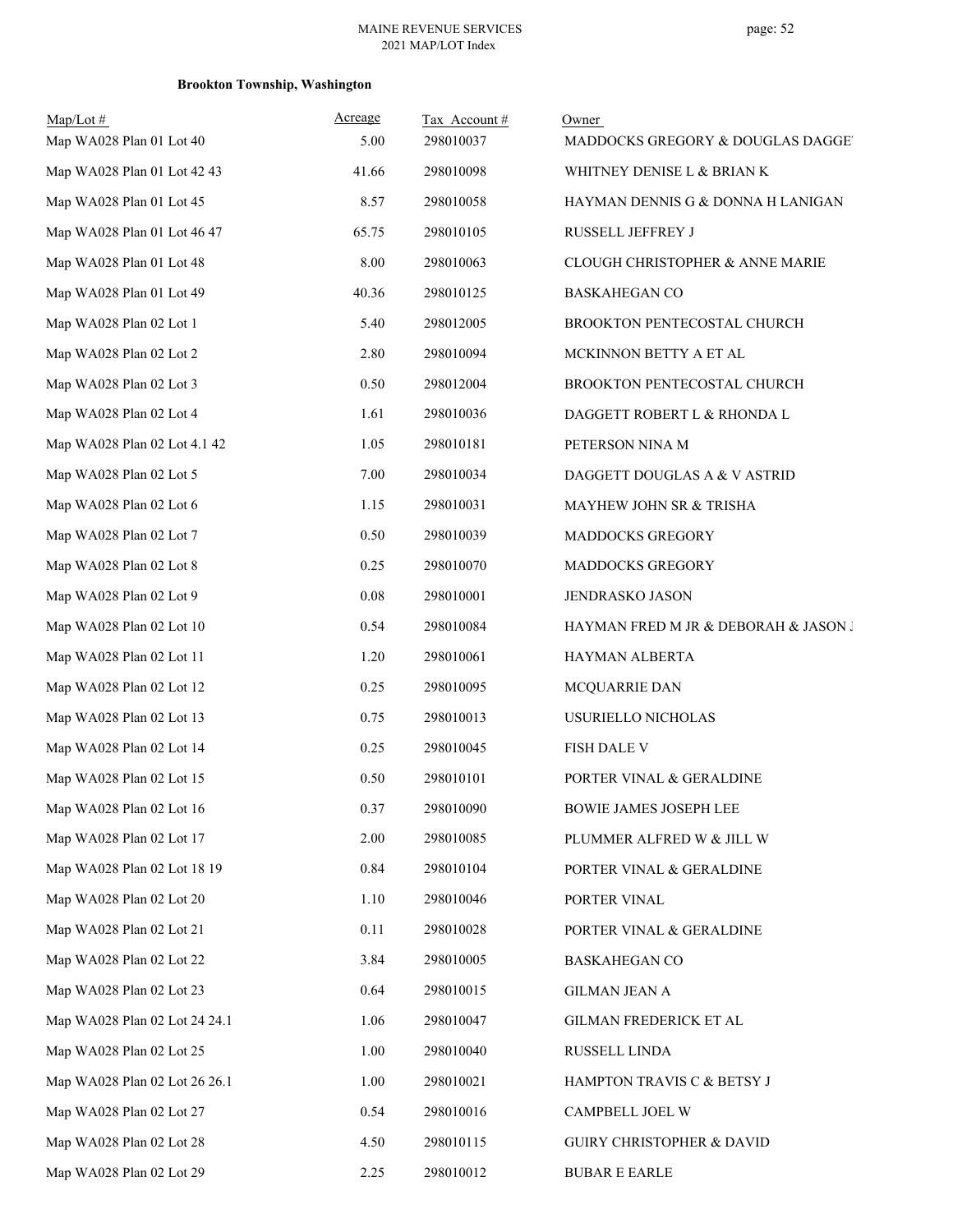| $Map/Lot \#$                   | Acreage | Tax Account# | Owner                                |
|--------------------------------|---------|--------------|--------------------------------------|
| Map WA028 Plan 02 Lot 30       | 0.25    | 298010062    | GILMAN DONNA M & BRUCE W             |
| Map WA028 Plan 02 Lot 31 32    | 0.74    | 298010122    | MCIVER ROGER J & CHRISSA L           |
| Map WA028 Plan 02 Lot 33       | 0.50    | 298010112    | <b>BUTTERFIELD MARY</b>              |
| Map WA028 Plan 02 Lot 34 36 37 | 2.00    | 298010004    | CROPLEY OMER C JR                    |
| Map WA028 Plan 02 Lot 35.1     | 0.54    | 298010114    | WINIARSKI ELAINE                     |
| Map WA028 Plan 02 Lot 35.2     | 0.46    | 298010113    | NOYES BRAD R & JENNIFER N CAMPBELL   |
| Map WA028 Plan 02 Lot 38       | 1.00    | 298010118    | GODLEY WILLIAM F JR & BARBARA J      |
| Map WA028 Plan 02 Lot 39       | 0.54    | 298010093    | HAGERTY CHARISSA                     |
| Map WA028 Plan 02 Lot 39.1     | 0.46    | 298010173    | MCKINNON SUSAN M & DONALD J          |
| Map WA028 Plan 02 Lot 40       | 0.50    | 298010067    | MCKINNON KATHERINE                   |
| Map WA028 Plan 02 Lot 41       | 3.34    | 298010159    | <b>BROOKS &amp; WALDEN LLC</b>       |
| Map WA028 Plan 03 Lot 1        | 1.06    | 298010078    | <b>MAIN TIMOTHY</b>                  |
| Map WA028 Plan 03 Lot 2 10     | 1.25    | 298010073    | <b>SULLIVAN FRANCIS</b>              |
| Map WA028 Plan 03 Lot 3        | 0.55    | 298010131    | YOUNG BRIAN A ET AL                  |
| Map WA028 Plan 03 Lot 4.1      | 0.50    | 298010088    | LYON JOHN C JR                       |
| Map WA028 Plan 03 Lot 4.2      | 0.50    | 298010023    | <b>CLOUGH CHRISTOPHER</b>            |
| Map WA028 Plan 03 Lot 5        | 0.30    | 298012001    | <b>BROOKTON PENTECOSTAL CHURCH</b>   |
| Map WA028 Plan 03 Lot 6        | 0.50    | 298012002    | BROOKTON PENTECOSTAL CHURCH          |
| Map WA028 Plan 03 Lot 7        | 2.41    | 298010025    | <b>CRAIG NORMAN S</b>                |
| Map WA028 Plan 03 Lot 8.1 8.2  | 15.09   | 298010043    | DRAKE JOAN MARIE PR                  |
| Map WA028 Plan 03 Lot 9        | 31.00   | 298010018    | HOMER CLOUGH                         |
| Map WA028 Plan 03 Lot 11       | 2.00    | 298012007    | HAMMOND ANTHONY D                    |
| Map WA028 Plan 04 Lot 1        | 1.30    | 298010080    | KNIGHTS EDWIN & RUSTI LYNN JR        |
| Map WA028 Plan 04 Lot 2        | 6.70    | 298010128    | KNIGHTS EDWIN JR & RUSTI LYNN        |
| Map WA028 Plan 04 Lot 3        | 7.76    | 298010144    | <b>SHAIN MASON G &amp; LISA R</b>    |
| Map WA028 Plan 04 Lot 4 35.2   | 5.50    | 298010120    | WHITE CLARENCE P & MARJORIE L        |
| Map WA028 Plan 04 Lot 5        | 1.45    | 298010014    | COCHRAN DOROTHY M TRUSTEE            |
| Map WA028 Plan 04 Lot 6        | 0.50    | 298010042    | MORGAN DALE                          |
| Map WA028 Plan 04 Lot 7        | 3.00    | 298012003    | MAINE STATE OF                       |
| Map WA028 Plan 04 Lot 8        | 2.19    | 298010138    | DOWNS JERRY C & SUSAN D              |
| Map WA028 Plan 04 Lot 9        | 1.43    | 298010148    | MCIVER ROGER J & CHRISSA L           |
| Map WA028 Plan 05 Lot 1        | 1.00    | 298010033    | <b>GRIFFIN RICHARD</b>               |
| Map WA028 Plan 05 Lot 2        | 1.00    | 298010066    | <b>CALKINS BONNIE</b>                |
| Map WA028 Plan 05 Lot 4.1      | 22.40   | 298010079    | <b>GRASS ROBERT G &amp; RAEGYN A</b> |
| Map WA028 Plan 05 Lot 4.2      | 1.20    | 298010139    | KNIGHTS CHESTER G                    |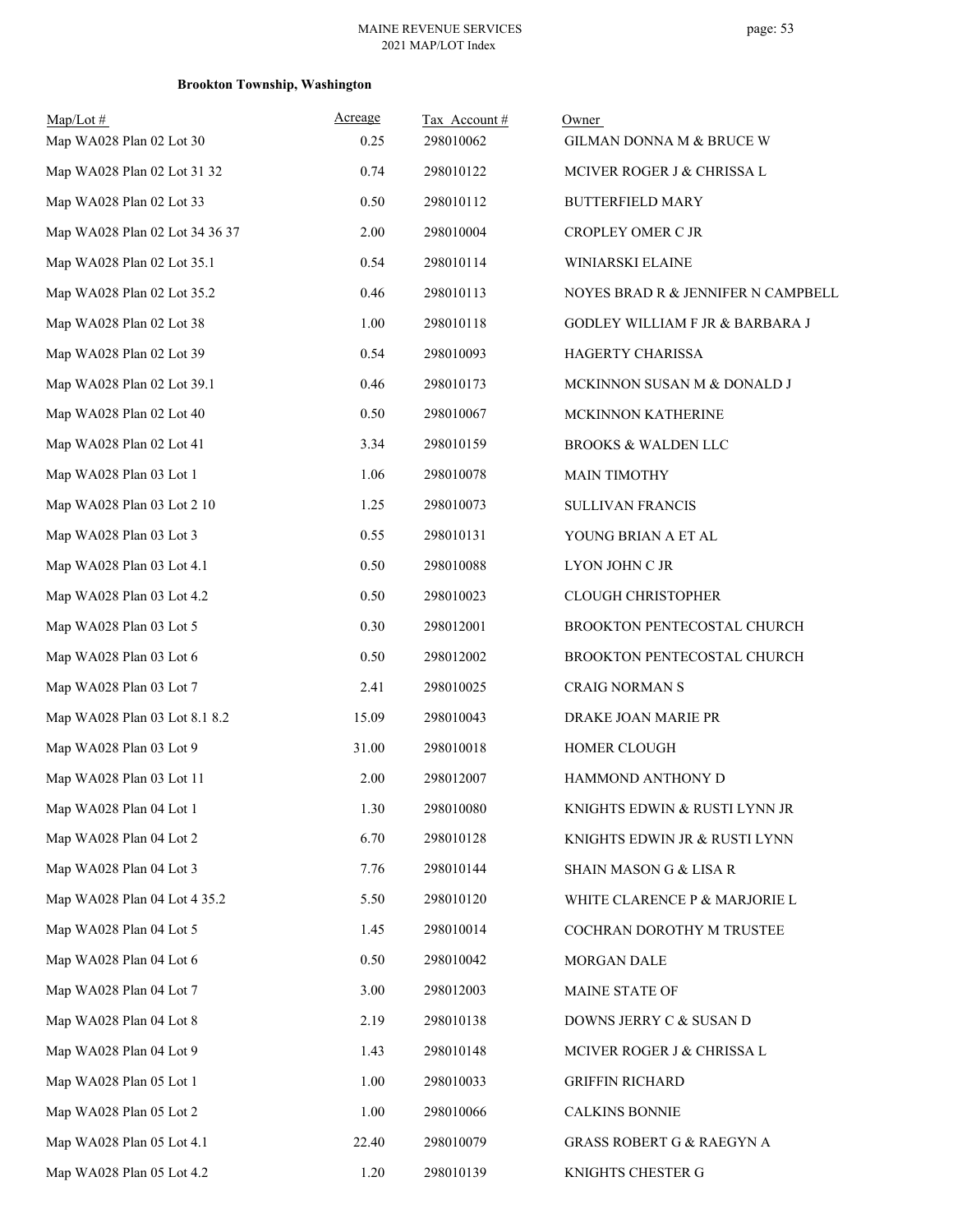# page: 54

| $Map/Lot \#$                | Acreage | Tax Account# | Owner                                |
|-----------------------------|---------|--------------|--------------------------------------|
| Map WA028 Plan 05 Lot 4.3   | 2.43    | 298010140    | CROPLEY ROGER II & BOBBI JEAN        |
| Map WA028 Plan 05 Lot 4.4   | 1.10    | 298010141    | DANIELS LYNNE M                      |
| Map WA028 Plan 05 Lot 4.4   | 1.10    | 298010141    | <b>SHAIN KYLE A</b>                  |
| Map WA028 Plan 05 Lot 5.1   | 2.85    | 298010051    | FOGG JOSHUA J & LATISHA M            |
| Map WA028 Plan 05 Lot 5.2   | 2.15    | 298010123    | CAMPBELL WARREN & BARBARA            |
| Map WA028 Plan 05 Lot 6     | 0.17    | 298010011    | SHAIN JOY R & LOUISE E               |
| Map WA028 Plan 05 Lot 7     | 4.36    | 298010109    | <b>SHAIN EROLL M III</b>             |
| Map WA028 Plan 06 Lot 1     | 2.00    | 298010060    | HAYMAN SETH A                        |
| Map WA028 Plan 06 Lot 2     | 2.35    | 298010026    | <b>LAVOIE RICHARD TRUSTEE</b>        |
| Map WA028 Plan 06 Lot 3     | 1.40    | 298010108    | <b>LAVOIE RICHARD TRUSTEE</b>        |
| Map WA028 Plan 06 Lot 4     | 2.25    | 298010041    | LAVOIE RICHARD TRUSTEE               |
| Map WA028 Plan 06 Lot 5     | 1.30    | 298010065    | <b>FURGE DAVID T &amp; JODI G</b>    |
| Map WA028 Plan 06 Lot 6     | 1.20    | 298010089    | <b>FURGE DAVID T &amp; JODI G</b>    |
| Map WA028 Plan 06 Lot 7     | 1.80    | 298010068    | MAGLOIRE ARISTOBOUL V & JEMIMA I     |
| Map WA028 Plan 06 Lot 8     | 0.94    | 298010002    | <b>BROWN JANE B</b>                  |
| Map WA028 Plan 06 Lot 9     | 1.20    | 298010024    | <b>BOUTOT GEORGE &amp; ADA</b>       |
| Map WA028 Plan 06 Lot 9.1   | 1.20    | 298010157    | TOBIASSEN BERNARD & MARGARET         |
| Map WA028 Plan 06 Lot 9.2   | 1.10    | 298010161    | <b>BURDICK KYLE</b>                  |
| Map WA028 Plan 06 Lot 9.3   | 1.00    | 298010170    | <b>BURDICK KYLE</b>                  |
| Map WA028 Plan 06 Lot 10    | 0.00    | 298010010P   | HESCOCK RICHARD & SALLY              |
| Map WA028 Plan 06 Lot 10    | 7.40    | 298010132    | HESCOCK RICHARD & SALLY              |
| Map WA028 Plan 06 Lot 10.1  | 14.00   | 298010171    | <b>GRASS KEVIN W</b>                 |
| Map WA028 Plan 06 Lot 10.2  | 1.17    | 298010150    | BRETZKE REUBEN D & CYNTHIA A MCINTY. |
| Map WA028 Plan 06 Lot 11.1  | 13.29   | 298010029    | <b>FARNHAM MARKIE</b>                |
| Map WA028 Plan 06 Lot 11.2  | 23.49   | 298010056    | HAYMAN SETH A                        |
| Map WA028 Plan 06 Lot 11.21 | 2.00    | 298010178    | WHEELHOUSE SAMUEL & MARIE FARNHAM    |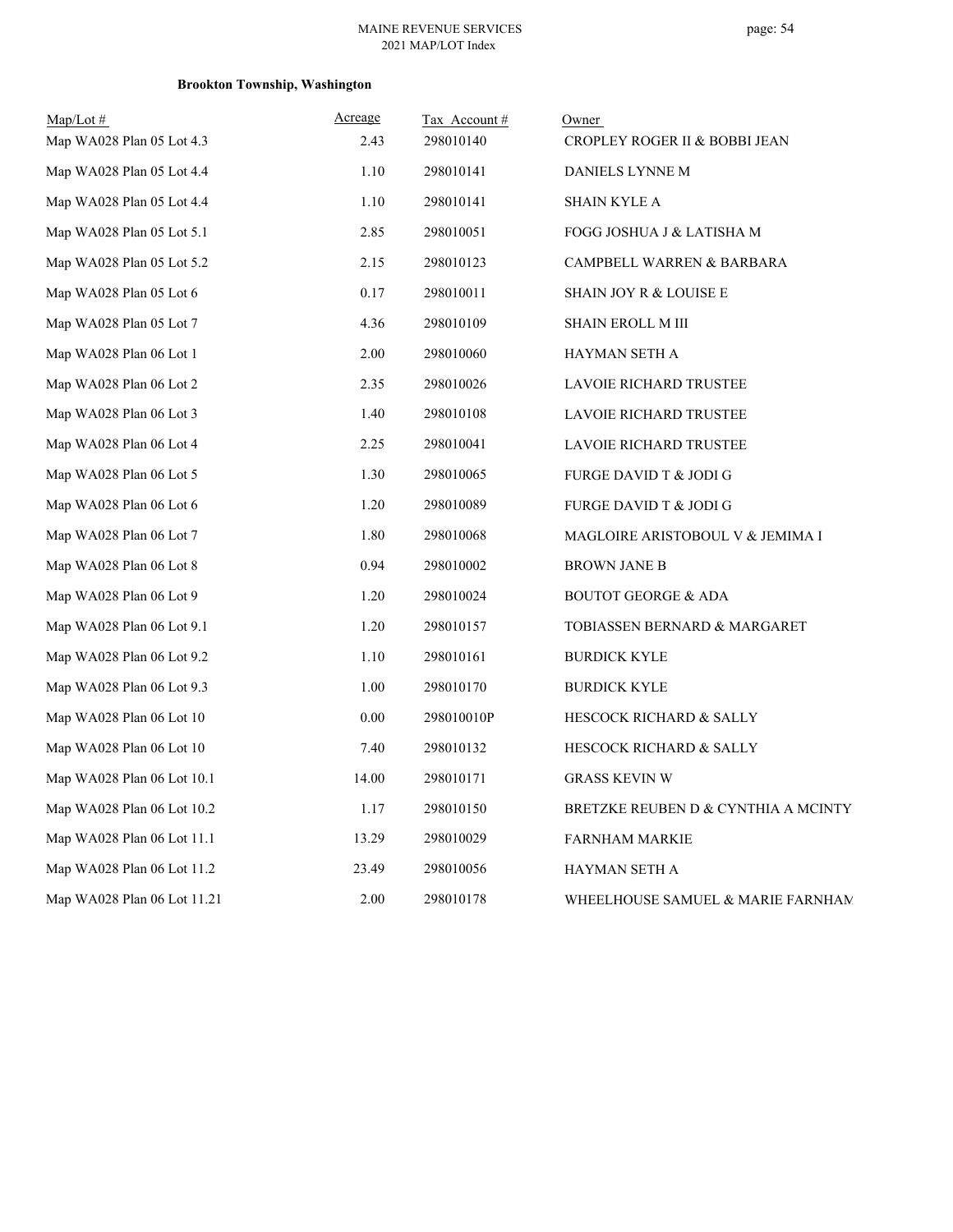## page: 55

| $Map/Lot \#$<br>Map WA029                           | Acreage<br>0.00 | Tax Account#<br>298040002P | Owner<br>COX DANA I                  |
|-----------------------------------------------------|-----------------|----------------------------|--------------------------------------|
| Map WA029                                           | 0.00            | 298040003                  | <b>EMERA MAINE</b>                   |
| Map WA029                                           | 0.00            | 298040008p                 | ROBINSON JAMES W                     |
| Map WA029                                           | 0.00            | 298040019P                 | WARD RICHARD                         |
| Map WA029                                           | 0.00            | 298040026P                 | HALLOWELL MAXWELL R                  |
| Map WA029                                           | $0.00\,$        | 298040030P                 | BRIDGWOOD VELMA A                    |
| Map WA029                                           | 0.00            | 298040031P                 | KILBY RONALD P & HELEN J             |
| Map WA029                                           | 0.00            | 298040033P                 | HOBART RICHARD O JR                  |
| Map WA029                                           | $0.00\,$        | 298040037P                 | AMIRAULT CARL & RAYE                 |
| Map WA029                                           | 0.00            | 298040038P                 | <b>BROWN JOHN B</b>                  |
| Map WA029                                           | 0.00            | 298040040P                 | <b>FRAIL AUDREY</b>                  |
| Map WA029                                           | 0.00            | 298040041P                 | <b>GRIFFIN JEFFREY</b>               |
| Map WA029                                           | 0.00            | 298040042P                 | HALLOWELL KEITH H                    |
| Map WA029                                           | $0.00\,$        | 298040043P                 | HALLOWELL MERRILL R                  |
| Map WA029                                           | 0.00            | 298040044P                 | <b>STEVENS TERRY</b>                 |
| Map WA029                                           | 0.00            | 298040046P                 | BERGMANN PAUL L & MICHAEL N          |
| Map WA029                                           | $0.00\,$        | 298040057P                 | GE CAPITAL IINFORMATION TECH SOLUTIO |
| Map WA029                                           | 0.00            | 298040058P                 | SPECTRUM NORTHEAST LLC               |
| Map WA029 Plan 01 Lot 1                             | 0.00            | 298040054P                 | MAINE FIBER COMPANY INC              |
| Map WA029 Plan 01 Lot 1 2 3 4                       | 2,070.00        | 298042021                  | NEW ENGLAND FORESTRY FOUNDATION      |
| Map WA029 Plan 01 Lot 3.1                           | 57.00           | 298042025                  | <b>SULTZ PHILIP &amp; JANICE</b>     |
| Map WA029 Plan 01 Lot 4.1                           | 731.00          | 298042020                  | MAINE DEPT OF MARINE RESOURCES       |
| Map WA029 Plan 01 Lot 5                             | 2.66            | 298040014                  | <b>SCHOFIELD LINDA</b>               |
| Map WA029 Plan 01 Lot 6 8 10 12 13<br>Plan 02 Lot 1 | 6,369.00        | 298040184                  | MANUELLA MICHAEL                     |
| Map WA029 Plan 01 Lot 7.1                           | 6.00            | 298040163                  | BROWN BRANDEN B & ANN M              |
| Map WA029 Plan 01 Lot 7.2                           | 2.00            | 298040072                  | MANUELLA MICHAEL                     |
| Map WA029 Plan 01 Lot 9                             | 7.00            | 298040076                  | DENNYSVILLE TOWN OF                  |
| Map WA029 Plan 01 Lot 11                            | 640.86          | 298042001                  | MAINE STATE OF (IF&W)                |
| Map WA029 Plan 01 Lot 13                            | 0.00            | 298040162                  | KILBY LEROY A                        |
| Map WA029 Plan 01 Lot 13.1                          | 139.80          | 298042022                  | MAINE DEPT OF MARINE RESOURCES       |
| Map WA029 Plan 01 Lot 14                            | 17.00           | 298040037                  | CONANT SUSAN J                       |
| Map WA029 Plan 01 Lot 15                            | 10.00           | 298040210                  | SANTILLO JAMES M                     |
| Map WA029 Plan 01 Lot 16                            | 7.00            | 298040038                  | SANTILLO JAMES M                     |
| Map WA029 Plan 01 Lot 17                            | 48.00           | 298040039                  | CONANT SUSAN J                       |
| Map WA029 Plan 01 Lot 18 19 20                      | 296.22          | 298040173                  | ROBINSON JAMES W & GLADYS            |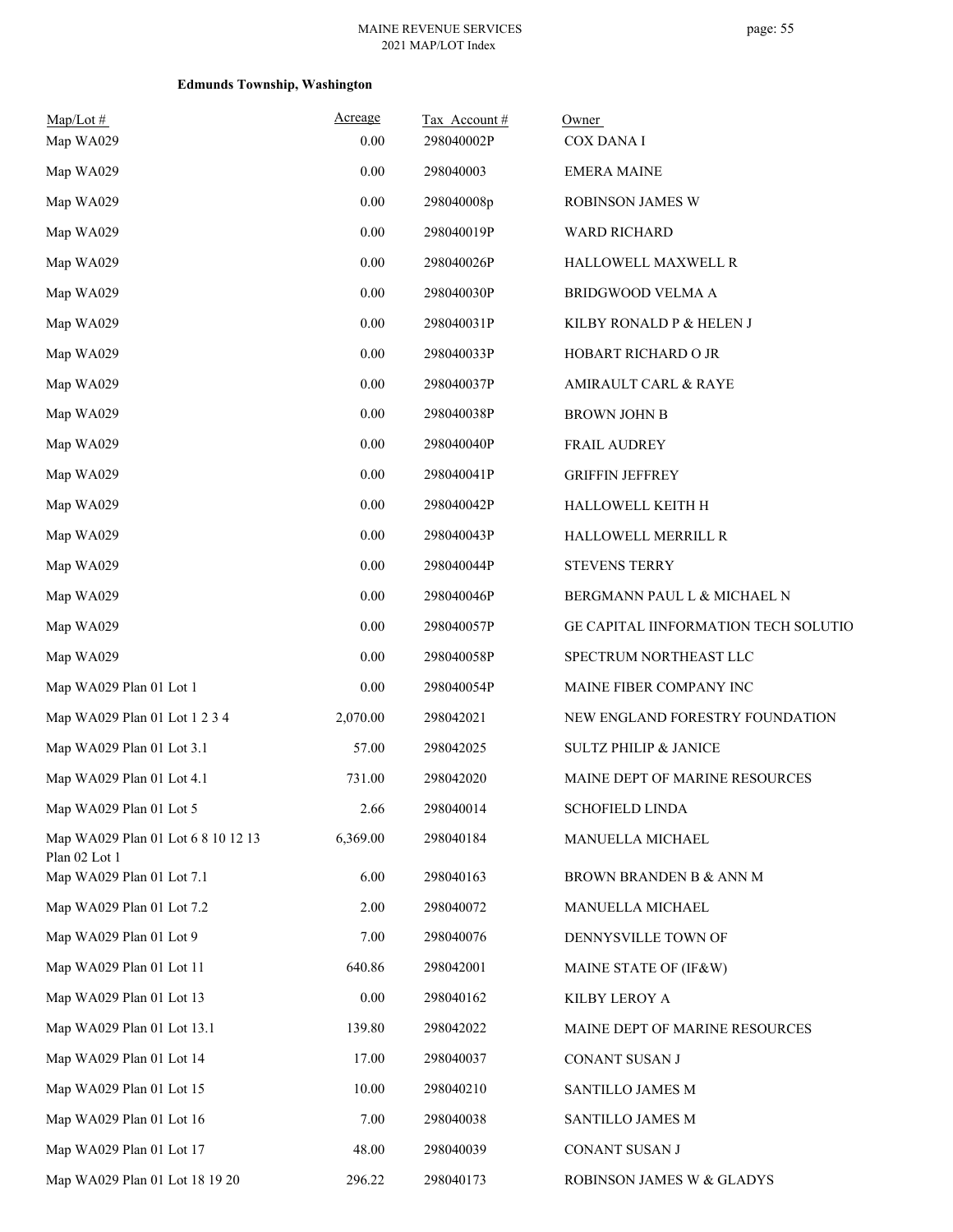| $Map/Lot$ #<br>Map WA029 Plan 01 Lot 18.1 | Acreage<br>1.00 | Tax Account#<br>298040258 | Owner<br><b>WASHINGTON COUNTY</b>    |
|-------------------------------------------|-----------------|---------------------------|--------------------------------------|
| Map WA029 Plan 01 Lot 18.2                | 0.78            | 298040291                 | ROBINSON BILL R & TERESA L           |
| Map WA029 Plan 01 Lot 18.3                | 2.07            | 298040296                 | ROBINSON JAMES W & GLADYS            |
| Map WA029 Plan 01 Lot 21                  | 8.00            | 298040150                 | FENDERSON DONALD L JR                |
| Map WA029 Plan 01 Lot 21.1                | 1.00            | 298042033                 | CARTER THOMAS K TRUSTEE              |
| Map WA029 Plan 01 Lot 22                  | 58.25           | 298040151                 | FENDERSON DONALD L JR                |
| Map WA029 Plan 01 Lot 23                  | 35.00           | 298040040                 | CONANT SUSAN J                       |
| Map WA029 Plan 01 Lot 24                  | 0.00            | 298040053P                | HALLOWELL DONALD A                   |
| Map WA029 Plan 01 Lot 24                  | 97.20           | 298040101                 | HALLOWELL DONALD A                   |
| Map WA029 Plan 01 Lot 25                  | 0.00            | 298040022                 | <b>DOWNES DENNIS</b>                 |
| Map WA029 Plan 01 Lot 25                  | 150.00          | 298040026                 | <b>BROWNE DAVID RALPH</b>            |
| Map WA029 Plan 01 Lot 26 28.2             | 11.25           | 298040012                 | DENBOW JESSICA & CARL SIZEMORE       |
| Map WA029 Plan 01 Lot 27                  | 5.00            | 298040198                 | <b>BROWN BRANDEN &amp; ANN</b>       |
| Map WA029 Plan 01 Lot 28                  | 104.00          | 298040213                 | WARD RICHARD W PER REP               |
| Map WA029 Plan 01 Lot 29                  | 5.75            | 298040018                 | HERRICK JEFFREY A & SANDRA           |
| Map WA029 Plan 01 Lot 30                  | 22.50           | 298040202                 | HERRICK JEFFREY A & SANDRA           |
| Map WA029 Plan 01 Lot 30.1                | 25.50           | 298042037                 | <b>BROWN BRANDEN &amp; ANN</b>       |
| Map WA029 Plan 01 Lot 31                  | 2.50            | 298040200                 | CALDER MOLLY PRESTON & DENNIS L & GA |
| Map WA029 Plan 01 Lot 32                  | 56.00           | 298040201                 | <b>GRIFFIN JEFFREY</b>               |
| Map WA029 Plan 01 Lot 33                  | 10.51           | 298040182                 | DOWNEAST COASTAL CONSERVANCY         |
| Map WA029 Plan 01 Lot 33.1                | 11.70           | 298040295                 | <b>GARDNER FRANK H &amp; TRACY N</b> |
| Map WA029 Plan 01 Lot 34                  | 35.00           | 298040080                 | DUDLEY JAMES ET AL                   |
| Map WA029 Plan 01 Lot 34.1                | 34.00           | 298040256                 | CHURCH LINDA M & MICHAEL J           |
| Map WA029 Plan 01 Lot 35                  | 17.00           | 298040041                 | <b>DUDLEY JAMES</b>                  |
| Map WA029 Plan 01 Lot 36                  | 35.00           | 298040138                 | SCHNEBEL ELIZABETH A & ANDY J HOSTET |
| Map WA029 Plan 01 Lot 37                  | 22.50           | 298040083                 | REED DAN E & CAROLYN A               |
| Map WA029 Plan 01 Lot 38                  | 60.25           | 298040042                 | UNITED STATES OF AMERICA             |
| Map WA029 Plan 01 Lot 39 41               | 17.73           | 298040005                 | FENDERSON ROBERT B & MARILYN J       |
| Map WA029 Plan 01 Lot 40                  | 2.18            | 298040211                 | TUCKER MICHAEL J II                  |
| Map WA029 Plan 01 Lot 42                  | 1.00            | 298040195                 | STETSON GARY                         |
| Map WA029 Plan 01 Lot 43 45 46            | 268.00          | 298040051                 | UNITED STATES OF AMERICA             |
| Map WA029 Plan 01 Lot 43.1                | 76.48           | 298040289                 | UNITED STATES OF AMERICA             |
| Map WA029 Plan 01 Lot 44                  | 22.54           | 298040056                 | UNITED STATES OF AMERICA             |
| Map WA029 Plan 01 Lot 44.1                | 1.46            | 298040261                 | <b>COX PETER G</b>                   |
| Map WA029 Plan 01 Lot 47                  | 100.00          | 298040118                 | HAYWARD LAURENCE LEE                 |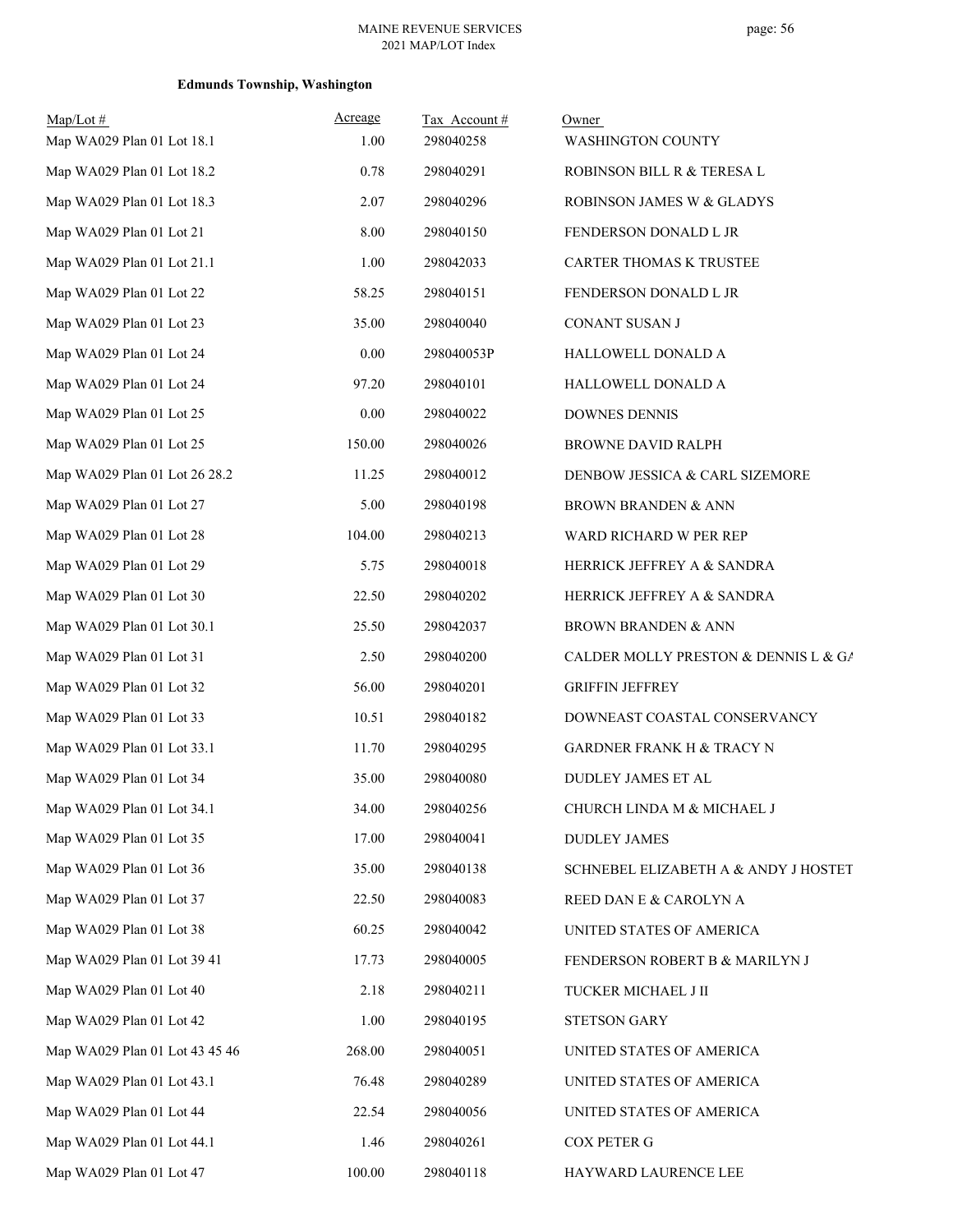| $Map/Lot \#$<br>Map WA029 Plan 01 Lot 48 | Acreage<br>1.50 | Tax Account#<br>298040117 | Owner<br>LEIGHTON GLENN E & DEBORAH E  |
|------------------------------------------|-----------------|---------------------------|----------------------------------------|
| Map WA029 Plan 01 Lot 49                 | 55.00           | 298042003                 | UNITED STATES OF AMERICA               |
| Map WA029 Plan 01 Lot 50                 | 209.20          | 298042004                 | UNITED STATES OF AMERICA               |
| Map WA029 Plan 01 Lot 51                 | 0.50            | 298040010                 | UNITED STATES OF AMERICA               |
| Map WA029 Plan 01 Lot 52                 | 3.60            | 298042005                 | HAYWARD LAURENCE LEE                   |
| Map WA029 Plan 01 Lot 53                 | 2.50            | 298040090                 | <b>GOOD MICHAEL A ET AL</b>            |
| Map WA029 Plan 01 Lot 54                 | 7.73            | 298040057                 | COX JOHN L ET AL                       |
| Map WA029 Plan 01 Lot 54.1               | 2.75            | 298040259                 | BARNES WILLIAM S & JANET C             |
| Map WA029 Plan 01 Lot 54.2               | 4.52            | 298040262                 | BARNES WILLIAM S JR & JANET C          |
| Map WA029 Plan 01 Lot 55                 | 10.00           | 298040053                 | UNITED STATES OF AMERICA               |
| Map WA029 Plan 01 Lot 56 57 79           | 16.91           | 298040124                 | UNITED STATES OF AMERICA               |
| Map WA029 Plan 01 Lot 56.1               | 5.40            | 298040052                 | UNITED STATES OF AMERICA               |
| Map WA029 Plan 01 Lot 57.1               | 0.80            | 298042041                 | <b>SMALL KEVIN E</b>                   |
| Map WA029 Plan 01 Lot 58                 | 45.00           | 298040035                 | CLEMENS JAY A TRUSTEE ET AL            |
| Map WA029 Plan 01 Lot 58.1               | 3.00            | 298042024                 | MCFADDEN PAUL                          |
| Map WA029 Plan 01 Lot 59                 | 6.00            | 298040134                 | TRYNOR MARK E & SARAH L                |
| Map WA029 Plan 01 Lot 60 60.2            | 39.00           | 298040102                 | HALLOWELL MERRILL R & CRYSTAL A        |
| Map WA029 Plan 01 Lot 60.1               | 16.00           | 298040260                 | <b>GRIFFIN DALE G &amp; SHELLEY A</b>  |
| Map WA029 Plan 01 Lot 61                 | 0.89            | 298040044                 | PRESTON LYDIA & NAKITA L MATTHEWS &    |
| Map WA029 Plan 01 Lot 62                 | 12.50           | 298040043                 | <b>GRAY NATHANIEL P</b>                |
| Map WA029 Plan 01 Lot 63                 | 1.20            | 298040168                 | PRESTON HARDY J                        |
| Map WA029 Plan 01 Lot 63.1               | 2.00            | 298040251                 | <b>MATTHEWS LARRY L</b>                |
| Map WA029 Plan 01 Lot 63.2 63.3 63.4     | 4.00            | 298040274                 | PRESTON HARDY J                        |
| Map WA029 Plan 01 Lot 63.5               | 2.00            | 298042030                 | PRESTON STEPHEN D JR & LINDA A         |
| Map WA029 Plan 01 Lot 64                 | 15.00           | 298040169                 | <b>LOOK GARY S</b>                     |
| Map WA029 Plan 01 Lot 65                 | 0.75            | 298040120                 | <b>GETCHELL BRIAN J &amp; SHELBY L</b> |
| Map WA029 Plan 01 Lot 66                 | 6.50            | 298040121                 | <b>GRIFFIN MICHAEL</b>                 |
| Map WA029 Plan 01 Lot 67.1 67.2          | 4.50            | 298040095                 | <b>GRIFFIN MICHAEL</b>                 |
| Map WA029 Plan 01 Lot 68                 | 40.00           | 298040067                 | KILBY RONALD P & HELEN J               |
| Map WA029 Plan 01 Lot 68.1               | 2.10            | 298040070                 | LEIGHTON JASON E                       |
| Map WA029 Plan 01 Lot 68.2               | 1.75            | 298042026                 | LYON-MCPHAIL BRENDA                    |
| Map WA029 Plan 01 Lot 69                 | 15.00           | 298040069                 | <b>CURTIS RICHARD JR</b>               |
| Map WA029 Plan 01 Lot 70 Plan 05 Lot 6   | 17.50           | 298040146                 | <b>GADDIS ELLEN</b>                    |
| Map WA029 Plan 01 Lot 71                 | 23.20           | 298040104                 | <b>BAIG BARBARA</b>                    |
| Map WA029 Plan 01 Lot 71.3 73            | 25.00           | 298040112                 | LINCOLN ERIN M                         |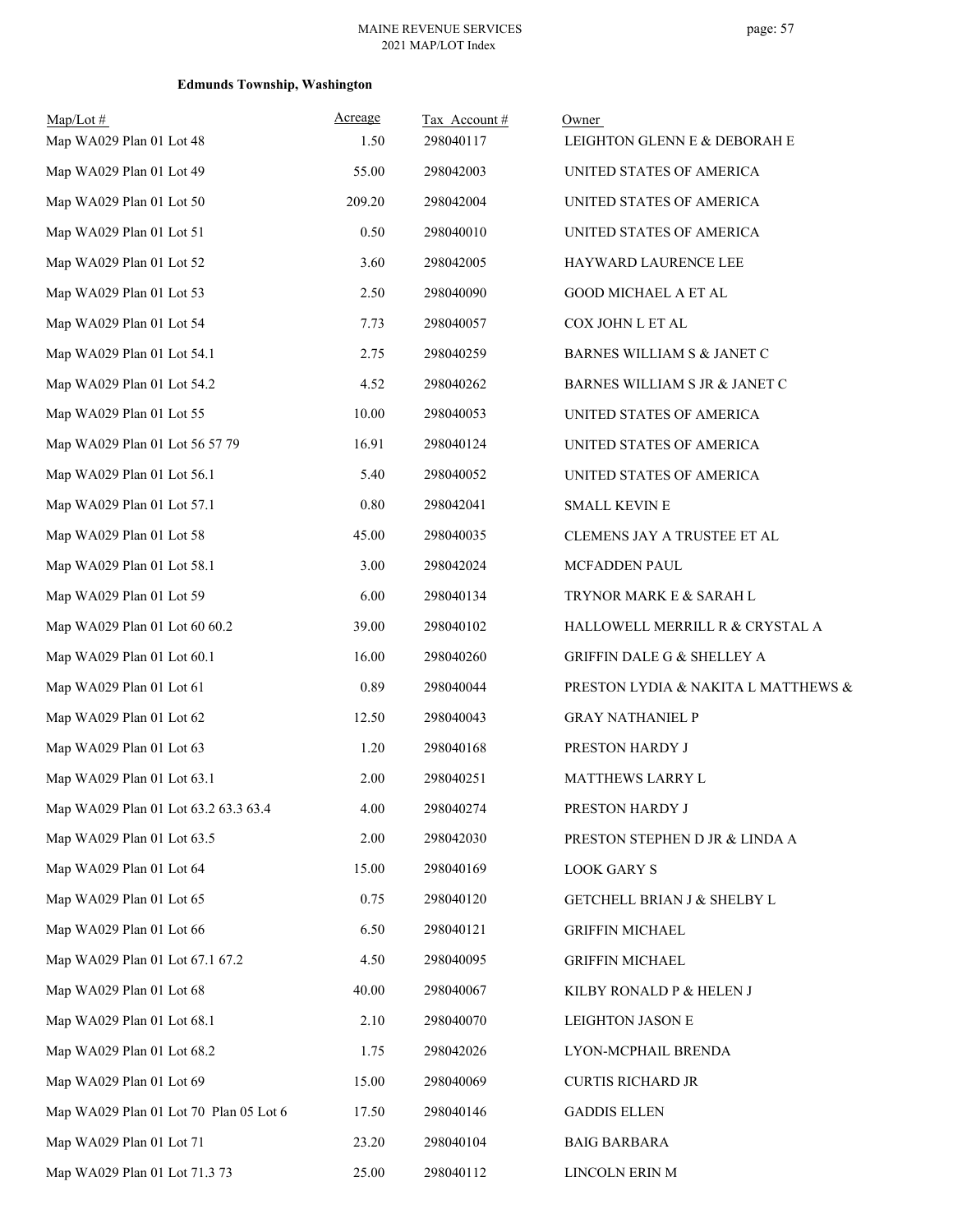| $Map/Lot$ #<br>Map WA029 Plan 01 Lot 72 | <b>Acreage</b><br>4.58 | Tax Account#<br>298040103 | Owner<br>SMALL KEVIN E                  |
|-----------------------------------------|------------------------|---------------------------|-----------------------------------------|
| Map WA029 Plan 01 Lot 72.2              | 2.50                   | 298040240                 | SPAETH JACK F & LAUREL BUCKMASTER       |
| Map WA029 Plan 01 Lot 72.3              | 3.83                   | 298042019                 | <b>SMALL KEVIN E</b>                    |
| Map WA029 Plan 01 Lot 74                | 35.50                  | 298040029                 | GALL GERALD D & KATHERYNE G             |
| Map WA029 Plan 01 Lot 75 75.2           | 8.70                   | 298040133                 | <b>GRIFFIN DALE &amp; SHELLY</b>        |
| Map WA029 Plan 01 Lot 76                | 17.17                  | 298040011                 | KAZIMIERCZAK GEORGE & MARIE             |
| Map WA029 Plan 01 Lot 76.1 76.3         | 1.83                   | 298040252                 | LEIGHTON CHRIS E & LISA M               |
| Map WA029 Plan 01 Lot 76.2              | 2.00                   | 298040271                 | BENNER LAWRENCE W & JONATHAN            |
| Map WA029 Plan 01 Lot 77                | 53.00                  | 298040127                 | HOBART RICHARD O JR & PRISCILLA C       |
| Map WA029 Plan 01 Lot 78                | 59.50                  | 298040126                 | UNITED STATES OF AMERICA                |
| Map WA029 Plan 01 Lot 78.1              | 0.92                   | 298040247                 | UNITED STATES OF AMERICA                |
| Map WA029 Plan 01 Lot 78.2              | 7.15                   | 298040285                 | UNITED STATES OF AMERICA                |
| Map WA029 Plan 01 Lot 80                | 9.63                   | 298040193                 | UNITED STATES OF AMERICA                |
| Map WA029 Plan 01 Lot 81                | 60.12                  | 298040082                 | UNITED STATES OF AMERICA                |
| Map WA029 Plan 01 Lot 82                | 134.00                 | 298040068                 | KILBY RONALD P & HELEN J                |
| Map WA029 Plan 01 Lot 82.1              | 0.00                   | 298040059P                | KILBY RONALD P & HELEN J                |
| Map WA029 Plan 01 Lot 82.1              | 3.50                   | 298040280                 | KILBY RONALD P & HELEN J                |
| Map WA029 Plan 01 Lot 82.2              | 3.00                   | 298040225                 | VANORMER EMILY                          |
| Map WA029 Plan 01 Lot 83                | 11.94                  | 298040253                 | UNITED STATES OF AMERICA                |
| Map WA029 Plan 01 Lot 83.1 84 85        | 45.00                  | 298040088                 | <b>GARDNER FRED L</b>                   |
| Map WA029 Plan 01 Lot 83.2              | 12.73                  | 298040141                 | UNITED STATES OF AMERICA                |
| Map WA029 Plan 01 Lot 86                | 78.00                  | 298040066                 | <b>CURTIS MYRON L &amp; ELIZABETH J</b> |
| Map WA029 Plan 01 Lot 115               | 2.00                   | 298040209                 | GARDNER CHRISTOPHER M & AMANDA J        |
| Map WA029 Plan 02 Lot 2                 | 167.20                 | 298042006                 | UNITED STATES OF AMERICA                |
| Map WA029 Plan 02 Lot 3                 | 285.00                 | 298040077                 | COSTELLO MARGARET D & NANCY SHAW &      |
| Map WA029 Plan 02 Lot 4                 | 222.00                 | 298040116                 | UNITED STATES OF AMERICA                |
| Map WA029 Plan 02 Lot 5                 | 3,174.00               | 298042007                 | UNITED STATES OF AMERICA                |
| Map WA029 Plan 02 Lot 6                 | 1,082.00               | 298042018                 | UNITED STATES OF AMERICA                |
| Map WA029 Plan 02 Lot 7                 | 53.00                  | 298040206                 | TIDE MILL FARMS INC                     |
| Map WA029 Plan 02 Lot 8                 | 85.00                  | 298040128                 | UNITED STATES OF AMERICA                |
| Map WA029 Plan 02 Lot 8                 | 0.00                   | 298040299                 | FRAIL AUDREY                            |
| Map WA029 Plan 02 Lot 9                 | 205.00                 | 298040204                 | TIDE MILL FARMS INC                     |
| Map WA029 Plan 02 Lot 10                | 3.00                   | 298040179                 | FRIEND MARK W & CONNIE M                |
| Map WA029 Plan 02 Lot 10                | 3.00                   | 298040179                 | AMIRAULT CARL S                         |
| Map WA029 Plan 02 Lot 11                | 1.50                   | 298040008                 | TIDE MILL FARMS INC                     |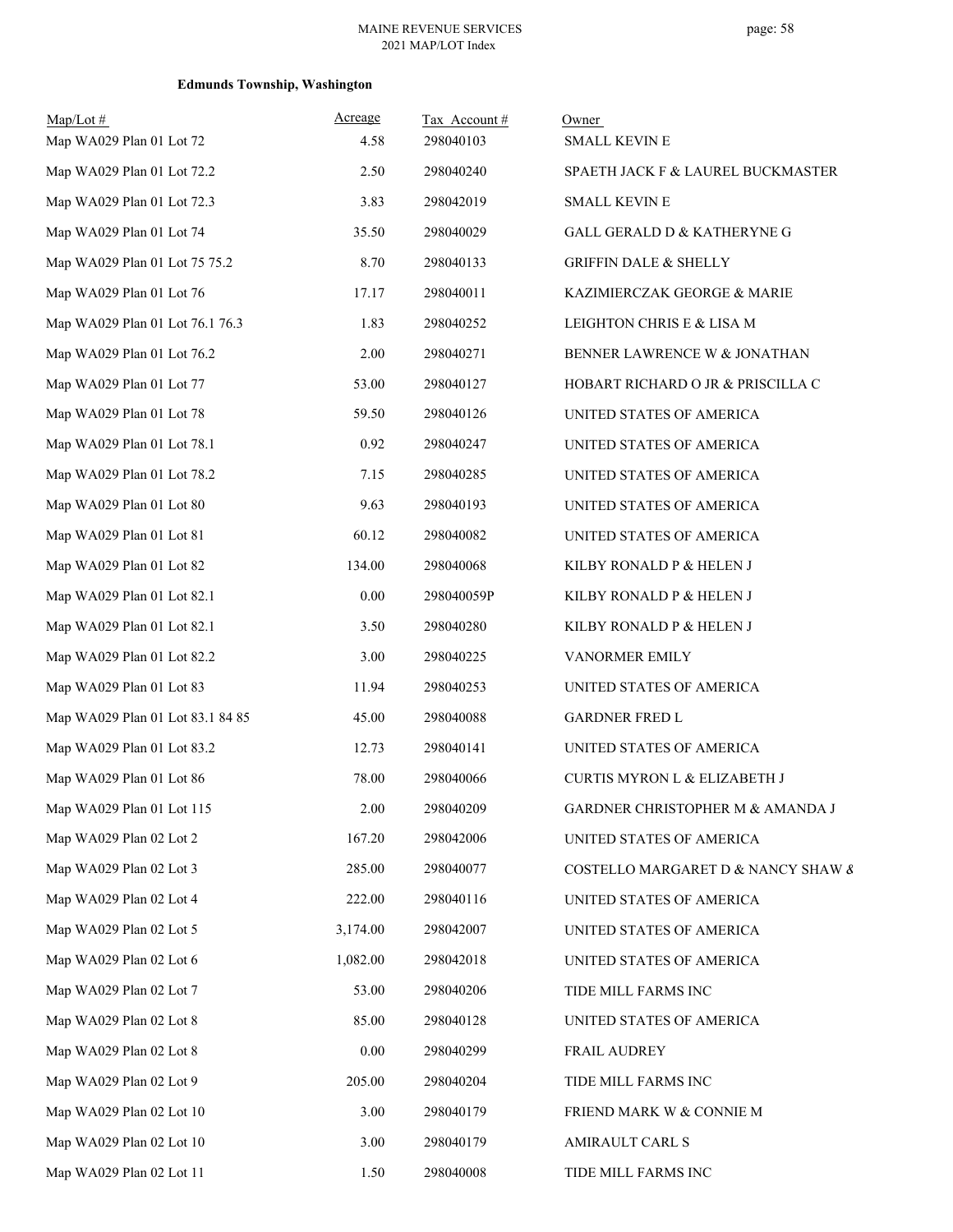| $Map/Lot \#$                          | Acreage  | Tax Account# | Owner                             |
|---------------------------------------|----------|--------------|-----------------------------------|
| Map WA029 Plan 02 Lot 12              | 556.00   | 298040207    | TIDE MILL FARMS INC               |
| Map WA029 Plan 02 Lot 13.1            | 364.00   | 298040221    | TIDE MILL FARMS INC               |
| Map WA029 Plan 02 Lot 13.2            | 1.00     | 298040002    | <b>ASHBY CRAIG B</b>              |
| Map WA029 Plan 02 Lot 14              | 10.00    | 298040155    | <b>BELL ROBERT &amp; JANE</b>     |
| Map WA029 Plan 02 Lot 14              | 10.00    | 298040155    | <b>BELL TERRY &amp; CATHERINE</b> |
| Map WA029 Plan 02 Lot 15              | 24.09    | 298040153    | FRAIL AUDREY                      |
| Map WA029 Plan 02 Lot 16              | 26.46    | 298040015    | <b>BOYSEN RODNEY &amp; GRACE</b>  |
| Map WA029 Plan 02 Lot 17.1            | 9.82     | 298040123    | MASON GARY & RUTH G               |
| Map WA029 Plan 02 Lot 17.2 17.3       | 6.28     | 298040016    | BRIDGWOOD VELMA A                 |
| Map WA029 Plan 02 Lot 18              | 0.50     | 298040092    | MAINE WILDLIFE CONSERVANCY TRUST  |
| Map WA029 Plan 02 Lot 19              | 73.00    | 298040203    | TIDE MILL FARMS INC               |
| Map WA029 Plan 02 Lot 19.1            | 1.00     | 298040224    | BELL ROBERT & JANE                |
| Map WA029 Plan 02 Lot 20 21           | 268.92   | 298040205    | TIDE MILL FARMS INC               |
| Map WA029 Plan 02 Lot 20.1            | 1.16     | 298040237    | TIDE MILL FARMS INC               |
| Map WA029 Plan 02 Lot 21.1            | 1.00     | 298040248    | BELL TERRY & CATHERINE            |
| Map WA029 Plan 02 Lot 21.2            | $0.00\,$ | 298040051P   | TIDE MILL ORGANICS                |
| Map WA029 Plan 02 Lot 21.2 21.4       | 2.02     | 298042023    | BELL AARON R & CARLY M DELSIGNORE |
| Map WA029 Plan 02 Lot 21.2 21.4       | 0.00     | 298042044    | <b>BELL JESSE</b>                 |
| Map WA029 Plan 02 Lot 21.3 21.7 21.71 | 5.60     | 298040300    | BELL RACHEL E & NATHAN J HORTON   |
| Map WA029 Plan 02 Lot 21.5 21.6       | 6.50     | 298042032    | BELL BRIAN J & ABIGALE S PRATT    |
| Map WA029 Plan 02 Lot 22              | 2.45     | 298040007    | MAINE STATE OF (IF&W)             |
| Map WA029 Plan 02 Lot 23              | 86.00    | 298042008    | UNITED STATES OF AMERICA          |
| Map WA029 Plan 02 Lot 23.1 24.1 24.2  | 422.00   | 298042042    | MAINE STATE OF                    |
| Map WA029 Plan 02 Lot 24              | 185.00   | 298042009    | UNITED STATES OF AMERICA          |
| Map WA029 Plan 02 Lot 25              | 2.25     | 298040107    | GARNETT RUSSELL O & SANDRA P      |
| Map WA029 Plan 02 Lot 26              | 97.75    | 298040105    | GARNETT RUSSELL O & SANDRA P      |
| Map WA029 Plan 02 Lot 27              | 44.00    | 298040100    | HALLOWELL KEITH H & KAREN A       |
| Map WA029 Plan 02 Lot 28              | 6.00     | 298040091    | BREDICE ALFRED L                  |
| Map WA029 Plan 02 Lot 29              | 18.45    | 298040097    | LUGINBUHL ANN E                   |
| Map WA029 Plan 02 Lot 29.1            | 1.46     | 298040054    | WOODMAN SUSAN                     |
| Map WA029 Plan 02 Lot 30              | 45.00    | 298040096    | LUGINBUHL ANN E                   |
| Map WA029 Plan 02 Lot 31              | 39.00    | 298040055    | COX DANA I ET AL                  |
| Map WA029 Plan 02 Lot 32              | 11.09    | 298040288    | COX DANA I ET AL                  |
| Map WA029 Plan 02 Lot 32              | $0.00\,$ | 298040290    | MOOERS DOUGLAS & SUSAN            |
| Map WA029 Plan 02 Lot 33              | 4.10     | 298040136    | TENAN HEATHER M HENRY & GLEN A    |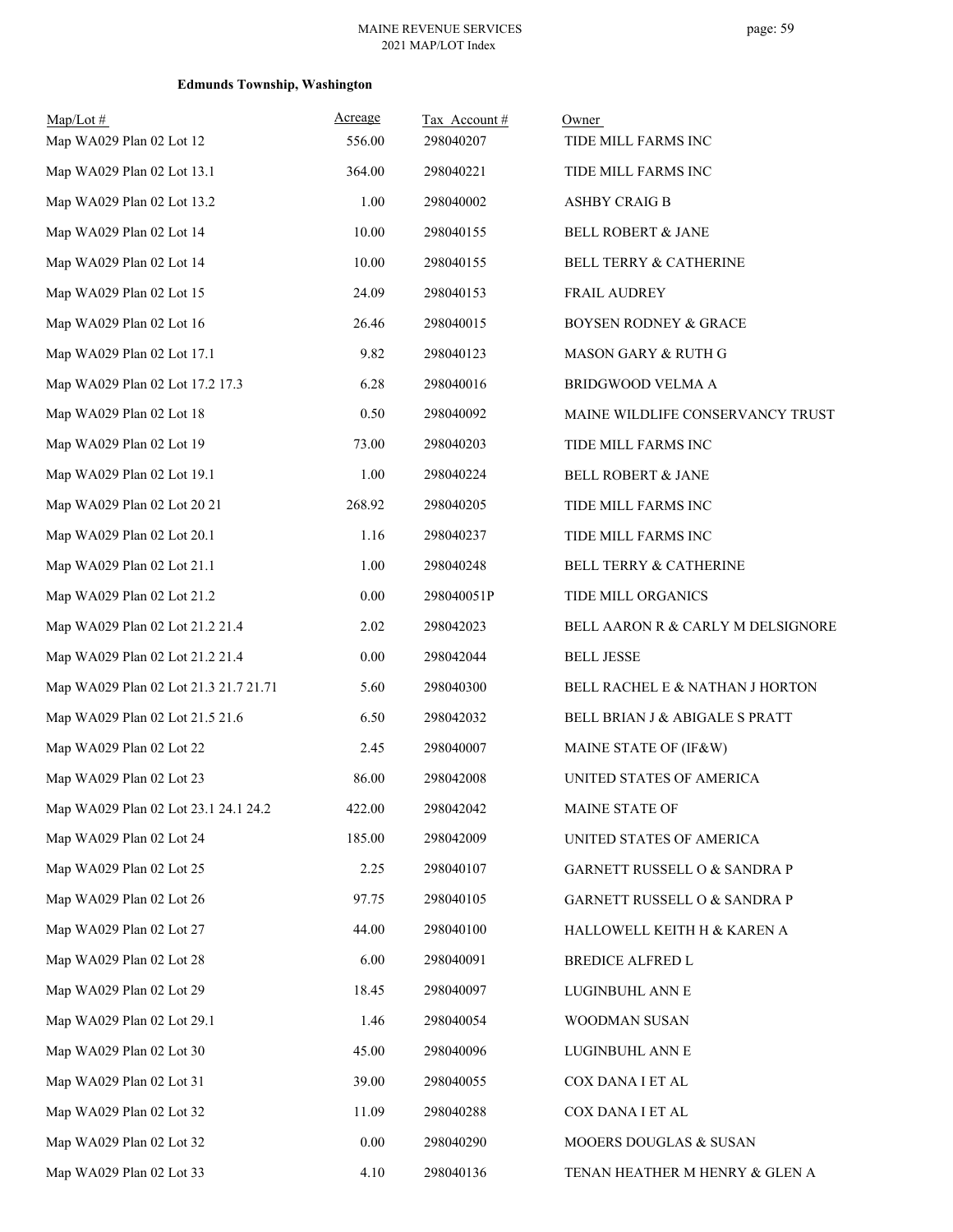| $Map/Lot \#$<br>Map WA029 Plan 02 Lot 33.1 | <u>Acreage</u><br>3.33 | Tax Account#<br>298042039 | Owner<br>HOUGH JOHN & JANET          |
|--------------------------------------------|------------------------|---------------------------|--------------------------------------|
| Map WA029 Plan 02 Lot 33.2                 | 4.50                   | 298042043                 | TENAN GLEN A & HEATHER M HENRY-TENA  |
| Map WA029 Plan 02 Lot 34                   | 82.00                  | 298040135                 | <b>BURGESS LUCY J</b>                |
| Map WA029 Plan 02 Lot 34.1                 | 5.00                   | 298040246                 | <b>WAGNER STUART E</b>               |
| Map WA029 Plan 02 Lot 34.2                 | 1.00                   | 298042040                 | VB-S1 ASSETS LLC                     |
| Map WA029 Plan 02 Lot 35                   | 5.26                   | 298040191                 | SEELEY WAYNE L                       |
| Map WA029 Plan 02 Lot 36.1                 | 5.00                   | 298040075                 | <b>SEELEY CRAIG &amp; DWAYNE</b>     |
| Map WA029 Plan 02 Lot 36.2                 | 15.00                  | 298040192                 | SEELEY WAYNE L & ROBERTA A           |
| Map WA029 Plan 02 Lot 36.2                 | 0.00                   | 298040278                 | SEELEY WAYNE L & ROBERTA A           |
| Map WA029 Plan 02 Lot 36.21                | 5.00                   | 298040303                 | <b>SEELEY CRAIG</b>                  |
| Map WA029 Plan 02 Lot 37                   | 2.00                   | 298040048                 | NEWCOMB TRUDY                        |
| Map WA029 Plan 02 Lot 38                   | 0.90                   | 298040013                 | PATTERSON PAUL                       |
| Map WA029 Plan 02 Lot 39                   | 0.00                   | 298040060P                | HETRICK MARY ELLEN ET AL             |
| Map WA029 Plan 02 Lot 39                   | 120.89                 | 298040110                 | HETRICK MARY ELLEN ET AL             |
| Map WA029 Plan 02 Lot 40                   | 20.00                  | 298040197                 | <b>HOUGH JOHN &amp; JANET</b>        |
| Map WA029 Plan 02 Lot 41                   | 6.19                   | 298040108                 | HALLOWELL DAVID L & BRIAN E TRUSTEES |
| Map WA029 Plan 02 Lot 42                   | 71.00                  | 298040109                 | HALLOWELL DAVID L & BRIAN E TRUSTEES |
| Map WA029 Plan 02 Lot 43 43.2              | 28.00                  | 298040238                 | HALLOWELL KEITH H & KAREN A          |
| Map WA029 Plan 02 Lot 43.21                | 1.60                   | 298042036                 | <b>COSMAN SYDNEY</b>                 |
| Map WA029 Plan 02 Lot 43.3                 | 3.19                   | 298040241                 | <b>MAHONEY STEPHEN</b>               |
| Map WA029 Plan 02 Lot 43.4                 | 2.00                   | 298040294                 | MORANG DANIEL & JULIE                |
| Map WA029 Plan 02 Lot 44.1                 | 11.85                  | 298040113                 | PLESS FAMILY TRUST                   |
| Map WA029 Plan 02 Lot 44.2                 | 1.72                   | 298040139                 | BRIGHT JOSEPHINE A                   |
| Map WA029 Plan 02 Lot 44.3                 | 2.15                   | 298040231                 | NOYES BARBARA N                      |
| Map WA029 Plan 02 Lot 44.4                 | 5.00                   | 298040254                 | PARKS CHRISTINE M                    |
| Map WA029 Plan 02 Lot 45                   | 17.00                  | 298040019                 | NEWMAN ALICE G                       |
| Map WA029 Plan 02 Lot 45                   | 0.00                   | 298040292                 | BROWN IV BURDETTE O                  |
| Map WA029 Plan 02 Lot 45                   | 0.00                   | 298040298                 | DOWNES DENNIS & ABIGAIL              |
| Map WA029 Plan 02 Lot 45.1                 | 63.10                  | 298040272                 | BROWN THOMAS D                       |
| Map WA029 Plan 02 Lot 46                   | 14.00                  | 298040020                 | DOWNES ABIGAIL M                     |
| Map WA029 Plan 02 Lot 46                   | $0.00\,$               | 298040276                 | <b>DOWNES DENNIS</b>                 |
| Map WA029 Plan 02 Lot 47                   | 18.75                  | 298040106                 | GARNETT RUSSELL O & SANDRA P         |
| Map WA029 Plan 02 Lot 48.1                 | 12.50                  | 298040006                 | CENTER FOR ECOLOGICAL TEACHING AND   |
| Map WA029 Plan 02 Lot 48.2 48.3            | 6.00                   | 298040089                 | BERGMANN PAUL L & MICHAEL N          |
| Map WA029 Plan 02 Lot 48.4                 | 6.50                   | 298040229                 | BATTICK GEOFFREY I & DAVID A         |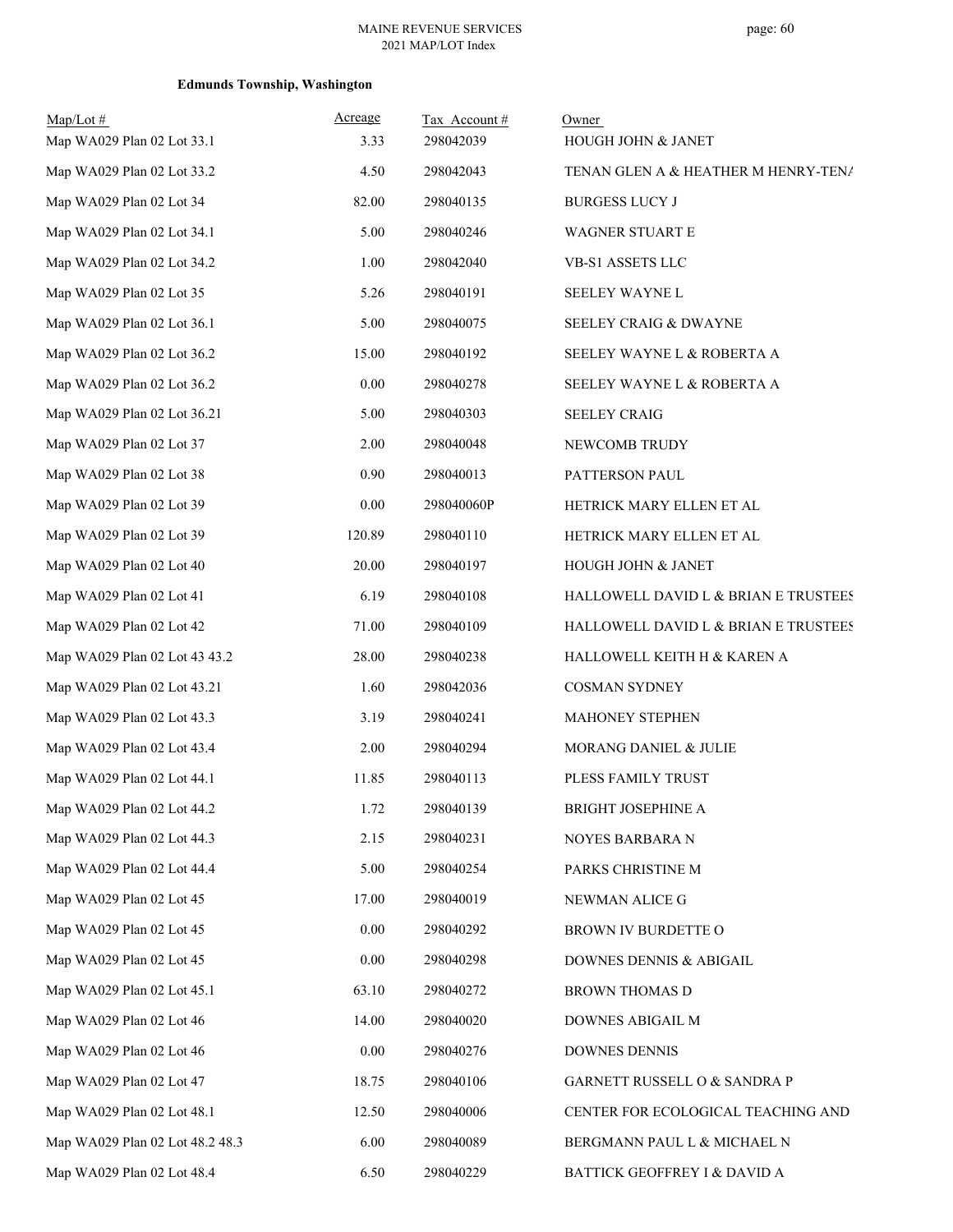| $Map/Lot \#$<br>Map WA029 Plan 02 Lot 49 | Acreage<br>45.00 | Tax Account#<br>298040159 | Owner<br>UNITED STATES OF AMERICA    |
|------------------------------------------|------------------|---------------------------|--------------------------------------|
| Map WA029 Plan 02 Lot 50.1               | 0.00             | 298040189                 | <b>SEELEY KAREN</b>                  |
| Map WA029 Plan 02 Lot 50.1               | 8.00             | 298042029                 | MCPHAIL PETER L & TAMMY S            |
| Map WA029 Plan 02 Lot 50.2 50.3          | 1.00             | 298040032                 | SEELEY THOMAS L & LINDA L            |
| Map WA029 Plan 02 Lot 51.1 51.2          | 29.01            | 298042002                 | CENTER FOR ECOLOGICAL TEACHING AND   |
| Map WA029 Plan 02 Lot 52.1               | 6.75             | 298040024                 | CENTER FOR ECOLOGICAL TEACHING AND   |
| Map WA029 Plan 02 Lot 52.2               | 11.25            | 298040030                 | CENTER FOR ECOLOGICAL TEACHING AND   |
| Map WA029 Plan 02 Lot 53                 | 25.40            | 298040263                 | <b>COX STEPHEN</b>                   |
| Map WA029 Plan 02 Lot 53.1               | 15.10            | 298042028                 | HALLOWELL KEITH H & KAREN A          |
| Map WA029 Plan 02 Lot 53.2               | 3.50             | 298042031                 | <b>COX BRANDON S</b>                 |
| Map WA029 Plan 02 Lot 54                 | 5.00             | 298040170                 | CRUTCHFIELD HARRY A                  |
| Map WA029 Plan 02 Lot 54.1               | 4.50             | 298040279                 | CRUTCHFIELD DIANE A                  |
| Map WA029 Plan 02 Lot 54.11              | 32.50            | 298042038                 | <b>COX BRANDON S</b>                 |
| Map WA029 Plan 02 Lot 55                 | $0.00\,$         | 298040052P                | CRUTCHFIELD HARRY A & DIANE A        |
| Map WA029 Plan 02 Lot 55                 | 8.00             | 298040171                 | CRUTCHFIELD HARRY A & DIANE A        |
| Map WA029 Plan 02 Lot 56                 | 41.80            | 298040177                 | ROGERS ALLEN, LARRY & LYDIA BISWELL  |
| Map WA029 Plan 02 Lot 57                 | 120.00           | 298042010                 | UNITED STATES OF AMERICA             |
| Map WA029 Plan 02 Lot 58                 | 60.40            | 298042011                 | UNITED STATES OF AMERICA             |
| Map WA029 Plan 02 Lot 59                 | 4.00             | 298040144                 | UNITED STATES OF AMERICA             |
| Map WA029 Plan 02 Lot 60                 | 2.50             | 298040087                 | FALB KAREN FORSLUND                  |
| Map WA029 Plan 02 Lot 61                 | 0.41             | 298040267                 | MAINE STATE OF (IF&W)                |
| Map WA029 Plan 02 Lot 62                 | 0.81             | 298040268                 | MAINE STATE OF (IF&W)                |
| Map WA029 Plan 02 Lot 170 172            | 3.00             | 298040266                 | UNITED STATES OF AMERICA             |
| Map WA029 Plan 02 Lot 171 173            | 4.50             | 298040265                 | HALLOWELL DAVID L & BRIAN E TRUSTEES |
| Map WA029 Plan 03 Lot 2 3                | 8.06             | 298040021                 | <b>BROWN STEVEN R</b>                |
| Map WA029 Plan 03 Lot 3.1                | 1.15             | 298040249                 | CHAFFEY ROBERT M                     |
| Map WA029 Plan 03 Lot 3.2                | 1.00             | 298040257                 | BROWN STEVEN R                       |
| Map WA029 Plan 03 Lot 4 11               | 0.70             | 298040085                 | HALLOWELL MERRILL R & CRYSTAL A      |
| Map WA029 Plan 03 Lot 5                  | 0.35             | 298040028                 | HALLOWELL MERRILL & CRYSTAL          |
| Map WA029 Plan 03 Lot 6                  | 0.50             | 298040140                 | HALLOWELL MERRILL R & CRYSTAL A      |
| Map WA029 Plan 03 Lot 7                  | 0.10             | 298040160                 | <b>BROWN STEVEN R</b>                |
| Map WA029 Plan 03 Lot 8                  | 1.80             | 298040079                 | JONES ANGELA RACHEL LINCOLN & BRIAN  |
| Map WA029 Plan 03 Lot 9                  | 4.84             | 298040098                 | GARDNER CHRISTOPHER M & AMANDA       |
| Map WA029 Plan 03 Lot 9.1                | 2.16             | 298040269                 | GARDNER CHRISTOPHER M                |
| Map WA029 Plan 03 Lot 10                 | 2.75             | 298040149                 | MARSHALL BRIAN PAUL                  |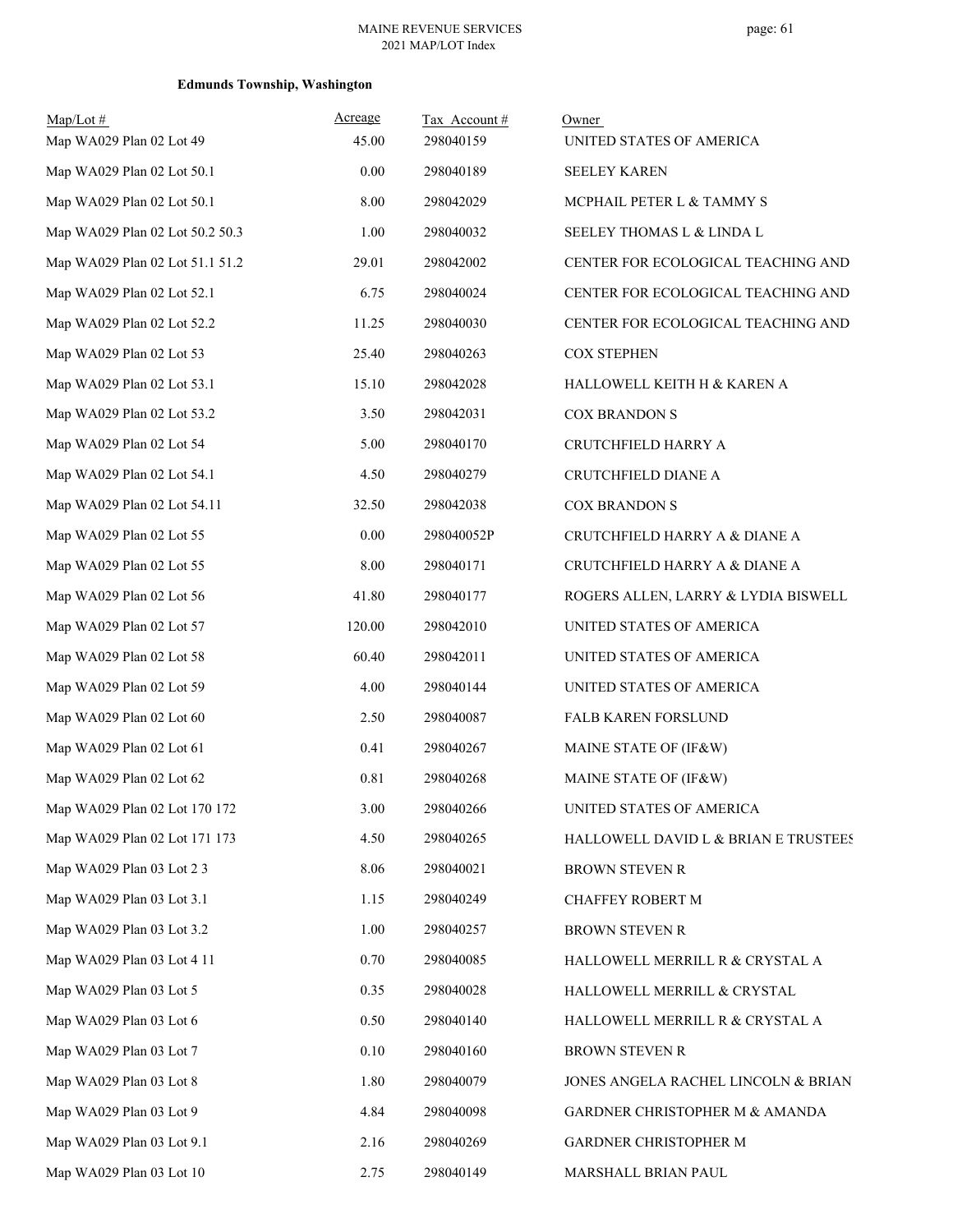| $Map/Lot \#$<br>Map WA029 Plan 04 Lot 1 46 | Acreage<br>5.00 | Tax Account#<br>298040148 | Owner<br>BROWN BENJAMIN E JR & MARY LOU |
|--------------------------------------------|-----------------|---------------------------|-----------------------------------------|
| Map WA029 Plan 04 Lot 2                    | 0.50            | 298042014                 | DENNYS RIVER HISTORICAL SOCIETY         |
| Map WA029 Plan 04 Lot 3                    | 16.00           | 298040074                 | <b>DAMON DOUGLAS</b>                    |
| Map WA029 Plan 04 Lot 4                    | 2.00            | 298040157                 | GARDNER CHRISTOPHER M & AMANDA J        |
| Map WA029 Plan 04 Lot 5                    | 7.00            | 298040033                 | JAQUES JONATHAN A                       |
| Map WA029 Plan 04 Lot 6                    | 3.00            | 298040199                 | LARROW NOELLA Y                         |
| Map WA029 Plan 04 Lot 7                    | 1.37            | 298040073                 | <b>DAMON DOUGLAS</b>                    |
| Map WA029 Plan 04 Lot 8.1                  | 16.32           | 298040062                 | <b>CURTIS LARRY E</b>                   |
| Map WA029 Plan 04 Lot 8.2                  | 3.20            | 298040063                 | <b>GOODRICH SUSAN D</b>                 |
| Map WA029 Plan 04 Lot 9 16                 | 61.38           | 298040215                 | WINDHORST RONALD A ET AL                |
| Map WA029 Plan 04 Lot 10                   | 8.00            | 298040114                 | <b>GRIFFIN JEFFREY</b>                  |
| Map WA029 Plan 04 Lot 10                   | 0.00            | 298042035                 | <b>GRIFFIN PATRICK</b>                  |
| Map WA029 Plan 04 Lot 11                   | 2.21            | 298040115                 | <b>GRIFFIN JEFFREY</b>                  |
| Map WA029 Plan 04 Lot 12                   | 1.00            | 298040094                 | GRIFFIN PRISCILLA W, JEFFREY B          |
| Map WA029 Plan 04 Lot 13                   | 1.00            | 298040188                 | DEMEREST CINDY OGDEN                    |
| Map WA029 Plan 04 Lot 14                   | 1.75            | 298040194                 | CARROLL PAMELA J                        |
| Map WA029 Plan 04 Lot 15.1                 | 1.00            | 298040283                 | MORGAN ANITA                            |
| Map WA029 Plan 04 Lot 15.2                 | 15.52           | 298040166                 | STEVENS TERRY & KELLY                   |
| Map WA029 Plan 04 Lot 15.21                | 1.00            | 298042034                 | <b>DEMEREST ARNIE</b>                   |
| Map WA029 Plan 04 Lot 15.3                 | 1.98            | 298040165                 | MOORES JOHN W JR & TAMARA J             |
| Map WA029 Plan 04 Lot 15.4                 | 1.50            | 298040027                 | MATTHEWS LARRY L                        |
| Map WA029 Plan 04 Lot 17                   | 4.50            | 298040208                 | STEVENS TERRY W & KELLY                 |
| Map WA029 Plan 04 Lot 18 28                | 9.24            | 298040218                 | ROBERTSTON SHANNON LEE & DAVID R MC     |
| Map WA029 Plan 04 Lot 19 20                | 1.00            | 298040284                 | STEVENS TERRY W & KELLY                 |
| Map WA029 Plan 04 Lot 21                   | 0.00            | 298040049P                | <b>SEAVEY ALLAN</b>                     |
| Map WA029 Plan 04 Lot 21                   | 1.48            | 298040196                 | SEAVEY ALLAN & SHELLEY L                |
| Map WA029 Plan 04 Lot 22 25.1              | 2.14            | 298040142                 | SMITH RUTH CASH                         |
| Map WA029 Plan 04 Lot 23                   | 2.46            | 298040152                 | <b>BROWN JOHN B</b>                     |
| Map WA029 Plan 04 Lot 24                   | 1.00            | 298040023                 | BROWN JOHN B                            |
| Map WA029 Plan 04 Lot 25 26 27             | 9.50            | 298040059                 | COX LOUIS & SYLVIA S                    |
| Map WA029 Plan 04 Lot 29                   | 10.00           | 298040156                 | MEANS PATRICK L & JANICE M LYONS        |
| Map WA029 Plan 04 Lot 30                   | 0.23            | 298040217                 | LEIGHTON CHRIS & LISA                   |
| Map WA029 Plan 04 Lot 31 32                | 1.64            | 298040180                 | LEIGHTON CHRIS E                        |
| Map WA029 Plan 04 Lot 33                   | 8.39            | 298042017                 | MAINE STATE OF                          |
| Map WA029 Plan 04 Lot 34                   | 1.75            | 298040147                 | WENTWORTH MARILYN                       |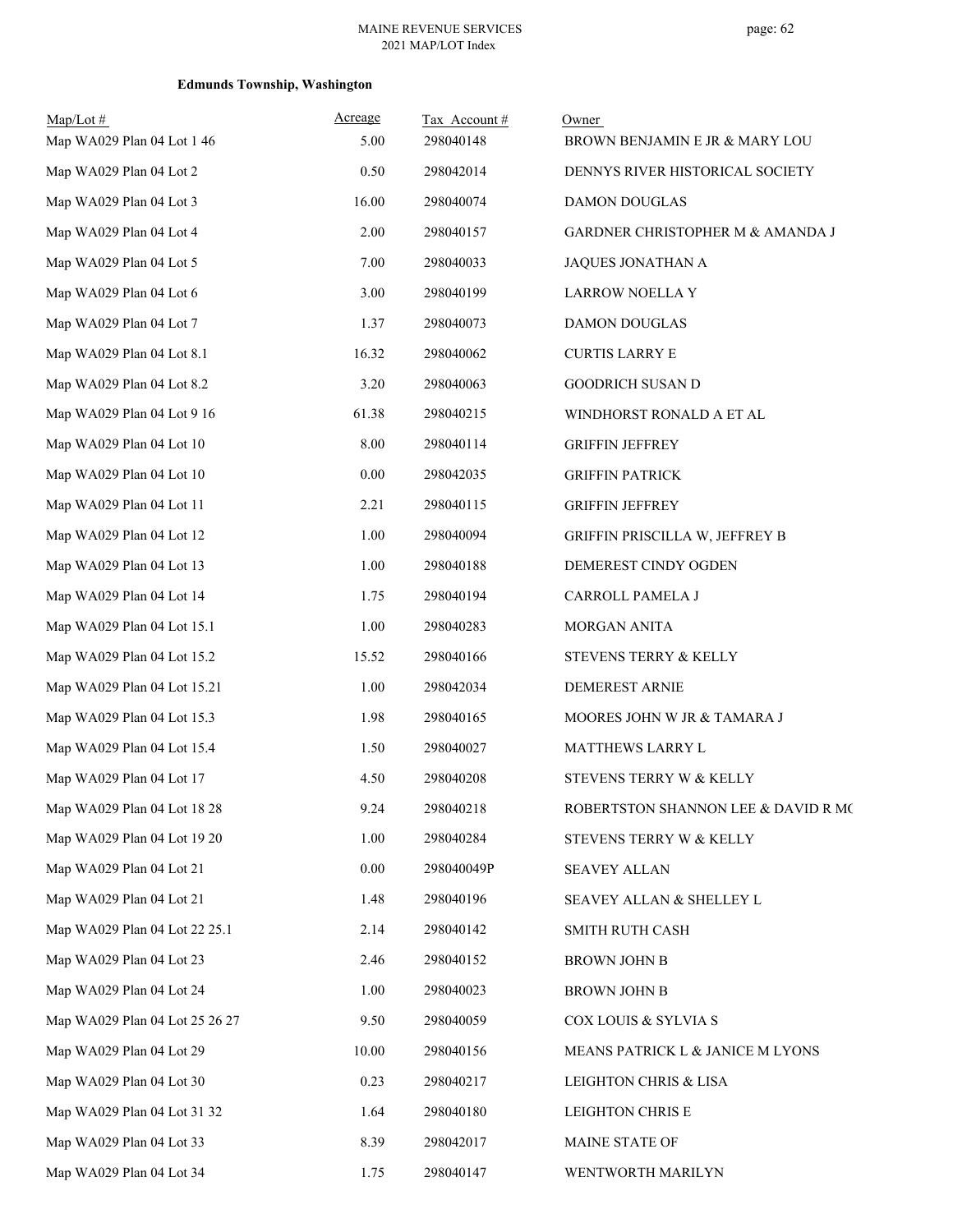| $Map/Lot \#$<br>Map WA029 Plan 04 Lot 35 | Acreage<br>0.57 | Tax Account#<br>298040230 | Owner<br>WINDHORST RONALD A & BARBARA L |
|------------------------------------------|-----------------|---------------------------|-----------------------------------------|
| Map WA029 Plan 04 Lot 36                 | 0.18            | 298040186                 | MARSHALL JAMIE M                        |
| Map WA029 Plan 04 Lot 37                 | 4.00            | 298040297                 | MAINE DEPT OF MARINE RESOURCES          |
| Map WA029 Plan 04 Lot 38                 | 4.78            | 298040154                 | WINDHORST RONALD & COLIN                |
| Map WA029 Plan 04 Lot 39                 | 1.00            | 298040137                 | KILBY LEROY A & JENNIE I                |
| Map WA029 Plan 04 Lot 40                 | 1.00            | 298040129                 | NEWELL JOHN L & LINDA M COURTNEY        |
| Map WA029 Plan 04 Lot 41                 | 6.00            | 298040061                 | <b>SMALL KEVIN E</b>                    |
| Map WA029 Plan 04 Lot 42                 | 3.42            | 298040086                 | FENDERSON DANA                          |
| Map WA029 Plan 04 Lot 42.1 43            | 2.08            | 298040084                 | <b>FARLEY GERALDINE</b>                 |
| Map WA029 Plan 04 Lot 42.1               | 0.00            | 298040302                 | <b>FARLEY CHRISTOPHER</b>               |
| Map WA029 Plan 04 Lot 44                 | 0.07            | 298040046                 | UNITED STATES OF AMERICA                |
| Map WA029 Plan 04 Lot 45                 | 0.57            | 298040281                 | MAINE STATE OF (IF&W)                   |
| Map WA029 Plan 05 Lot 1                  | 10.00           | 298042027                 | <b>CURTIS ALAN J</b>                    |
| Map WA029 Plan 05 Lot 2                  | 1.00            | 298040227                 | <b>BROOME PHILIP M</b>                  |
| Map WA029 Plan 05 Lot 2.2                | 2.00            | 298040122                 | <b>SHEAF LAURIE E</b>                   |
| Map WA029 Plan 05 Lot 3                  | 5.50            | 298040034                 | CHUBBUCK PAMELA                         |
| Map WA029 Plan 05 Lot 4 5                | 7.00            | 298040031                 | <b>BROOME PHILIP M</b>                  |
| Map WA029 Plan 06 Lot 1                  | 1.00            | 298040158                 | <b>GRIFFEN BRENT</b>                    |
| Map WA029 Plan 06 Lot 2 3                | 2.00            | 298040143                 | BAKER MORGAN H & ROBERT E JR            |
| Map WA029 Plan 06 Lot 4                  | 17.00           | 298040255                 | JAMIESON RICKEY & DONNA                 |
| Map WA029 Plan 06 Lot 4.1                | 3.00            | 298040130                 | TRYNOR MARK E ET AL                     |
| Map WA029 Plan 06 Lot 5                  | 2.00            | 298040119                 | JOHNSON LORIE A & SCOTT A & JOHN MILT   |
| Map WA029 Plan 06 Lot 6                  | 1.02            | 298040036                 | HOCHE ERIC H & WANDA J                  |
| Map WA029 Plan 06 Lot 7                  | 8.00            | 298040131                 | TOCCE FREDERICK W & MALLE TRUSTEES      |
| Map WA029 Plan 06 Lot 7.1                | 1.00            | 298040220                 | TEED CLAYTON & MIGDALIA TTEE            |
| Map WA029 Plan 06 Lot 8                  | 9.00            | 298040132                 | TOCCE FREDERICK W & MALLE TRUSTEES      |
| Map WA029 Plan 06 Lot 9 10               | 4.00            | 298040232                 | <b>GRIFFIN BRENT</b>                    |
| Map WA029 Plan 07 Lot 1                  | 5.49            | 298040060                 | UNITED STATES OF AMERICA                |
| Map WA029 Plan 07 Lot 2                  | 9.00            | 298042012                 | UNITED STATES OF AMERICA                |
| Map WA029 Plan 07 Lot 3                  | 3.25            | 298040187                 | <b>SEELEY WAYNE</b>                     |
| Map WA029 Plan 07 Lot 4                  | 4.00            | 298040178                 | ROGERS ALLEN, LARRY & LYDIA BISWELL     |
| Map WA029 Plan 07 Lot 4.2                | 2.20            | 298040226                 | ROGERS ALLEN E                          |
| Map WA029 Plan 07 Lot 5                  | 3.90            | 298040172                 | CRUTCHFIELD DIANE A                     |
| Map WA029 Plan 07 Lot 6                  | 1.13            | 298040176                 | COX ERIN L                              |
| Map WA029 Plan 07 Lot 7                  | 1.00            | 298042013                 | MAINE STATE OF                          |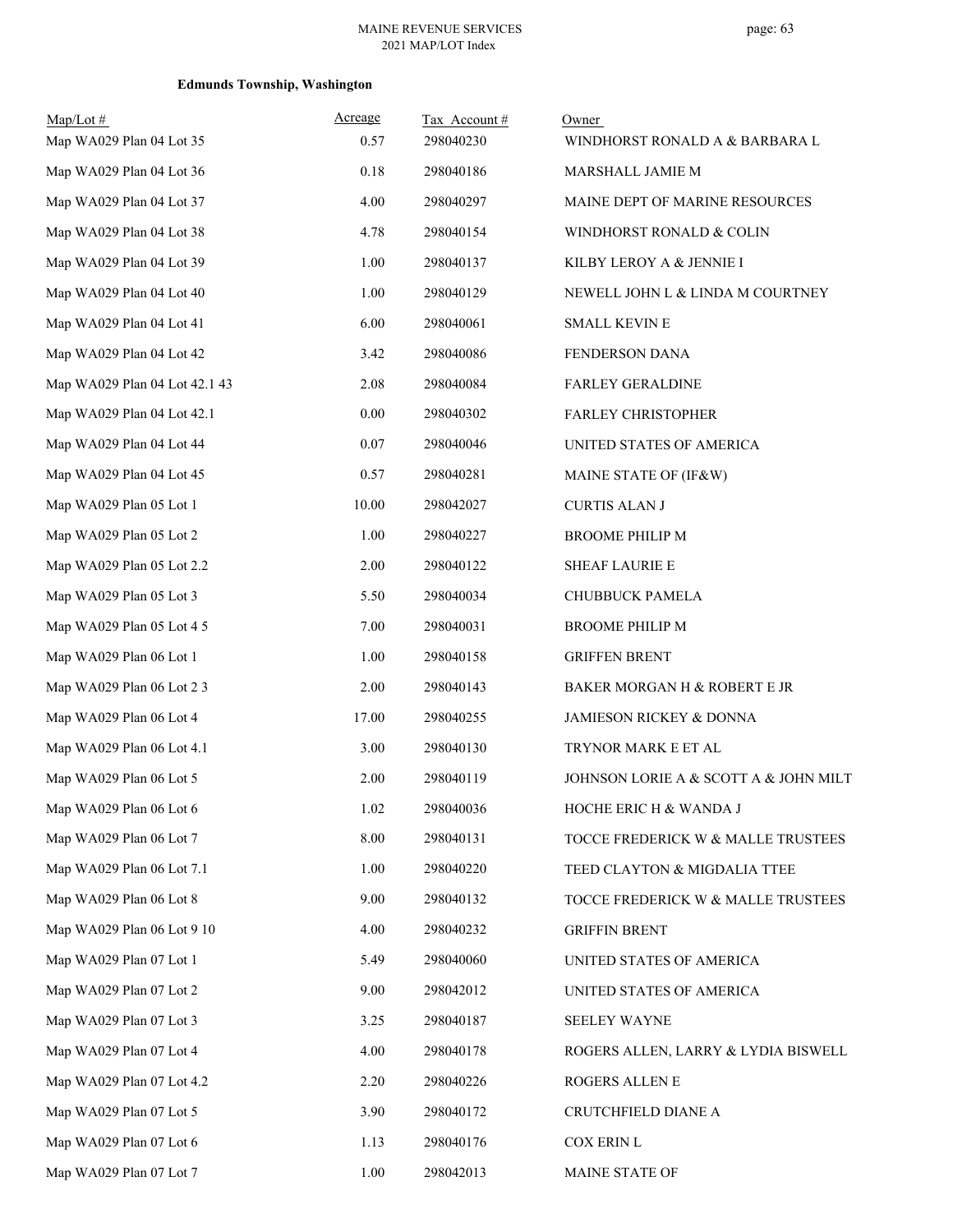#### MAINE REVENUE SERVICES 2021 MAP/LOT Index

| $Map/Lot \#$            | Acreage | Tax Account $#$ | Owner                   |
|-------------------------|---------|-----------------|-------------------------|
| Map WA029 Plan 07 Lot 8 | .40     | 298040017       | DOWNES DENNIS & ABIGAIL |
| Map WA029 Plan 07 Lot 9 | 0.30    | 298040164       | COX ANITA L             |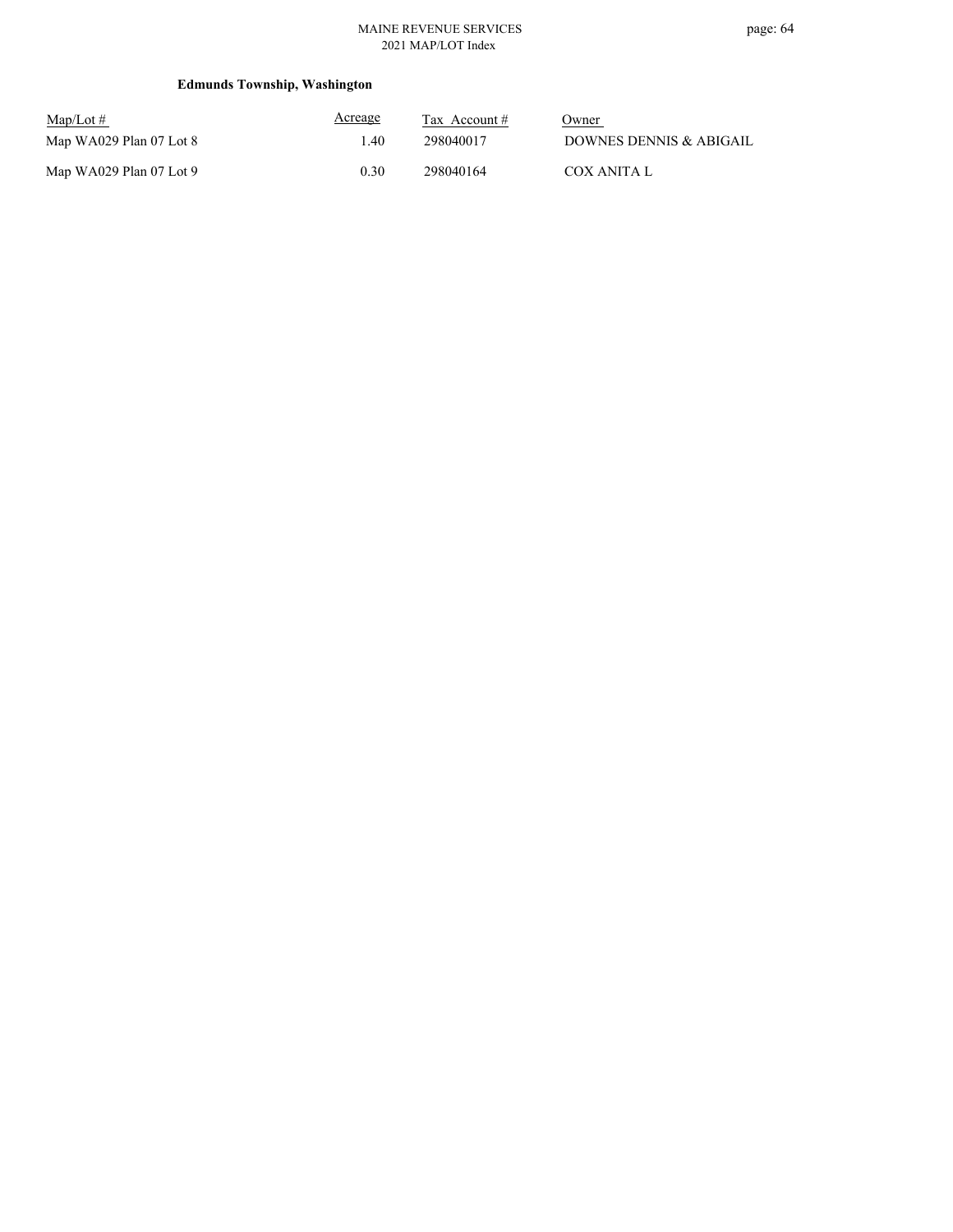### **Indian Township, Washington**

| $Map/Lot$ #                                | Acreage   | Tax Account# | Owner                              |
|--------------------------------------------|-----------|--------------|------------------------------------|
| Map WA030                                  | 0.00      | 298320016    | EASTERN MAINE ELECTRIC CO-OP INC   |
| Map WA030                                  | 0.00      | 298322014    | <b>EMERA MAINE</b>                 |
| Map WA030 Plan 01 Lot                      | 0.00      | 298322003    | PASSAMAQUODDY INDIAN RESERVATION   |
| Map WA030 Plan 01 Lot 1                    | 78.00     | 298320073    | PASSAMAQUODDY INDIAN RESERVATION   |
| Map WA030 Plan 01 Lot 1                    | 14,312.00 | 298322001    | PASSAMAQUODDY INDIAN RESERVATION   |
| Map WA030 Plan 01 Lot 2                    | 40.00     | 298320063    | PASSAMAQUODDY INDIAN RESERVATION   |
| Map WA030 Plan 01 Lot 3 4                  | 162.00    | 298320072    | PASSAMAQUODDY INDIAN RESERVATION   |
| Map WA030 Plan 01 Lot 5                    | 129.00    | 298322007    | PASSAMAQUODDY INDIAN RESERVATION   |
| Map WA030 Plan 01 Lot 6                    | 186.00    | 298322004    | PASSAMAQUODDY INDIAN RESERVATION   |
| Map WA030 Plan 01 Lot 7 10 17 18           | 594.00    | 298320057    | PASSAMAQUODDY INDIAN RESERVATION   |
| Map WA030 Plan 01 Lot 8                    | 346.00    | 298322008    | PASSAMAQUODDY INDIAN RESERVATION   |
| Map WA030 Plan 01 Lot 9                    | 154.00    | 298322010    | PASSAMAQUODDY INDIAN RESERVATION   |
| Map WA030 Plan 01 Lot 11.11                | 100.00    | 298320009    | PASSAMAQUODDY INDIAN RESERVATION   |
| Map WA030 Plan 01 Lot 11.12                | 10.00     | 298320006    | <b>BONOCCHI LILLIAN</b>            |
| Map WA030 Plan 01 Lot 11.13                | 10.00     | 298320054    | ROSE JAMES III & CAROLYN           |
| Map WA030 Plan 01 Lot 11.14                | 3.00      | 298320074    | DUHAN MICHAEL & KATHRYN            |
| Map WA030 Plan 01 Lot 11.14                | 3.00      | 298320074    | YODKINS EDWARD J JR & DOROTHY      |
| Map WA030 Plan 01 Lot 11.2                 | 61.18     | 298320025    | PASSAMAQUODDY INDIAN RESERVATION   |
| Map WA030 Plan 01 Lot 12 13 14             | 434.00    | 298322009    | PASSAMAQUODDY INDIAN RESERVATION   |
| Map WA030 Plan 01 Lot 15 16                | 186.00    | 298322013    | PASSAMAQUODDY INDIAN RESERVATION   |
| Map WA030 Plan 01 Lot 19 20 21             | 1,991.00  | 298322006    | PASSAMAQUODDY INDIAN RESERVATION   |
| Map WA030 Plan 01 Lot 22                   | 3,101.00  | 298320018    | WOODLAND PULP LLC                  |
| Map WA030 Plan 01 Lot 30                   | 41.00     | 298320078    | NODDIN KATHERINE, THOMAS E GRAFFAM |
| Map WA030 Plan 02 Lot INCL 8 9 10 11<br>12 | 1.18      | 298320068    | PASSAMAQUODDY INDIAN RESERVATION   |
| Map WA030 Plan 02 Lot 1                    | 0.42      | 298322011    | PASSAMAQUODDY INDIAN RESERVATION   |
| Map WA030 Plan 02 Lot 2                    | 0.17      | 298320003    | SABATTUS CHRISTINE L & RICHARD J   |
| Map WA030 Plan 02 Lot 3                    | 0.50      | 298320031    | PASSAMAQUODDY INDIAN RESERVATION   |
| Map WA030 Plan 02 Lot 4 5                  | 0.51      | 298320011    | ATKINSON RICHARD & SHELLEY SAZER   |
| Map WA030 Plan 02 Lot 6 7                  | 0.49      | 298320019    | <b>CILLEY EMERSON &amp; JANICE</b> |
| Map WA030 Plan 02 Lot 13 14                | 0.48      | 298320008    | PASSAMAQUODDY INDIAN RESERVATION   |
| Map WA030 Plan 02 Lot 15 16                | 0.40      | 298320027    | GILLESPIE WILLIAM & CARLA D        |
| Map WA030 Plan 02 Lot 17                   | 0.25      | 298320029    | PASSAMAQUODDY INDIAN RESERVATION   |
| Map WA030 Plan 02 Lot 18 19                | 0.48      | 298320061    | PASSAMAQUODDY INDIAN RESERVATION   |
| Map WA030 Plan 02 Lot 20 21                | 0.47      | 298320058    | PASSAMAQUODDY INDIAN RESERVATION   |
| Map WA030 Plan 02 Lot 22 23                | 0.37      | 298320035    | DYER JERRY E & KIM Y               |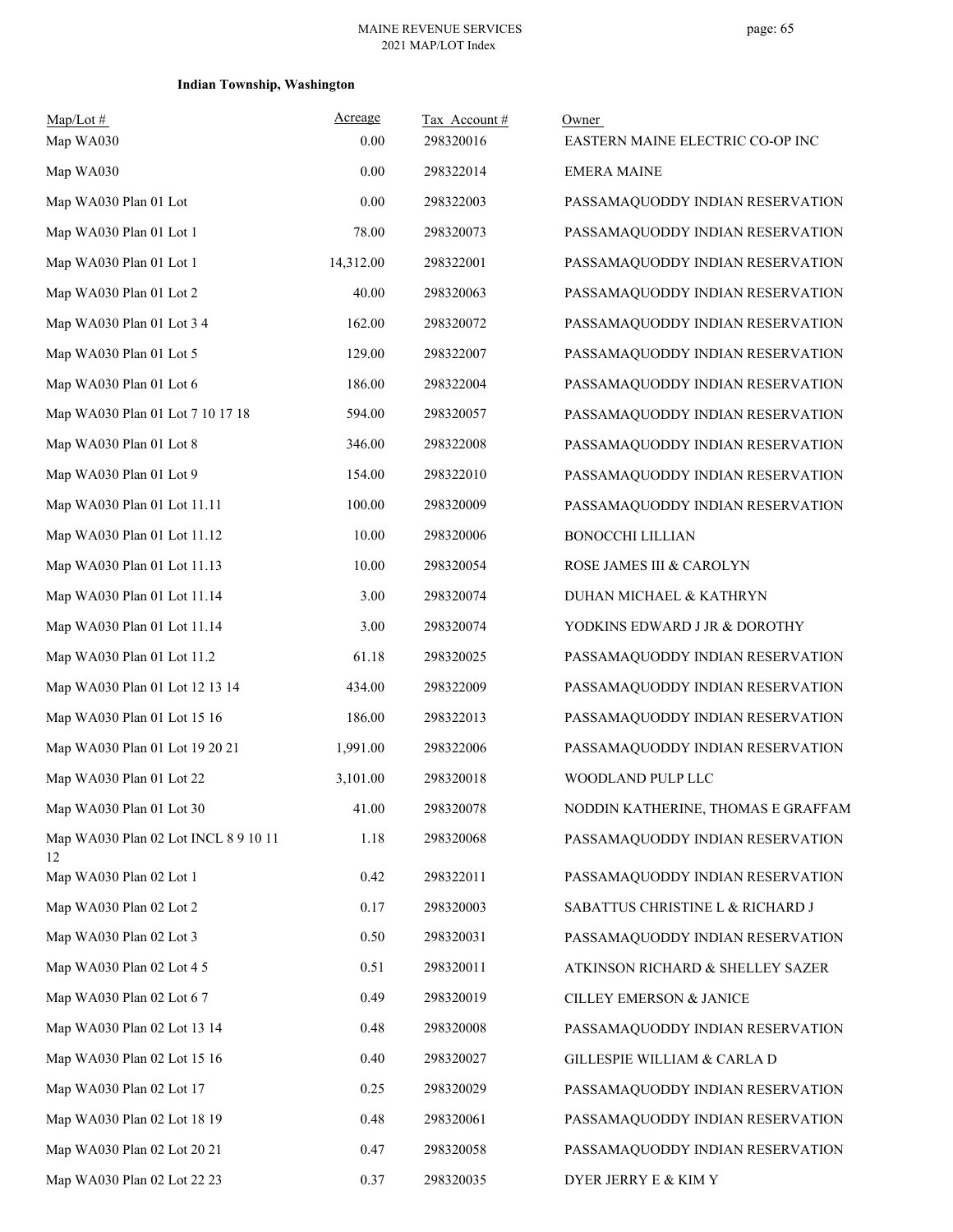### **Indian Township, Washington**

| $Map/Lot$ #                                                           | Acreage | Tax Account# | Owner                              |
|-----------------------------------------------------------------------|---------|--------------|------------------------------------|
| Map WA030 Plan 02 Lot 24                                              | 0.62    | 298320071    | TUELL IVAN Q                       |
| Map WA030 Plan 02 Lot 25 26                                           | 0.33    | 298320067    | PASSAMAQUODDY INDIAN RESERVATION   |
| Map WA030 Plan 02 Lot 27 28                                           | 0.36    | 298320021    | PASSAMAQUODDY INDIAN RESERVATION   |
| Map WA030 Plan 02 Lot 29                                              | 0.20    | 298320070    | PASSAMAQUODDY INDIAN RESERVATION   |
| Map WA030 Plan 02 Lot 30                                              | 0.19    | 298320064    | PASSAMAQUODDY INDIAN RESERVATION   |
| Map WA030 Plan 02 Lot 31 32 33 34 35<br>36 41 42 43 44 45 46 47 48.11 | 76.78   | 298320065    | PASSAMAQUODDY INDIAN RESERVATION   |
| Map WA030 Plan 02 Lot 37 38 39 40                                     | 0.87    | 298320013    | TOMAH JEFFREY & EVETTE T GONZALEZ  |
| Map WA030 Plan 02 Lot 48.12                                           | 0.37    | 298320030    | PASSAMAQUODDY INDIAN RESERVATION   |
| Map WA030 Plan 02 Lot 48.2                                            | 0.37    | 298320059    | PASSAMAQUODDY INDIAN RESERVATION   |
| Map WA030 Plan 02 Lot 49                                              | 0.37    | 298320055    | PASSAMAQUODDY INDIAN RESERVATION   |
| Map WA030 Plan 02 Lot 50                                              | 0.18    | 298320014    | PASSAMAQUODDY INDIAN RESERVATION   |
| Map WA030 Plan 02 Lot 51                                              | 0.37    | 298320001    | PASSAMAQUODDY TRIBE OF INDIAN TOWN |
| Map WA030 Plan 02 Lot 52                                              | 0.40    | 298320002    | <b>ACHESON DOLORES</b>             |
| Map WA030 Plan 02 Lot 53                                              | 0.50    | 298320032    | PASSAMAQUODDY INDIAN RESERVATION   |
| Map WA030 Plan 02 Lot 54                                              | 0.17    | 298320069    | PASSAMAQUODDY INDIAN RESERVATION   |
| Map WA030 Plan 02 Lot 55                                              | 3.67    | 298322012    | PASSAMAQUODDY INDIAN RESERVATION   |
| Map WA030 Plan 02 Lot 56                                              | 2.00    | 298320015    | PASSAMAQUODDY INDIAN RESERVATION   |
| Map WA030 Plan 02 Lot 57.1                                            | 0.50    | 298320020    | PASSAMAQUODDY INDIAN RESERVATION   |
| Map WA030 Plan 02 Lot 57.2                                            | 0.50    | 298320017    | PASSAMAQUODDY INDIAN RESERVATION   |
| Map WA030 Plan 02 Lot 58                                              | 0.91    | 298322005    | PASSAMAQUODDY INDIAN RESERVATION   |
| Map WA030 Plan 02 Lot 59                                              | 3.06    | 298320046    | PASSAMAQUODDY INDIAN RESERVATION   |
| Map WA030 Plan 02 Lot 60.1                                            | 5.30    | 298320047    | PASSAMAQUODDY INDIAN RESERVATION   |
| Map WA030 Plan 02 Lot 60.2                                            | 0.27    | 298320039    | PASSAMAQUODDY INDIAN RESERVATION   |
| Map WA030 Plan 02 Lot 61                                              | 0.26    | 298320062    | PASSAMAQUODDY INDIAN RESERVATION   |
| Map WA030 Plan 02 Lot 62                                              | 0.26    | 298320034    | PASSAMAQUODDY INDIAN RESERVATION   |
| Map WA030 Plan 02 Lot 63                                              | 0.15    | 298320026    | PASSAMAQUODDY INDIAN RESERVATION   |
| Map WA030 Plan 02 Lot 64                                              | 0.17    | 298320028    | PASSAMAQUODDY INDIAN RESERVATION   |
| Map WA030 Plan 02 Lot 65                                              | 0.13    | 298320076    | PASSAMAQUODDY INDIAN RESERVATION   |
| Map WA030 Plan 02 Lot 66                                              | 16.00   | 298320049    | PASSAMAQUODDY INDIAN RESERVATION   |
| Map WA030 Plan 02 Lot 67 68 69                                        | 34.63   | 298320050    | PASSAMAQUODDY INDIAN RESERVATION   |
| Map WA030 Plan 02 Lot 70                                              | 1.60    | 298320048    | PASSAMAQUODDY INDIAN RESERVATION   |
| Map WA030 Plan 02 Lot 71                                              | 1.30    | 298320036    | PASSAMAQUODDY INDIAN RESERVATION   |
| Map WA030 Plan 02 Lot 72.1                                            | 1.00    | 298320038    | PASSAMAQUODDY INDIAN RESERVATION   |
| Map WA030 Plan 02 Lot 72.2                                            | 8.66    | 298320037    | PASSAMAQUODDY INDIAN RESERVATION   |
| Map WA030 Plan 02 Lot 73                                              | 0.96    | 298322002    | PASSAMAQUODDY INDIAN RESERVATION   |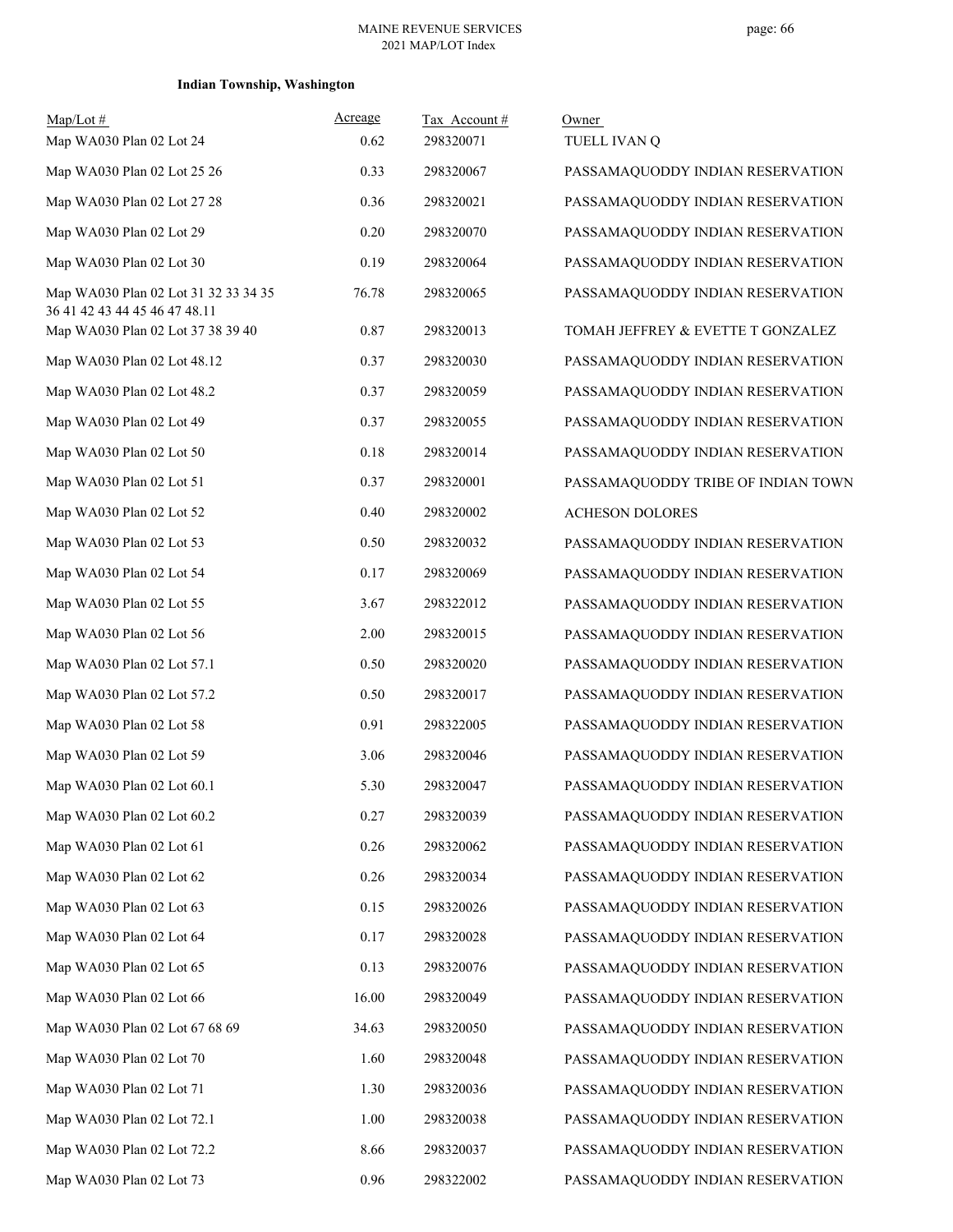#### MAINE REVENUE SERVICES 2021 MAP/LOT Index

### **Indian Township, Washington**

| $Map/Lot \#$             | Acreage | Tax Account# | Owner                            |
|--------------------------|---------|--------------|----------------------------------|
| Map WA030 Plan 02 Lot 74 | 3.46    | 298320012    | PASSAMAQUODDY INDIAN RESERVATION |
| Map WA030 Plan 02 Lot 75 | 0.75    | 298320024    | PASSAMAQUODDY INDIAN RESERVATION |
| Map WA030 Plan 02 Lot 76 | 0.40    | 298320051    | PASSAMAQUODDY INDIAN RESERVATION |
| Map WA030 Plan 02 Lot 77 | 1.20    | 298320007    | PASSAMAQUODDY INDIAN RESERVATION |
| Map WA030 Plan 02 Lot 78 | 1.18    | 298320056    | PASSAMAQUODDY INDIAN RESERVATION |
| Map WA030 Plan 02 Lot 79 | 1.52    | 298320040    | PASSAMAQUODDY INDIAN RESERVATION |
| Map WA030 Plan 02 Lot 80 | 0.28    | 298320010    | ATKINSON RICHARD & SHELLEY SAZER |
| Map WA030 Plan 02 Lot 81 | 0.18    | 298320060    | PASSAMAQUODDY INDIAN RESERVATION |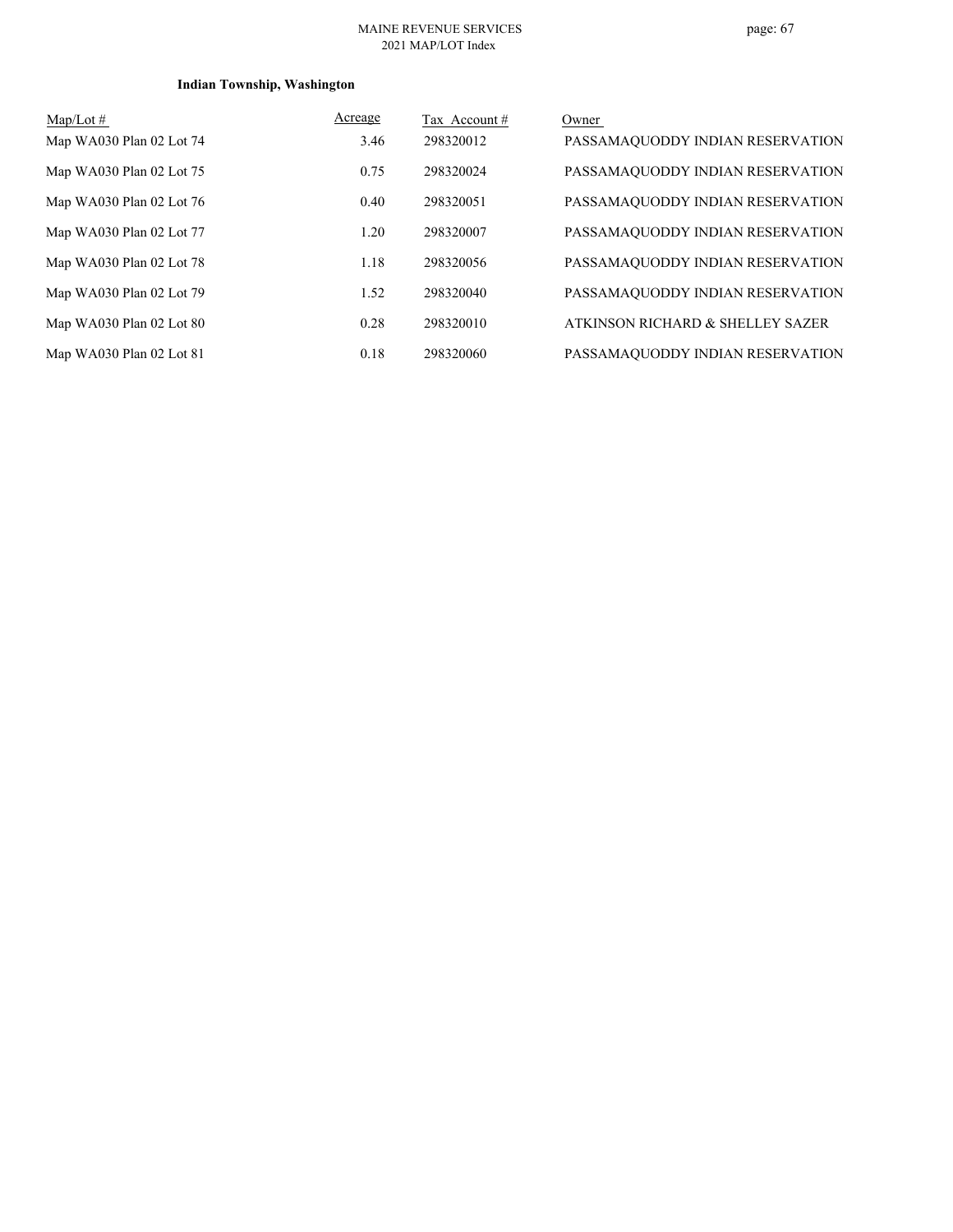| $Map/Lot \#$<br>Map WA031                                                            | Acreage<br>0.00 | Tax Account#<br>298100006P | Owner<br>COAST OF MAINE ORGANIC PRODUCTS INC |
|--------------------------------------------------------------------------------------|-----------------|----------------------------|----------------------------------------------|
| Map WA031                                                                            | 0.00            | 298100008P                 | <b>BEAL TIMOTHY</b>                          |
| Map WA031                                                                            | 0.00            | 298100063                  | EASTERN MAINE ELECTRIC CO-OP INC             |
| Map WA031 Plan 01 Lot 1                                                              | 22.30           | 298100110                  | <b>INGRISH GEORGE</b>                        |
| Map WA031 Plan 01 Lot 1.1                                                            | 0.00            | 298100013P                 | MARION TRANSFER STATION INC                  |
| Map WA031 Plan 01 Lot 1.1                                                            | 61.70           | 298100219                  | <b>MARION TRANSFER STATION INC</b>           |
| Map WA031 Plan 01 Lot 2 3 4 6 7 60.3 69<br>70.1 70.2 71 Plan 02 Lot 1.3 2 3 12 16 17 | 4,749.02        | 298100195                  | TYPHOON LLC                                  |
| 18<br>Map WA031 Plan 01 Lot 2.1                                                      | 121.00          | 298100196                  | DOWN EAST ENVIRONMENTAL ASSOC INC            |
| Map WA031 Plan 01 Lot 2.11                                                           | 1.00            | 298102037                  | <b>ROBINSON JAMES W</b>                      |
| Map WA031 Plan 01 Lot 2.2                                                            | 16.83           | 298100209                  | <b>WASHINGTON COUNTY</b>                     |
| Map WA031 Plan 01 Lot 2.21                                                           | 25.17           | 298102060                  | COAST OF MAINE ORGANIC PRODUCTS INC          |
| Map WA031 Plan 01 Lot 5                                                              | 115.00          | 298100025                  | MAINE STATE OF                               |
| Map WA031 Plan 01 Lot 6.1                                                            | 10.04           | 298100220                  | PRESTON STEPHEN D JR & LINDA A               |
| Map WA031 Plan 01 Lot 8 9 72                                                         | 318.00          | 298100073                  | TYPHOON LLC                                  |
| Map WA031 Plan 01 Lot 10 11                                                          | 44.00           | 298100077                  | <b>GRAHAM SHIRLEY E &amp; CONSTANCE C</b>    |
| Map WA031 Plan 01 Lot 10.1                                                           | 29.74           | 298102004                  | <b>GRAHAM STEVEN E &amp; JULIANNE</b>        |
| Map WA031 Plan 01 Lot 10.11                                                          | 3.01            | 298102049                  | PASKO ANDREW                                 |
| Map WA031 Plan 01 Lot 11.1                                                           | 2.04            | 298102034                  | <b>MAINE STATE OF</b>                        |
| Map WA031 Plan 01 Lot 11.2 13.25                                                     | 30.80           | 298102066                  | MAXWELL KEVIN M                              |
| Map WA031 Plan 01 Lot 11.21 13.24                                                    | 25.40           | 298102065                  | CHAMBERS JOHN V JR & KATIE L & AARON         |
| Map WA031 Plan 01 Lot 12 13.23                                                       | 49.00           | 298102064                  | <b>BUREK JOHN &amp; LORAINE</b>              |
| Map WA031 Plan 01 Lot 12.1 13.21 13.22<br>13.4 14                                    | 174.06          | 298102052                  | SPEAR WAYNE L & SON INC                      |
| Map WA031 Plan 01 Lot 13                                                             | 8.00            | 298100075                  | <b>GRAHAM IVAN</b>                           |
| Map WA031 Plan 01 Lot 13.1 14.1 14.2<br>16.1                                         | 0.00            | 298100015P                 | POULIOT ROLAND G                             |
| Map WA031 Plan 01 Lot 13.1 14.1 14.2<br>15 16.1                                      | 190.00          | 298102041                  | POULIOT ROLAND G                             |
| Map WA031 Plan 01 Lot 13.2                                                           | 21.40           | 298102046                  | LAKEVILLE SHORES INC                         |
| Map WA031 Plan 01 Lot 13.26                                                          | 1.90            | 298102067                  | WILLIAMS WALTER D & RENEE L                  |
| Map WA031 Plan 01 Lot 13.3                                                           | 1.00            | 298102048                  | SPEAR WAYNE L $\&$ SON INC                   |
| Map WA031 Plan 01 Lot 16                                                             | 313.00          | 298102019                  | TYPHOON LLC                                  |
| Map WA031 Plan 01 Lot 17 18                                                          | 20.00           | 298102003                  | MAINE STATE OF                               |
| Map WA031 Plan 01 Lot 19.1                                                           | 15.00           | 298100181                  | HUGHES THOMAS A                              |
| Map WA031 Plan 01 Lot 19.2                                                           | 317.00          | 298100137                  | TYPHOON LLC                                  |
| Map WA031 Plan 01 Lot 20                                                             | 47.00           | 298100031                  | WOJCIK EDWARD J                              |
| Map WA031 Plan 01 Lot 21                                                             | 20.00           | 298100118                  | MARTINO GABRIEL                              |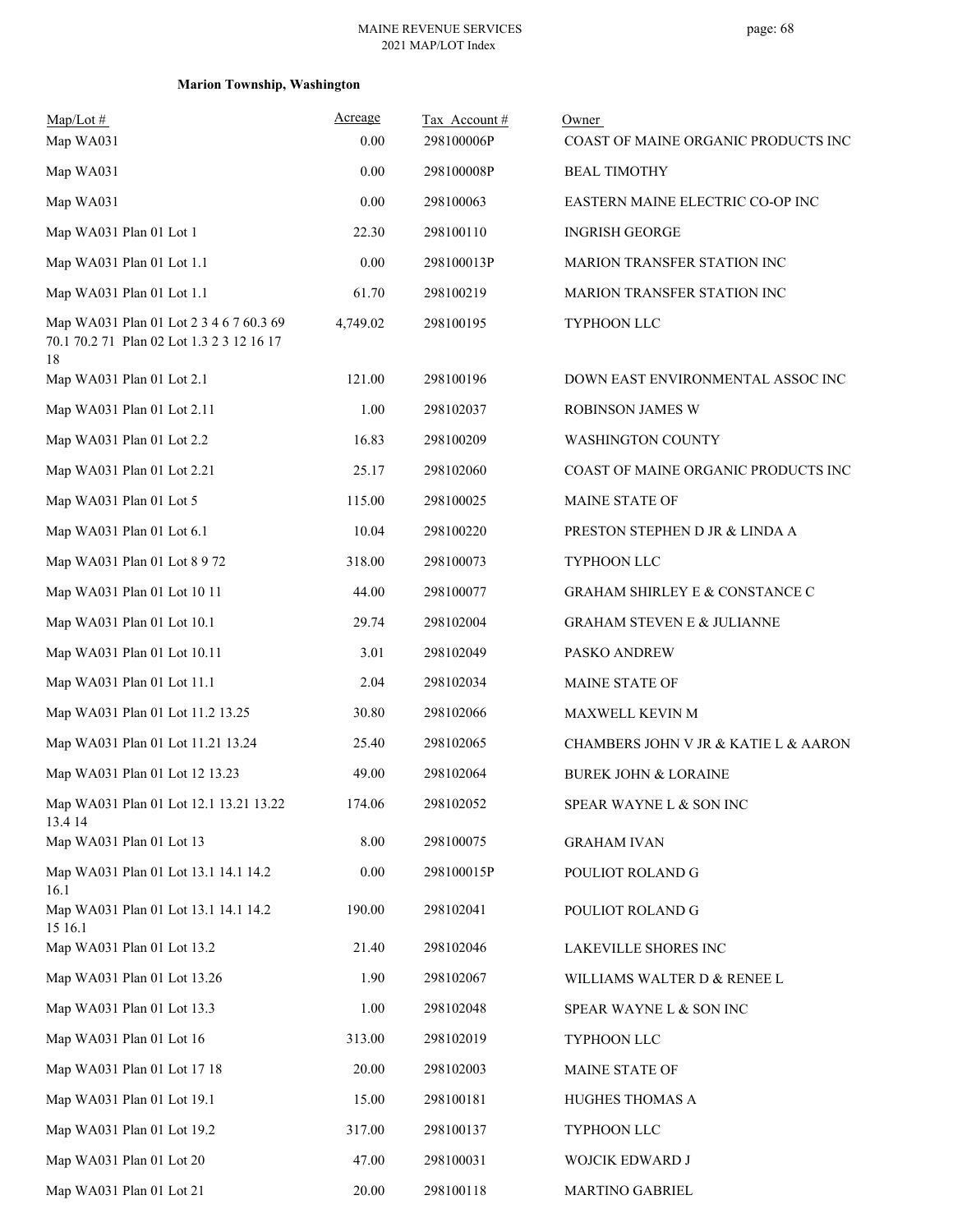| $Map/Lot$ #                                               | Acreage  | Tax Account# | Owner                              |
|-----------------------------------------------------------|----------|--------------|------------------------------------|
| Map WA031 Plan 01 Lot 22                                  | 11.00    | 298100046    | POTTLE THOMAS R & ROMAN ROZENSKI   |
| Map WA031 Plan 01 Lot 23                                  | 54.00    | 298100169    | KINNEY TIMOTHY R                   |
| Map WA031 Plan 01 Lot 24                                  | 25.00    | 298100043    | <b>COX AARON</b>                   |
| Map WA031 Plan 01 Lot 25 Plan 03 Lot 4<br>5 1 1           | 42.00    | 298100150    | PASKO ANDREW                       |
| Map WA031 Plan 01 Lot 26.1 26.2                           | 4.00     | 298100042    | CHASE THOMAS HP & CATHERINE A      |
| Map WA031 Plan 01 Lot 26.3 26.4                           | 48.50    | 298100047    | CHASE THOMAS HP & CATHERINE A      |
| Map WA031 Plan 01 Lot 26.5                                | 2.00     | 298100117    | JOHNSON RICHARD WILCOX             |
| Map WA031 Plan 01 Lot 27 27.1                             | 57.00    | 298100085    | <b>CHASE THOMAS</b>                |
| Map WA031 Plan 01 Lot 28                                  | 15.00    | 298100208    | MOORE JEFFREY & RUBY TROTT         |
| Map WA031 Plan 01 Lot 29 41 42 43 66<br>67 Plan 03 Lot 10 | 559.10   | 298100140    | PENOBSCOT FOREST LLC               |
| Map WA031 Plan 01 Lot 30                                  | 17.90    | 298102063    | PASKO ANDREW                       |
| Map WA031 Plan 01 Lot 31                                  | 111.00   | 298100104    | PASKO ANDREW                       |
| Map WA031 Plan 01 Lot 32                                  | 94.00    | 298102020    | LAKEVILLE SHORES INC               |
| Map WA031 Plan 01 Lot 32.1                                | 18.00    | 298102036    | <b>SULTZ PHILIP &amp; JANICE</b>   |
| Map WA031 Plan 01 Lot 33                                  | 11.00    | 298100039    | <b>SULTZ PHILIP &amp; JANICE</b>   |
| Map WA031 Plan 01 Lot 34 35                               | 9.00     | 298100167    | CHALMERS GERALD H                  |
| Map WA031 Plan 01 Lot 36                                  | 4.00     | 298100115    | <b>MAKER KATIE</b>                 |
| Map WA031 Plan 01 Lot 37                                  | 8.00     | 298100038    | CARTONIO GLORIA                    |
| Map WA031 Plan 01 Lot 38                                  | 7.60     | 298100168    | KIRSHMAN WANDA A                   |
| Map WA031 Plan 01 Lot 39.1                                | 4.00     | 298100109    | WOODY-WALTERS JULIA MAY & ANDREW \ |
| Map WA031 Plan 01 Lot 39.2                                | 3.25     | 298100112    | WOODY-WALTERS JULIA MAY & ANDREW \ |
| Map WA031 Plan 01 Lot 40                                  | 18.00    | 298100095    | JOHNSON ROBERT JR & EARL           |
| Map WA031 Plan 01 Lot 42.1 43                             | 71.00    | 298102031    | MAINE DEPT OF MARINE RESOURCES     |
| Map WA031 Plan 01 Lot 44                                  | 75.00    | 298100111    | MCFADDEN HOWARD E & MARY M TRUSTE  |
| Map WA031 Plan 01 Lot 45                                  | $0.00\,$ | 298100166    | <b>GARDNER BENJAMIN</b>            |
| Map WA031 Plan 01 Lot 45 53 Plan 02<br>Lot 22             | 3,831.85 | 298102017    | IKOSSI MARIA G & KIKI TRUSTEES     |
| Map WA031 Plan 01 Lot 46                                  | 10.34    | 298100127    | SCHMITTER DANIEL                   |
| Map WA031 Plan 01 Lot 47                                  | 8.30     | 298100126    | HAMMOND JOHN & ROBIN               |
| Map WA031 Plan 01 Lot 48                                  | 25.00    | 298100052    | DEMELIS FERDINAND A ET AL          |
| Map WA031 Plan 01 Lot 49 62.1                             | 35.00    | 298100081    | MCCLURE DAVID P & DAWN M           |
| Map WA031 Plan 01 Lot 50.1                                | 39.00    | 298100123    | PEAK L ANTHONY & RACHEL F ORR      |
| Map WA031 Plan 01 Lot 50.2                                | 4.00     | 298100102    | LAPHAM BARBARA E                   |
| Map WA031 Plan 01 Lot 50.3                                | 9.00     | 298100184    | SEELEY WAYNE L & ROBERTA A         |
| Map WA031 Plan 01 Lot 51                                  | 1.00     | 298100174    | SCHMITTER SHAWN & KARA             |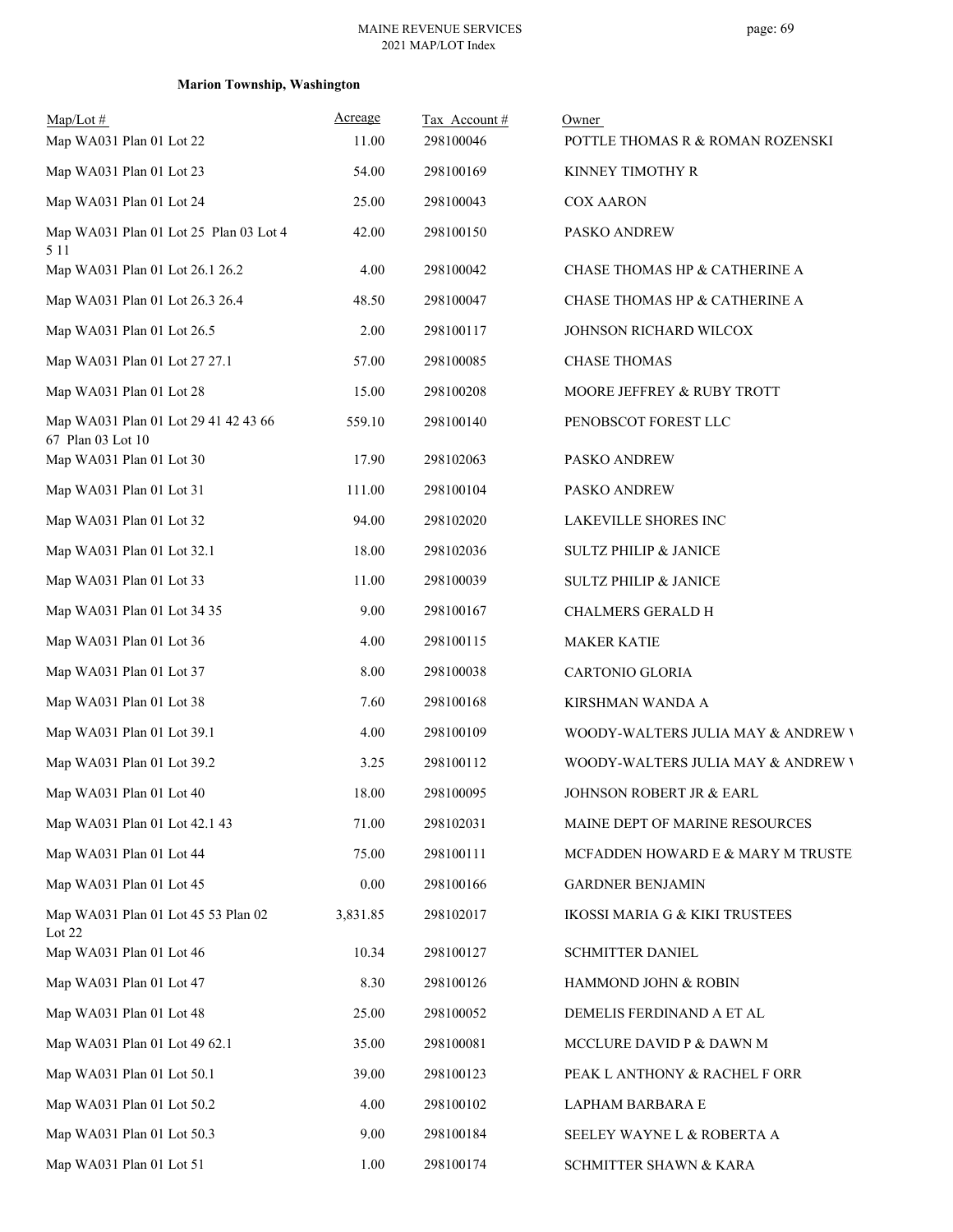| $Map/Lot$ #<br>Map WA031 Plan 01 Lot 52          | Acreage<br>44.42 | Tax Account#<br>298100017 | Owner<br>SPRAGUE AMANDA & MARGIE CHAMBERS |
|--------------------------------------------------|------------------|---------------------------|-------------------------------------------|
|                                                  |                  |                           |                                           |
| Map WA031 Plan 01 Lot 52.1                       | 25.00            | 298102044                 | <b>MARSTON BECKY</b>                      |
| Map WA031 Plan 01 Lot 54.1                       | 3.70             | 298100054                 | KOEHNE DENISE & GAIL WILCOX               |
| Map WA031 Plan 01 Lot 54.11                      | 14.80            | 298102005                 | MARTINI JAMES & VIRGINIA WILDE            |
| Map WA031 Plan 01 Lot 54.2                       | 18.50            | 298100190                 | KINNEY LAVADA & TIMOTHY                   |
| Map WA031 Plan 01 Lot 55                         | 50.00            | 298100119                 | MCGRAW JEFFREY C                          |
| Map WA031 Plan 01 Lot 56                         | 11.00            | 298100053                 | KINNEY TIMOTHY R SR & LAVADA E            |
| Map WA031 Plan 01 Lot 57.1                       | 1.00             | 298100051                 | MARTINI JAMES & VIRGINIA WILDE            |
| Map WA031 Plan 01 Lot 57.2                       | 0.32             | 298100058                 | <b>GINN KAREN J</b>                       |
| Map WA031 Plan 01 Lot 58                         | 0.50             | 298100040                 | <b>JURCZYK WILLIAM W</b>                  |
| Map WA031 Plan 01 Lot 59                         | 324.00           | 298100106                 | <b>IKOSSI MARIA G &amp; KIKI TRUSTEES</b> |
| Map WA031 Plan 01 Lot 60.1                       | 780.00           | 298102059                 | UPWARD ENTERPRISES LP                     |
| Map WA031 Plan 01 Lot 60.11 Plan 02<br>Lot 19.7  | 47.00            | 298100228                 | <b>DENNISON ROGER</b>                     |
| Map WA031 Plan 01 Lot 60.12 Plan 02<br>Lot 19.12 | 693.00           | 298102057                 | WINGSPREAD GARDNER LAKE LLC               |
| Map WA031 Plan 01 Lot 60.2                       | 2.00             | 298100213                 | ARNDT JUDSON F                            |
| Map WA031 Plan 01 Lot 60.4                       | 1.00             | 298100089                 | <b>BUTLER SHELLY</b>                      |
| Map WA031 Plan 01 Lot 60.5                       | 0.98             | 298100091                 | HUDSON JAHN G                             |
| Map WA031 Plan 01 Lot 61                         | 60.00            | 298100122                 | MCMAHON WALTER J ET AL                    |
| Map WA031 Plan 01 Lot 62.2                       | 27.00            | 298100121                 | HEATH JOHN A & ANITA L                    |
| Map WA031 Plan 01 Lot 62.3                       | 112.00           | 298100078                 | HAYNES VIRGINIA J                         |
| Map WA031 Plan 01 Lot 63                         | 12.00            | 298100024                 | <b>SIMONS LEONARD R</b>                   |
| Map WA031 Plan 01 Lot 64                         | 50.00            | 298100161                 | <b>CUMMINGS JEFFERY A &amp; ANGELA M</b>  |
| Map WA031 Plan 01 Lot 65.1                       | 30.00            | 298100086                 | GROOME PETER, BARBARA A GORDON            |
| Map WA031 Plan 01 Lot 65.2                       | 25.00            | 298100021                 | COOK WILLIAM R & KATHRYN G                |
| Map WA031 Plan 01 Lot 68                         | 10.00            | 298100069                 | GARNETT CARLETON G & LAWRENCE E & R       |
| Map WA031 Plan 01 Lot 70.1                       | 0.00             | 298102042                 | BLUETREE LAND HOLDINGS LLC                |
| Map WA031 Plan 01 Lot 70.1                       | 0.00             | 298102043                 | TYPHOON LLC                               |
| Map WA031 Plan 01 Lot 73 Plan 02 Lot<br>1.2      | 129.00           | 298100107                 | HOULIHAN ARTHUR TRUSTEE                   |
| Map WA031 Plan 01 Lot 504                        | 0.00             | 298100022                 | <b>EMERA MAINE</b>                        |
| Map WA031 Plan 02 Lot 1.1                        | 350.00           | 298100014                 | HOULIHAN ARTHUR TRUSTEE                   |
| Map WA031 Plan 02 Lot 1.11                       | 44.00            | 298102032                 | HOULIHAN ARTHUR TRUSTEE                   |
| Map WA031 Plan 02 Lot 4 4.2                      | 65.00            | 298100094                 | WHITEHALL TIMOTHY & SUEANN                |
| Map WA031 Plan 02 Lot 4.1                        | 12.00            | 298100206                 | GETTES MARK, RUTH, DAVID &                |
| Map WA031 Plan 02 Lot 4.3                        | 4.20             | 298102050                 | EVOLUTION PROPERTIES INC                  |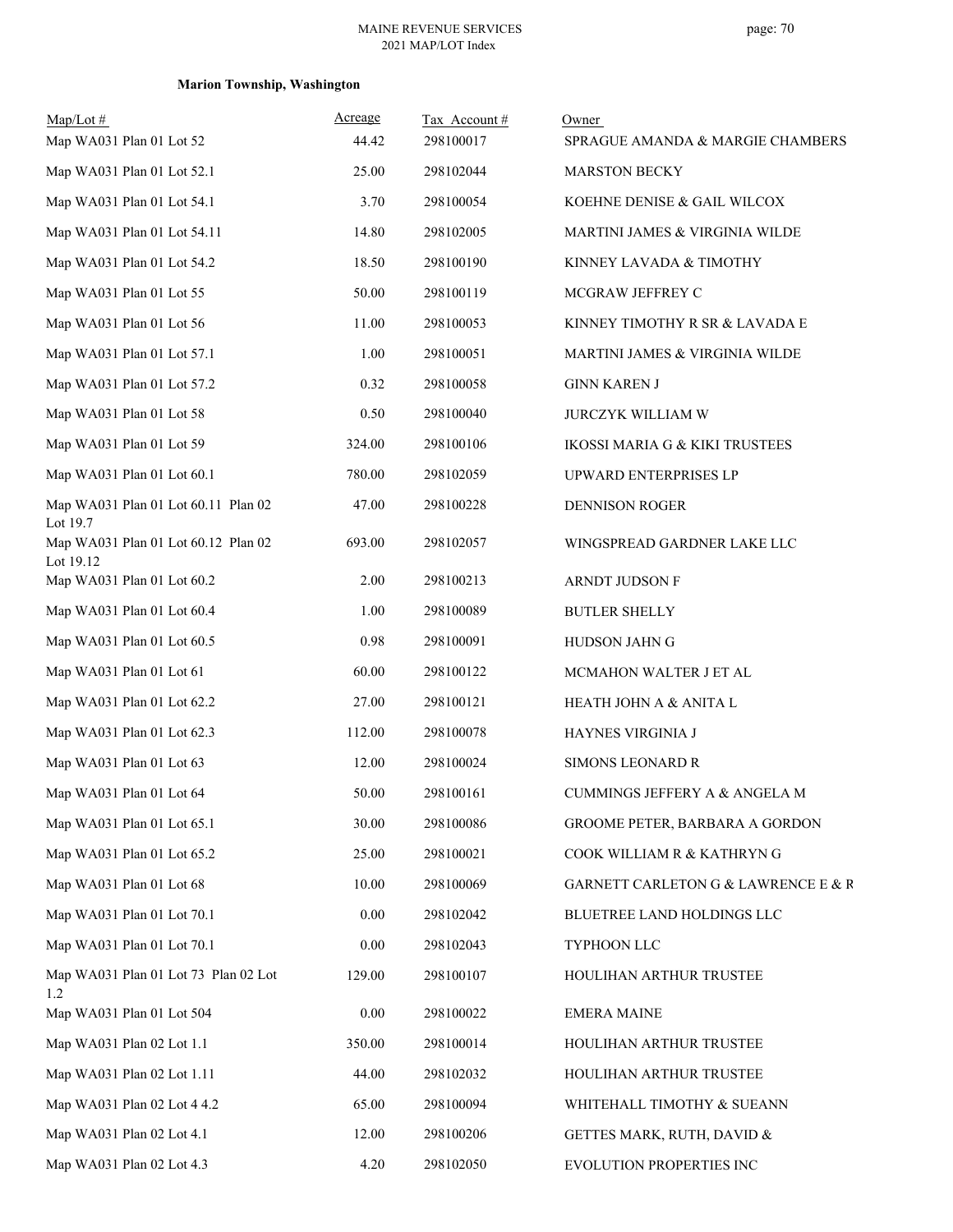| Map/Lot#<br>Map WA031 Plan 02 Lot 6 | Acreage<br>3.80 | Tax Account#<br>298100011 | Owner<br>BEVIER FAMILY ENTERPRISES OF MAINE LI |
|-------------------------------------|-----------------|---------------------------|------------------------------------------------|
| Map WA031 Plan 02 Lot 7             | 4.00            | 298100012                 | <b>BRUCE VICTOR</b>                            |
| Map WA031 Plan 02 Lot 8 9           | 97.00           | 298100013                 | <b>BRUCE VICTOR</b>                            |
| Map WA031 Plan 02 Lot 10            | 1.00            | 298100090                 | TUCCERI CHRISTOPHER E                          |
| Map WA031 Plan 02 Lot 11            | 51.67           | 298100020                 | <b>ASHLEY PATRICK</b>                          |
| Map WA031 Plan 02 Lot 13            | 0.41            | 298100044                 | FRIZZELL JENNIFER LEE                          |
| Map WA031 Plan 02 Lot 14.1          | 4.50            | 298100071                 | CARTER DONALD L                                |
| Map WA031 Plan 02 Lot 14.2          | 3.50            | 298100037                 | EVOLUTION PROPERTIES INC                       |
| Map WA031 Plan 02 Lot 15            | 2.25            | 298100103                 | LARSEN RICHARD H & CRAIG A                     |
| Map WA031 Plan 02 Lot 17.1          | 0.50            | 298100066                 | RICHARDSON DALE E & RYAN L                     |
| Map WA031 Plan 02 Lot 19            | 578.00          | 298100027                 | UPWARD ENTERPRISES LP                          |
| Map WA031 Plan 02 Lot 19.1          | 40.90           | 298100199                 | DEAN MATTHEW & JENNY                           |
| Map WA031 Plan 02 Lot 19.10 19.5    | 88.00           | 298100225                 | DEBRA M NELSON REVOCABLE LIVING TRU            |
| Map WA031 Plan 02 Lot 19.11         | 633.00          | 298102058                 | MONACAN TRAIL LLC                              |
| Map WA031 Plan 02 Lot 19.13 19.8    | 535.00          | 298102056                 | COVESVILLE INVESTMENTS LLC                     |
| Map WA031 Plan 02 Lot 19.14         | 381.00          | 298102055                 | CASDORF HOLDINGS LLC                           |
| Map WA031 Plan 02 Lot 19.2          | 0.82            | 298100057                 | <b>DENNISON ROGER</b>                          |
| Map WA031 Plan 02 Lot 19.3          | 45.00           | 298100215                 | <b>DENNISON ROGER</b>                          |
| Map WA031 Plan 02 Lot 19.4          | 37.00           | 298100217                 | DENNISON ROGER                                 |
| Map WA031 Plan 02 Lot 19.6          | 56.00           | 298100227                 | <b>DENNISON ROGER</b>                          |
| Map WA031 Plan 02 Lot 19.9          | 496.00          | 298102022                 | ELLIS EUGENE EDWARD & CYNTHIA GRACI            |
| Map WA031 Plan 02 Lot 21            | 110.00          | 298100120                 | MAYR GRETCHEN T ET AL                          |
| Map WA031 Plan 02 Lot 22            | $0.00\,$        | 298100084                 | <b>GRAY STEPHEN L</b>                          |
| Map WA031 Plan 02 Lot 23 23.3       | 1,834.70        | 298100026                 | ROCKY LAKE FOREST C LLC                        |
| Map WA031 Plan 02 Lot 23 23.3       | 0.00            | 298100016P                | ROCKY LAKE FOREST C LLC                        |
| Map WA031 Plan 02 Lot 23.1          | 0.93            | 298100214                 | ROBINSON JAMES W & EITELMAN                    |
| Map WA031 Plan 02 Lot 23.2          | 8.90            | 298100226                 | CARSON JILL E ET AL                            |
| Map WA031 Plan 02 Lot 23.21         | 2.90            | 298102054                 | <b>DURKEE LINDA</b>                            |
| Map WA031 Plan 02 Lot 23.4          | 10.00           | 298102040                 | MAINE COAST HERITAGE TRUST                     |
| Map WA031 Plan 02 Lot 24            | 146.00          | 298100159                 | BEAL TIMOTHY A & LYDIA J                       |
| Map WA031 Plan 02 Lot 25            | 59.00           | 298100133                 | WORCESTER HOLDINGS LLC                         |
| Map WA031 Plan 02 Lot 26            | 140.00          | 298102053                 | BEAL TIMOTHY A & LYDIA J                       |
| Map WA031 Plan 02 Lot 26.1 29 30    | 91.00           | 298100010                 | ANDREWS ARTHUR M                               |
| Map WA031 Plan 02 Lot 27 28         | 129.50          | 298100067                 | <b>GARDNER KEVIN A &amp; PATRICK A</b>         |
| Map WA031 Plan 02 Lot 31            | 40.00           | 298100055                 | SCHORS JEAN H & DENIS C                        |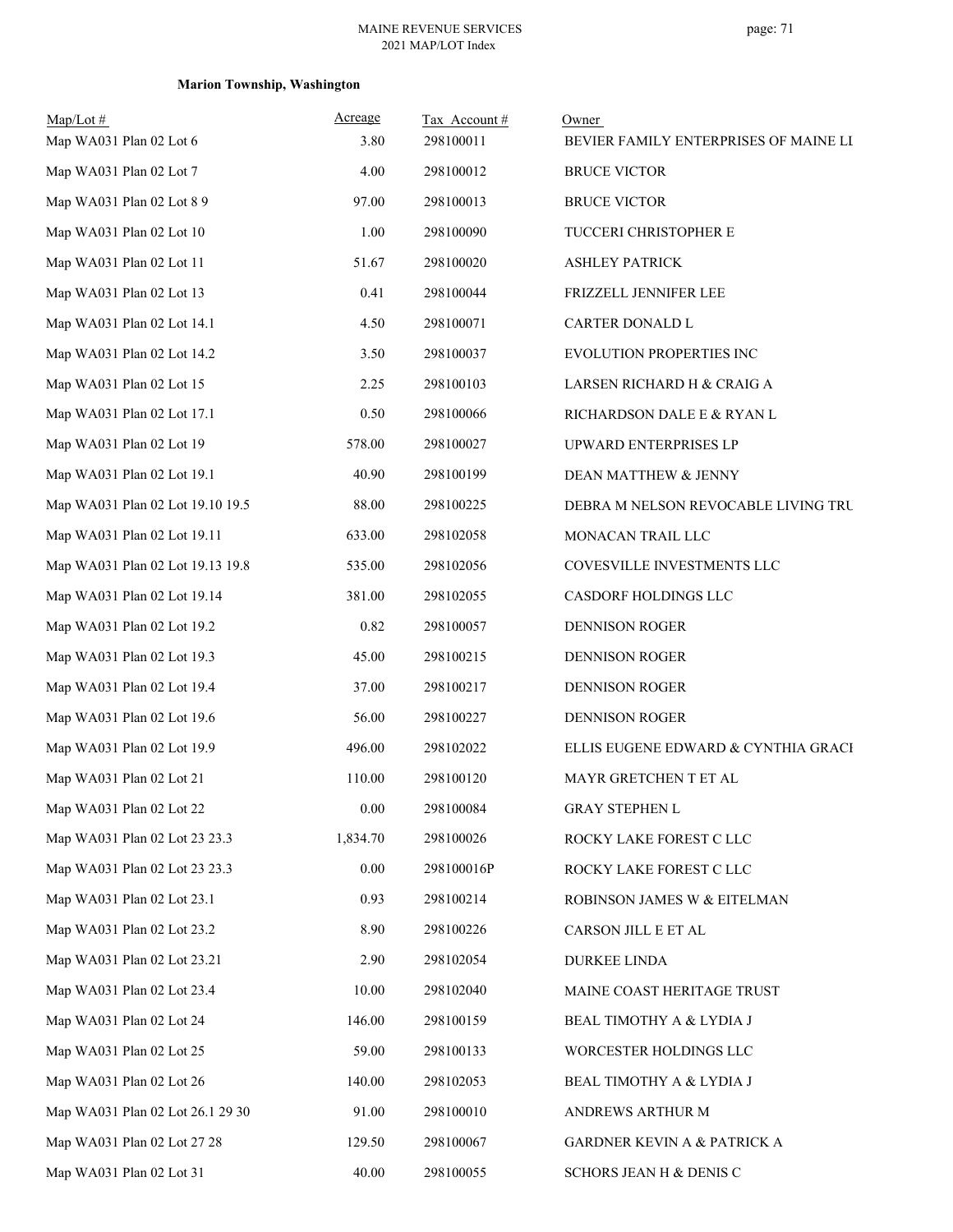# **Marion Township, Washington**

| $Map/Lot \#$<br>Map WA031 Plan 02 Lot 32      | Acreage<br>15.64 | Tax Account#<br>298100072 | Owner<br>ACKLEY MARY JANE & CATHERINE B BETZ |
|-----------------------------------------------|------------------|---------------------------|----------------------------------------------|
| Map WA031 Plan 02 Lot 33                      | 64.00            | 298100170                 | JAQUES JONATHAN A & MELINDA                  |
| Map WA031 Plan 02 Lot 34                      | 40.00            | 298100200                 | CALLAHAN PATRICK J & CARRIE T                |
| Map WA031 Plan 02 Lot 35.1                    | 40.60            | 298100202                 | PORTEUS ANDREW R TRUSTEE                     |
| Map WA031 Plan 02 Lot 35.2                    | 80.03            | 298100203                 | <b>GARDNER CLINTON C &amp; ELIZABETH</b>     |
| Map WA031 Plan 02 Lot 35.3                    | 40.00            | 298100201                 | DI ANTONIO CHRISTOPHER P & ALLISON K         |
| Map WA031 Plan 02 Lot 35.4                    | 41.00            | 298100198                 | NEWSOME ANNELIESE M                          |
| Map WA031 Plan 02 Lot 38 39 40                | 173.35           | 298100001                 | <b>GARDNER LAKE LOT OWNERS ASSOCIATIO</b>    |
| Map WA031 Plan 02 Lot 40.1 Plan 05 Lot<br>4.5 | 150.00           | 298100002                 | BEVIER FAMILY ENT LLC                        |
| Map WA031 Plan 02 Lot 40.2                    | 137.00           | 298102007                 | DOWNEAST COASTAL CONSERVANCY                 |
| Map WA031 Plan 02 Lot 41                      | 2.00             | 298100105                 | <b>MAKER TIMOTHY J</b>                       |
| Map WA031 Plan 02 Lot 42 43                   | 120.00           | 298100029                 | <b>GATCOMB WAYNE E &amp; CARLENE</b>         |
| Map WA031 Plan 02 Lot 44                      | 25.00            | 298100173                 | BEAL JAY C & ELANA S                         |
| Map WA031 Plan 02 Lot 45                      | 30.00            | 298100068                 | <b>GARDNER MOFFAT A C</b>                    |
| Map WA031 Plan 02 Lot 46                      | 20.00            | 298100098                 | <b>LANCER ANNIE V G</b>                      |
| Map WA031 Plan 02 Lot 47                      | 75.00            | 298100099                 | LANCER ANNIE V G                             |
| Map WA031 Plan 02 Lot 48                      | 216.00           | 298100178                 | LAKEVILLE SHORES INC                         |
| Map WA031 Plan 02 Lot 49                      | 2.90             | 298100008                 | HALLISSEY FRANCIS J                          |
| Map WA031 Plan 02 Lot 49.1                    | 0.50             | 298102061                 | MARSH CARL A & SCOTT M & DONAHE SAR          |
| Map WA031 Plan 02 Lot 49.2                    | 1.00             | 298102062                 | O'BRIEN HERBERT R & PAULA G                  |
| Map WA031 Plan 02 Lot 50                      | 20.00            | 298102039                 | SAUER HENRY D & SUSAN C                      |
| Map WA031 Plan 02 Lot 51                      | 3.44             | 298100222                 | BRADSHAW DEANE L & NAN J                     |
| Map WA031 Plan 03 Lot 1                       | 0.52             | 298100096                 | KELLEY JAMES R & IRENE W                     |
| Map WA031 Plan 03 Lot 2                       | 39.48            | 298100153                 | LINGLEY KRISTY S                             |
| Map WA031 Plan 03 Lot 3                       | 0.23             | 298100036                 | CARD LEWIS W ET AL                           |
| Map WA031 Plan 03 Lot 7                       | 0.30             | 298100204                 | SPENCER BEVERLY P                            |
| Map WA031 Plan 03 Lot 8                       | 0.30             | 298102001                 | MAINE STATE OF                               |
| Map WA031 Plan 03 Lot 9.1                     | 27.23            | 298100146                 | BINGHAM GARY A & MARTHA A                    |
| Map WA031 Plan 03 Lot 9.11                    | 2.50             | 298100210                 | SPENCER BEVERLY P                            |
| Map WA031 Plan 03 Lot 9.12                    | 3.77             | 298100218                 | ANDRADE SUSAN                                |
| Map WA031 Plan 03 Lot 9.2 9.3                 | 6.15             | 298100145                 | <b>BROWN RANDY R</b>                         |
| Map WA031 Plan 03 Lot 12                      | 4.00             | 298100079                 | TUKEY DANIEL ET AL                           |
| Map WA031 Plan 03 Lot 13                      | 4.50             | 298100154                 | CHERRYFIELD FOODS INC                        |
| Map WA031 Plan 03 Lot 14                      | 2.00             | 298100041                 | <b>COX AARON</b>                             |
| Map WA031 Plan 03 Lot 15                      | 37.00            | 298100100                 | LANDANO ANNA                                 |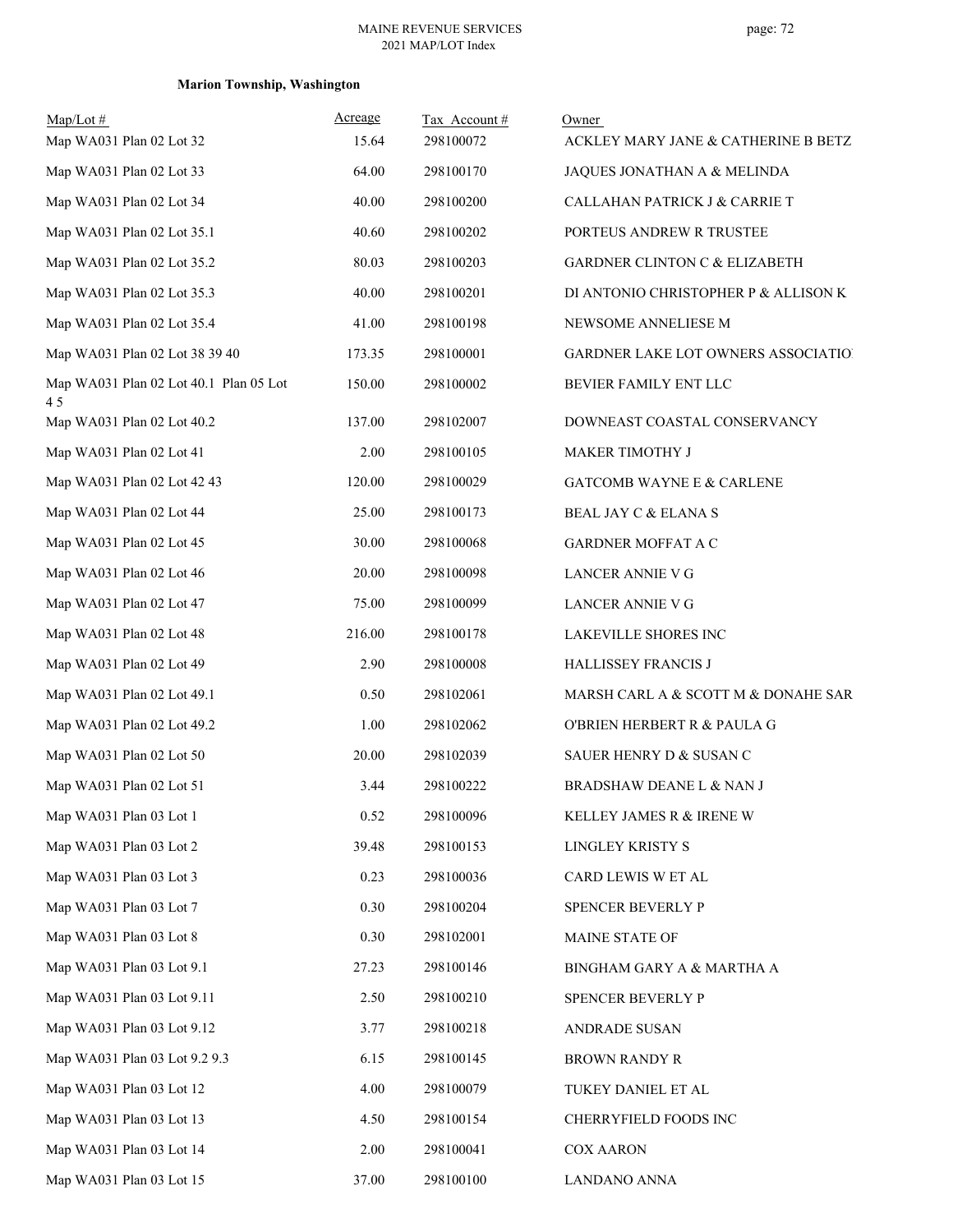# **Marion Township, Washington**

| $Map/Lot \#$                       | Acreage | Tax Account# | Owner                              |
|------------------------------------|---------|--------------|------------------------------------|
| Map WA031 Plan 03 Lot 16           | 8.00    | 298100101    | LANDANO ANNA                       |
| Map WA031 Plan 03 Lot 17           | 11.00   | 298100163    | BURRILL JOHN A & JEAN MARIE        |
| Map WA031 Plan 03 Lot 18 19        | 60.00   | 298100162    | <b>GUPTILL LYLE C</b>              |
| Map WA031 Plan 03 Lot 20           | 8.00    | 298100048    | LIBBY PAUL R & NANCY M             |
| Map WA031 Plan 03 Lot 21           | 12.00   | 298100083    | TUCKER JOHN J & MARIE B            |
| Map WA031 Plan 03 Lot 22           | 15.00   | 298100155    | <b>JAMES CALVIN F</b>              |
| Map WA031 Plan 04 Lot 1            | 1.50    | 298100087    | GROOME PETER, BARBARA A GORDON     |
| Map WA031 Plan 04 Lot 2            | 1.23    | 298100205    | <b>HILL CRAIG</b>                  |
| Map WA031 Plan 04 Lot 3            | 1.23    | 298100034    | TOWNSEND SANDRA                    |
| Map WA031 Plan 04 Lot 4            | 1.23    | 298100171    | TOWNSEND SANDRA                    |
| Map WA031 Plan 04 Lot 5            | 1.23    | 298100064    | <b>HILL CRAIG W</b>                |
| Map WA031 Plan 04 Lot 6            | 1.15    | 298100023    | TOWNSEND SANDRA                    |
| Map WA031 Plan 04 Lot 7            | 1.15    | 298100128    | <b>HILL CRAIG W</b>                |
| Map WA031 Plan 04 Lot 8            | 12.78   | 298100070    | <b>GLIDDEN CHARLES W TRUSTEE</b>   |
| Map WA031 Plan 04 Lot 9 10         | 24.25   | 298100149    | ALEKSUN ROBERT J & LISA L          |
| Map WA031 Plan 04 Lot 11           | 0.73    | 298100035    | MESERVE CARLETON D & SUZANNE GOKEY |
| Map WA031 Plan 04 Lot 12           | 1.00    | 298100156    | COOK WILLIAM R & KATHRYN G         |
| Map WA031 Plan 04 Lot 13           | 9.69    | 298100049    | PALMER ARNOLD E                    |
| Map WA031 Plan 04 Lot 13.1 14 14.1 | 11.31   | 298100097    | DANIELS BUNNIE L                   |
| Map WA031 Plan 04 Lot 15           | 1.10    | 298100015    | DOW PETER & MICHELLE CONNER        |
| Map WA031 Plan 04 Lot 16           | 3.90    | 298100018    | <b>SCHMITTER ZEKE HENRY</b>        |
| Map WA031 Plan 04 Lot 17           | 5.46    | 298100124    | LUNA KEEGAN ET AL                  |
| Map WA031 Plan 04 Lot 18           | 6.15    | 298100125    | LUNA KEEGAN ET AL                  |
| Map WA031 Plan 04 Lot 19           | 6.00    | 298100164    | MOORE JEFFREY G & RUBY N TROTT     |
| Map WA031 Plan 04 Lot 20           | 32.00   | 298100033    | HAMMOND JOHN & ROBIN S             |
| Map WA031 Plan 04 Lot 21           | 1.00    | 298100114    | MAINE STATE OF                     |
| Map WA031 Plan 04 Lot 22           | 1.00    | 298100113    | MAINE STATE OF                     |
| Map WA031 Plan 05 Lot 1            | 0.50    | 298100108    | <b>LORD DONALD S</b>               |
| Map WA031 Plan 05 Lot 2            | 0.30    | 298100131    | CATES JOSHUA M & LAURIE B          |
| Map WA031 Plan 05 Lot 3            | 0.50    | 298100129    | FULTON WILLIAM E & HEUNGBOC C      |
| Map WA031 Plan 05 Lot 6            | 0.50    | 298100019    | WILLIAMSON BRUCE                   |
| Map WA031 Plan 05 Lot 7            | 0.45    | 298100007    | DREWS DENNIS E & R JEANNE          |
| Map WA031 Plan 05 Lot 8            | 0.50    | 298100061    | DREWS DENNIS E & R JEANNE          |
| Map WA031 Plan 05 Lot 9 9.1        | 1.00    | 298100116    | MORTON FREDERICK H JR & LINDA E    |
| Map WA031 Plan 05 Lot 10 11        | 1.10    | 298100045    | FINLAY TARYN & POLK JOSHUA         |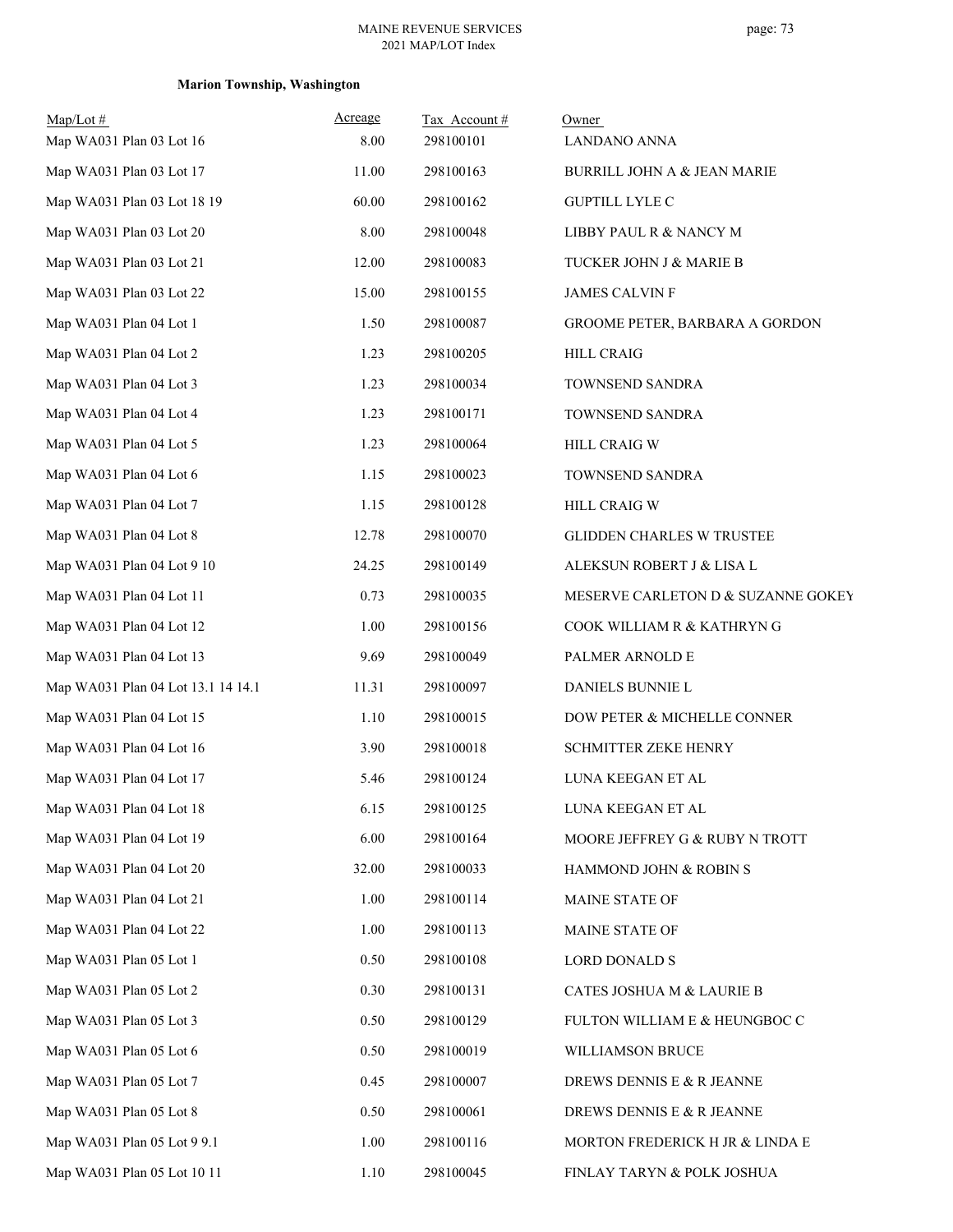# **Marion Township, Washington**

| $Map/Lot$ #<br>Map WA031 Plan 05 Lot 12 | Acreage<br>1.00 | Tax Account#<br>298100062 | Owner<br>DUNNING HARVEY K JR & JEAN K CO-TRUS' |
|-----------------------------------------|-----------------|---------------------------|------------------------------------------------|
| Map WA031 Plan 05 Lot 13                | 0.85            | 298100172                 | HINERMAN DARREL D II & CHRISTY L & MA          |
| Map WA031 Plan 05 Lot 14 15             | 6.23            | 298100006                 | ASHLEY THOMAS E & JANET L                      |
| Map WA031 Plan 05 Lot 14.1              | 0.11            | 298102006                 | HINERMAN DARREL D II & CHRISTY L               |
| Map WA031 Plan 05 Lot 15.1              | 1.00            | 298102018                 | SANSING MICHAEL P & PATRICIA                   |
| Map WA031 Plan 05 Lot 16                | 0.50            | 298100157                 | <b>CURRIER JEFFREY B &amp; KRISTYNE C</b>      |
| Map WA031 Plan 05 Lot 17                | 0.50            | 298100092                 | <b>LOOK BRENT</b>                              |
| Map WA031 Plan 05 Lot 18 19 20 21 22    | 1.60            | 298100009                 | PROUT DARREN J TRACI L SANBORN ET AL           |
| Map WA031 Plan 05 Lot 23                | 1.00            | 298100059                 | CATES ROBERT A & PAMELA J                      |
| Map WA031 Plan 05 Lot 24 25             | 1.00            | 298100005                 | KURZ CYNTHIA J                                 |
| Map WA031 Plan 05 Lot 26                | 1.03            | 298100032                 | KURZ CYNTHIA J                                 |
| Map WA031 Plan 05 Lot 27.1              | 0.68            | 298100056                 | HALLISSEY FRANCIS J                            |
| Map WA031 Plan 05 Lot 27.2              | 0.05            | 298100088                 | HALL GIDGET A                                  |
| Map WA031 Plan 05 Lot 28 29 30 31       | 3.50            | 298100003                 | HALLISSEY FRANCIS J                            |
| Map WA031 Plan 06 Lot 1                 | 5.00            | 298102024                 | TYLER KIMBERLY D & JEREMY E                    |
| Map WA031 Plan 06 Lot 2 3               | 5.70            | 298102008                 | GATCOMB STEPHEN W & BRITTANY R                 |
| Map WA031 Plan 06 Lot 4 5               | 8.90            | 298102009                 | FITCH ANN L                                    |
| Map WA031 Plan 06 Lot 6                 | 4.70            | 298102014                 | JOHNSON GLENN E & TARA J                       |
| Map WA031 Plan 06 Lot 11                | 18.40           | 298102011                 | LEONARD MICHAEL R & MARY G                     |
| Map WA031 Plan 06 Lot 12                | 4.60            | 298102016                 | KALLOCH MATTHEW W & DARNELL E                  |
| Map WA031 Plan 06 Lot 13                | 4.10            | 298102015                 | THOTT JEAN H & SUSAN J ROBINSON                |
| Map WA031 Plan 06 Lot 14                | 3.40            | 298102010                 | ROBINSON SUSAN JEAN                            |
| Map WA031 Plan 06 Lot 15                | 4.08            | 298102013                 | OLSON ROBERT H                                 |
| Map WA031 Plan 06 Lot 16                | 5.60            | 298102012                 | AULD KEITH J & NANCY WRIGHT-AULD               |
| Map WA031 Plan 06 Lot 18                | 3.70            | 298102023                 | BLAKE ROBERT JR & MEGHAN                       |
| Map WA031 Plan 06 Lot 19                | 4.30            | 298102035                 | RIER EDWIN J & LAUREN K BAILEY                 |
| Map WA031 Plan 06 Lot 20                | 3.10            | 298102029                 | MARGO V KUMPF                                  |
| Map WA031 Plan 06 Lot 21                | 3.20            | 298102030                 | KUMPF LORRAINE E                               |
| Map WA031 Plan 06 Lot 22                | 3.20            | 298102028                 | GARDNER CLINTON E JR & KATHY L                 |
| Map WA031 Plan 06 Lot 23                | 3.10            | 298102045                 | STEVENS KEVIN L & ELAINE M                     |
| Map WA031 Plan 06 Lot 24                | 3.00            | 298102027                 | HERR STEPHEN R & ANN M                         |
| Map WA031 Plan 06 Lot 25                | 2.70            | 298102026                 | AHEARN JEFFREY G & KATHRYN K                   |
| Map WA031 Plan 06 Lot 26                | 3.80            | 298102025                 | STODDARD WADE A & MONICA S                     |
| Map WA031 Plan 06 Lot 27                | 4.30            | 298100158                 | BECKWITH RONALD E JR & DOUGLAS S               |
| Map WA031 Plan 06 Lot 32                | 21.50           | 298102033                 | KNUDSEN JAMES F JR & SHAWN                     |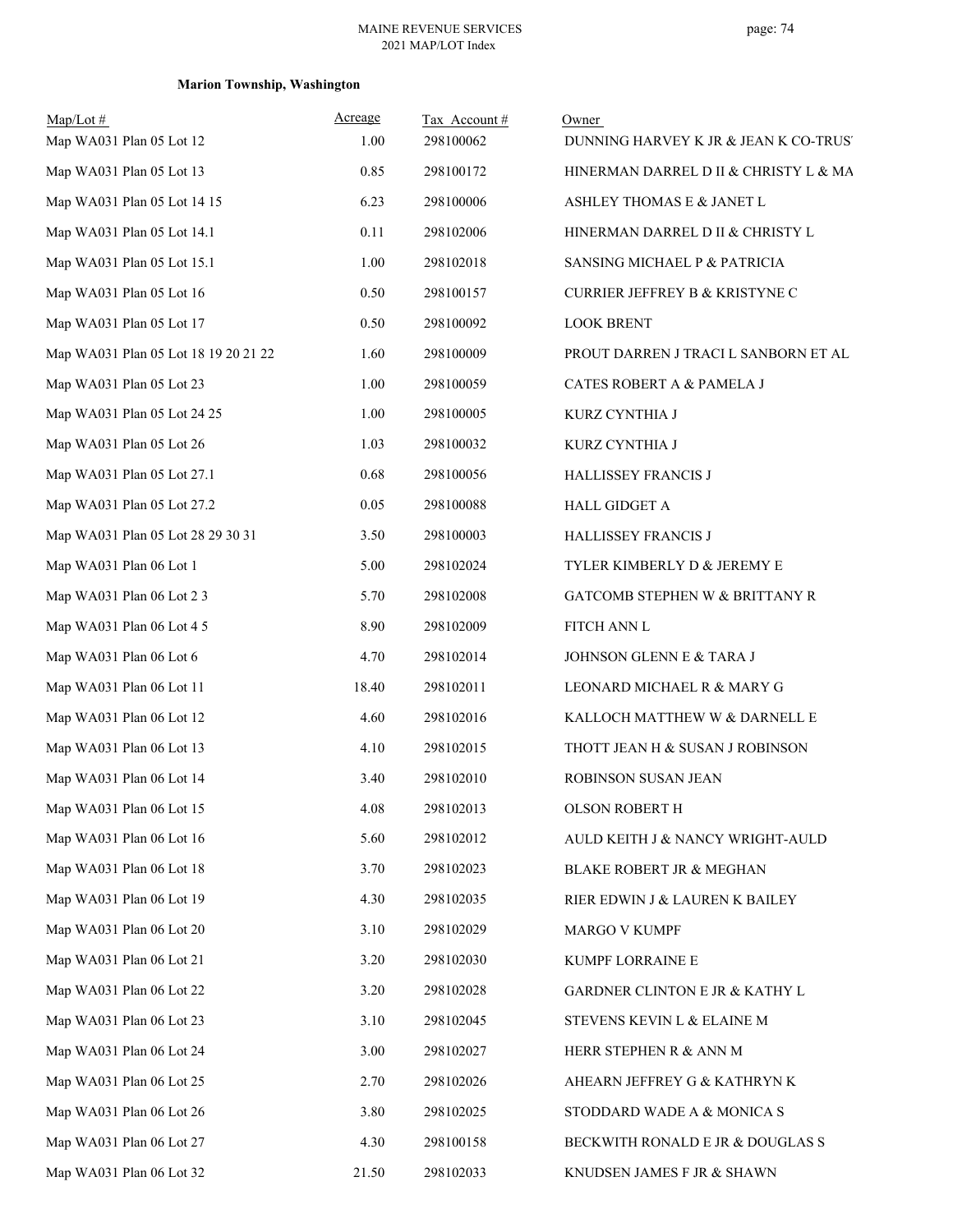| Map/Lot #<br>Map WA032         | Acreage<br>0.00 | Tax Account#<br>298110031P | Owner<br>ANDERSON W WILLIAM           |
|--------------------------------|-----------------|----------------------------|---------------------------------------|
| Map WA032                      | 0.00            | 298110033P                 | MERRILL HENRY M                       |
| Map WA032                      | $0.00\,$        | 298110037P                 | SIMMONDS KEITH S                      |
| Map WA032                      | 0.00            | 298110046P                 | <b>JONES JOEY</b>                     |
| Map WA032                      | $0.00\,$        | 298110048P                 | <b>GREEN C VAUGHN</b>                 |
| Map WA032                      | $0.00\,$        | 298110049P                 | JONES TOBY G                          |
| Map WA032                      | 0.00            | 298110050P                 | <b>JONES WAYNE SR</b>                 |
| Map WA032                      | $0.00\,$        | 298110053P                 | <b>JONES CHANNON</b>                  |
| Map WA032                      | $0.00\,$        | 298110058P                 | <b>INGALLS LINDA</b>                  |
| Map WA032                      | 0.00            | 298110060P                 | <b>BROWN NATHAN</b>                   |
| Map WA032                      | $0.00\,$        | 298110062P                 | THOMPSON BENJAMIN M                   |
| Map WA032                      | 0.00            | 298110066P                 | DISHNET SATELLITE BROADBAND LLC       |
| Map WA032                      | $0.00\,$        | 298110069P                 | US BANK NATIONAL ASSOCIATION          |
| Map WA032                      | $0.00\,$        | 298110448                  | <b>EMERA MAINE</b>                    |
| Map WA032 Plan 01 Lot          | 0.70            | 298110022                  | MAINE STATE OF (IF&W)                 |
| Map WA032 Plan 01 Lot          | 2.75            | 298110023                  | MAINE STATE OF (IF&W)                 |
| Map WA032 Plan 01 Lot          | $0.80\,$        | 298110024                  | MAINE STATE OF (IF&W)                 |
| Map WA032 Plan 01 Lot          | 0.37            | 298110216                  | MAINE COAST HERITAGE TRUST            |
| Map WA032 Plan 01 Lot          | 1.38            | 298110217                  | MAINE COAST HERITAGE TRUST            |
| Map WA032 Plan 01 Lot          | 3.20            | 298110501                  | MAINE STATE OF (IF&W)                 |
| Map WA032 Plan 01 Lot          | 2.75            | 298110503                  | MAINE STATE OF (IF&W)                 |
| Map WA032 Plan 01 Lot          | 0.70            | 298110507                  | MAINE STATE OF (IF&W)                 |
| Map WA032 Plan 01 Lot          | 0.50            | 298110514                  | MAINE STATE OF (IF&W)                 |
| Map WA032 Plan 01 Lot 1 2      | 1.60            | 298110254                  | HUCKINS RAYMOND L & AARON R LYONS     |
| Map WA032 Plan 01 Lot 3.1      | 9.50            | 298110143                  | <b>OLEARY HEATHER</b>                 |
| Map WA032 Plan 01 Lot 3.11     | 12.93           | 298112012                  | TAVERNEIR EDOUARD A & BLAINE PAUL     |
| Map WA032 Plan 01 Lot 3.2 4.1  | 14.51           | 298110256                  | HATCH GERALD E & LYNNE J              |
| Map WA032 Plan 01 Lot 4        | 36.00           | 298110079                  | <b>DINSMORE GLEN E</b>                |
| Map WA032 Plan 01 Lot 4.2      | 1.15            | 298110561                  | YENSAN RICHARD D & LORI J             |
| Map WA032 Plan 01 Lot 5 6 7    | 16.50           | 298110314                  | COLE MARY ELLEN TRUSTEE               |
| Map WA032 Plan 01 Lot 7.1      | 2.00            | 298110477                  | FRY RUBY                              |
| Map WA032 Plan 01 Lot 8        | 26.00           | 298110390                  | SCHUPPIEN JUDITH E & PHILIP BRZOZOWSK |
| Map WA032 Plan 01 Lot 9 156    | 11.00           | 298110318                  | HARTMAN FRED & PATRICIA J             |
| Map WA032 Plan 01 Lot 11       | $0.00\,$        | 298110063P                 | <b>LEAF FINANCIAL CORP</b>            |
| Map WA032 Plan 01 Lot 11 12 30 | 47.00           | 298110325                  | COBSCOOK COMMUNITY LEARNING CENTE     |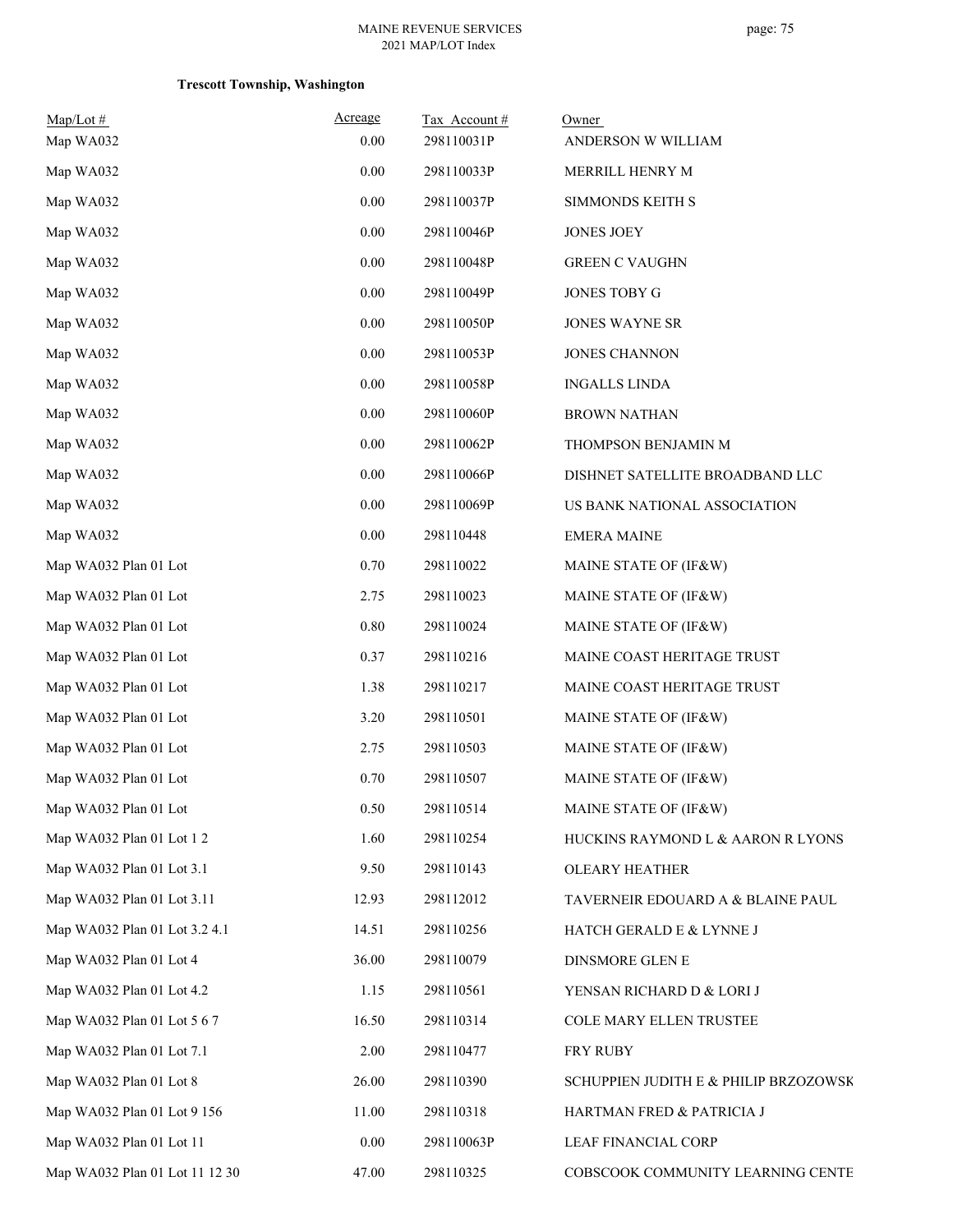| $Map/Lot$ #                       | Acreage | Tax Account# | Owner                                           |
|-----------------------------------|---------|--------------|-------------------------------------------------|
| Map WA032 Plan 01 Lot 13          | 128.00  | 298110559    | MAINE STATE OF (IF&W)                           |
| Map WA032 Plan 01 Lot 14 18       | 50.00   | 298110312    | MORGAN PAMELA A & TODD A RICHARDSO              |
| Map WA032 Plan 01 Lot 14.1 18.1   | 200.00  | 298110525    | MAINE STATE OF (IF&W)                           |
| Map WA032 Plan 01 Lot 15          | 100.00  | 298110021    | MAINE STATE OF (IF&W)                           |
| Map WA032 Plan 01 Lot 16          | 30.00   | 298110296    | <b>GRIFFITH ROGER M &amp; PAMELA H TRUSTEES</b> |
| Map WA032 Plan 01 Lot 17          | 32.00   | 298110219    | LIBBY WARNER L                                  |
| Map WA032 Plan 01 Lot 17.21 17.32 | 12.30   | 298112066    | KINCAID DAVID R & PAULETTE CAROL                |
| Map WA032 Plan 01 Lot 19          | 38.50   | 298112007    | MATTHEWS NATHAN D                               |
| Map WA032 Plan 01 Lot 19.1        | 15.00   | 298110542    | PAGE GLENN GORDON & JANE HARLOW                 |
| Map WA032 Plan 01 Lot 20          | 10.00   | 298110329    | LAVIGNE STEVEN & STEPHANIE L                    |
| Map WA032 Plan 01 Lot 21          | 1.24    | 298110206    | DINSMORE OPAL T                                 |
| Map WA032 Plan 01 Lot 22 24.1     | 3.06    | 298110382    | <b>INGALLS LINDA</b>                            |
| Map WA032 Plan 01 Lot 23.1        | 0.00    | 298110065P   | DINSMORE LOUIS E                                |
| Map WA032 Plan 01 Lot 23.1        | 54.80   | 298110259    | DINSMORE LOUIS E                                |
| Map WA032 Plan 01 Lot 23.2        | 0.88    | 298110157    | <b>HOLMES FREDERICK A</b>                       |
| Map WA032 Plan 01 Lot 23.3        | 33.75   | 298110069    | DECONTI MICHAEL A                               |
| Map WA032 Plan 01 Lot 24          | 6.27    | 298110315    | MOORES LAWRENCE & BETTY                         |
| Map WA032 Plan 01 Lot 25          | 33.00   | 298110026    | ROSE JOSEPH M & DOUGLASS R GLASSMAN             |
| Map WA032 Plan 01 Lot 26          | 125.00  | 298110065    | CRESSEY MARK W & GAIL M                         |
| Map WA032 Plan 01 Lot 27.1        | 62.36   | 298110297    | <b>GERSZ PAMELA C</b>                           |
| Map WA032 Plan 01 Lot 27.2        | 4.00    | 298110289    | MUMME ALICE LIVING TRUST                        |
| Map WA032 Plan 01 Lot 27.3        | 3.64    | 298110440    | AVERY GLENN E & FELICIA L                       |
| Map WA032 Plan 01 Lot 28.1        | 32.00   | 298110179    | JACOBS 2010 GENERATIONAL TRUST                  |
| Map WA032 Plan 01 Lot 28.2        | 27.00   | 298110295    | EDES KATHERINE C                                |
| Map WA032 Plan 01 Lot 29          | 1.70    | 298110088    | POWELL DAVID J                                  |
| Map WA032 Plan 01 Lot 31          | 0.75    | 298110038    | RANKIE JOHN E & EILEEN T                        |
| Map WA032 Plan 01 Lot 32          | 4.00    | 298110222    | STEPHEN SUSAN L                                 |
| Map WA032 Plan 01 Lot 32.1        | 20.40   | 298112009    | FOX BARBARA L                                   |
| Map WA032 Plan 01 Lot 33          | 0.00    | 298110067P   | CAMPBELL ALLEN & WENDY L                        |
| Map WA032 Plan 01 Lot 33          | 33.00   | 298110260    | CAMPBELL ALLEN & WENDY L                        |
| Map WA032 Plan 01 Lot 33.1        | 5.00    | 298112017    | MOREY HAROLD L                                  |
| Map WA032 Plan 01 Lot 34 37 40.8  | 193.00  | 298110313    | PLAUT SUZANNE P                                 |
| Map WA032 Plan 01 Lot 34.1        | 32.00   | 298112054    | PLAUT ETHAN & VANESSA SCURCI                    |
| Map WA032 Plan 01 Lot 35.1        | 4.97    | 298110385    | PONS ABIGAIL T                                  |
| Map WA032 Plan 01 Lot 35.2        | 5.91    | 298110231    | MAGARO PETER A                                  |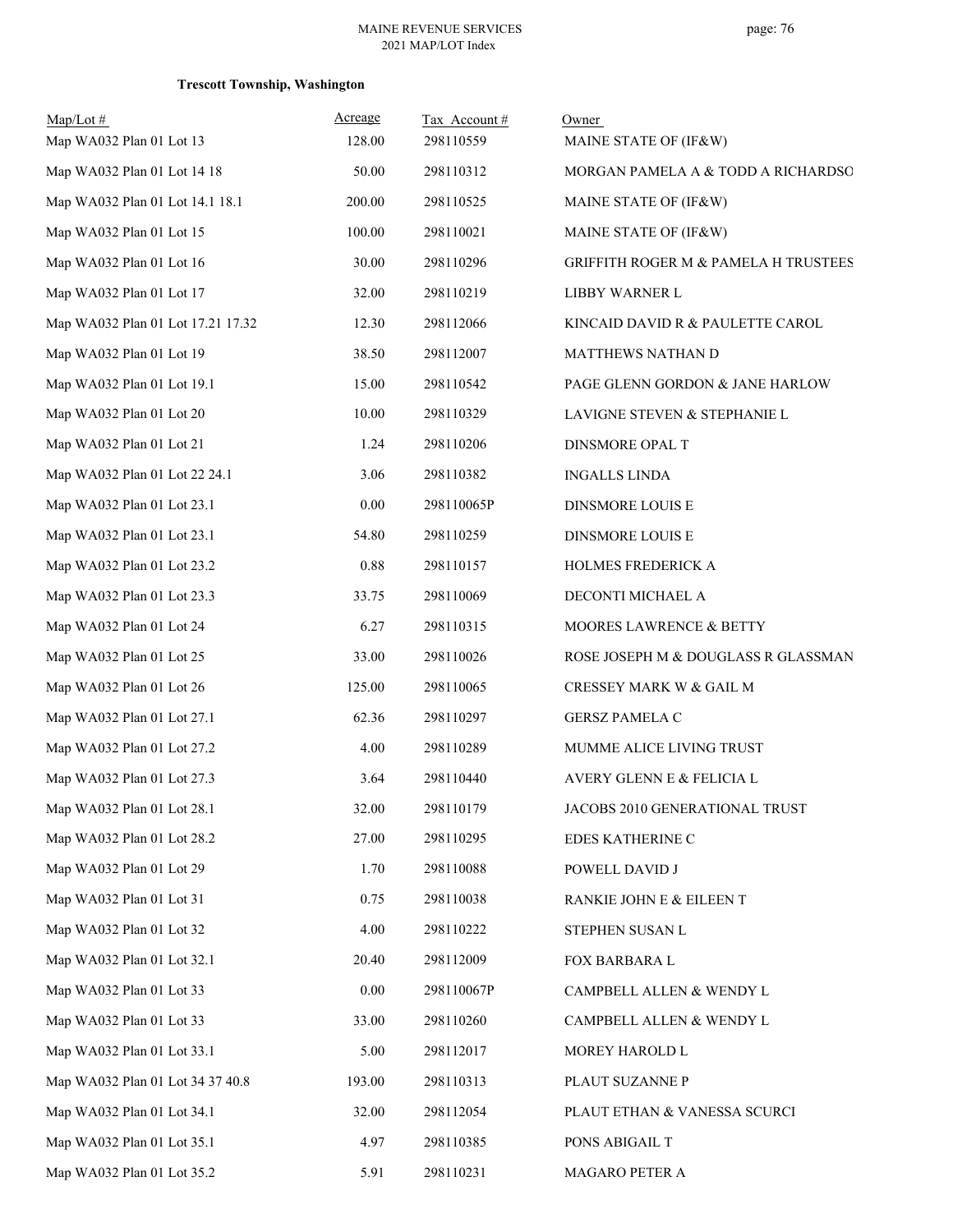| $Map/Lot \#$<br>Map WA032 Plan 01 Lot 36   | Acreage<br>58.80 | Tax Account #<br>298110011 | Owner<br>THOMPSON BENJAMIN M            |
|--------------------------------------------|------------------|----------------------------|-----------------------------------------|
| Map WA032 Plan 01 Lot 36.1                 | 9.20             | 298112051                  | GUISINGER PENNY L & KARA J MCCRIMMOI    |
| Map WA032 Plan 01 Lot 38                   | 69.00            | 298110337                  | OREILLY HARRIET R ET AL                 |
| Map WA032 Plan 01 Lot 38                   | 69.00            | 298110337                  | RICHARDS MARION L                       |
| Map WA032 Plan 01 Lot 39                   | 4.00             | 298110422                  | <b>FALLON GEORGE J &amp; PATRICIA J</b> |
| Map WA032 Plan 01 Lot 40                   | 9.21             | 298110461                  | MALONEY MARTIN J                        |
| Map WA032 Plan 01 Lot 40.1                 | 7.76             | 298110462                  | EGERDAHL JEFFREY A & WENDY L TRUSTE!    |
| Map WA032 Plan 01 Lot 40.2                 | 7.26             | 298110463                  | RUHKALA ELIZABETH FINN                  |
| Map WA032 Plan 01 Lot 40.3                 | 7.58             | 298110464                  | NESTOR TERESA                           |
| Map WA032 Plan 01 Lot 40.4                 | 7.48             | 298110465                  | STEWART TERRY ROSS                      |
| Map WA032 Plan 01 Lot 40.5                 | 8.65             | 298110466                  | <b>BRADLEY DANA</b>                     |
| Map WA032 Plan 01 Lot 40.6                 | 7.84             | 298110467                  | MCPHERSON PAMELA                        |
| Map WA032 Plan 01 Lot 40.7                 | 55.24            | 298110468                  | WINSKI DOMINIC & KATHARINE RUSKIN       |
| Map WA032 Plan 01 Lot 40.9                 | 2.07             | 298110469                  | <b>CARICOFE SEAN</b>                    |
| Map WA032 Plan 01 Lot 41 74                | 86.00            | 298110223                  | MAINE STATE OF (IF&W)                   |
| Map WA032 Plan 01 Lot 41.1                 | 7.00             | 298110598                  | WHITTINGTON JOEL R & JUDITH             |
| Map WA032 Plan 01 Lot 42                   | 0.75             | 298110369                  | MAINE STATE OF (IF&W)                   |
| Map WA032 Plan 01 Lot 43 44.2              | 74.00            | 298110064                  | LABERGE NORMAND ET AL                   |
| Map WA032 Plan 01 Lot 44.1                 | 18.60            | 298110031                  | <b>BOUTIN SANDRA</b>                    |
| Map WA032 Plan 01 Lot 44.3                 | 2.00             | 298110449                  | <b>BOUTIN SUSAN &amp; JOHN SEELEY</b>   |
| Map WA032 Plan 01 Lot 45                   | 20.31            | 298110232                  | PRENTISS NANCY K                        |
| Map WA032 Plan 01 Lot 45.1                 | 0.54             | 298110591                  | <b>BUBIER SCOT E &amp; JON L</b>        |
| Map WA032 Plan 01 Lot 46                   | 2.00             | 298110086                  | LOWERY MASON T                          |
| Map WA032 Plan 01 Lot 47.1                 | 1.83             | 298110104                  | FOGLER WILLIAM R & SONIA J              |
| Map WA032 Plan 01 Lot 47.10                | 2.00             | 298112020                  | STATE OWNED TAX ACQUIRED 2018           |
| Map WA032 Plan 01 Lot 47.11                | 1.52             | 298110403                  | MUSOLINO FRANK JR & CATHERINE           |
| Map WA032 Plan 01 Lot 47.12                | 1.42             | 298110389                  | HAIGH BENJAMIN FOSTER                   |
| Map WA032 Plan 01 Lot 47.13 47.14<br>47.17 | 1.55             | 298110060                  | PRENTISS NANCY K                        |
| Map WA032 Plan 01 Lot 47.15                | 1.00             | 298110128                  | MCMAHON ROBERT E & ANN                  |
| Map WA032 Plan 01 Lot 47.16                | 0.90             | 298110178                  | MCMAHON ROBERT E & ANN                  |
| Map WA032 Plan 01 Lot 47.2                 | 2.00             | 298110134                  | SHAFFAVAL PETER M & LISA A              |
| Map WA032 Plan 01 Lot 47.3                 | 2.00             | 298110017                  | BAREIKA ROBERT & CATHERINE DESOBRY      |
| Map WA032 Plan 01 Lot 47.4                 | 2.00             | 298110370                  | SPEH DANIEL G & JOAN C                  |
| Map WA032 Plan 01 Lot 47.5                 | 2.68             | 298110174                  | HUNTER ANDREW SOMMERVILLE               |
| Map WA032 Plan 01 Lot 47.6                 | 2.44             | 298110062                  | DOWN EAST COMMUNITY HOSPITAL            |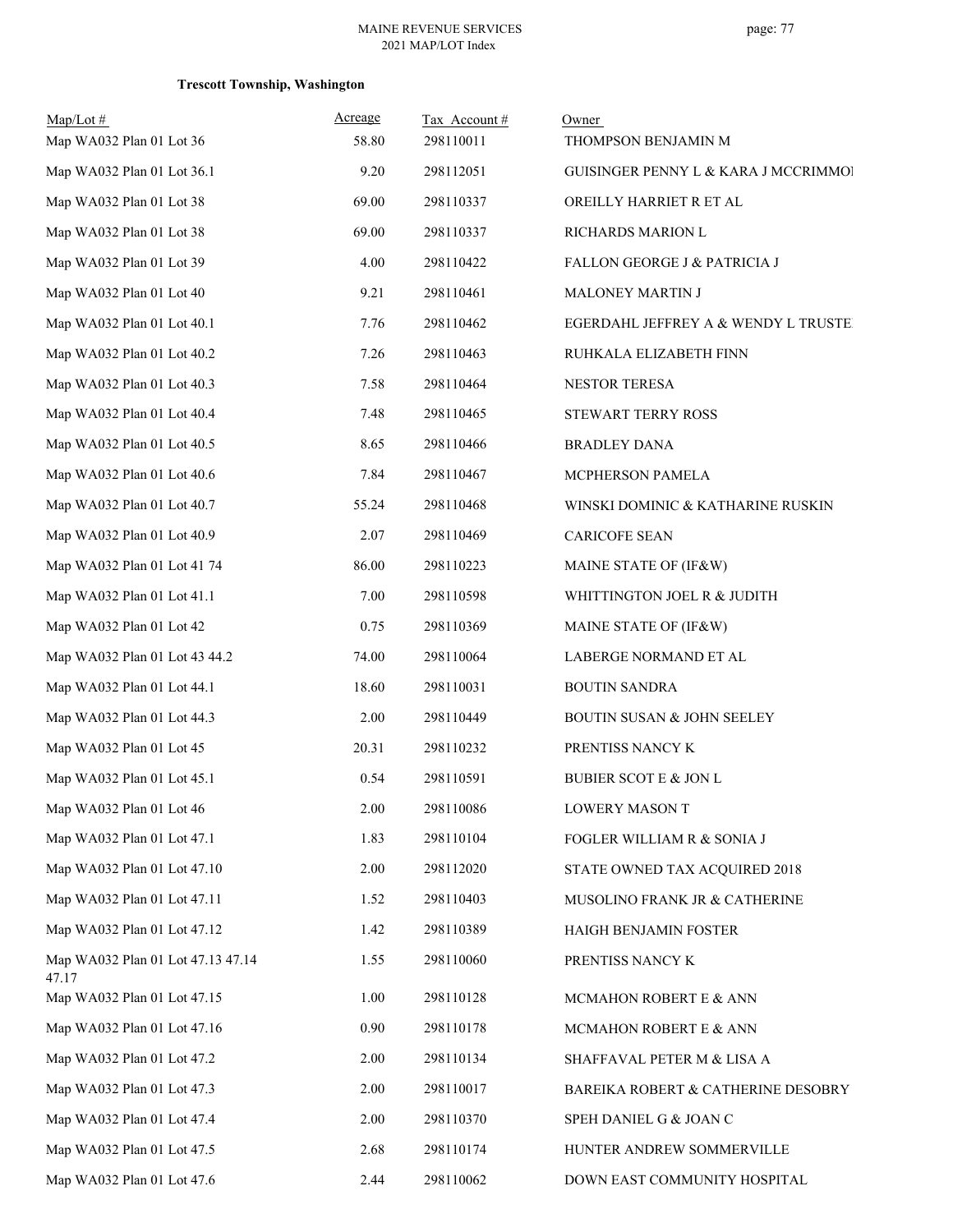| $Map/Lot \#$<br>Map WA032 Plan 01 Lot 47.7 | Acreage<br>2.02 | Tax Account#<br>298110103 | Owner<br>FOGLER WILLIAM R & SONIA J  |
|--------------------------------------------|-----------------|---------------------------|--------------------------------------|
| Map WA032 Plan 01 Lot 47.8                 | 1.62            | 298110352                 | SCOLLAN MICHAEL F & RAYMOND J        |
| Map WA032 Plan 01 Lot 47.9                 | 2.04            | 298110133                 | STATE OWNED TAX ACQUIRED 2018        |
| Map WA032 Plan 01 Lot 48                   | 49.00           | 298112053                 | COBSCOOK SHORES INC                  |
| Map WA032 Plan 01 Lot 49                   | 47.00           | 298110152                 | ROLLINS NOVILLA H                    |
| Map WA032 Plan 01 Lot 50                   | 8.00            | 298110305                 | DENNISON CAROL C                     |
| Map WA032 Plan 01 Lot 50.1                 | 37.01           | 298112022                 | MCCARTHY JOSEPH A & RIEKO K          |
| Map WA032 Plan 01 Lot 51 52                | 40.00           | 298110359                 | TEE CAROLS & CHARLES KINGSLEY SLEIGH |
| Map WA032 Plan 01 Lot 53 54                | 62.00           | 298110202                 | MITHOEFER MARTHA P TRUSTEE           |
| Map WA032 Plan 01 Lot 53.1                 | 0.50            | 298110568                 | DENNISON RALPH E                     |
| Map WA032 Plan 01 Lot 55                   | 10.44           | 298110354                 | MARTIN STEVEN M & RANDALL M FOSTER   |
| Map WA032 Plan 01 Lot 55.1                 | 5.87            | 298110410                 | TODD DONOVAN E III                   |
| Map WA032 Plan 01 Lot 55.11 55.2           | 11.70           | 298112058                 | MOTTRAM ELLIC CARTER & AMANDA BUT/   |
| Map WA032 Plan 01 Lot 55.3                 | 8.00            | 298110521                 | MARTIN STEVEN MICHAEL                |
| Map WA032 Plan 01 Lot 55.4                 | 6.00            | 298112013                 | FOSTER RANDALL M & MARTIN STEVEN M   |
| Map WA032 Plan 01 Lot 56 57 66             | 121.10          | 298110041                 | WOLF CARLIE & BRANNIN BUEHNER        |
| Map WA032 Plan 01 Lot 58                   | 9.40            | 298110204                 | DOWNEAST COASTAL CONSERVANCY         |
| Map WA032 Plan 01 Lot 59 61                | 46.00           | 298110020                 | COBSCOOK SHORES INC                  |
| Map WA032 Plan 01 Lot 60                   | 3.00            | 298110472                 | <b>BUEHNER JAMES H</b>               |
| Map WA032 Plan 01 Lot 62                   | 41.50           | 298110148                 | COBSCOOK SHORES INC                  |
| Map WA032 Plan 01 Lot 62.1                 | 52.00           | 298110547                 | MAINE STATE OF (IF&W)                |
| Map WA032 Plan 01 Lot 63 64 65             | 90.00           | 298110156                 | LIVINGSTONE VIGNOS TRUST             |
| Map WA032 Plan 01 Lot 67 158               | 87.00           | 298110339                 | MAINE STATE OF (IF&W)                |
| Map WA032 Plan 01 Lot 68 68.1              | 101.00          | 298110304                 | HAZARD WILLIAM                       |
| Map WA032 Plan 01 Lot 69 134.1             | 42.20           | 298110013                 | BAILEY HAROLD ET AL                  |
| Map WA032 Plan 01 Lot 70                   | 3.00            | 298110383                 | HAZARD WILLIAM J                     |
| Map WA032 Plan 01 Lot 71                   | 50.00           | 298110367                 | HILL ANDREW J & AMY LU               |
| Map WA032 Plan 01 Lot 72 73.1 73.2<br>73.3 | 62.10           | 298110310                 | MOSER GREGORY H & CATHARINE R        |
| Map WA032 Plan 01 Lot 75                   | 25.00           | 298110286                 | JANS ANTHONY & KATHERINE             |
| Map WA032 Plan 01 Lot 76 81                | 224.00          | 298110122                 | JANS ANTHONY & KATHERINE             |
| Map WA032 Plan 01 Lot 77                   | 10.00           | 298110099                 | FINCH HENRY J & HELEN J TRUSTEES     |
| Map WA032 Plan 01 Lot 78 79                | 89.52           | 298110506                 | MCKINNEY R PAUL TRUSTEE              |
| Map WA032 Plan 01 Lot 79.1                 | 1.52            | 298110545                 | WILLIAMS BENJAMIN STEWART & ELIZABE  |
| Map WA032 Plan 01 Lot 80                   | 26.00           | 298110273                 | MOORES MYRTLE A & BAIRD A            |
| Map WA032 Plan 01 Lot 82 83 85             | 190.00          | 298110003                 | MAINE STATE OF (IF&W)                |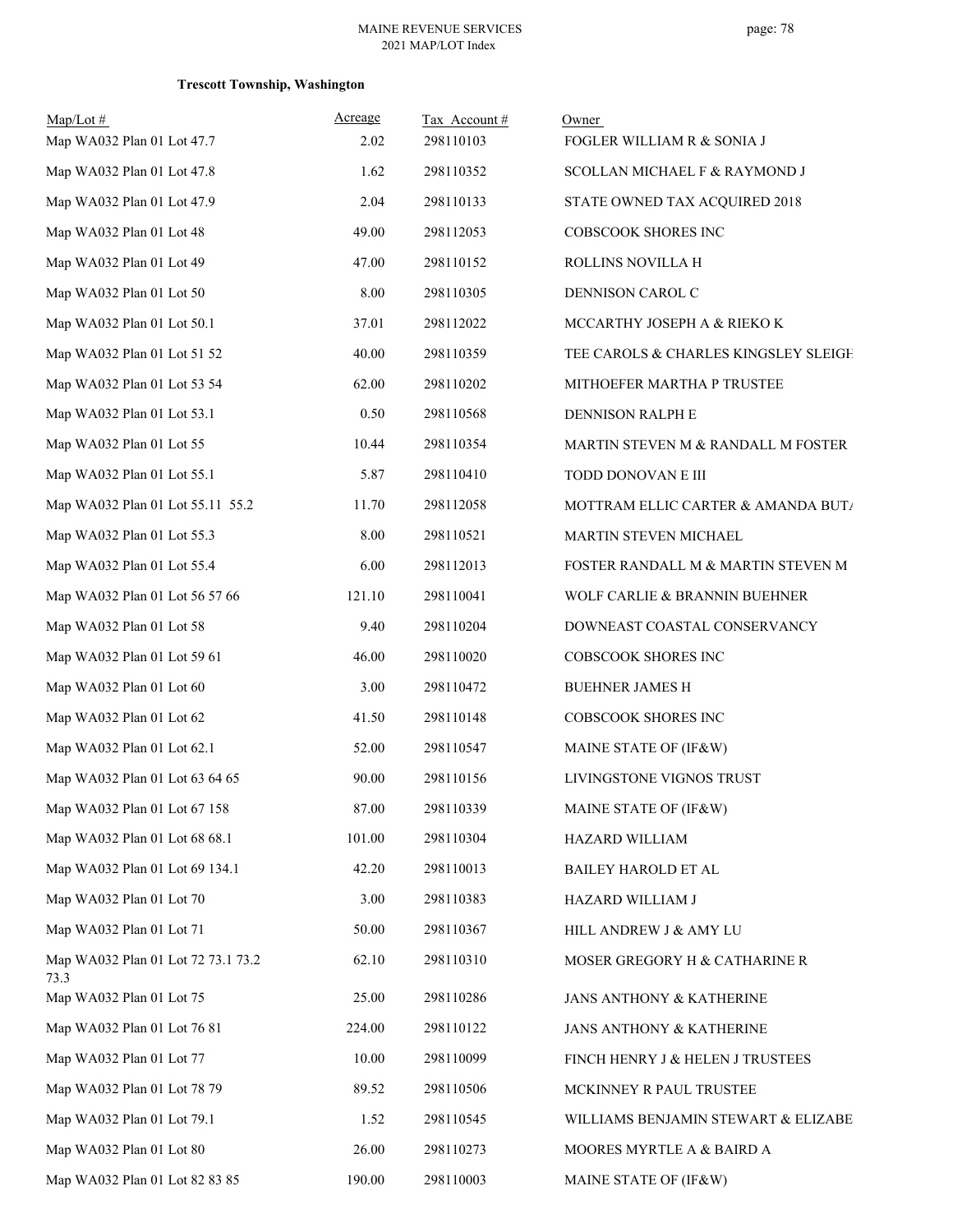| $Map/Lot$ #<br>Map WA032 Plan 01 Lot 84 | Acreage<br>10.00 | Tax Account#<br>298110356 | Owner<br><b>SIMMONDS JAMES B</b>     |
|-----------------------------------------|------------------|---------------------------|--------------------------------------|
| Map WA032 Plan 01 Lot 86 88             | 95.00            | 298110371                 | <b>SPICA MARIA A</b>                 |
| Map WA032 Plan 01 Lot 87                | 100.00           | 298110357                 | LAKEVILLE SHORES INC                 |
| Map WA032 Plan 01 Lot 89                | 90.00            | 298110276                 | MILLER ELIZABETH F                   |
| Map WA032 Plan 01 Lot 90                | 0.00             | 298110068p                | PLAUT SUZANNE P                      |
| Map WA032 Plan 01 Lot 90                | 7.50             | 298110126                 | PLAUT SUZANNE P                      |
| Map WA032 Plan 01 Lot 91.1              | 3.00             | 298110139                 | PHILLIPS IRA M & MARISSA D           |
| Map WA032 Plan 01 Lot 91.2              | 60.00            | 298112050                 | FURTH ALAN R & KATIE B MACGREGOR     |
| Map WA032 Plan 01 Lot 91.21 100         | 104.00           | 298110224                 | JANS ANTHONY M & KATHERINE B         |
| Map WA032 Plan 01 Lot 92 92.1           | 3.40             | 298110221                 | <b>BARSTOW HOWARD T</b>              |
| Map WA032 Plan 01 Lot 93                | 67.50            | 298110037                 | RANKIE JOHN E & EILEEN T             |
| Map WA032 Plan 01 Lot 94                | 59.00            | 298110089                 | RANKIE JOHN E & EILEEN T             |
| Map WA032 Plan 01 Lot 95                | 30.00            | 298110298                 | <b>JOHNSON JEFFREY</b>               |
| Map WA032 Plan 01 Lot 96                | 18.74            | 298112003                 | ROMAN CATHOLIC CHAPEL & CEMETERY L   |
| Map WA032 Plan 01 Lot 96.1              | 0.79             | 298110520                 | WASHINGTON COUNTY                    |
| Map WA032 Plan 01 Lot 97                | 25.00            | 298110016                 | <b>BAILEY DAVID C</b>                |
| Map WA032 Plan 01 Lot 98 99             | 25.85            | 298110105                 | HUNTLEY KAREN & RICHARD              |
| Map WA032 Plan 01 Lot 98.1              | 1.15             | 298112033                 | HUNTLEY RICHARD L JR                 |
| Map WA032 Plan 01 Lot 101.1             | 65.47            | 298110292                 | JOYCE JEFFREY W & CINDY L            |
| Map WA032 Plan 01 Lot 101.2 101.8       | 5.59             | 298110291                 | HUFFMAN TROY R & LYNN L              |
| Map WA032 Plan 01 Lot 101.3             | 2.87             | 298110293                 | <b>MOORES BAIRD</b>                  |
| Map WA032 Plan 01 Lot 101.4             | 0.93             | 298110290                 | <b>MOORES BAIRD</b>                  |
| Map WA032 Plan 01 Lot 101.5             | 0.71             | 298110411                 | SAWTELLE COLBY P                     |
| Map WA032 Plan 01 Lot 101.6             | 1.38             | 298110429                 | JOYCE CINDY L & JEFFREY W            |
| Map WA032 Plan 01 Lot 101.7             | 2.53             | 298110524                 | JOYCE JEFFREY W & CINDY L            |
| Map WA032 Plan 01 Lot 102               | 0.45             | 298110009                 | EHLER TAMARA M                       |
| Map WA032 Plan 01 Lot 103.1             | 106.00           | 298110123                 | GILPATRICK KATHERINE L & JEAN M MART |
| Map WA032 Plan 01 Lot 103.2             | 20.00            | 298110233                 | CURTIS LAURA MAE & PAUL JOSEPH FABRE |
| Map WA032 Plan 01 Lot 103.21            | 26.16            | 298112006                 | STATE OWNED TAX ACQUIRED 2019        |
| Map WA032 Plan 01 Lot 103.3             | 4.17             | 298110398                 | <b>ILSEY MAUREEN A</b>               |
| Map WA032 Plan 01 Lot 103.4             | 1.84             | 298110423                 | CLINE DAVID W                        |
| Map WA032 Plan 01 Lot 103.5             | 2.00             | 298112019                 | DENBOW DANNY & CYNTHIA               |
| Map WA032 Plan 01 Lot 104               | 4.25             | 298110380                 | THERIAULT FRANK M JR                 |
| Map WA032 Plan 01 Lot 105               | 78.00            | 298110350                 | JACOB SUSAN D                        |
| Map WA032 Plan 01 Lot 106               | 28.00            | 298110351                 | JACOB SUSAN D                        |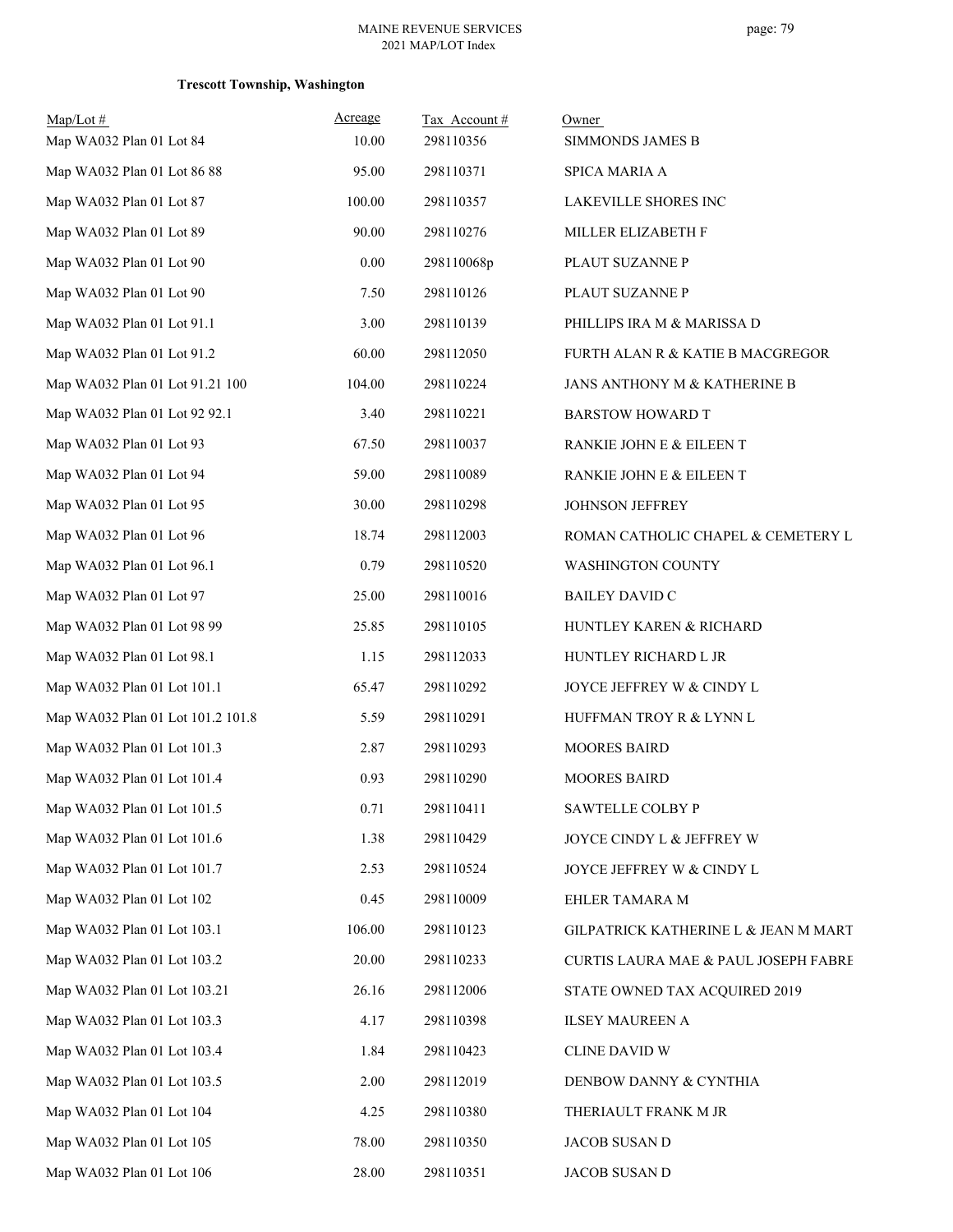| $Map/Lot \#$                                | Acreage | Tax Account# | Owner                                |
|---------------------------------------------|---------|--------------|--------------------------------------|
| Map WA032 Plan 01 Lot 107                   | 25.00   | 298110402    | WHEELER JAMES MICHAEL                |
| Map WA032 Plan 01 Lot 108                   | 25.00   | 298110136    | DESOUZA JOSE X & JOANNA K            |
| Map WA032 Plan 01 Lot 109                   | 25.00   | 298110188    | <b>EIKOTTER BERND</b>                |
| Map WA032 Plan 01 Lot 110                   | 50.00   | 298110388    | DURGAN-JONES SHAUN D                 |
| Map WA032 Plan 01 Lot 111                   | 50.00   | 298110149    | HAYDU JEFFREY & M KATHERINE MOONEY   |
| Map WA032 Plan 01 Lot 112                   | 1.30    | 298110205    | KNIGHT CHARLES P & CHERYL D          |
| Map WA032 Plan 01 Lot 113                   | 75.00   | 298110150    | HAYDU JEFFREY & M KATHERINE MOONEY   |
| Map WA032 Plan 01 Lot 114 115.4             | 39.24   | 298110381    | <b>BROWN NATHAN</b>                  |
| Map WA032 Plan 01 Lot 115.1                 | 0.00    | 298110451    | FITZSIMMONS KATHY                    |
| Map WA032 Plan 01 Lot 115.1                 | 7.00    | 298112016    | FITZSIMMONS DERICK J & RHONDA L      |
| Map WA032 Plan 01 Lot 115.12                | 1.00    | 298110264    | MOORES ANNA L                        |
| Map WA032 Plan 01 Lot 115.3                 | 2.00    | 298110203    | JONES LISA LYNN                      |
| Map WA032 Plan 01 Lot 116                   | 123.00  | 298110074    | HAYNES HERBERT C JR & GINGER E MAXWI |
| Map WA032 Plan 01 Lot 117                   | 50.00   | 298110365    | LYONS WALLACE                        |
| Map WA032 Plan 01 Lot 118                   | 7.55    | 298110539    | MOORES KENNETH E & LAURIS E          |
| Map WA032 Plan 01 Lot 118.1 118.2           | 2.27    | 298110378    | WOOD CRYSTAL N                       |
| Map WA032 Plan 01 Lot 119                   | 93.55   | 298110213    | STONE RICHARD D                      |
| Map WA032 Plan 01 Lot 119.1                 | 0.92    | 298110544    | TINKER ERROL F & PAULA C             |
| Map WA032 Plan 01 Lot 119.2                 | 1.53    | 298112042    | KNIGHT SHANNON M & EMILY             |
| Map WA032 Plan 01 Lot 120                   | 29.00   | 298110130    | HUNTLEY MEREDITH E & JAMES WILLIAM   |
| Map WA032 Plan 01 Lot 120.1                 | 4.00    | 298110499    | CAMPBELL RANDOLPH C                  |
| Map WA032 Plan 01 Lot 120.2                 | 25.00   | 298110513    | <b>GREEN C VAUGHN &amp; PATSY J</b>  |
| Map WA032 Plan 01 Lot 120.21 121.2<br>121.3 | 4.66    | 298110426    | MATHEWS WALTER E $\&$ BARBARA A      |
| Map WA032 Plan 01 Lot 121.1                 | 13.00   | 298110135    | MCFADDEN JAMES I JR                  |
| Map WA032 Plan 01 Lot 121.11                | 4.60    | 298110470    | <b>GREEN DANA T</b>                  |
| Map WA032 Plan 01 Lot 121.12                | 1.00    | 298110517    | MCFADDEN JAMES I JR                  |
| Map WA032 Plan 01 Lot 121.4                 | 2.75    | 298110434    | HUNTLEY MEREDITH E & JAMES WILLIAM   |
| Map WA032 Plan 01 Lot 121.5                 | 2.00    | 298110435    | <b>GREEN C VAUGHN &amp; PATSY J</b>  |
| Map WA032 Plan 01 Lot 121.5                 | 0.00    | 298110567    | <b>GREEN GERALDINE</b>               |
| Map WA032 Plan 01 Lot 121.51                | 1.60    | 298110593    | CLINE DOUGLAS J & JODY L             |
| Map WA032 Plan 01 Lot 122                   | 5.35    | 298110063    | MURPHY KATHRYN R                     |
| Map WA032 Plan 01 Lot 123                   | 4.27    | 298110332    | MATHEWS BARBARA A & WALTER E         |
| Map WA032 Plan 01 Lot 124                   | 5.42    | 298110528    | MOREY MICHAEL W                      |
| Map WA032 Plan 01 Lot 124.1                 | 2.51    | 298110028    | MOREY STELLA M                       |
| Map WA032 Plan 01 Lot 124.114               | 2.23    | 298112037    | STANLEY ANGELA M                     |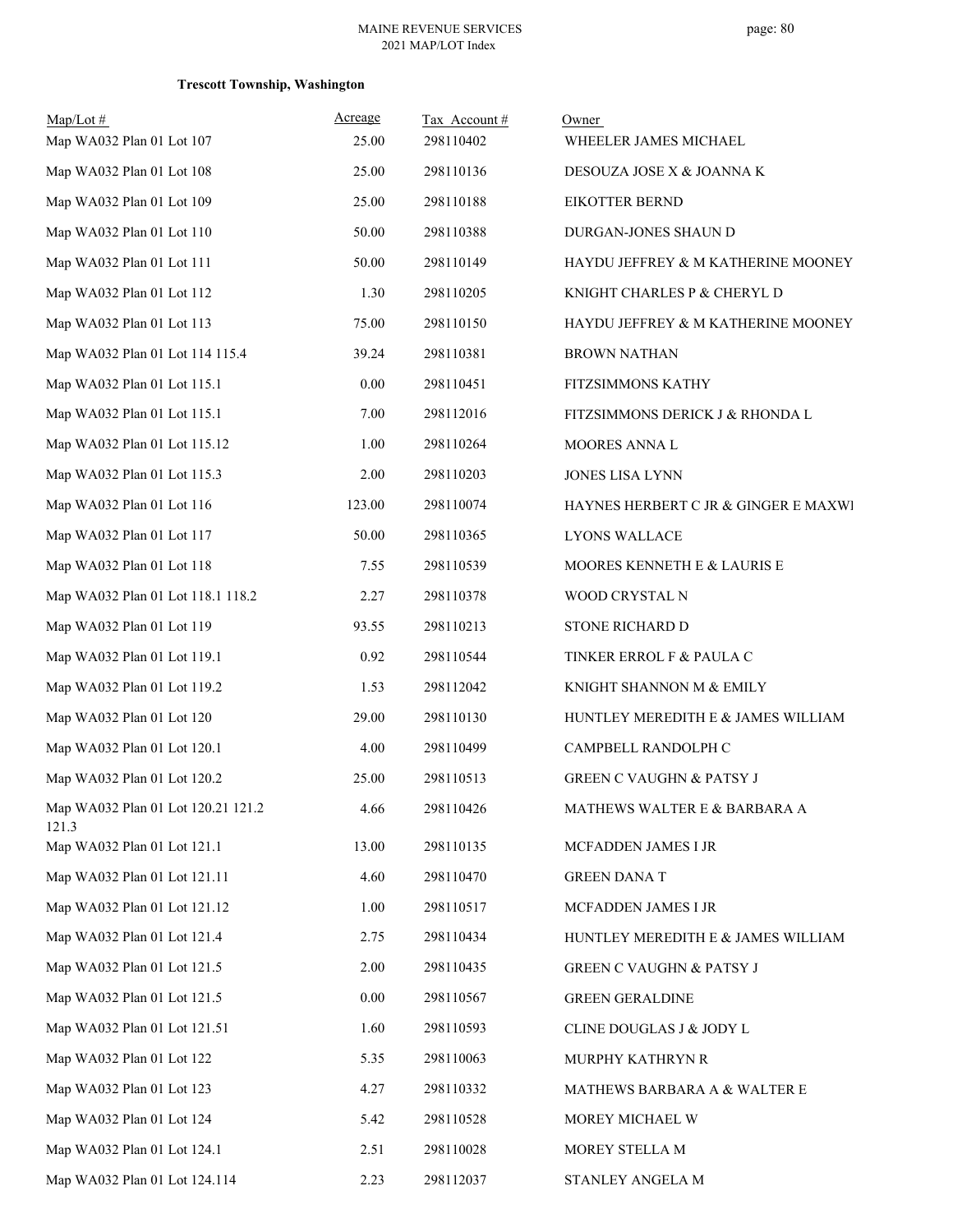| $Map/Lot \#$<br>Map WA032 Plan 01 Lot 125.11 | Acreage<br>49.17 | Tax Account#<br>298110379 | Owner<br>LYONS STEVEN E & DAWN M     |
|----------------------------------------------|------------------|---------------------------|--------------------------------------|
| Map WA032 Plan 01 Lot 125.12                 | 21.40            | 298110287                 | MCFADDEN JAMES I JR                  |
| Map WA032 Plan 01 Lot 125.13                 | 3.50             | 298110526                 | MALLAR PATRICIA M                    |
| Map WA032 Plan 01 Lot 125.14                 | 4.65             | 298110541                 | HD AND SONS PROPERTIES LLC           |
| Map WA032 Plan 01 Lot 125.15 125.2           | 10.98            | 298110040                 | LYONS JAMIE D & CRYSTAL R            |
| Map WA032 Plan 01 Lot 126                    | 138.00           | 298110182                 | <b>LYONS STEVE</b>                   |
| Map WA032 Plan 01 Lot 127                    | 76.82            | 298110407                 | WINSKI DAVID                         |
| Map WA032 Plan 01 Lot 128                    | 5.45             | 298110044                 | <b>CURTIS JOYCE L</b>                |
| Map WA032 Plan 01 Lot 129                    | 71.00            | 298110358                 | <b>BOUTIN ADAM T</b>                 |
| Map WA032 Plan 01 Lot 130                    | 35.00            | 298110106                 | HUNTLEY KAREN & RICHARD              |
| Map WA032 Plan 01 Lot 131                    | 94.60            | 298110107                 | FOLEY CHAD G                         |
| Map WA032 Plan 01 Lot 132                    | 25.75            | 298110014                 | <b>BAILEY HAROLD L</b>               |
| Map WA032 Plan 01 Lot 133                    | 2.00             | 298110433                 | HEMINGWAY DONALD A & KATHERINE HOT   |
| Map WA032 Plan 01 Lot 133.1                  | 13.00            | 298112015                 | <b>SHAW HOWARD S</b>                 |
| Map WA032 Plan 01 Lot 134.2                  | 12.80            | 298110015                 | <b>BAILEY HAROLD L</b>               |
| Map WA032 Plan 01 Lot 135                    | 60.00            | 298110070                 | HALL WALLACE A & DANIEL J            |
| Map WA032 Plan 01 Lot 135.1                  | 17.79            | 298112021                 | DINSMORE ROBERT L                    |
| Map WA032 Plan 01 Lot 135.11 135.12          | 142.83           | 298112034                 | LYONS WALLACE D                      |
| Map WA032 Plan 01 Lot 136                    | 61.15            | 298110207                 | KNIGHT WILLIAM E JR & ABRAHAM A TRUS |
| Map WA032 Plan 01 Lot 136.1                  | 11.51            | 298110459                 | KNIGHT WILLIAM E, DEANNA L & CONSTAN |
| Map WA032 Plan 01 Lot 136.2                  | 9.34             | 298112038                 | KNIGHT ABRAHAM A TRUSTEE             |
| Map WA032 Plan 01 Lot 137                    | 3.00             | 298110324                 | LAVIGNE STEVE R & STEPHANIE L        |
| Map WA032 Plan 01 Lot 137.1 138              | 5.00             | 298112032                 | <b>GOOD MARY JANE</b>                |
| Map WA032 Plan 01 Lot 139 142                | 33.77            | 298110320                 | LYONS PAULA & DEXTER                 |
| Map WA032 Plan 01 Lot 139.1                  | 1.23             | 298112045                 | STATES TINA L                        |
| Map WA032 Plan 01 Lot 140                    | 1.50             | 298110323                 | MAHAR BARRY E & CHONG O              |
| Map WA032 Plan 01 Lot 140.1                  | 6.50             | 298110498                 | DENBOW RALPH I & SANDRA J FINCH      |
| Map WA032 Plan 01 Lot 141                    | 1.00             | 298110399                 | MORGAN LINDA M                       |
| Map WA032 Plan 01 Lot 142.1                  | 1.60             | 298110227                 | LYONS DEXTER E                       |
| Map WA032 Plan 01 Lot 142.2                  | 5.37             | 298112005                 | LYONS TYRA N & LUCAS M AVERY         |
| Map WA032 Plan 01 Lot 142.3                  | 44.00            | 298110602                 | DINSMORE CARROLL JR                  |
| Map WA032 Plan 01 Lot 143                    | 50.00            | 298110322                 | KNIGHT WILLIAM E, DEANNA L & CONSTAN |
| Map WA032 Plan 01 Lot 144                    | 28.00            | 298110154                 | KOOP LYNN COGGER                     |
| Map WA032 Plan 01 Lot 145                    | 52.00            | 298110328                 | HUCKINS RANDY S & LORI A             |
| Map WA032 Plan 01 Lot 145.1                  | 1.00             | 298110458                 | <b>EXNER FRANCIS J</b>               |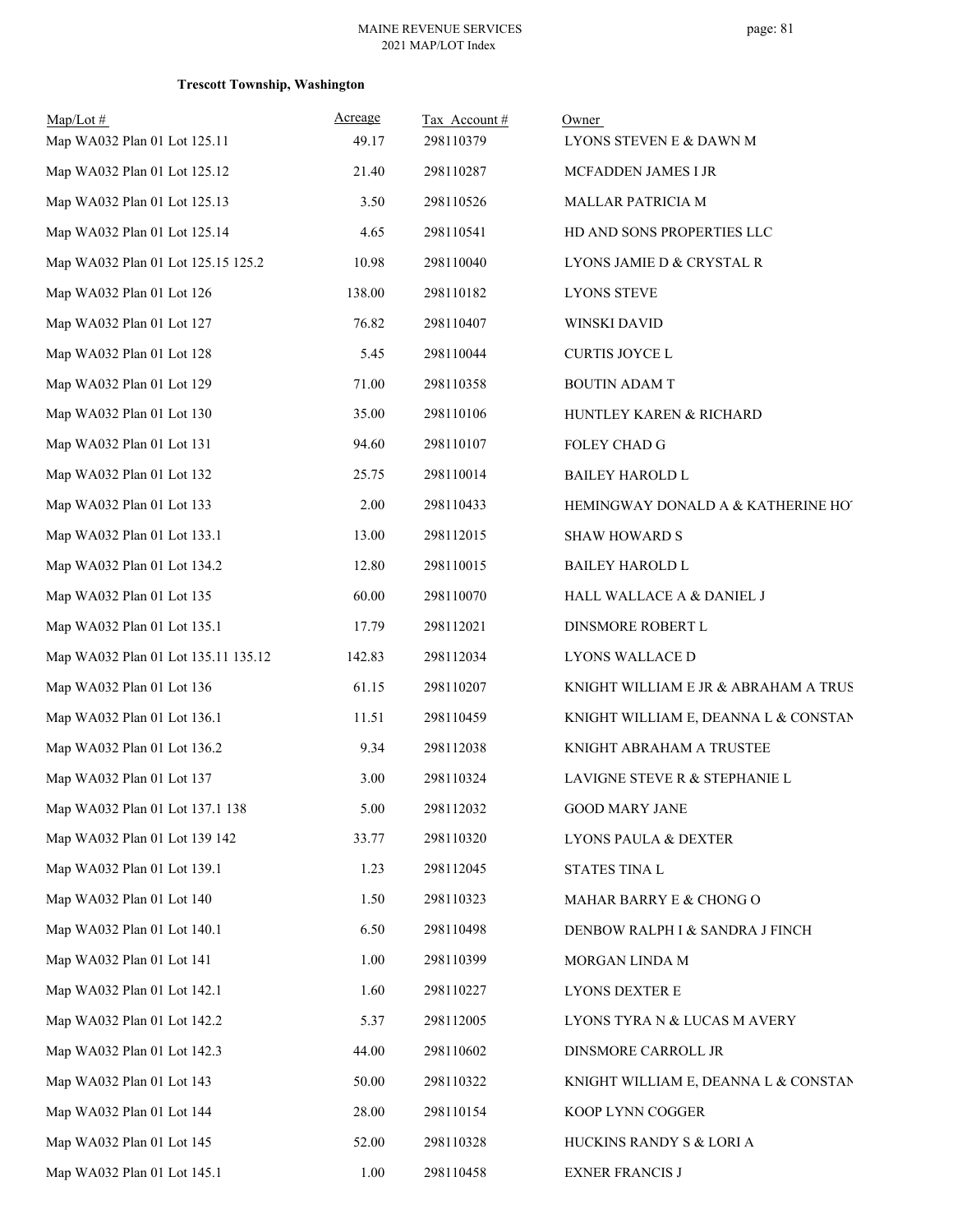| $Map/Lot \#$<br>Map WA032 Plan 01 Lot 146 | Acreage<br>9.58 | Tax Account#<br>298110046 | Owner<br>SAVAGE ALAN R JR & NICKEY DUBAY |
|-------------------------------------------|-----------------|---------------------------|------------------------------------------|
| Map WA032 Plan 01 Lot 146.1               | 10.50           | 298112010                 | CASE TROY & HUICHA                       |
| Map WA032 Plan 01 Lot 146.2               | 0.92            | 298112044                 | DUBEY ANGELA L                           |
| Map WA032 Plan 01 Lot 147                 | 119.00          | 298110308                 | SUGAR RIDGE LANDS INC                    |
| Map WA032 Plan 01 Lot 148                 | 50.53           | 298110119                 | HALL DANIEL J                            |
| Map WA032 Plan 01 Lot 148.1               | 9.47            | 298112064                 | HUGHES MARILYN F                         |
| Map WA032 Plan 01 Lot 149                 | 41.56           | 298110125                 | <b>HALL DANIEL J</b>                     |
| Map WA032 Plan 01 Lot 149.1               | 3.44            | 298110543                 | HUGHES MARILYN F                         |
| Map WA032 Plan 01 Lot 150                 | 10.75           | 298110120                 | HALL DANIEL J                            |
| Map WA032 Plan 01 Lot 151                 | 9.25            | 298110080                 | DINSMORE MARCIA M L/T                    |
| Map WA032 Plan 01 Lot 151                 | 0.00            | 298110364                 | HAUSER CAROLYN                           |
| Map WA032 Plan 01 Lot 151                 | 0.00            | 298110555                 | HOOD DEBRA & ROBERT                      |
| Map WA032 Plan 01 Lot 152                 | 136.50          | 298110032                 | NATURE CONSERVANCY                       |
| Map WA032 Plan 01 Lot 152.1               | 5.50            | 298110594                 | BOYER MARKLEY H JR & CHRISTOPHER F &     |
| Map WA032 Plan 01 Lot 154                 | 27.00           | 298110047                 | DIMMOCK JOHN C                           |
| Map WA032 Plan 01 Lot 155 155.3           | 55.00           | 298110327                 | HAYES BONNIE R                           |
| Map WA032 Plan 01 Lot 155.1               | 6.52            | 298110537                 | TEDDER JAMES TIMOTHY                     |
| Map WA032 Plan 01 Lot 155.2               | 5.37            | 298110565                 | <b>JONES DALE</b>                        |
| Map WA032 Plan 01 Lot 157                 | 22.00           | 298110414                 | <b>GILPATRICK PEARL</b>                  |
| Map WA032 Plan 01 Lot 178                 | 1.00            | 298110535                 | <b>MAINE STATE OF</b>                    |
| Map WA032 Plan 01 Lot 221                 | 0.50            | 298110534                 | MAINE STATE OF                           |
| Map WA032 Plan 01 Lot 222                 | 5.00            | 298110532                 | MAINE STATE OF                           |
| Map WA032 Plan 01 Lot 224                 | 3.00            | 298110533                 | MAINE STATE OF                           |
| Map wa032 Plan 01 Lot 238                 | 0.28            | 298110218                 | MAINE COAST HERITAGE TRUST               |
| Map WA032 Plan 02 Lot 1                   | 6.78            | 298110081                 | HALL DANIEL J                            |
| Map WA032 Plan 02 Lot 2                   | 93.00           | 298112024                 | ARCHER DALE & JULIE                      |
| Map WA032 Plan 02 Lot 3                   | 192.00          | 298110228                 | <b>GUPTILL LYLE C</b>                    |
| Map WA032 Plan 02 Lot 4                   | 95.00           | 298110010                 | HATCH GERALD & ERNEST                    |
| Map WA032 Plan 02 Lot 5                   | 9.90            | 298110195                 | <b>JONES JUDITH</b>                      |
| Map WA032 Plan 02 Lot 5                   | 0.00            | 298110536                 | <b>JONES JOEY</b>                        |
| Map WA032 Plan 02 Lot 5                   | 2.10            | 298112048                 | JONES SETH E & AMANDA S PERRY            |
| Map WA032 Plan 02 Lot 5.1                 | 4.00            | 298110476                 | REMILLARD SANDRA L                       |
| Map WA032 Plan 02 Lot 6                   | 4.00            | 298110362                 | JONES SCOTT A & PAMELA                   |
| Map WA032 Plan 02 Lot 7                   | 20.25           | 298110239                 | MATTHEWS STEPHEN                         |
| Map WA032 Plan 02 Lot 7.1                 | 3.75            | 298110413                 | HALL RANDY C & KELLI M                   |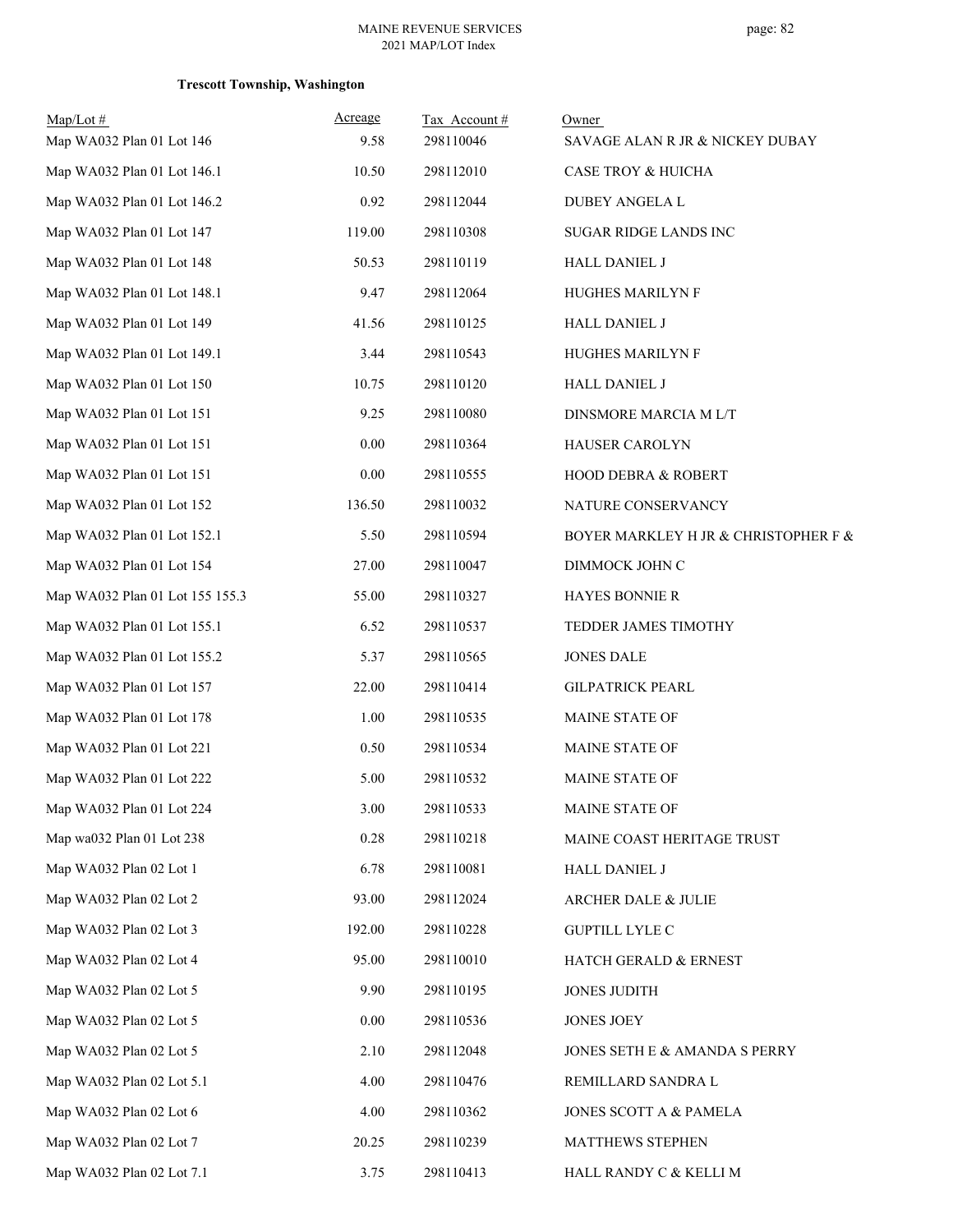| $Map/Lot \#$<br>Map WA032 Plan 02 Lot 8 | Acreage<br>188.00 | Tax Account#<br>298110061 | Owner<br>MONTOYA-EYERMAN GABRIELA & JESSE S |
|-----------------------------------------|-------------------|---------------------------|---------------------------------------------|
| Map WA032 Plan 02 Lot 9                 | 44.00             | 298110039                 | PERSEN MARIELLA F & NEIL E                  |
| Map WA032 Plan 02 Lot 10                | 198.00            | 298110113                 | <b>GADDIS JOHN F &amp; JOHN W</b>           |
| Map WA032 Plan 02 Lot 11                | 120.00            | 298110361                 | TEE CAROLS & CHARLES KINGSLEY SLEIGH        |
| Map WA032 Plan 02 Lot 12.2              | 4.30              | 298110333                 | LYONS JOHN D                                |
| Map WA032 Plan 02 Lot 13.1              | 77.00             | 298110412                 | SUNDE CHRISTIAN A                           |
| Map WA032 Plan 02 Lot 13.2              | 36.50             | 298110200                 | MOLYNEAUX PAUL                              |
| Map WA032 Plan 02 Lot 13.21             | 35.00             | 298110596                 | MOLYNEAUX PAUL                              |
| Map WA032 Plan 02 Lot 14                | 118.00            | 298110360                 | TEE CAROLS & CHARLES KINGSLEY SLEIGH        |
| Map WA032 Plan 02 Lot 15                | 171.60            | 298110257                 | <b>BOUSQUET JANE C &amp; ARTHUR R</b>       |
| Map WA032 Plan 02 Lot 15.1              | 1.40              | 298112011                 | HASKINS DEBORAH                             |
| Map WA032 Plan 02 Lot 16                | 3.00              | 298110093                 | <b>EIKOTTER BERND</b>                       |
| Map WA032 Plan 02 Lot 17                | 66.00             | 298110092                 | <b>EIKOTTER BERND</b>                       |
| Map WA032 Plan 02 Lot 18.1              | 40.00             | 298110376                 | BEVERS DENISE & GLENN, LUKE T, JACOB L      |
| Map WA032 Plan 02 Lot 18.11             | 1.00              | 298112031                 | SUNDE JACOB L                               |
| Map WA032 Plan 02 Lot 18.2              | 4.00              | 298110375                 | TOLENO ROBERT P & NANCY C                   |
| Map WA032 Plan 02 Lot 18.3              | 4.90              | 298110430                 | <b>RAMOS LESBIA</b>                         |
| Map WA032 Plan 02 Lot 19                | 110.00            | 298110111                 | <b>LEAHY LAWRENCE</b>                       |
| Map WA032 Plan 02 Lot 20 21             | 127.80            | 298110242                 | <b>LAUZIER PAUL</b>                         |
| Map WA032 Plan 02 Lot 22                | 195.00            | 298110416                 | JONES HOWARD W JR & RICHARD L JONES         |
| Map WA032 Plan 02 Lot 23                | 29.00             | 298110194                 | NORRIS BRENDA J & JUDITH A HUPP             |
| Map WA032 Plan 02 Lot 24                | 81.00             | 298110186                 | NORRIS BRENDA J & JUDITH A HUPP             |
| Map WA032 Plan 02 Lot 25                | 26.00             | 298110108                 | FOLEY CHAD G                                |
| Map WA032 Plan 02 Lot 26                | 40.00             | 298110112                 | GADDIS JOHN F & JOHN W                      |
| Map WA032 Plan 02 Lot 27                | 140.00            | 298110374                 | <b>STONEBERGER J H</b>                      |
| Map WA032 Plan 02 Lot 27.2              | 2.00              | 298110420                 | ARCHER DALE & JULIE                         |
| Map WA032 Plan 02 Lot 28.1 28.7         | 252.00            | 298110142                 | HATFIELD THOMAS A                           |
| Map WA032 Plan 02 Lot 28.2              | 50.00             | 298110294                 | HANCOCK JUSTIN L & JAYNE L                  |
| Map WA032 Plan 02 Lot 28.3              | 50.00             | 298110355                 | TANNEY RICK & SONI BIEHL                    |
| Map WA032 Plan 02 Lot 28.4              | 3.00              | 298110184                 | JONES MATTHEW ET AL                         |
| Map WA032 Plan 02 Lot 28.5              | 42.60             | 298110090                 | MATTHEWS TARA K & MICHAEL W                 |
| Map WA032 Plan 02 Lot 28.6              | 20.60             | 298110437                 | CASSIDY MARTIN C                            |
| Map WA032 Plan 02 Lot 29                | 113.00            | 298110187                 | STIMSON DAVID & TAMORA V GOLTZ              |
| Map WA032 Plan 02 Lot 29.1              | 2.00              | 298112025                 | KNIGHT EMILY M                              |
| Map WA032 Plan 02 Lot 29.2              | 22.00             | 298112040                 | HALTER DANIEL J & HEIDI HERZBERGER          |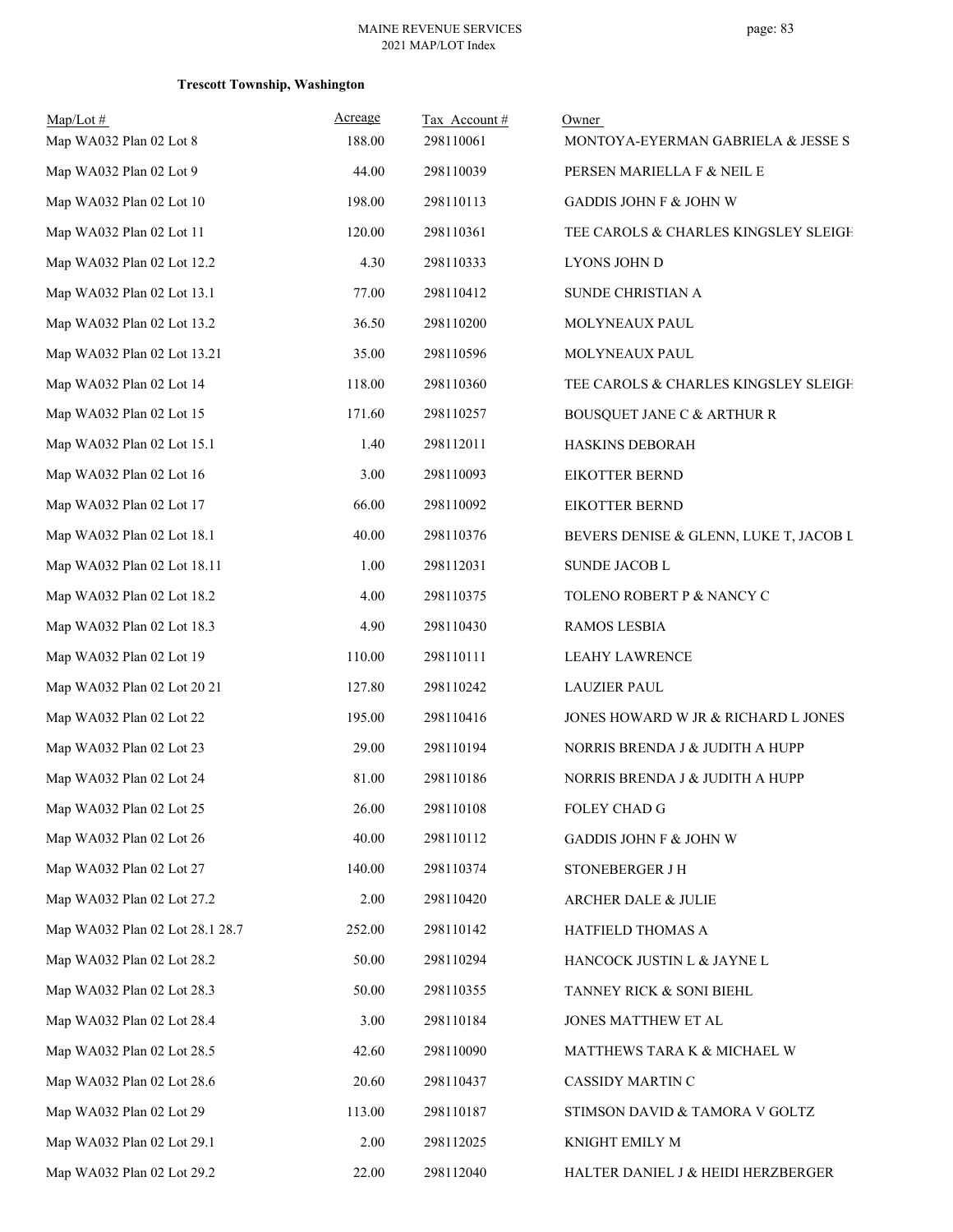| $Map/Lot \#$<br>Map WA032 Plan 02 Lot 30 | Acreage<br>35.00 | Tax Account#<br>298110117 | Owner<br>MATHEWS WALTER E & BARBARA A |
|------------------------------------------|------------------|---------------------------|---------------------------------------|
| Map WA032 Plan 02 Lot 30.1               | 5.00             | 298112049                 | <b>MATTHEWS KRIS</b>                  |
| Map WA032 Plan 02 Lot 31                 | 35.00            | 298110346                 | SAWTELLE REGINALD C                   |
| Map WA032 Plan 02 Lot 32                 | 125.00           | 298110235                 | PRUSSKI JEFFREY J & CYNTHIA B         |
| Map WA032 Plan 02 Lot 33                 | 40.00            | 298110192                 | JONES HOWARD W JR ET AL               |
| Map WA032 Plan 02 Lot 34                 | 11.00            | 298110193                 | JONES HOWARD W JR ET AL               |
| Map WA032 Plan 02 Lot 35                 | 10.00            | 298110183                 | BRADLEY RICKY L & JULIE C             |
| Map WA032 Plan 02 Lot 36                 | 8.00             | 298110185                 | <b>ALLEN LINDA</b>                    |
| Map WA032 Plan 02 Lot 36.1               | 135.00           | 298112052                 | BRIDGES MICHAEL S & JAMES J COBB      |
| Map WA032 Plan 02 Lot 37                 | 100.00           | 298110267                 | MOORES CECIL L                        |
| Map WA032 Plan 02 Lot 38                 | 100.00           | 298110076                 | MOORES GERRY L                        |
| Map WA032 Plan 02 Lot 39                 | 75.00            | 298110083                 | STETSON LAND & TRADING COMPANY LLC    |
| Map WA032 Plan 02 Lot 40 41              | 127.00           | 298110363                 | <b>SMART WILLIAM</b>                  |
| Map WA032 Plan 02 Lot 42                 | 50.62            | 298110045                 | <b>CHAFFEE ROBERT &amp; MARCIA G</b>  |
| Map WA032 Plan 02 Lot 43                 | 35.00            | 298110247                 |                                       |
|                                          |                  |                           | LITTLE HOLLY A                        |
| Map WA032 Plan 02 Lot 44                 | 34.00            | 298110306                 | LITTLE HOLLY A                        |
| Map WA032 Plan 02 Lot 45                 | 58.00            | 298110229                 | <b>GUPTILL LYLE C</b>                 |
| Map WA032 Plan 02 Lot 46                 | 212.00           | 298110035                 | DURGAN-JONES SHAUN D                  |
| Map WA032 Plan 02 Lot 47                 | 48.80            | 298110345                 | <b>FARMER KEVIN E</b>                 |
| Map WA032 Plan 02 Lot 47.1 Plan 03 Lot   | 4.90             | 298110097                 | <b>FARMER KEVIN E</b>                 |
| Map WA032 Plan 02 Lot 48                 | 28.50            | 298112036                 | MAY ALFRED J JR                       |
| Map WA032 Plan 02 Lot 49 50              | 50.00            | 298110166                 | LINDSAY DEBORAH L                     |
| Map WA032 Plan 02 Lot 51                 | 25.00            | 298110244                 | MCCLURE ANN MARIE                     |
| Map WA032 Plan 02 Lot 52                 | 88.43            | 298110077                 | FARLOW RALEIGH & DIVINA D             |
| Map WA032 Plan 02 Lot 53                 | 2.50             | 298110114                 | <b>GAINES MILDRED B</b>               |
| Map WA032 Plan 02 Lot 54                 | 61.00            | 298110282                 | FARLOW RALEIGH & DIVINA D             |
| Map WA032 Plan 02 Lot 54.1               | 9.30             | 298110597                 | <b>LORD MAUREEN</b>                   |
| Map WA032 Plan 02 Lot 54.11              | 5.70             | 298112062                 | LORD MAUREEN T                        |
| Map WA032 Plan 02 Lot 55                 | 229.00           | 298112035                 | TEER FORREST D JR                     |
| Map WA032 Plan 02 Lot 56                 | 148.00           | 298110238                 | COLLINS GERALD L                      |
| Map WA032 Plan 02 Lot 56.1               | 5.00             | 298110500                 | LIBBY ROBERT J                        |
| Map WA032 Plan 02 Lot 57 58 68 79        | 1,069.00         | 298110343                 | DMG ENTERPRISE                        |
| Map WA032 Plan 02 Lot 59 61              | 12.60            | 298110198                 | JONES WAYNE C SR & PEARL M            |
| Map WA032 Plan 02 Lot 59 61              | 0.00             | 298110557                 | <b>JONES CHANNON</b>                  |
| Map WA032 Plan 02 Lot 59.1 61.1          | 3.40             | 298112057                 | JONES CHANNON J & DIANA B             |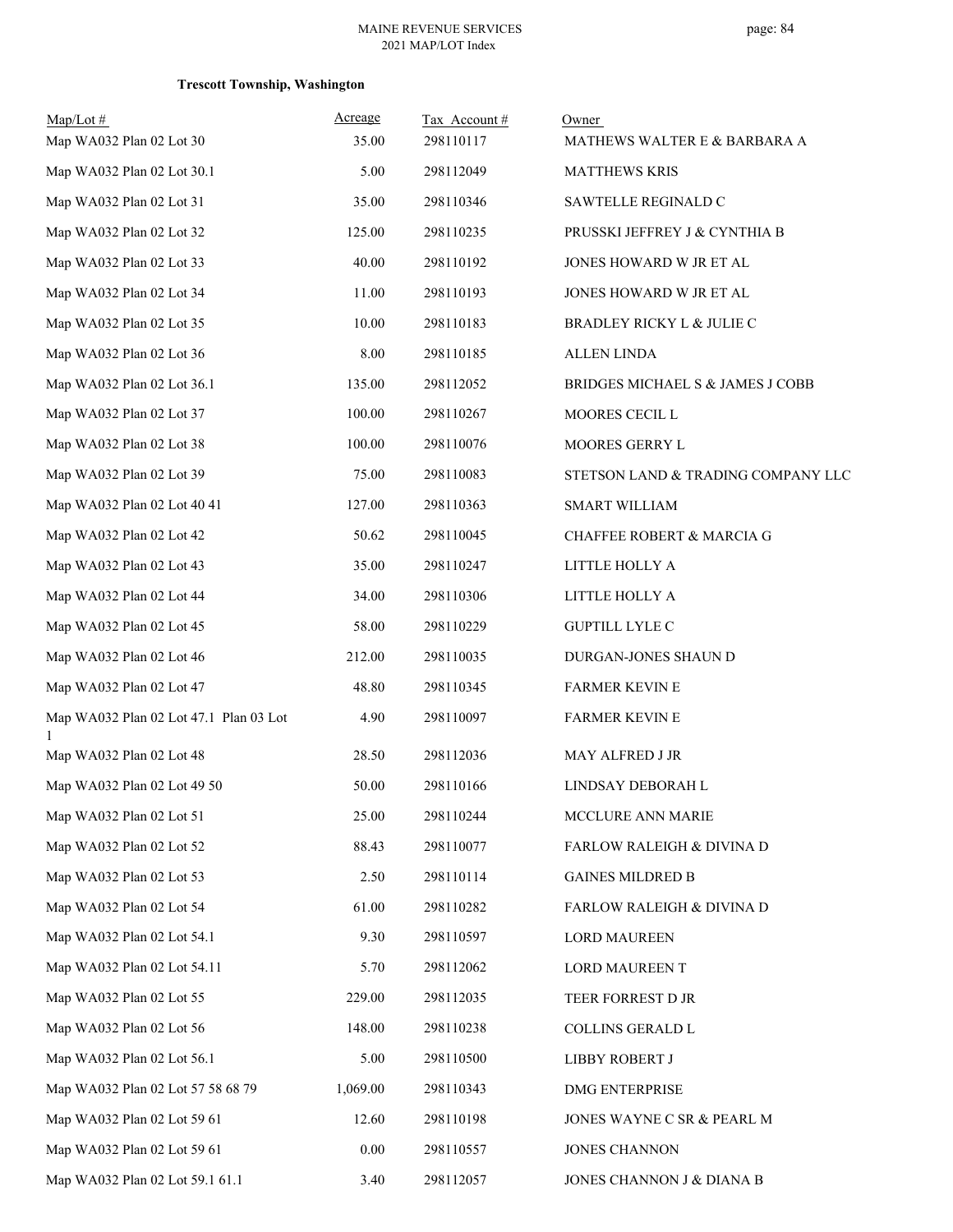| $Map/Lot$ #                                                                                                                                   | Acreage | Tax Account# | Owner                             |
|-----------------------------------------------------------------------------------------------------------------------------------------------|---------|--------------|-----------------------------------|
| Map WA032 Plan 02 Lot 60 60.1 62                                                                                                              | 75.00   | 298110408    | JONES WAYNE C SR & PEARL M        |
| Map WA032 Plan 02 Lot 60 60.1 62                                                                                                              | 0.00    | 298110595    | JONES TOBY G                      |
| Map WA032 Plan 02 Lot 63                                                                                                                      | 12.00   | 298110245    | JONES CHANNON J & TOBY G          |
| Map WA032 Plan 02 Lot 64                                                                                                                      | 2.00    | 298110265    | DESOUZA JOSE X & JOANNA K         |
| Map WA032 Plan 02 Lot 65                                                                                                                      | 11.26   | 298110303    | FRANZ GUDRUN JOHANA               |
| Map WA032 Plan 02 Lot 65.1                                                                                                                    | 5.74    | 298110538    | MCQUIRE SHAWN N & MARY A          |
| Map WA032 Plan 02 Lot 66                                                                                                                      | 80.00   | 298110208    | FAGAN JOYCE A TRUSTEE             |
| Map WA032 Plan 02 Lot 67                                                                                                                      | 287.00  | 298110283    | <b>DMG ENTERPRISES</b>            |
| Map WA032 Plan 02 Lot 69                                                                                                                      | 92.00   | 298110084    | <b>DMG ENTERPRISES</b>            |
| Map WA032 Plan 02 Lot 70.1                                                                                                                    | 54.50   | 298110266    | MOORES CECIL L                    |
| Map WA032 Plan 02 Lot 70.2 72.1                                                                                                               | 69.08   | 298110272    | MOORES JONATHON L                 |
| Map WA032 Plan 02 Lot 70.3                                                                                                                    | 2.50    | 298110268    | RANDALL WYNONA A                  |
| Map WA032 Plan 02 Lot 71                                                                                                                      | 0.50    | 298110269    | DINSMORE JEANNIE & HUNTER         |
| Map WA032 Plan 02 Lot 72.3                                                                                                                    | 2.07    | 298110271    | SPAULDING BRENTON                 |
| Map WA032 Plan 02 Lot 72.4                                                                                                                    | 0.00    | 298110054P   | MOORES JONATHAN L                 |
| Map WA032 Plan 02 Lot 72.4                                                                                                                    | 3.23    | 298110270    | MOORES JONATHAN L                 |
| Map WA032 Plan 02 Lot 73                                                                                                                      | 0.06    | 298112002    | MAINE SEACOAST MISSIONARY SOCIETY |
| Map WA032 Plan 02 Lot 74.1 75 76 77 78                                                                                                        | 565.00  | 298110006    | ANDERSON W WILLIAM & AMANDA L     |
| Map WA032 Plan 02 Lot 74.2 91.1                                                                                                               | 8.00    | 298110004    | ANDERSON AMANDA L                 |
| Map WA032 Plan 02 Lot 80                                                                                                                      | 45.00   | 298110409    | CAMPBELL EDWARD W & SUSAN L       |
| Map WA032 Plan 02 Lot 81                                                                                                                      | 13.00   | 298110005    | ANDERSON W WILLIAM                |
| Map WA032 Plan 02 Lot 81.111 87.1<br>87.11 87.12 87.13 87.14 87.15 87.16 87.17<br>87.18 87.19 87.20 87.2 87.4 87.5 87.6<br>87.71 87.8 88 88.1 | 663.72  | 298110100    | MAINE COAST HERITAGE TRUST        |
| Map WA032 Plan 02 Lot 82 112                                                                                                                  | 105.96  | 298110127    | CAMPBELL EDWARD W & SUSAN L       |
| Map WA032 Plan 02 Lot 82.1                                                                                                                    | 3.95    | 298110546    | CAMPBELL EDWARD W & SUSAN L       |
| Map WA032 Plan 02 Lot 83                                                                                                                      | 15.00   | 298110548    | <b>GRIGGS SUSAN L</b>             |
| Map WA032 Plan 02 Lot 84                                                                                                                      | 2.60    | 298110311    | ANDERSON W WILLIAM                |
| Map WA032 Plan 02 Lot 85                                                                                                                      | 84.75   | 298112046    | MAINE COAST HERITAGE TRUST        |
| Map WA032 Plan 02 Lot 86.1                                                                                                                    | 4.00    | 298110087    | MAINE COAST HERITAGE TRUST        |
| Map WA032 Plan 02 Lot 86.2                                                                                                                    | 11.30   | 298110391    | WASYLYK JOAN WALKER, JESS WALKER  |
| Map WA032 Plan 02 Lot 87.10                                                                                                                   | 15.30   | 298110101    | FOGELSON FAMILY LLC               |
| Map WA032 Plan 02 Lot 87.112 87.21<br>87.22                                                                                                   | 104.65  | 298112039    | PEDERSEN ALAN K & DAVID W DIXON   |
| Map WA032 Plan 02 Lot 87.3                                                                                                                    | 14.40   | 298110094    | ELLIS TRESCOTT NOMINEE TRUSTEES   |
| Map WA032 Plan 02 Lot 87.61                                                                                                                   | 2.30    | 298110554    | ROSEBROOKS NATHAN B & ANN C       |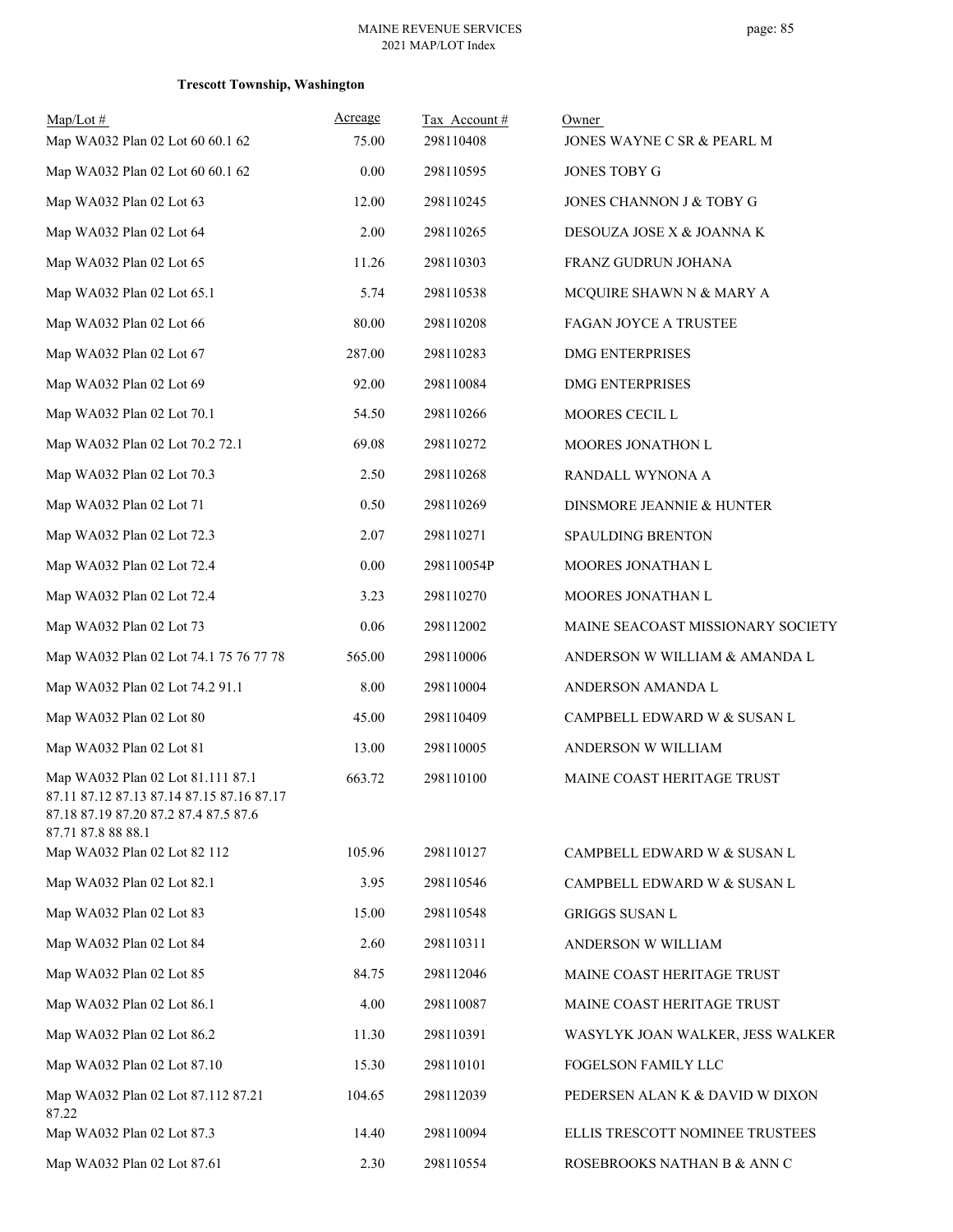| $Map/Lot \#$<br>Map WA032 Plan 02 Lot 87.72      | Acreage<br>4.00 | Tax Account#<br>298110442 | Owner<br>SMITH JOSEPH A JR & JEANNIE M |
|--------------------------------------------------|-----------------|---------------------------|----------------------------------------|
| Map WA032 Plan 02 Lot 87.73 87.74                | 3.50            | 298110549                 | SMITH DEBORAH W                        |
| Map WA032 Plan 02 Lot 87.75                      | 4.40            | 298110599                 | <b>SMITH DAVID G</b>                   |
| Map WA032 Plan 02 Lot 87.81                      | 2.80            | 298112059                 | WILSON DREW C & JANETTE M KIRBY-WILS   |
| Map WA032 Plan 02 Lot 87.9                       | 9.18            | 298110132                 | <b>JARNAGIN KEVIN</b>                  |
| Map WA032 Plan 02 Lot 88.2                       | 2.00            | 298110445                 | FISCHER KENNETH W TTE                  |
| Map WA032 Plan 02 Lot 89 109                     | 63.28           | 298110277                 | MAINE COAST HERITAGE TRUST             |
| Map WA032 Plan 02 Lot 89.1                       | 47.50           | 298112023                 | MAINE COAST HERITAGE TRUST             |
| Map WA032 Plan 02 Lot 89.2                       | 1.22            | 298112043                 | LOEBS DENNIS & SINEAD                  |
| Map WA032 Plan 02 Lot 89.3                       | 2.59            | 298112041                 | MAINE COAST HERITAGE TRUST             |
| Map WA032 Plan 02 Lot 90                         | 2.00            | 298110241                 | VERBURGT CHRISTY ET AL                 |
| Map WA032 Plan 02 Lot 91.2                       | 0.66            | 298110075                 | MAINE COAST HERITAGE TRUST             |
| Map WA032 Plan 02 Lot 92                         | 11.50           | 298110278                 | BECKWITH DENNIS A & ANITA              |
| Map WA032 Plan 02 Lot 92.1                       | 8.00            | 298110518                 | WILEY THOMAS                           |
| Map WA032 Plan 02 Lot 93 94 95                   | 26.50           | 298110338                 | JALBERT M THERESA ET AL                |
| Map WA032 Plan 02 Lot 96                         | 17.80           | 298110519                 | DECATO STEPHEN D & MARY ELLEN          |
| Map WA032 Plan 02 Lot 97                         | 94.00           | 298110082                 | DIVETO ANTHONY M & CYNTHIA D           |
| Map WA032 Plan 02 Lot 98                         | 42.00           | 298110479                 | HELLER LAWRENCE A TRUSTEE              |
| Map WA032 Plan 02 Lot 98.10                      | 48.00           | 298110475                 | HAWKINS REALTY TRUST                   |
| Map WA032 Plan 02 Lot 98.1 98.2                  | 46.64           | 298110497                 | OCEAN ESTATES LTD                      |
| Map WA032 Plan 02 Lot 98.11                      | 50.00           | 298110485                 | MOOSE COVE REALTY TRUST                |
| Map WA032 Plan 02 Lot 98.12                      | 40.05           | 298110560                 | VALENTA CYNTHIA                        |
| Map WA032 Plan 02 Lot 98.3 98.4                  | 101.00          | 298110482                 | WOLENSKI HENRY D & MICHELLE S          |
| Map WA032 Plan 02 Lot 98.5                       | 43.00           | 298110481                 | VEYHL ERICH W & NANCY J ENRIGHT        |
| Map WA032 Plan 02 Lot 98.6                       | 44.00           | 298110486                 | MUHIC ALLEN R                          |
| Map WA032 Plan 02 Lot 98.7                       | 42.00           | 298110478                 | BRIGGS DANA G & CHERYL A               |
| Map WA032 Plan 02 Lot 98.8                       | 23.00           | 298110480                 | STYRNA REALTY TRUST                    |
| Map WA032 Plan 02 Lot 98.81                      | 23.00           | 298112065                 | <b>GRIFFIN MICHAEL H</b>               |
| Map WA032 Plan 02 Lot 98.9                       | 42.00           | 298110484                 | <b>GRIFFIN DAVID R TRUSTEE &amp;</b>   |
| Map WA032 Plan 02 Lot 99 100                     | 263.00          | 298112004                 | MAINE STATE OF                         |
| Map WA032 Plan 02 Lot 101                        | 18.00           | 298110237                 | HAYCOCK REALTY TRUST                   |
| Map WA032 Plan 02 Lot 102.1                      | 45.00           | 298110007                 | ANDERSON W WILLIAM                     |
| Map WA032 Plan 02 Lot 102.2                      | 0.52            | 298110199                 | JONES JAMES W SR                       |
| Map WA032 Plan 02 Lot 103.1 103.3<br>104.2 104.3 | 32.62           | 298110279                 | MORRISON CARL                          |
| Map WA032 Plan 02 Lot 103.2                      | 14.30           | 298110115                 | <b>GAINES MILDRED B</b>                |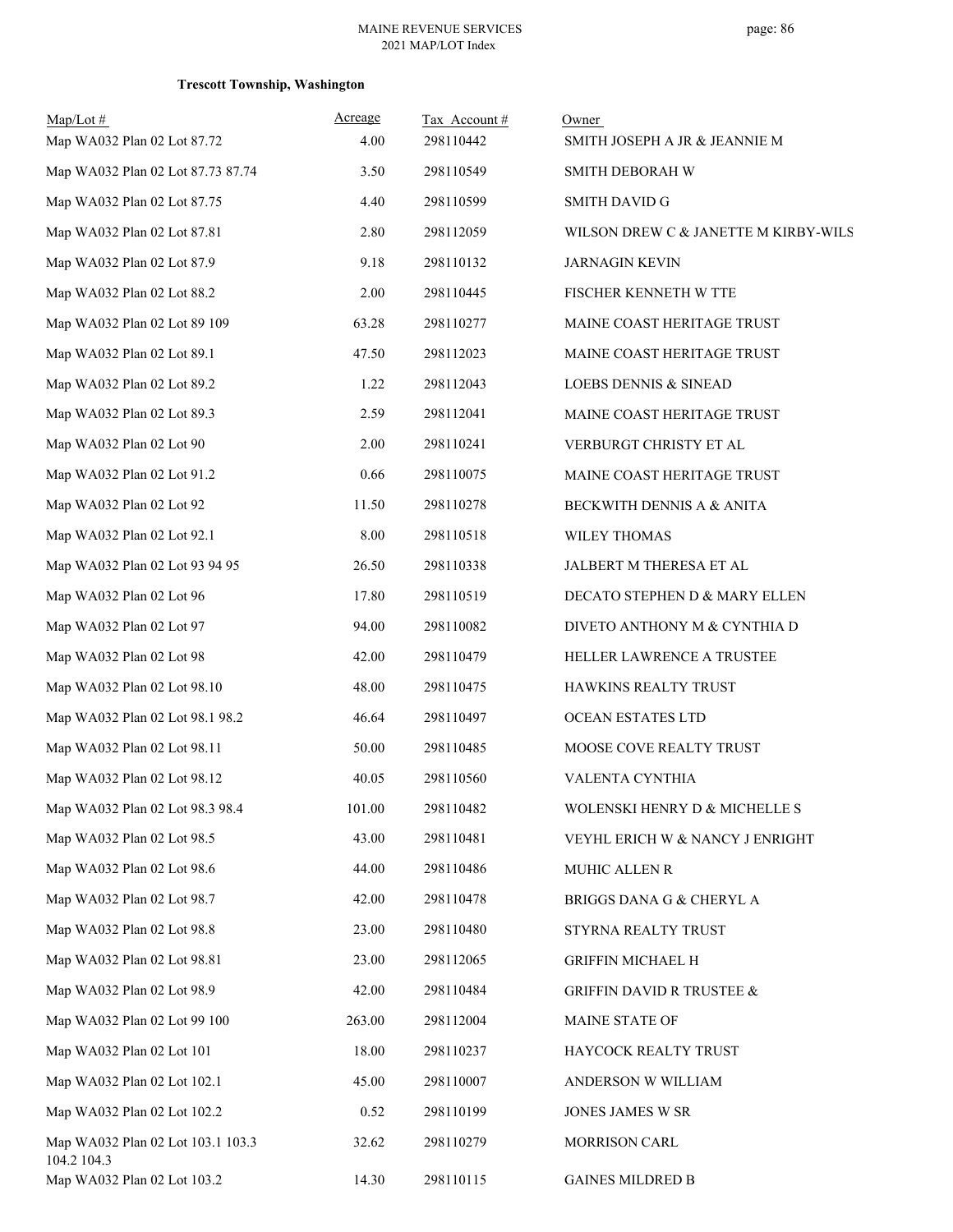| $Map/Lot$ #<br>Map WA032 Plan 02 Lot 103.4  | Acreage<br>6.00 | Tax Account#<br>298110439 | Owner<br><b>BAKER BONNIE M</b>       |
|---------------------------------------------|-----------------|---------------------------|--------------------------------------|
| Map WA032 Plan 02 Lot 104                   | 26.00           | 298110281                 | ZILS CARL D & KIM J                  |
| Map WA032 Plan 02 Lot 104.1                 | 3.30            | 298110540                 | COOK JOHN M                          |
| Map WA032 Plan 02 Lot 105                   | 48.00           | 298110317                 | PRESSLEY JUANITA R                   |
| Map WA032 Plan 02 Lot 106 Plan 05 Lot<br>58 | 88.00           | 298110210                 | RUSSELL GRACE W TRUSTE               |
| Map WA032 Plan 02 Lot 107                   | 84.00           | 298112056                 | MAINE COAST HERITAGE TRUST           |
| Map WA032 Plan 02 Lot 108                   | 66.00           | 298110001                 | NORRIS BRENDA J & JUDITH A HUPP      |
| Map WA032 Plan 02 Lot 109.1                 | 75.00           | 298112026                 | MAINE COAST HERITAGE TRUST           |
| Map WA032 Plan 02 Lot 121                   | 90.50           | 298110415                 | LYONS JOHN D                         |
| Map WA032 Plan 02 Lot 325                   | 1.00            | 298110531                 | MAINE STATE OF                       |
| Map WA032 Plan 03 Lot 2                     | 0.50            | 298110250                 | <b>WOLFSON KAREN</b>                 |
| Map WA032 Plan 03 Lot 3                     | 0.20            | 298110220                 | <b>FARMER KEVIN E</b>                |
| Map WA032 Plan 03 Lot 4                     | 0.60            | 298110248                 | <b>COREY WANDA L</b>                 |
| Map WA032 Plan 03 Lot 5                     | 3.65            | 298110249                 | COREY WANDA L                        |
| Map WA032 Plan 03 Lot 6                     | 2.76            | 298110118                 | COREY WILLIAM D JR                   |
| Map WA032 Plan 03 Lot 7                     | 0.50            | 298110392                 | WALLACE CLIFTON M                    |
| Map WA032 Plan 03 Lot 8                     | 0.60            | 298110331                 | SAWTELLE REGINALD C                  |
| Map WA032 Plan 03 Lot 9                     | 0.23            | 298110158                 | HUCKINS BARRY E & SHEILA             |
| Map WA032 Plan 03 Lot 10                    | 0.84            | 298110395                 | SAUNDERS SUZANNE F                   |
| Map WA032 Plan 03 Lot 11                    | 0.05            | 298112001                 | HUCKINS BARRY E & SHEILA             |
| Map WA032 Plan 03 Lot 12                    | 0.50            | 298110196                 | MARZOLL JOSEPH M & MICHAEL W & BILLY |
| Map WA032 Plan 03 Lot 13                    | 7.97            | 298110288                 | ZILS CARL D & KIM J                  |
| Map WA032 Plan 03 Lot 13.1                  | 0.83            | 298110600                 | MARZOLL MICHAEL & JOSEPH             |
| Map WA032 Plan 03 Lot 14 27.1               | 0.65            | 298110019                 | <b>BAKER BONNIE M</b>                |
| Map WA032 Plan 03 Lot 15                    | 1.75            | 298110284                 | MORRISON CARL J & CAROLINE F         |
| Map WA032 Plan 03 Lot 16                    | 0.58            | 298110073                 | LIBBY ELEODY & JEFFREY               |
| Map WA032 Plan 03 Lot 17                    | 0.50            | 298110214                 | <b>BAKER BONNIE M</b>                |
| Map WA032 Plan 03 Lot 18                    | 0.20            | 298110353                 | MCGUINNESS REBECCA                   |
| Map WA032 Plan 03 Lot 19                    | 0.50            | 298110406                 | SILVERMAN STEPHEN ERNEST &           |
| Map WA032 Plan 03 Lot 19                    | 0.50            | 298110406                 | CHAFFEE ROBERT BROWN & MARCIA GAY    |
| Map WA032 Plan 03 Lot 20.1                  | 1.60            | 298110606                 | PEPPER ANDREW                        |
| Map WA032 Plan 03 Lot 20.11                 | 0.60            | 298110300                 | NITZBERG AMY B & RABINOWITZ ALEC R   |
| Map WA032 Plan 03 Lot 20.2                  | 3.69            | 298110280                 | <b>BAKER BONNIE M</b>                |
| Map WA032 Plan 03 Lot 20.3                  | 1.29            | 298110116                 | <b>BAKER BONNIE M</b>                |
| Map WA032 Plan 03 Lot 21                    | 6.00            | 298110307                 | BENNETT LAURIE & JOHN                |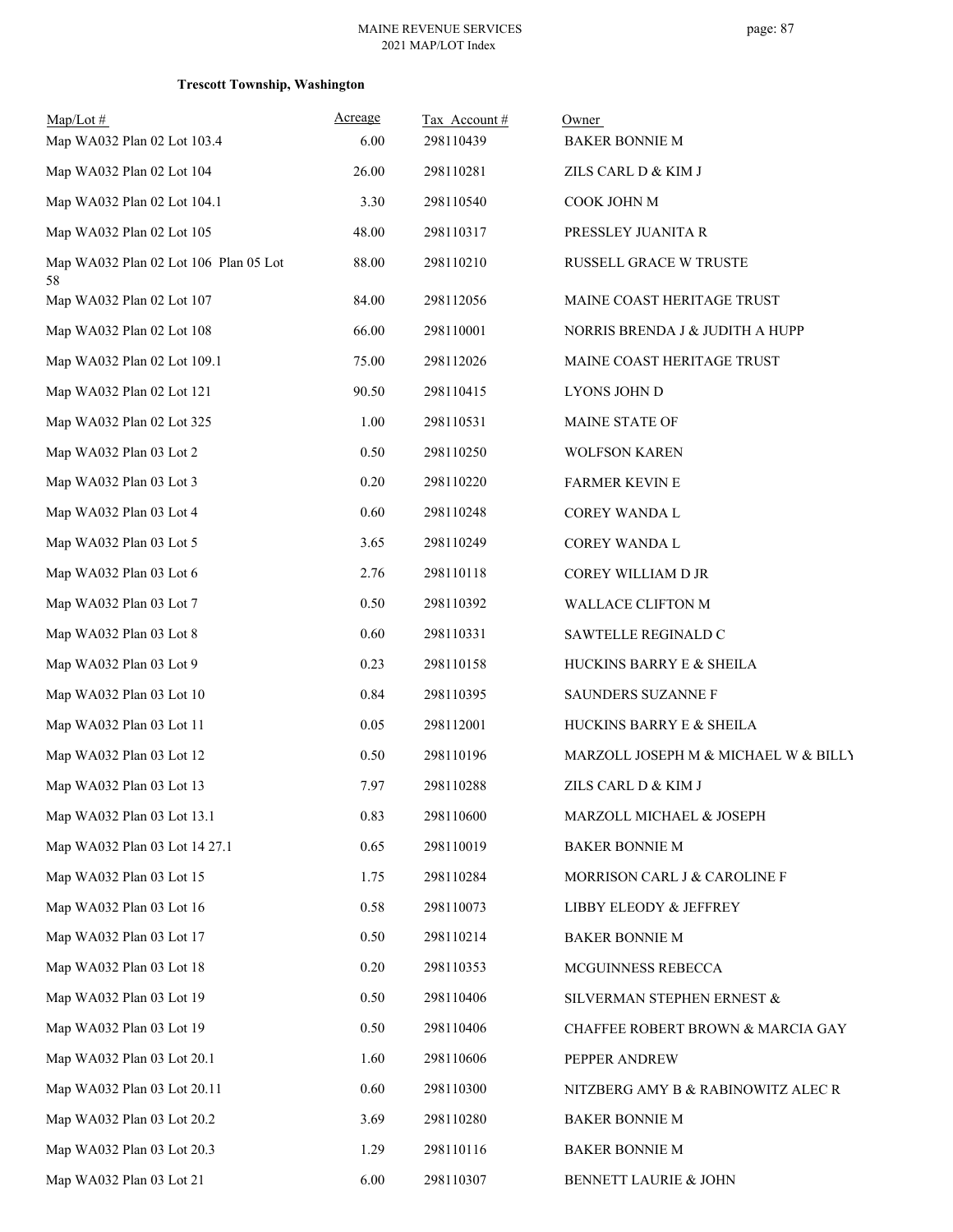| $Map/Lot \#$<br>Map WA032 Plan 03 Lot 22.1 | Acreage<br>2.30 | Tax Account#<br>298110240 | Owner<br>MARZOLL MICHAEL W & JUNE ROSE |
|--------------------------------------------|-----------------|---------------------------|----------------------------------------|
| Map WA032 Plan 03 Lot 22.2 22.3            | 4.30            | 298110072                 | BAUCOM JOSEPH & DIANE                  |
| Map WA032 Plan 03 Lot 22.4                 | 0.60            | 298110164                 | MAY ALFRED J JR                        |
| Map WA032 Plan 03 Lot 23                   | 1.21            | 298110316                 | PRESSLEY JUANITA R                     |
| Map WA032 Plan 03 Lot 24                   | 4.60            | 298110056                 | HART EVELYN C                          |
| Map WA032 Plan 03 Lot 25                   | 4.00            | 298110251                 | AUGUSTINE CAROLE J & JULIA B KOHOWSK   |
| Map WA032 Plan 03 Lot 26                   | 0.32            | 298110452                 | <b>BAKER BONNIE M</b>                  |
| Map WA032 Plan 03 Lot 27                   | 0.53            | 298110529                 | <b>MORRISON CARL</b>                   |
| Map WA032 Plan 04 Lot 1                    | 2.25            | 298110253                 | JONES PEARL & WAYNE                    |
| Map WA032 Plan 04 Lot 2                    | 0.75            | 298110368                 | JONES WAYNE C JR & SANDRA J            |
| Map WA032 Plan 04 Lot 3                    | 0.50            | 298110261                 | COIT STEVEN J                          |
| Map WA032 Plan 04 Lot 4                    | 2.50            | 298110167                 | HUNT STEVEN CHARLES                    |
| Map WA032 Plan 04 Lot 5                    | 2.50            | 298110168                 | KIRN PETER JAMES                       |
| Map WA032 Plan 04 Lot 6                    | 2.50            | 298110236                 | COLLINS GERALD L                       |
| Map WA032 Plan 04 Lot 7                    | 2.00            | 298110096                 | WHEELERS PHILIP & CAROL TTEE           |
| Map WA032 Plan 04 Lot 8                    | 0.50            | 298110252                 | <b>JONES PEARL &amp; WAYNE</b>         |
| Map WA032 Plan 04 Lot 9                    | 1.00            | 298110212                 | JONES WAYNE C SR & PEARL M             |
| Map WA032 Plan 04 Lot 10                   | 0.50            | 298110190                 | JONES CLARENCE R ET AL                 |
| Map WA032 Plan 04 Lot 11                   | 3.62            | 298110140                 | <b>BARRETT JACOB T</b>                 |
| Map WA032 Plan 04 Lot 12                   | 0.23            | 298110141                 | OEI STEVE ING TJEE                     |
| Map WA032 Plan 04 Lot 13 14 15 16          | 39.00           | 298110162                 | KIRN PETER JAMES                       |
| Map WA032 Plan 05 Lot 1 2 3.1              | 49.00           | 298110059                 | COLE HUGH B & HAROLD J                 |
| Map WA032 Plan 05 Lot 3.2                  | 0.23            | 298110372                 | <b>BRADFORD DWAYNE A</b>               |
| Map WA032 Plan 05 Lot 4                    | 0.57            | 298110226                 | LOWRY MARION Y                         |
| Map WA032 Plan 05 Lot 5                    | 1.80            | 298110170                 | HUNT JOHN H                            |
| Map WA032 Plan 05 Lot 6                    | 0.82            | 298110172                 | HUNT STEVEN CHARLES                    |
| Map WA032 Plan 05 Lot 7                    | 0.95            | 298110173                 | CHEN JUE & RODERICK MACKINNON          |
| Map WA032 Plan 05 Lot 8                    | 0.90            | 298110161                 | CHEN JUE & RODERICK MACKINNON          |
| Map WA032 Plan 05 Lot 9 10 43 48           | 73.00           | 298110165                 | CHEN JUE & RODERICK MACKINNON          |
| Map WA032 Plan 05 Lot 11.1                 | 0.06            | 298110302                 | MELNIK PATRICK J & ALICE E TTEE        |
| Map WA032 Plan 05 Lot 11.2 45              | 1.76            | 298110091                 | HANLEY THOMAS B & JANICE               |
| Map WA032 Plan 05 Lot 12                   | 2.00            | 298110055                 | TEER CYNTHIA COLE                      |
| Map WA032 Plan 05 Lot 13                   | 0.30            | 298110455                 | REITMAN DANA                           |
| Map WA032 Plan 05 Lot 14                   | 0.54            | 298110160                 | STATE OWNED TAX ACQUIRED 2019          |
| Map WA032 Plan 05 Lot 15                   | 0.37            | 298110393                 | ROLLINS RICHARD & LILLIAN              |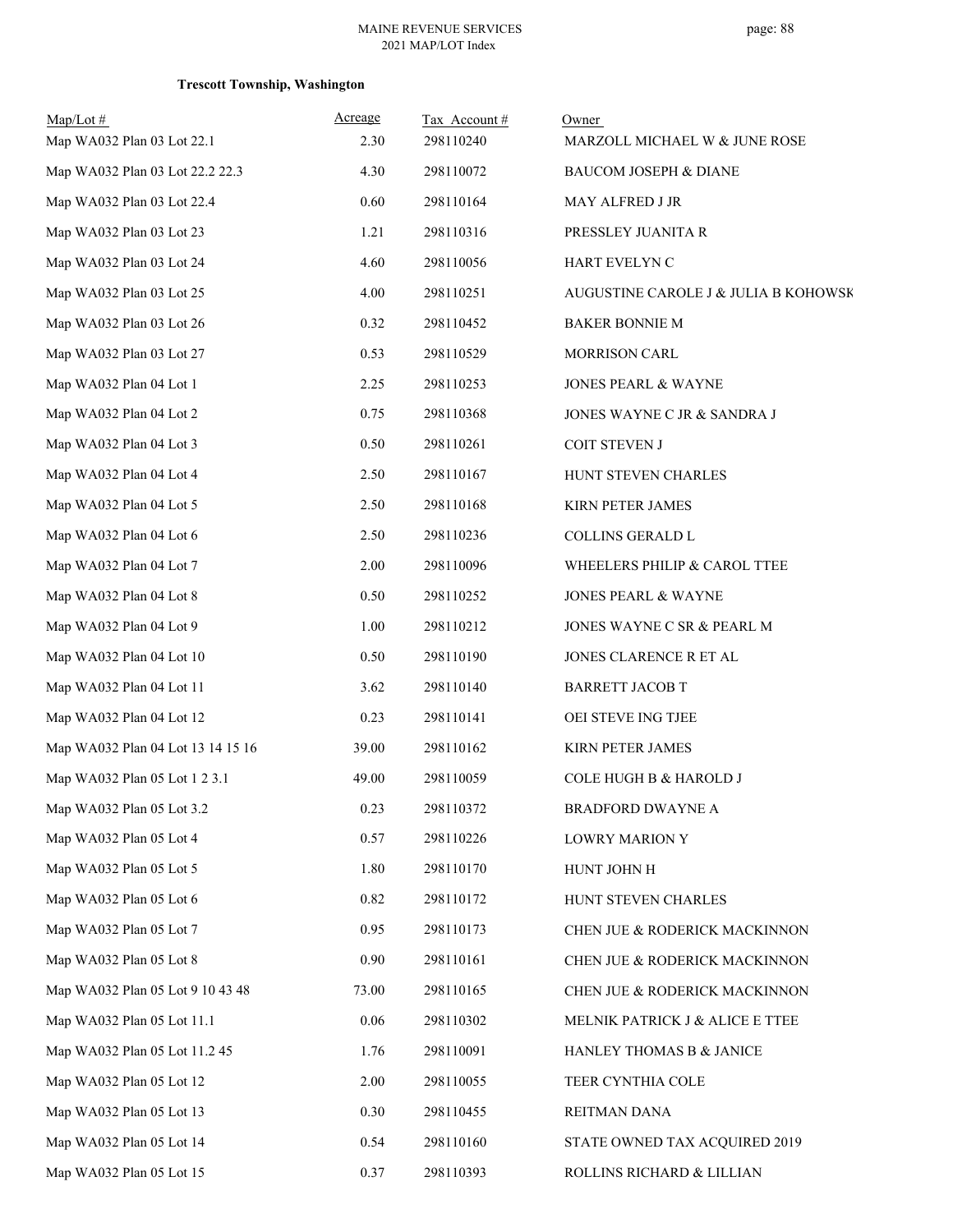| $Map/Lot$ #<br>Map WA032 Plan 05 Lot 16 | Acreage<br>0.45 | Tax Account#<br>298110176 | Owner<br>MCDOWELL MARK A & DOROTHY A JOHNSO |
|-----------------------------------------|-----------------|---------------------------|---------------------------------------------|
| Map WA032 Plan 05 Lot 17                | 0.54            | 298110396                 | MCDOWELL MARK A & DOROTHY A JOHNSO          |
| Map WA032 Plan 05 Lot 18                | 0.51            | 298110215                 | <b>GORDON SUE A</b>                         |
| Map WA032 Plan 05 Lot 19                | 4.75            | 298110057                 | LINDBERG CATHERINE                          |
| Map WA032 Plan 05 Lot 20                | 4.60            | 298110137                 | GRIFFITH DIANE P REV TRUST                  |
| Map WA032 Plan 05 Lot 21                | 4.12            | 298110058                 | GRIFFITH EDGAR L REV TRUST                  |
| Map WA032 Plan 05 Lot 21.1              | 1.20            | 298110605                 | MELNIK PATRICK J, ALICE E & THOMAS B &      |
| Map WA032 Plan 05 Lot 22.1              | 1.14            | 298110159                 | PERKINS SIMON D & KERRIN                    |
| Map WA032 Plan 05 Lot 22.2              | 0.56            | 298110033                 | MELNIK PATRICK J & ALICE E TTEE             |
| Map WA032 Plan 05 Lot 22.3 56           | 1.18            | 298110144                 | MELNIK PATRICK J, ALICE E & THOMAS B &      |
| Map WA032 Plan 05 Lot 23.1 23.2         | 2.40            | 298110053                 | LINDBERG CATHERINE C ET AL                  |
| Map WA032 Plan 05 Lot 24 25 49 50       | 2.90            | 298110348                 | SMITH MICHAEL S & SUZANNE B                 |
| Map WA032 Plan 05 Lot 26 27 28 29 30    | 4.88            | 298110052                 | KNIGHT LEE A & JONATHAN F                   |
| Map WA032 Plan 05 Lot 31.1              | 1.78            | 298110347                 | THOMPSON INVESTMENT GROUP                   |
| Map WA032 Plan 05 Lot 31.2              | 0.39            | 298110147                 | HAVENHURST CORP                             |
| Map WA032 Plan 05 Lot 31.3              | 0.94            | 298110394                 | KASUNIC GERALD M & DEBRA J                  |
| Map WA032 Plan 05 Lot 31.4              | 2.00            | 298110349                 | GROSS JOY C & CHRISTOPHER M                 |
| Map WA032 Plan 05 Lot 31.5 32.1         | 0.42            | 298110110                 | KASUNIC GERALD M & DEBRA J                  |
| Map WA032 Plan 05 Lot 32.2              | 0.86            | 298110098                 | <b>SZE MAUREEN C</b>                        |
| Map WA032 Plan 05 Lot 32.3              | 0.09            | 298110373                 | MORRISON GERALD S                           |
| Map WA032 Plan 05 Lot 33 34             | 1.00            | 298110068                 | DAHLGREN-DECHAND JUDITH                     |
| Map WA032 Plan 05 Lot 35 36             | 1.83            | 298110397                 | <b>BOYINK DOUGLAS</b>                       |
| Map WA032 Plan 05 Lot 35 36             | 1.83            | 298110397                 | DAY ROBERT B                                |
| Map WA032 Plan 05 Lot 37 38 39          | 1.69            | 298110400                 | GROVES ROBERT A & VICTORIA J STOCKAR        |
| Map WA032 Plan 05 Lot 40                | 2.70            | 298110054                 | <b>MARKEY MARGARET</b>                      |
| Map WA032 Plan 05 Lot 40                | 2.70            | 298110054                 | FLYNN MICHAEL J, CARA & DARCY               |
| Map WA032 Plan 05 Lot 44                | 0.50            | 298110171                 | CHEN JUE & RODERICK MACKINNON               |
| Map WA032 Plan 05 Lot 51                | 0.62            | 298110169                 | HUNT JOHN H                                 |
| Map WA032 Plan 05 Lot 52                | 0.62            | 298110034                 | MELNIK PATRICK J & ALICE E                  |
| Map WA032 Plan 05 Lot 53                | 0.62            | 298110301                 | MELNIK PATRICK J & ALICE E TTEE             |
| Map WA032 Plan 05 Lot 54 55             | 0.61            | 298110175                 | HUNTING ROBERT SAMUEL COULTER               |
| Map WA032 Plan 05 Lot 57                | 0.78            | 298110177                 | REITMAN DANA                                |
| Map WA032 Plan 05 Lot 59 60             | 4.33            | 298110438                 | HAVENHURST CORP                             |
| Map WA032 Plan 06 Lot 1                 | 4.48            | 298110146                 | DOWNEAST COASTAL CONSERVANCY                |
| Map WA032 Plan 06 Lot 2 5               | 2.34            | 298110401                 | WESTON PAUL D & JANET B                     |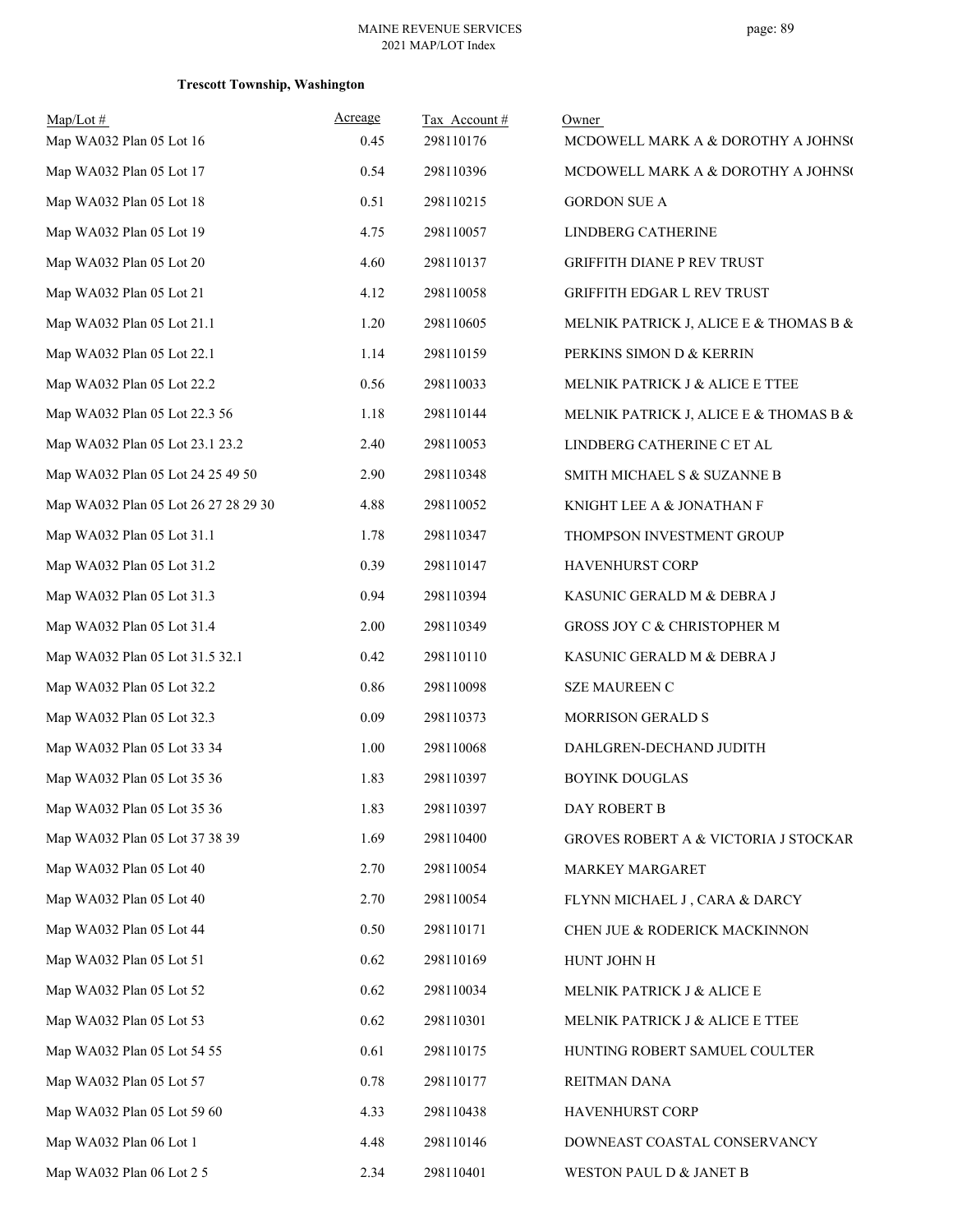| $Map/Lot \#$                  | Acreage | Tax Account# | Owner                                           |
|-------------------------------|---------|--------------|-------------------------------------------------|
| Map WA032 Plan 06 Lot 3       | 1.47    | 298110145    | DOWNEAST COASTAL CONSERVANCY                    |
| Map WA032 Plan 06 Lot 6       | 3.64    | 298110386    | O'DWYER CATHERINE T, TYNAN EMILY M &            |
| Map WA032 Plan 06 Lot 7       | 1.68    | 298110387    | CLARK JACQUELINE ANN & DEBORAH MAT              |
| Map WA032 Plan 06 Lot 8.1 8.2 | 3.86    | 298110336    | WHITTINGTON JUDITH A & JOEL R                   |
| Map WA032 Plan 06 Lot 9.1     | 8.00    | 298110405    | KONTAK MARK & SUZANNE                           |
| Map WA032 Plan 06 Lot 9.11    | 2.00    | 298112063    | <b>GOODE RICKI DAVID &amp; JOAN MARIA CUNNI</b> |
| Map WA032 Plan 06 Lot 9.2     | 4.04    | 298110155    | <b>HOCTOR ROBERT F &amp; DOLORES Z</b>          |
| Map WA032 Plan 06 Lot 9.3     | 3.50    | 298110036    | ORMONDE EMANUEL & ALEXIS ORMONDE                |
| Map WA032 Plan 06 Lot 9.4     | 1.30    | 298110209    | <b>MASON PHILLIP J</b>                          |
| Map WA032 Plan 06 Lot 10      | 4.56    | 298110138    | <b>GROSS ALBERT C</b>                           |
| Map WA032 Plan 06 Lot 11      | 2.61    | 298110030    | <b>BOLLHORST ERICH H</b>                        |
| Map WA032 Plan 06 Lot 12      | 18.23   | 298110512    | CIORRA RICHARD A II & MARCIA L TRUSTEI          |
| Map WA032 Plan 06 Lot 12.1    | 7.48    | 298110258    | <b>GODIN PATRICIA</b>                           |
| Map WA032 Plan 06 Lot 13      | 2.41    | 298110230    | MARTIN STEVEN MICHAEL                           |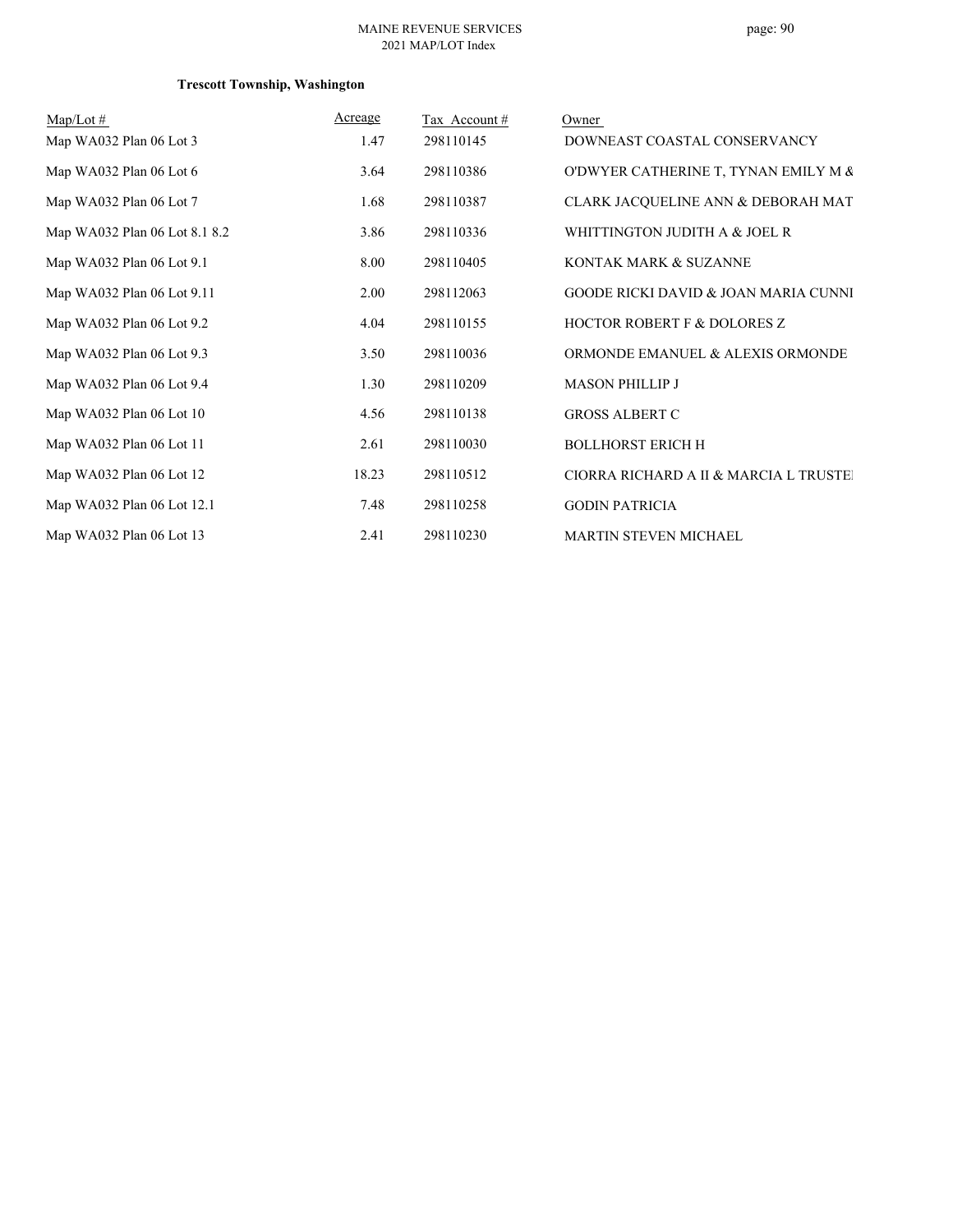| $Map/Lot \#$<br>Map WA033                                    | Acreage<br>0.00 | Tax Account#<br>293400004P | Owner<br><b>BLANEY GEORGE H</b>      |
|--------------------------------------------------------------|-----------------|----------------------------|--------------------------------------|
| Map WA033 Plan 00 Lot 0                                      | 0.00            | 293400014P                 | MAINE RSA #4, INC                    |
| Map WA033                                                    | 0.00            | 293400214                  | EASTERN MAINE ELECTRIC CO-OP INC     |
| Map WA033                                                    | 0.00            | 293400280                  | <b>EMERA MAINE</b>                   |
| Map WA033 Plan 01 Lot                                        | 0.00            | 293400263                  | MARITIMES & NORTHEAST PIPELINE LLC   |
| Map WA033 Plan 01 Lot 1 Plan 02 Lot 1                        | 18,559.87       | 293400001                  | TYPHOON LLC                          |
| Plan 03 Lot 5 7 Plan 04 Lot 37 38<br>Map WA033 Plan 01 Lot 1 | 0.00            | 293400180                  | ROCKLEDGE CAMP CLUB                  |
| Map WA033 Plan 02 Lot 1.1                                    | 0.95            | 293400187                  | BROWN ANDREW W & VALLERIE J          |
| Map WA033 Plan 02 Lot 2                                      | 0.00            | 293400184                  | KELLEY RONALD W                      |
| Map WA033 Plan 02 Lot 2                                      | 0.61            | 293400265                  | WOODLAND PULP LLC                    |
| Map WA033 Plan 02 Lot 3                                      | 4.00            | 293400218                  | WILLIAMS MICHAEL I & DEBRA L BOURGOI |
| Map WA033 Plan 02 Lot 4                                      | 3.00            | 293400227                  | BIG LAKE CAMP MEETING ASSOC          |
| Map WA033 Plan 02 Lot 5 6                                    | 320.00          | 293400224                  | <b>MAINE STATE OF</b>                |
| Map WA033 Plan 02 Lot 7                                      | 640.00          | 293400259                  | MAINE STATE OF                       |
| Map WA033 Plan 02 Lot 8 9                                    | 49.00           | 293400225                  | TYPHOON LLC                          |
| Map WA033 Plan 02 Lot 9.1                                    | 1.95            | 293400243                  | <b>EMERA MAINE</b>                   |
| Map WA033 Plan 02 Lot 10                                     | 105.00          | 293400226                  | <b>JAMES PERKINS MAUREEN</b>         |
| Map WA033 Plan 02 Lot 10                                     | 0.00            | 293400271                  | <b>JAMES SUSAN</b>                   |
| Map WA033 Plan 02 Lot 11                                     | 0.43            | 293400203                  | WOOKEY FREDERICK B III & MAUREEN M   |
| Map WA033 Plan 03 Lot 1                                      | 55.00           | 293400266                  | WOODLAND PULP LLC                    |
| Map WA033 Plan 03 Lot 1                                      | 0.00            | 293400275                  | <b>BROWN ANDREW W</b>                |
| Map WA033 Plan 03 Lot 2                                      | 26.60           | 293400267                  | UNITED STATES OF AMERICA             |
| Map WA033 Plan 03 Lot 3                                      | 84.00           | 293400238                  | PASSAMAQUODDY TRIBE OF INDIAN TOWN   |
| Map WA033 Plan 03 Lot 4                                      | 65.00           | 293400268                  | WOODLAND PULP LLC                    |
| Map WA033 Plan 03 Lot 4                                      | 0.00            | 293400276                  | WOODLAND PULP LLC                    |
| Map WA033 Plan 03 Lot 5.1                                    | 15.00           | 293400250                  | HATCH SHARON                         |
| Map WA033 Plan 03 Lot 5.2                                    | 1.15            | 293400223                  | SMITH WILLIAM R II & BRANDON C       |
| Map WA033 Plan 03 Lot 6                                      | 1.00            | 293400008                  | EMOUNA HARRY & PATRICIA A            |
| Map WA033 Plan 03 Lot 7                                      | 0.96            | 293400191                  | TUPPER DAVID A & TAMMY L             |
| Map WA033 Plan 03 Lot 7                                      | 1.10            | 293400205                  | JAMES JOHN M & NANCY L               |
| Map WA033 Plan 03 Lot 7                                      | 0.93            | 293400206                  | <b>TOWLE CHARLES</b>                 |
| Map WA033 Plan 03 Lot 7                                      | 0.00            | 293400220                  | TYPHOON LLC                          |
| Map WA033 Plan 03 Lot 7                                      | 0.94            | 293400222                  | MCIVER COREY                         |
| Map WA033 Plan 03 Lot 7.1                                    | 1.08            | 293400204                  | <b>CILLEY MARY</b>                   |
| Map WA033 Plan 03 Lot 7.10 7.23                              | 2.15            | 293400208                  | NORTON MICHAEL J & SARAH A           |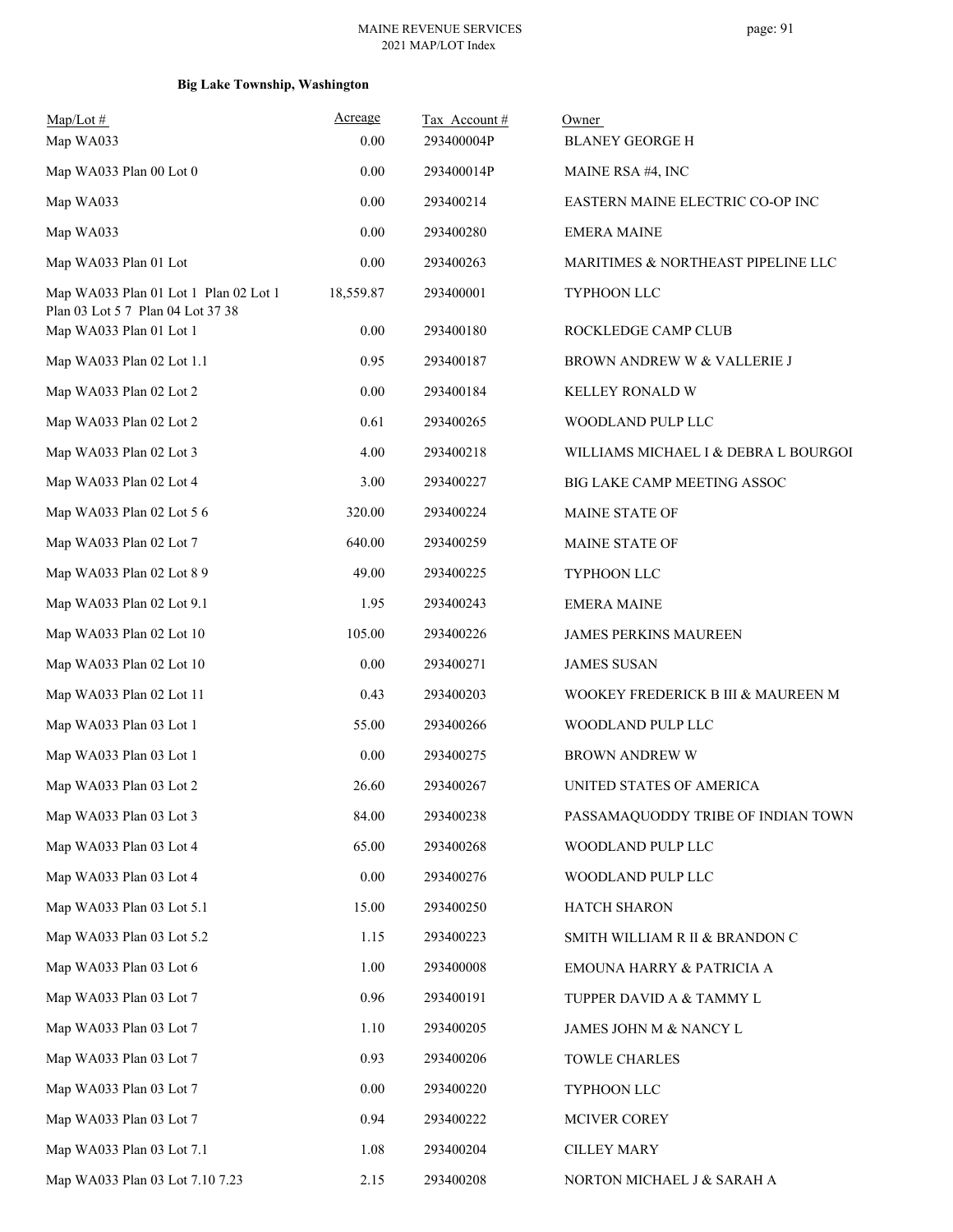| $Map/Lot \#$<br>Map WA033 Plan 03 Lot 7.11          | Acreage<br>0.93 | Tax Account#<br>293400193 | Owner<br>CROMAN CONSTANCE M         |
|-----------------------------------------------------|-----------------|---------------------------|-------------------------------------|
| Map WA033 Plan 03 Lot 7.12                          | 1.28            | 293400229                 | WHEATON KENNETH V, JANELLE E CUNNIN |
| Map WA033 Plan 03 Lot 7.13                          | 1.37            | 293400213                 | MCCULLOUGH SEAN D                   |
| Map WA033 Plan 03 Lot 7.14                          | 0.57            | 293400272                 | WRIGHT GARY & DEBRA L               |
| Map WA033 Plan 03 Lot 7.15                          | 1.26            | 293400189                 | INGLEE WILLIAM & MARY JANE MADDEN   |
| Map WA033 Plan 03 Lot 7.16                          | 0.84            | 293400185                 | MANZER MARGARET A                   |
| Map WA033 Plan 03 Lot 7.17                          | 2.47            | 293400186                 | <b>MANZER JAMES</b>                 |
| Map WA033 Plan 03 Lot 7.18                          | $0.80\,$        | 293400183                 | JOHNSON NORMAN                      |
| Map WA033 Plan 03 Lot 7.19                          | 0.81            | 293400209                 | MOULTON NICHOLAS R & LARUEN         |
| Map WA033 Plan 03 Lot 7.2                           | 1.09            | 293400188                 | MORRILL ROBERT C & ANN M ET AL      |
| Map WA033 Plan 03 Lot 7.20                          | 0.69            | 293400198                 | CHENEY DANIEL                       |
| Map WA033 Plan 03 Lot 7.21                          | 0.68            | 293400212                 | PRATT MICHAEL D & LAUREEN M         |
| Map WA033 Plan 03 Lot 7.22                          | 0.78            | 293400211                 | CILLEY MOSES & SUSAN                |
| Map WA033 Plan 03 Lot 7.24                          | 0.65            | 293400196                 | RICH LINDA K                        |
| Map WA033 Plan 03 Lot 7.25                          | 0.70            | 293400195                 | DURGIN LUANN M                      |
| Map WA033 Plan 03 Lot 7.26                          | 1.36            | 293400197                 | ALLEN HOWARD D JR & HEIDI S         |
| Map WA033 Plan 03 Lot 7.27                          | 0.71            | 293400194                 | SOUCY FRANCES & NICOLE JIPSON-SOUCY |
| Map WA033 Plan 03 Lot 7.3                           | 4.21            | 293400201                 | RANALLI MARK & WESLA                |
| Map WA033 Plan 03 Lot 7.4                           | 0.60            | 293400192                 | BLANEY RICHARD ET AL                |
| Map WA033 Plan 03 Lot 7.5                           | 0.72            | 293400207                 | <b>TROIANI BETTY</b>                |
| Map WA033 Plan 03 Lot 7.6                           | 0.79            | 293400199                 | KADEY SCOTT D                       |
| Map WA033 Plan 03 Lot 7.7                           | 0.71            | 293400200                 | KADEY SCOTT D                       |
| Map WA033 Plan 03 Lot 7.8                           | 1.08            | 293400253                 | HOOD ROBERT D & JACQUELYN M         |
| Map WA033 Plan 03 Lot 7.9                           | 3.44            | 293400202                 | ADAMS NANCY B                       |
| Map WA033 Plan 03 Lot 8                             | 0.62            | 293400239                 | WASHINGTON COUNTY                   |
| Map WA033 Plan 04 Lot 1                             | 0.28            | 293400260                 | KADEY DANA W                        |
| Map WA033 Plan 04 Lot 2 4 5 6.1 Plan<br>06 Lot 92.2 | 91.37           | 293400283                 | HATCH SHARON                        |
| Map WA033 Plan 04 Lot 2                             | 8.67            | 293400284                 | HATCH SHARON                        |
| Map WA033 Plan 04 Lot 3                             | 1.66            | 293400011                 | KADEY DANA W                        |
| Map WA033 Plan 04 Lot 4.1 Plan 06 Lot<br>86         | 4.82            | 293400172                 | BIG LAKE CAMP MEETING ASSOC         |
| Map WA033 Plan 04 Lot 6                             | 3.67            | 293400014                 | MARTIN MELANIE J                    |
| Map WA033 Plan 04 Lot 11                            | 0.98            | 293400015                 | <b>BOAZ KAYLA</b>                   |
| Map WA033 Plan 04 Lot 11.1                          | 1.28            | 293400264                 | <b>BOAZ KAYLA</b>                   |
| Map WA033 Plan 04 Lot 12                            | 2.20            | 293400016                 | <b>BARKER DENNIS &amp; NEISHA</b>   |
| Map WA033 Plan 04 Lot 13                            | 1.53            | 293400017                 | DABROWSKI KASIEMER                  |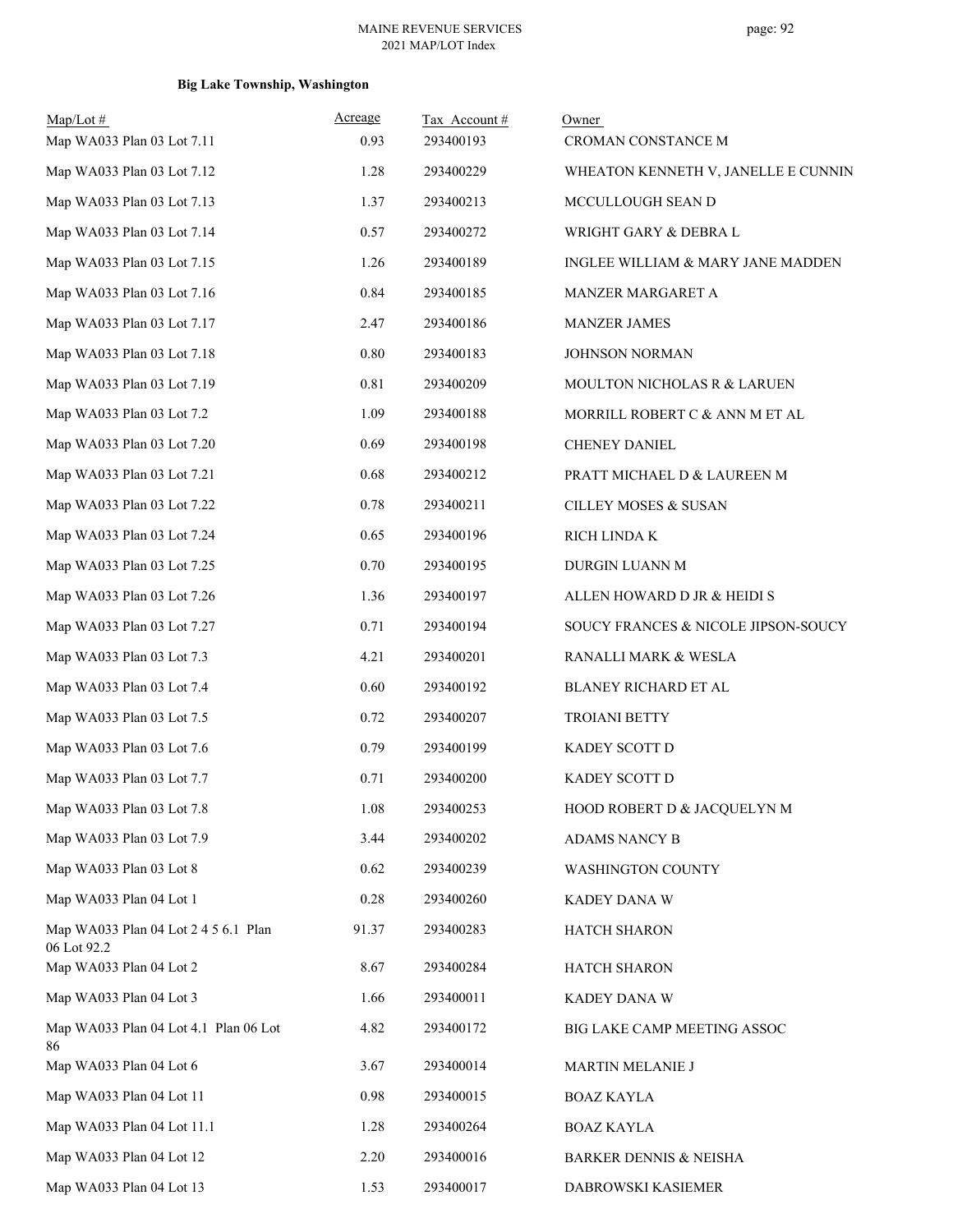| $Map/Lot \#$<br>Map WA033 Plan 04 Lot 14 | Acreage<br>1.00 | Tax Account#<br>293400018 | Owner<br>MAINE STATE OF             |
|------------------------------------------|-----------------|---------------------------|-------------------------------------|
| Map WA033 Plan 04 Lot 15 15.1            | 14.99           | 293400020                 | CARLE ERNEST & ELLEN                |
| Map WA033 Plan 04 Lot 15.2               | 2.00            | 293400021                 | MAINOR LUCY A & JOHN C              |
| Map WA033 Plan 04 Lot 15.3               | 3.34            | 293400022                 | MAINOR JOHN C & LUCY A              |
| Map WA033 Plan 04 Lot 15.4               | 3.70            | 293400023                 | WRIGHT DONALD & THERESA             |
| Map WA033 Plan 04 Lot 15.5               | 8.00            | 293400285                 | HATCH SHARON                        |
| Map WA033 Plan 04 Lot 15.6               | 3.40            | 293400237                 | PERKINS JACQUELINE & DWIGHT         |
| Map WA033 Plan 04 Lot 15.7               | 1.71            | 293400282                 | HILAND MEREDITH J                   |
| Map WA033 Plan 04 Lot 16                 | 1.67            | 293400024                 | MCPHEE CHRISTOPHER & WHITNEY FARREI |
| Map WA033 Plan 04 Lot 17                 | $0.00\,$        | 293400012P                | RANALLI MARK & WESLA                |
| Map WA033 Plan 04 Lot 17                 | 118.70          | 293400233                 | RANALLI MARK & WESLA                |
| Map WA033 Plan 04 Lot 17                 | 0.00            | 293400278                 | RANALLI VIOLA                       |
| Map WA033 Plan 04 Lot 17.1               | 6.30            | 293400293                 | RANALLI MARK A                      |
| Map WA033 Plan 04 Lot 18                 | 45.00           | 293400002                 | MARSHALL MICHAEL & NANCY            |
| Map WA033 Plan 04 Lot 19                 | 2.70            | 293400026                 | HAMILTON JOANNA                     |
| Map WA033 Plan 04 Lot 20                 | 2.10            | 293400028                 | CAMPBELL SCOTT                      |
| Map WA033 Plan 04 Lot 21                 | 1.97            | 293400029                 | <b>LANDRY GUY R</b>                 |
| Map WA033 Plan 04 Lot 22                 | 31.88           | 293400030                 | COCHRAN BENJAMIN P                  |
| Map WA033 Plan 04 Lot 22.1               | 1.84            | 293400031                 | ROUSSEL MARK J                      |
| Map WA033 Plan 04 Lot 22.11              | 1.84            | 293400261                 | <b>DWELLEY LEIGH &amp; SENTA</b>    |
| Map WA033 Plan 04 Lot 22.2               | 1.93            | 293400032                 | <b>LANEY DARREN</b>                 |
| Map WA033 Plan 04 Lot 22.3               | 4.62            | 293400262                 | ROUSSEL DERRICK F                   |
| Map WA033 Plan 04 Lot 23 25 26           | 43.60           | 293400033                 | COCHRAN CHRISTOPHER                 |
| Map WA033 Plan 04 Lot 24                 | 6.60            | 293400034                 | CUNNINGHAM JEFFREY S & CLEWLEY SHAV |
| Map WA033 Plan 04 Lot 27                 | 2.81            | 293400037                 | TROIANI JOSEPH L                    |
| Map WA033 Plan 04 Lot 28 29.1 29.2       | 5.00            | 293400038                 | <b>BOHANON FRANCIS</b>              |
| Map WA033 Plan 04 Lot 29 33.1            | 70.00           | 293400005                 | <b>HATCH SHARON</b>                 |
| Map WA033 Plan 04 Lot 30                 | 49.00           | 293400003                 | <b>LEEMAN COLIN</b>                 |
| Map WA033 Plan 04 Lot 30.1               | 2.29            | 293400287                 | ROUSSEL DERRICK F                   |
| Map WA033 Plan 04 Lot 31                 | 2.00            | 293400039                 | LEEMAN COLIN A                      |
| Map WA033 Plan 04 Lot 32                 | 26.00           | 293400040                 | BAILEY KENNETH C & LINDA A          |
| Map WA033 Plan 04 Lot 33                 | 2.00            | 293400004                 | DUCHAINE GEORGIE                    |
| Map WA033 Plan 04 Lot 34                 | 27.00           | 293400042                 | <b>CLARK GENE E &amp; LAURIE S</b>  |
| Map WA033 Plan 04 Lot 35                 | 51.00           | 293400043                 | <b>CLARK GENE E &amp; LAURIE S</b>  |
| Map WA033 Plan 04 Lot 35.1               | 4.00            | 293400044                 | <b>CLARK GENE</b>                   |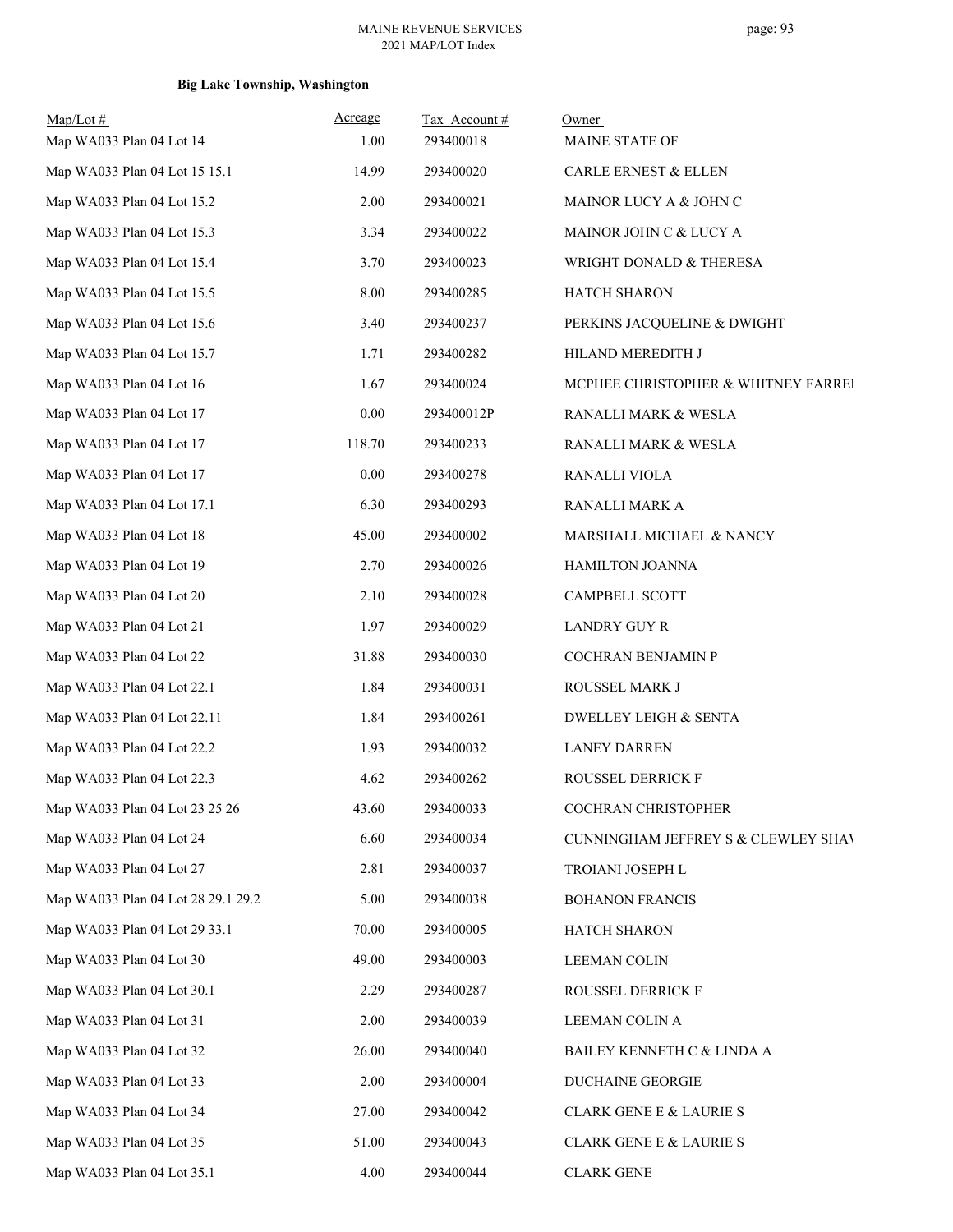| $Map/Lot \#$                    | Acreage | Tax Account# | Owner                              |
|---------------------------------|---------|--------------|------------------------------------|
| Map WA033 Plan 04 Lot 36        | 65.00   | 293400231    | RANALLI MARK & WESLA               |
| Map WA033 Plan 04 Lot 37.1 39   | 8.63    | 293400046    | MOFFITT KENNETH                    |
| Map WA033 Plan 04 Lot 39.1      | 4.00    | 293400047    | TILLSON CORTLAND H                 |
| Map WA033 Plan 04 Lot 40        | 1.03    | 293400048    | MOFFITT TERESA                     |
| Map WA033 Plan 04 Lot 41        | 39.64   | 293400049    | BROWN GERALD & JENNIE              |
| Map WA033 Plan 04 Lot 41.1      | 1.80    | 293400050    | HOWLAND RONALD D JR                |
| Map WA033 Plan 04 Lot 41.2 41.3 | 1.99    | 293400051    | STOREY BLAKE ALLEN                 |
| Map WA033 Plan 04 Lot 41.4      | 0.92    | 293400245    | BROWN GERALD L                     |
| Map WA033 Plan 04 Lot 42        | 15.00   | 293400052    | <b>CLARK GENE</b>                  |
| Map WA033 Plan 04 Lot 43        | 24.00   | 293400053    | CROSBY DONALD & DAVID              |
| Map WA033 Plan 04 Lot 44 45 46  | 6.95    | 293400054    | ROUSSEL CINDY LOU & RENELLE DARCY  |
| Map WA033 Plan 04 Lot 47        | 0.68    | 293400057    | THERIAULT JOSEPH A                 |
| Map WA033 Plan 04 Lot 48 49     | 1.00    | 293400058    | BORDEN THOMAS & DESIREE TYRRELL    |
| Map WA033 Plan 04 Lot 50        | 3.60    | 293400060    | FISHER BERNARD COE & IRENE         |
| Map WA033 Plan 04 Lot 51        | 2.60    | 293400061    | <b>GAGNER JOHN</b>                 |
| Map WA033 Plan 05 Lot 1         | 1.74    | 293400062    | ROBERTO JANIS & MOIRA LUMSDEN      |
| Map WA033 Plan 05 Lot 2         | 0.36    | 293400063    | MCGOVERN JOHN J & MICHAEL G        |
| Map WA033 Plan 05 Lot 3         | 0.30    | 293400289    | <b>BENSON CANDICE</b>              |
| Map WA033 Plan 05 Lot 4 5 20.2  | 0.20    | 293400064    | ESCOBEDO LEIGH N                   |
| Map WA033 Plan 05 Lot 4 5 20.2  | 0.20    | 293400064    | DELANEY SUSAN NOYES                |
| Map WA033 Plan 05 Lot 6         | 0.11    | 293400065    | ESCOBEDO JOHN R & LEIGH TRUSTEES   |
| Map WA033 Plan 05 Lot 7         | 0.16    | 293400066    | <b>MARTIN JEAN &amp; JEANNE</b>    |
| Map WA033 Plan 05 Lot 8         | 0.21    | 293400067    | CAMPBELL LLEWELLYN C & JANET M     |
| Map WA033 Plan 05 Lot 9 10      | 2.11    | 293400068    | SMITH BRENDA WHEATON               |
| Map WA033 Plan 05 Lot 9.1       | 0.25    | 293400235    | CAMPBELL SCOTT T                   |
| Map WA033 Plan 05 Lot 10.1      | 0.50    | 293400251    | NORMAN KARL E & NANCY J            |
| Map WA033 Plan 05 Lot 10.2      | 2.45    | 293400252    | NORMAN ROBERT & SHARON             |
| Map WA033 Plan 05 Lot 10.3      | 0.00    | 293400011P   | NORMAN ROBERT & SHARON             |
| Map WA033 Plan 05 Lot 10.3      | 0.15    | 293400070    | NORMAN ROBERT & SHARON             |
| Map WA033 Plan 05 Lot 10.4 11   | 0.75    | 293400071    | CARVALHO BRYAN J. N & ASHLEY A COX |
| Map WA033 Plan 05 Lot 12        | 0.17    | 293400072    | NORMAN KARL E & NANCY J            |
| Map WA033 Plan 05 Lot 13 14     | 0.77    | 293400074    | <b>MANN DEBORAH</b>                |
| Map WA033 Plan 05 Lot 15        | 0.39    | 293400075    | <b>LEIGHTON PETER</b>              |
| Map WA033 Plan 05 Lot 16        | 0.50    | 293400076    | <b>FARRELL JOHN S</b>              |
| Map WA033 Plan 05 Lot 17        | 1.80    | 293400077    | WATT CAMERSON ROBERT & DAYNAH BRO  |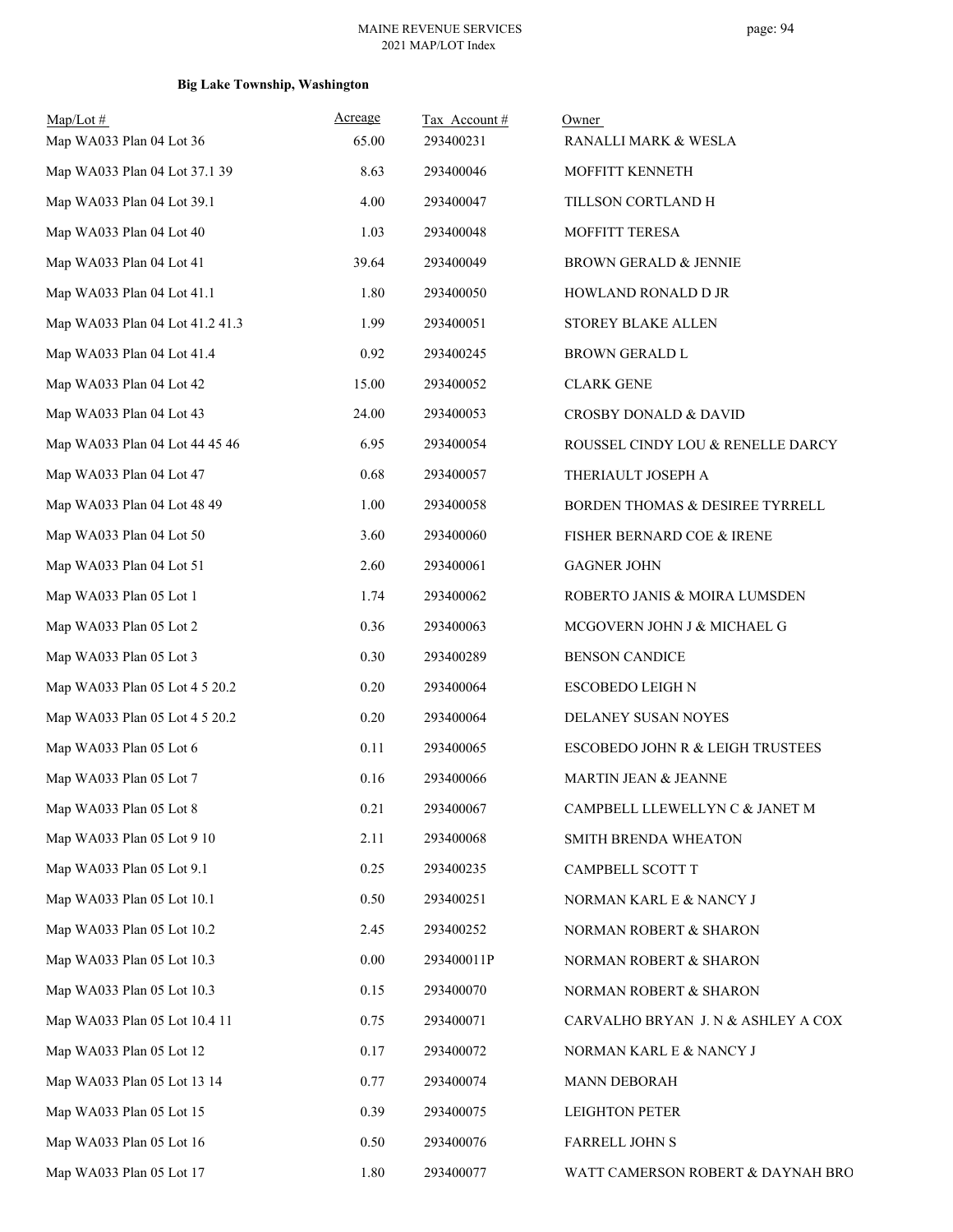| $Map/Lot \#$                | Acreage | Tax Account# | Owner                                  |
|-----------------------------|---------|--------------|----------------------------------------|
| Map WA033 Plan 05 Lot 18    | 0.86    | 293400078    | LAWLESS LINDA A                        |
| Map WA033 Plan 05 Lot 19    | 5.50    | 293400080    | HOWLAND RONALD D JR & NATASHA          |
| Map WA033 Plan 05 Lot 19.1  | 2.00    | 293400079    | NEDELA SUE A & PAM MURRAY              |
| Map WA033 Plan 05 Lot 19.1  | 0.00    | 293400255    | <b>MURRAY AARON</b>                    |
| Map WA033 Plan 05 Lot 20    | 21.50   | 293400082    | <b>BROWN GENEVIEVE</b>                 |
| Map WA033 Plan 05 Lot 20.1  | 2.00    | 293400240    | <b>BROWN PETA</b>                      |
| Map WA033 Plan 05 Lot 20.21 | 0.25    | 293400288    | CAMPBELL JANET M & LLEWELLYN C         |
| Map WA033 Plan 05 Lot 20.3  | 2.00    | 293400279    | <b>CAMPBELL JANET</b>                  |
| Map WA033 Plan 05 Lot 20.4  | 5.00    | 293400292    | RICHARDSON BRAD                        |
| Map WA033 Plan 05 Lot 21    | 2.27    | 293400084    | DICKEY TONYA                           |
| Map WA033 Plan 05 Lot 22    | 0.23    | 293400085    | ALLEN ERICA SUE                        |
| Map WA033 Plan 05 Lot 23    | 13.00   | 293400086    | PETERSON WILLIAM                       |
| Map WA033 Plan 05 Lot 23.1  | 0.92    | 293400087    | <b>BECKER LINDA J</b>                  |
| Map WA033 Plan 06 Lot 1     | 0.63    | 293400088    | <b>FARRELL JOHN S</b>                  |
| Map WA033 Plan 06 Lot 1     | 0.00    | 293400290    | <b>BROWN DONALD</b>                    |
| Map WA033 Plan 06 Lot 2     | 0.13    | 293400089    | MUSHROE MELVA L TRUSTEE                |
| Map WA033 Plan 06 Lot 3     | 0.10    | 293400090    | GROHS ERNEST & BEVERLY TTEE            |
| Map WA033 Plan 06 Lot 4     | 0.15    | 293400091    | GROHS ERNEST & BEVERLY TTEE            |
| Map WA033 Plan 06 Lot 5     | 0.13    | 293400092    | <b>BLANEY GEORGE H</b>                 |
| Map WA033 Plan 06 Lot 6     | 0.28    | 293400093    | <b>BLANEY GEORGE H</b>                 |
| Map WA033 Plan 06 Lot 7 8   | 0.10    | 293400095    | PALMER SCOTT B & SUSAN L TRUSTEES      |
| Map WA033 Plan 06 Lot 9 11  | 0.09    | 293400096    | CHRISTENSEN MARTIN L & JOANIE L        |
| Map WA033 Plan 06 Lot 10    | 0.14    | 293400097    | CHRISTENSEN MARTIN L & JOANIE L        |
| Map WA033 Plan 06 Lot 12    | 0.07    | 293400099    | MCRORIE JOHNSON JR & SUSAN C           |
| Map WA033 Plan 06 Lot 13    | 0.02    | 293400100    | MCRORIE JOHNSON JR & SUSAN C           |
| Map WA033 Plan 06 Lot 14    | 0.21    | 293400101    | COX STEPHEN G & RACHELLE S             |
| Map WA033 Plan 06 Lot 15    | 0.09    | 293400102    | MUSHROE MELVA L TRUSTEE                |
| Map WA033 Plan 06 Lot 16    | 0.11    | 293400103    | MUSHROE MELVA L TRUSTEE                |
| Map WA033 Plan 06 Lot 17    | 0.22    | 293400104    | <b>GROHS ERNEST &amp; BEVERLY TTEE</b> |
| Map WA033 Plan 06 Lot 18    | 0.05    | 293400105    | <b>COX AARON</b>                       |
| Map WA033 Plan 06 Lot 19    | 1.70    | 293400106    | GROHS ERNEST & BEVERLY TTEE            |
| Map WA033 Plan 06 Lot 20    | 0.22    | 293400107    | <b>GROHS ERNEST &amp; BEVERLY TTEE</b> |
| Map WA033 Plan 06 Lot 21    | 0.11    | 293400108    | MUSHROE MELVA L TRUSTEE                |
| Map WA033 Plan 06 Lot 22    | 0.11    | 293400109    | COLE CATHERINE ANN TRUSTEE             |
| Map WA033 Plan 06 Lot 23    | 0.11    | 293400110    | LUCAS BRIAN C & SUSANNA C              |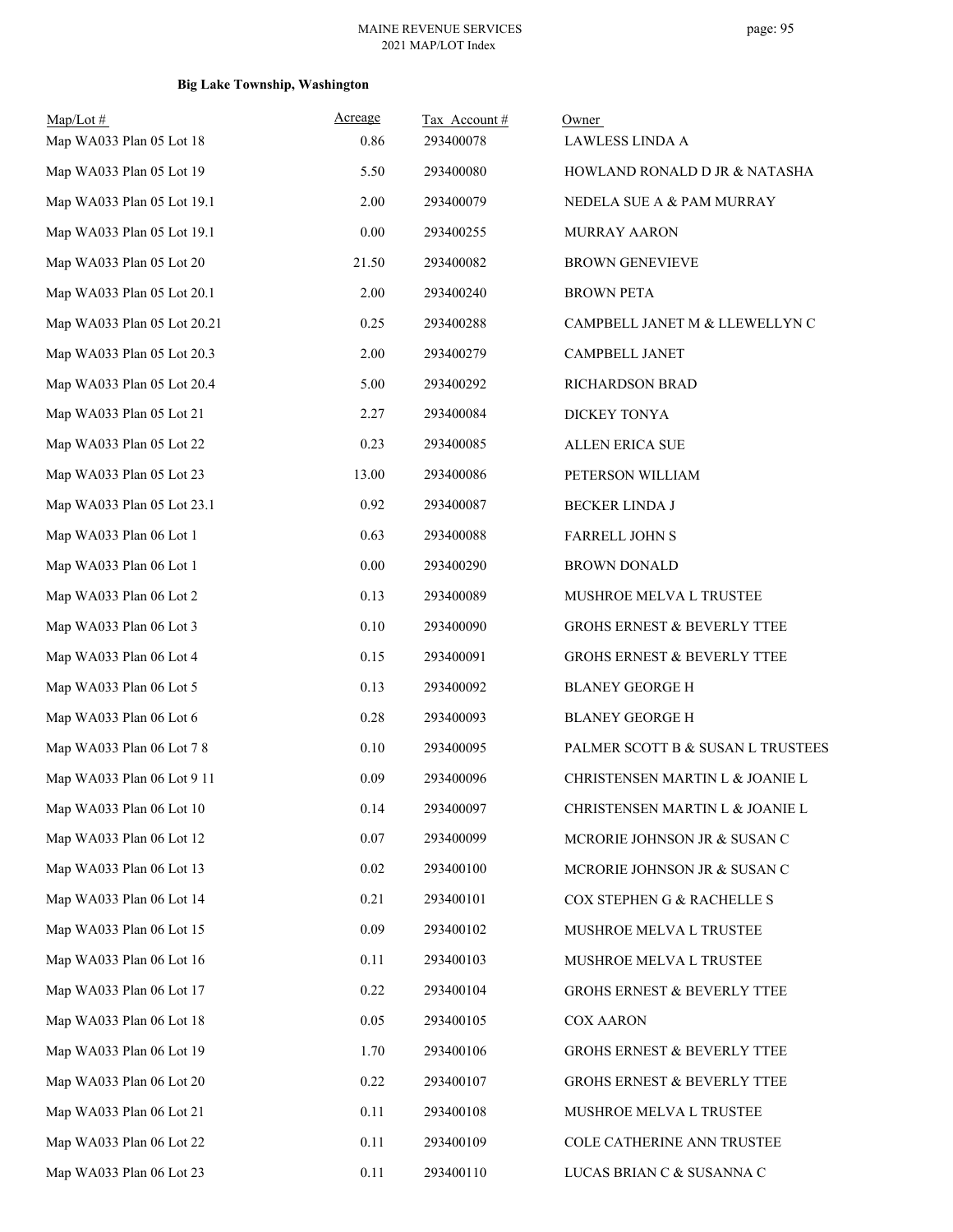| Map/Lot#<br>Map WA033 Plan 06 Lot 24 | Acreage<br>0.20 | Tax Account#<br>293400111 | Owner<br><b>WARD BETH</b>           |
|--------------------------------------|-----------------|---------------------------|-------------------------------------|
| Map WA033 Plan 06 Lot 25             | 0.18            | 293400112                 | MCRORIE SUSAN C & JOHNSON JR        |
| Map WA033 Plan 06 Lot 26             | 0.14            | 293400113                 | PALMER SCOTT B & SUSAN L TRUSTEES   |
| Map WA033 Plan 06 Lot 27             | 0.22            | 293400114                 | ROSS LYNDON & CYNTHIA ROMANIA ET AL |
| Map WA033 Plan 06 Lot 28             | 0.33            | 293400115                 | <b>SPEED JOANNE</b>                 |
| Map WA033 Plan 06 Lot 29             | 0.22            | 293400116                 | LUTZ STEPHANIE CROCKETT & STEPHEN M |
| Map WA033 Plan 06 Lot 30             | 0.22            | 293400118                 | LUTZ STEPHANIE CROCKETT & STEPHEN M |
| Map WA033 Plan 06 Lot 31             | 0.11            | 293400117                 | MCNEIL SCOTT W & STEPHANIE C        |
| Map WA033 Plan 06 Lot 32             | 0.03            | 293400119                 | <b>DOBBINS ANDREW</b>               |
| Map WA033 Plan 06 Lot 33             | 0.52            | 293400120                 | WILLIAMS SYLVIA                     |
| Map WA033 Plan 06 Lot 34             | 0.27            | 293400121                 | POLLARD CHRISTINE                   |
| Map WA033 Plan 06 Lot 35             | 0.17            | 293400122                 | POLLARD GARY & CHRISTINE            |
| Map WA033 Plan 06 Lot 36             | 0.09            | 293400123                 | NUTTER GEORGE R                     |
| Map WA033 Plan 06 Lot 37             | 0.03            | 293400124                 | NUTTER GEORGE & DONNA               |
| Map WA033 Plan 06 Lot 38             | 0.07            | 293400125                 | BRADY GERALD P & LORRAINE M & DAVID |
| Map WA033 Plan 06 Lot 39             | 0.08            | 293400126                 | MCLELLAN CHARLES B & LINDA          |
| Map WA033 Plan 06 Lot 40             | 0.03            | 293400127                 | MIDDLETON BRIAN E & VALERIE J       |
| Map WA033 Plan 06 Lot 41             | 0.07            | 293400128                 | MACPHERSON SANDRA ET AL             |
| Map WA033 Plan 06 Lot 42             | 0.02            | 293400129                 | MACPHERSON SANDRA ET AL             |
| Map WA033 Plan 06 Lot 43 62          | 0.02            | 293400130                 | MACPHERSON SANDRA                   |
| Map WA033 Plan 06 Lot 44             | 0.05            | 293400131                 | SWEENEY GREG & JANET                |
| Map WA033 Plan 06 Lot 45             | 0.10            | 293400132                 | <b>SWEENEY GREG &amp; JANET</b>     |
| Map WA033 Plan 06 Lot 46             | 0.10            | 293400133                 | HAYNES RUTH                         |
| Map WA033 Plan 06 Lot 47 49          | 0.13            | 293400134                 | RICHARDS BARBARA A & NORMA G        |
| Map WA033 Plan 06 Lot 48 50          | 0.05            | 293400135                 | RICHARDS BARBARA A & NORMA G        |
| Map WA033 Plan 06 Lot 51             | 0.11            | 293400136                 | MOONEY CLAIRE J & JEAN T            |
| Map WA033 Plan 06 Lot 52             | 0.14            | 293400137                 | <b>GROUP SIX LLC</b>                |
| Map WA033 Plan 06 Lot 53             | 0.06            | 293400138                 | <b>SKEDGELL JOHN B &amp; MISTY</b>  |
| Map WA033 Plan 06 Lot 54             | 0.06            | 293400139                 | PLAISTED CHARLES & STEPHEN SPRAGUE  |
| Map WA033 Plan 06 Lot 55             | 0.09            | 293400140                 | SKEDGELL ROBERT & BETSY             |
| Map WA033 Plan 06 Lot 56             | 0.09            | 293400141                 | BIG LAKE CAMP MEETING ASSOC         |
| Map WA033 Plan 06 Lot 57             | 0.01            | 293400142                 | BIG LAKE CAMP MEETING ASSOC         |
| Map WA033 Plan 06 Lot 57             | 0.00            | 293400143                 | HAYNES RUTH A                       |
| Map WA033 Plan 06 Lot 58 83          | 0.32            | 293400168                 | <b>WALKER TED &amp; CLAIRE</b>      |
| Map WA033 Plan 06 Lot 59             | $0.01\,$        | 293400144                 | BIG LAKE CAMP MEETING ASSOC         |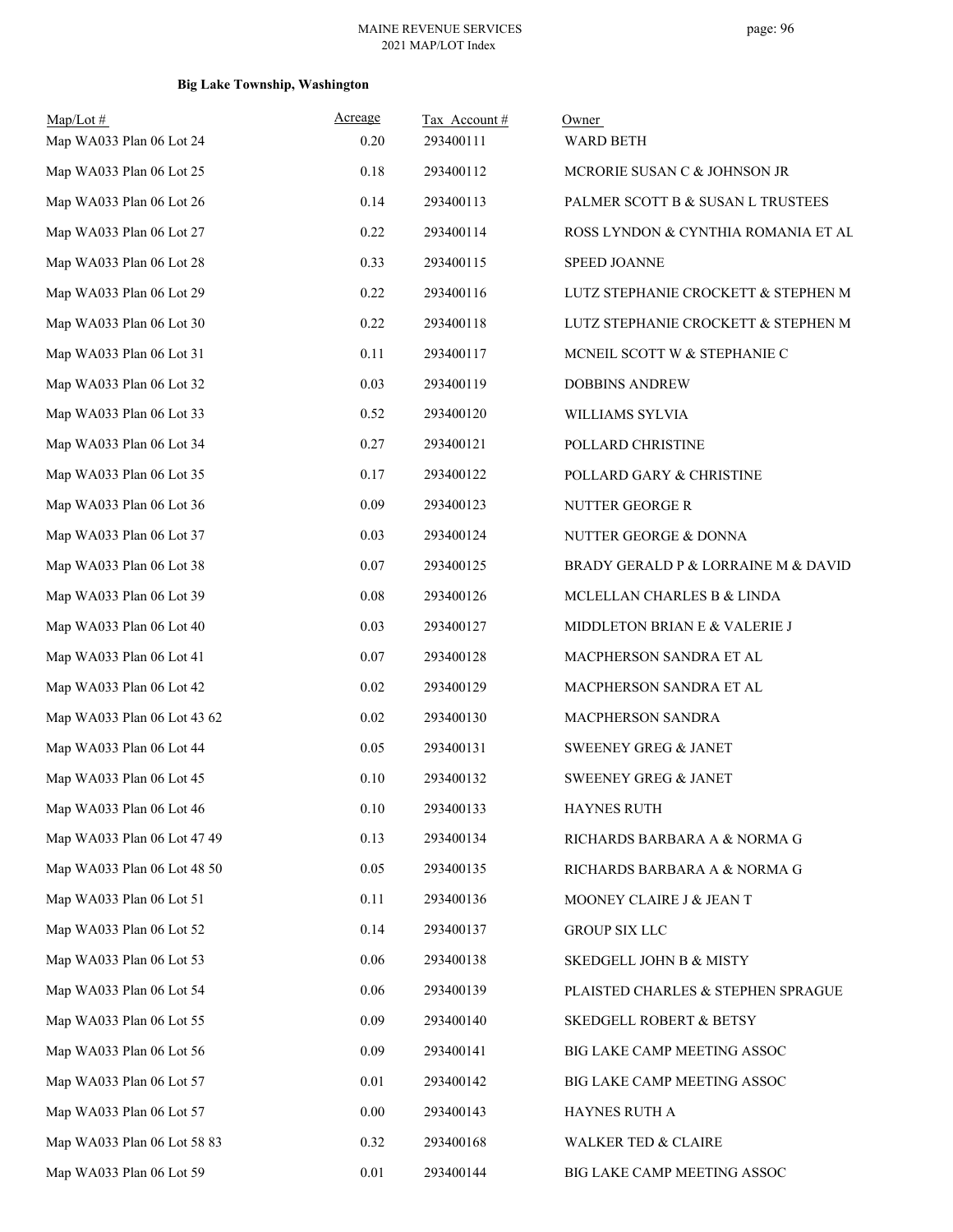| $Map/Lot$ #<br>Map WA033 Plan 06 Lot 60 | Acreage<br>0.01 | Tax Account#<br>293400145 | Owner<br>BIG LAKE CAMP MEETING ASSOC     |
|-----------------------------------------|-----------------|---------------------------|------------------------------------------|
| Map WA033 Plan 06 Lot 61                | 0.12            | 293400146                 | WILLIAMS HAROLD                          |
| Map WA033 Plan 06 Lot 63                | 0.02            | 293400148                 | MACPHERSON MAUREEN                       |
| Map WA033 Plan 06 Lot 64                | 0.08            | 293400149                 | <b>SKEDGELL ROBERT &amp; BETSY</b>       |
| Map WA033 Plan 06 Lot 65                | 0.07            | 293400150                 | <b>COLE KAREN CARLE</b>                  |
| Map WA033 Plan 06 Lot 66                | 0.14            | 293400151                 | NICHOLS NANCY M & JEFFREY E              |
| Map WA033 Plan 06 Lot 67                | 0.33            | 293400152                 | NICHOLS NANCY M & JEFFREY E              |
| Map WA033 Plan 06 Lot 68                | 0.07            | 293400153                 | STORY GARTH JR & KAREN                   |
| Map WA033 Plan 06 Lot 69                | 0.03            | 293400154                 | FORD BRANDY & FORREST CARLE              |
| Map WA033 Plan 06 Lot 70                | 0.05            | 293400155                 | <b>FUCHS JOHN &amp; ESTHER</b>           |
| Map WA033 Plan 06 Lot 71                | 0.06            | 293400156                 | <b>HYATT HAROLD &amp; ELSIE ELLA ENO</b> |
| Map WA033 Plan 06 Lot 72                | 0.12            | 293400157                 | HYATT HAROLD & ELSIE ELLA ENO            |
| Map WA033 Plan 06 Lot 73 74             | 0.00            | 293400013P                | <b>CARLE ERNEST &amp; ELLEN</b>          |
| Map WA033 Plan 06 Lot 73 74             | 0.24            | 293400159                 | <b>CARLE ERNEST &amp; ELLEN</b>          |
| Map WA033 Plan 06 Lot 75                | 0.04            | 293400160                 | <b>CARLE ERNEST &amp; ELLEN</b>          |
| Map WA033 Plan 06 Lot 76                | 0.09            | 293400161                 | TUCK CHARLES A & CYNTHIA M               |
| Map WA033 Plan 06 Lot 77                | 0.16            | 293400162                 | FORD BRANDY & FORREST CARLE              |
| Map WA033 Plan 06 Lot 78                | 0.02            | 293400163                 | <b>COLE KAREN CARLE</b>                  |
| Map WA033 Plan 06 Lot 79                | 0.00            | 293400164                 | HENRY JANET R                            |
| Map WA033 Plan 06 Lot 79                | 0.04            | 293400216                 | BIG LAKE CAMP MEETING ASSOC              |
| Map WA033 Plan 06 Lot 80                | 0.11            | 293400165                 | <b>BOAZ JACOB &amp; KAYLA</b>            |
| Map WA033 Plan 06 Lot 81                | 0.03            | 293400166                 | BIG LAKE CAMP MEETING ASSOC              |
| Map WA033 Plan 06 Lot 82                | 0.13            | 293400167                 | PEAVEY THOMAS W & CHERYL L               |
| Map WA033 Plan 06 Lot 82.1              | 0.13            | 293400249                 | <b>WALKER TED &amp; CLAIRE</b>           |
| Map WA033 Plan 06 Lot 84                | 1.18            | 293400169                 | BIG LAKE CAMP MEETING ASSOC              |
| Map WA033 Plan 06 Lot 84                | 0.00            | 293400170                 | MACPHERSON MAUREEN                       |
| Map WA033 Plan 06 Lot 84.1              | 0.09            | 293400291                 | BIG LAKE CAMP MEETING ASSOC              |
| Map WA033 Plan 06 Lot 85                | 0.07            | 293400171                 | BIG LAKE CAMP MEETING ASSOC              |
| Map WA033 Plan 06 Lot 87                | 0.14            | 293400173                 | BIG LAKE CAMP MEETING ASSOC              |
| Map WA033 Plan 06 Lot 87.1              | 0.02            | 293400174                 | HYATT HAROLD & ELSIE ELLA ENO            |
| Map WA033 Plan 06 Lot 88                | 0.03            | 293400175                 | MACPHERSON SANDRA ET AL                  |
| Map WA033 Plan 06 Lot 89                | 0.77            | 293400248                 | ROMANIA CYNTHIA R ET AL                  |
| Map WA033 Plan 06 Lot 90                | 0.27            | 293400177                 | <b>DOBBINS ANDREW</b>                    |
| Map WA033 Plan 06 Lot 91                | 0.79            | 293400176                 | MCLELLAN CHARLES B & LINDA A             |
| Map WA033 Plan 06 Lot 92                | 2.60            | 293400178                 | CARLE RUSSELL K & NOELLE F               |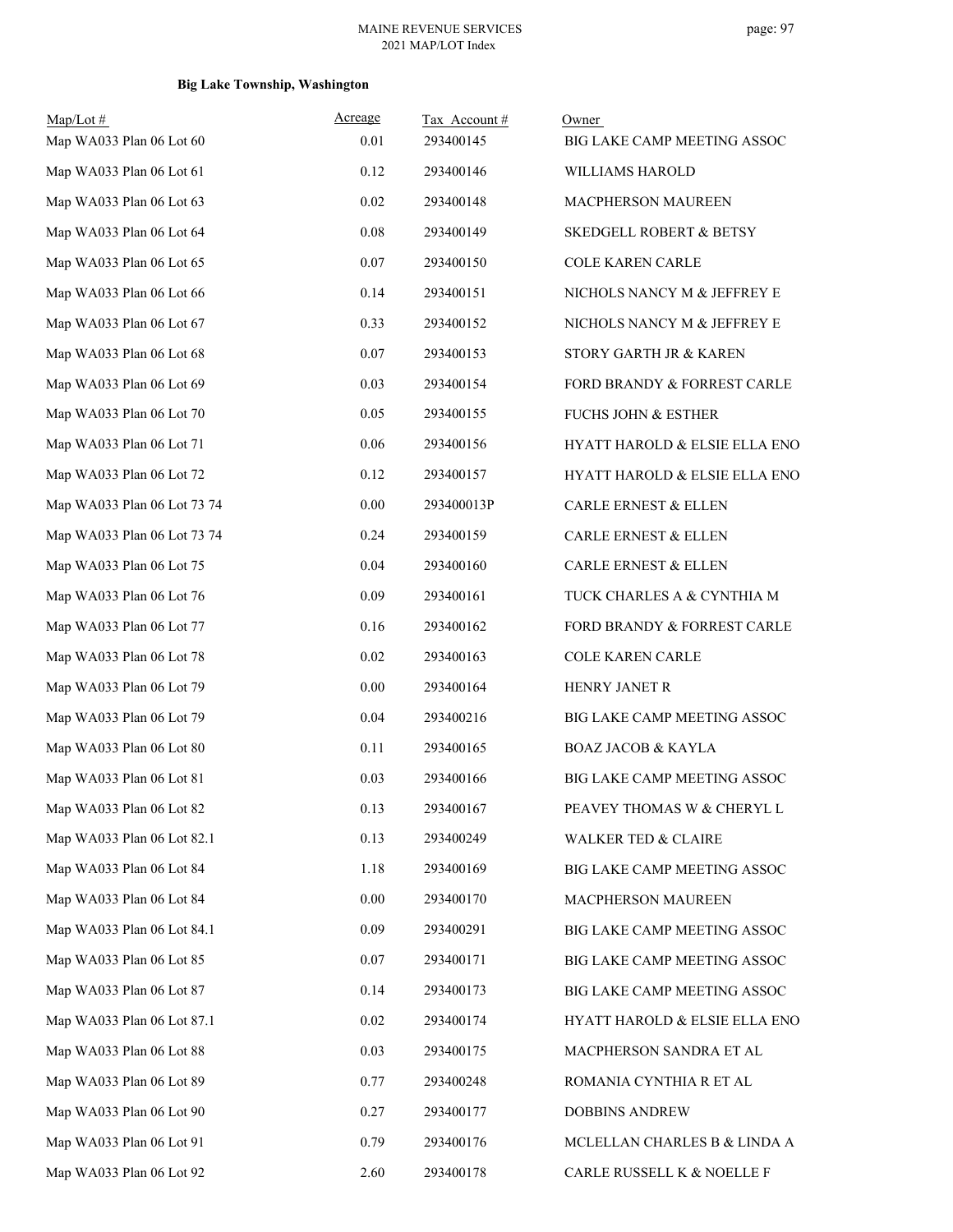### MAINE REVENUE SERVICES 2021 MAP/LOT Index

| $\text{Map/Lot} \#$        | <b>Acreage</b> | Tax Account # | Owner                       |
|----------------------------|----------------|---------------|-----------------------------|
| Map WA033 Plan $06$ Lot 93 | 0.09           | 293400179     | CORBETT LEO                 |
| Map WA033 Plan 06 Lot 94   | 0.04           | 293400244     | BIG LAKE CAMP MEETING ASSOC |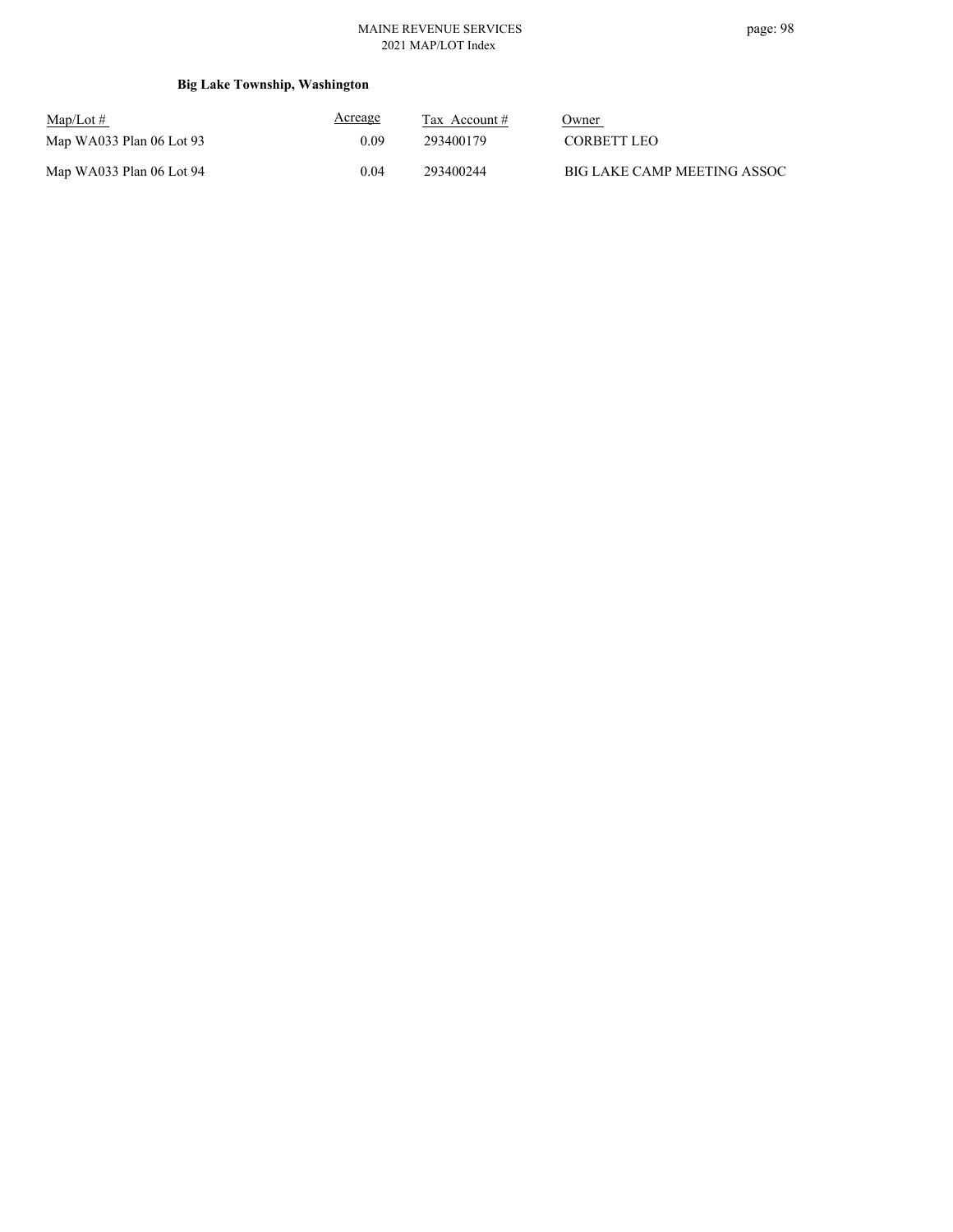| $Map/Lot \#$<br>Map WA034                                         | Acreage<br>0.00 | Tax Account#<br>293300003P | Owner<br>SPEAR WAYNE L               |
|-------------------------------------------------------------------|-----------------|----------------------------|--------------------------------------|
| Map WA034                                                         | 0.00            | 293300005                  | <b>EMERA MAINE</b>                   |
| Map WA034                                                         | 0.00            | 293300008P                 | LAKEVILLE SHORES INC                 |
| Map WA034                                                         | 0.00            | 293300025                  | EASTERN MAINE ELECTRIC CO-OP INC     |
| Map WA034 Plan 01 Lot 1                                           | 160.00          | 293300067                  | CAMPBELL DAVID W SR                  |
| Map WA034 Plan 01 Lot 2                                           | 15.00           | 293300068                  | EWING GEORGE E & LOUISE S            |
| Map WA034 Plan 01 Lot 3                                           | 10.00           | 293300066                  | CAMPBELL DAVID WILLIAM SR, MICHAEL P |
| Map WA034 Plan 01 Lot 4                                           | 115.00          | 293300160                  | CAMPBELL DAVID WILLIAM SR, MICHAEL P |
| Map WA034 Plan 01 Lot 5 6 6.1 6.6 6.7<br>6.8 14.8 Plan 04 Lot 1 2 | 1,736.00        | 293300050                  | POULIOT ROLAND G                     |
| Map WA034 Plan 01 Lot 5.1                                         | 477.00          | 293300197                  | SPEAR WAYNE L & FRANCES D            |
| Map WA034 Plan 01 Lot 5.2 5.3 5.4 5.5                             | 22.50           | 293300204                  | <b>SOLOMON HARRY</b>                 |
| Map WA034 Plan 01 Lot 6.2                                         | 42.00           | 293300191                  | ONEAL STEVEN W & CATHY L BUTT        |
| Map WA034 Plan 01 Lot 6.3                                         | 40.00           | 293300188                  | POULIOT ROLAND G                     |
| Map WA034 Plan 01 Lot 6.4 6.5                                     | 104.50          | 293300199                  | COPPERTHITE JEANNE L                 |
| Map WA034 Plan 01 Lot 6.9                                         | 122.70          | 293300201                  | POULIOT ROLAND G                     |
| Map WA034 Plan 01 Lot 7                                           | 973.00          | 293300049                  | THREE SISTERS FOREST LLC             |
| Map WA034 Plan 01 Lot 7.1                                         | 177.00          | 293300192                  | SPEAR WAYNE L & FRANCES D            |
| Map WA034 Plan 01 Lot 8 8.1 9.1                                   | 144.00          | 293300234                  | LAKEVILLE SHORES INC                 |
| Map WA034 Plan 01 Lot 8.1                                         | 1,952.00        | 293300205                  | MAINE DEPT OF MARINE RESOURCES       |
| Map WA034 Plan 01 Lot 9                                           | 127.95          | 293300126                  | <b>JOHNSON FRANK R</b>               |
| Map WA034 Plan 01 Lot 9.2                                         | 0.05            | 293300235                  | JOHNSON STEVEN D                     |
| Map WA034 Plan 01 Lot 10                                          | 75.00           | 293300092                  | <b>BEAL DANA H</b>                   |
| Map WA034 Plan 01 Lot 11                                          | 38.00           | 293300158                  | SHANNON L JOHNSON TRUST              |
| Map WA034 Plan 01 Lot 11.1                                        | 27.00           | 293300228                  | DOWNEAST COASTAL CONSERVANCY         |
| Map WA034 Plan 01 Lot 12                                          | 187.00          | 293300017                  | DOWNEAST COASTAL CONSERVANCY         |
| Map WA034 Plan 01 Lot 13                                          | 220.75          | 293300143                  | DOWNEAST SALMON FEDERATION           |
| Map WA034 Plan 01 Lot 14 19 Plan 03<br>Lot $12$                   | 10,504.25       | 293300127                  | TYPHOON LLC                          |
| Map WA034 Plan 01 Lot 14.1                                        | 0.00            | 293300088                  | KNOWLTON FAMILY LLC                  |
| Map WA034 Plan 01 Lot 14.1                                        | 0.00            | 293300133                  | KNOWLTON FAMILY LLC                  |
| Map WA034 Plan 01 Lot 14.1                                        | 419.26          | 293300206                  | KNOWLTON FAMILY LLC                  |
| Map WA034 Plan 01 Lot 14.2                                        | 1.00            | 293300046                  | ELLIOTT HAROLD F & SANTINA L         |
| Map WA034 Plan 01 Lot 14.3                                        | 1.14            | 293300058                  | PULK TAMMY L & ALLAN H               |
| Map WA034 Plan 01 Lot 14.4                                        | 1.00            | 293300104                  | <b>SAXTON GUY N</b>                  |
| Map WA034 Plan 01 Lot 14.5                                        | 1.70            | 293300209                  | SA WALKER INC                        |
| Map WA034 Plan 01 Lot 14.51                                       | 899.00          | 293300225                  | KNOWLTON FAMILY LLC                  |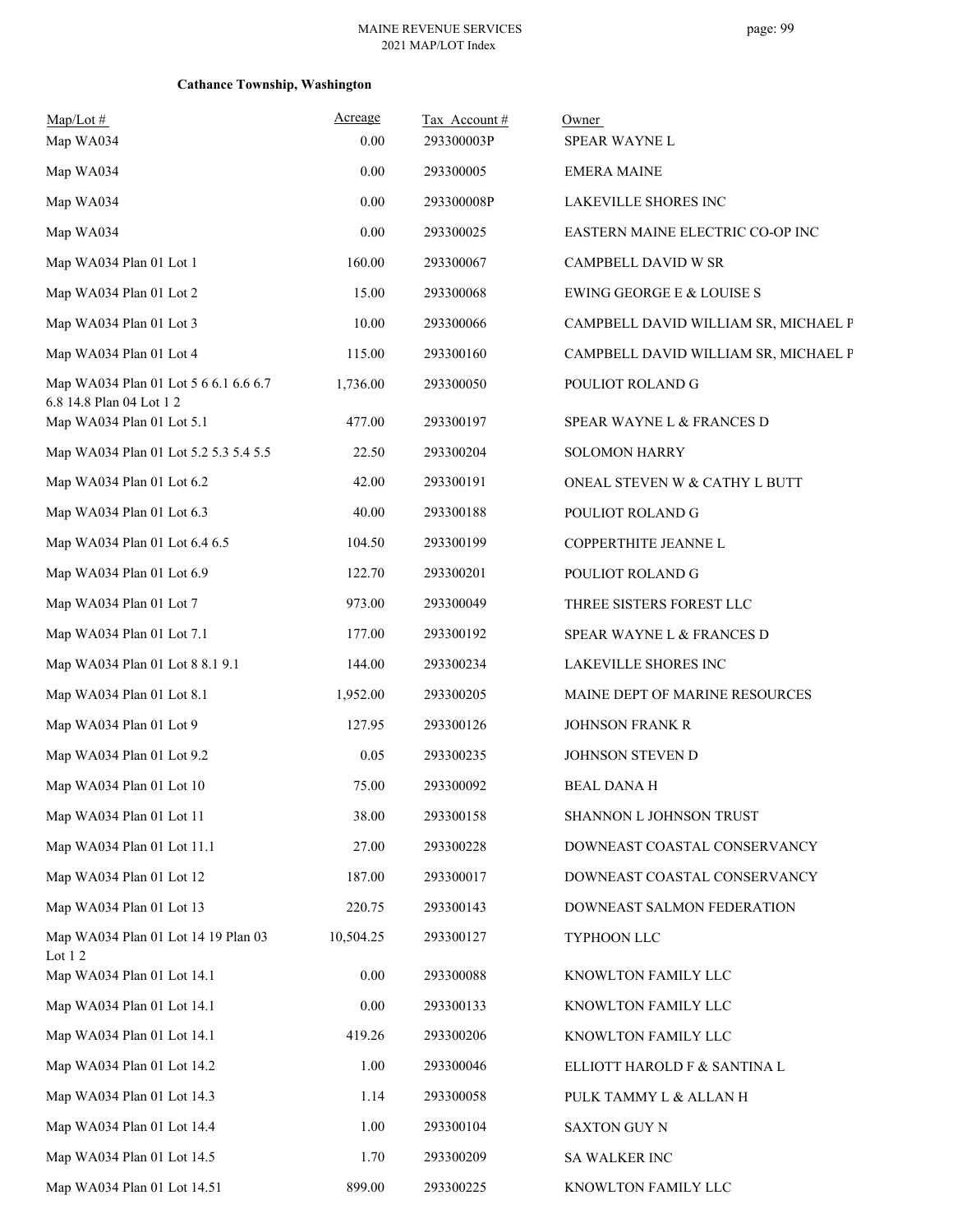| $Map/Lot \#$                                                             | Acreage  | Tax Account # | Owner                               |
|--------------------------------------------------------------------------|----------|---------------|-------------------------------------|
| Map WA034 Plan 01 Lot 14.511                                             | 52.00    | 293300229     | ELLIOTT HAROLD F & SANTINA L        |
| Map WA034 Plan 01 Lot 14.512 14.52                                       | 61.63    | 293300237     | KNOWLTON FAMILY LLC                 |
| Map WA034 Plan 01 Lot 14.6 14.7                                          | 527.25   | 293300232     | LAKEVILLE SHORES INC                |
| Map WA034 Plan 01 Lot 14.61 14.71<br>14.72 14.73 99 Plan 07 Lot 50 51 52 | 163.28   | 293300215     | CATHANCE SHORES PROPERTY OWNERS AS  |
| Map WA034 Plan 01 Lot 14.74                                              | 12.00    | 293300241     | KITTREDGE JAMES                     |
| Map WA034 Plan 01 Lot 14.75                                              | 25.00    | 293300211     | PENSCO TRUST COMPANY LLC CUSTODIAN  |
| Map WA034 Plan 01 Lot 14.76                                              | 110.14   | 293300226     | LUNDQUIST ERIC B                    |
| Map WA034 Plan 01 Lot 14.77                                              | 2.75     | 293300249     | MAINE STATE OF DEPT OF CONSERVATION |
| Map WA034 Plan 01 Lot 14.9                                               | 1.00     | 293300231     | MOORE RYAN J & SARA D               |
| Map WA034 Plan 01 Lot 15                                                 | 240.00   | 293300163     | MAINE STATE OF                      |
| Map WA034 Plan 01 Lot 16                                                 | 640.00   | 293300162     | MAINE STATE OF                      |
| Map WA034 Plan 01 Lot 18                                                 | 136.00   | 293300207     | TYPHOON LLC                         |
| Map WA034 Plan 02 Lot 1                                                  | 5.50     | 293300081     | FENDERSON ROBERT B & MARILYN J      |
| Map WA034 Plan 02 Lot 2                                                  | 36.11    | 293300196     | CHERRYFIELD PROPERTIES LLC          |
| Map WA034 Plan 02 Lot 2.1                                                | 0.86     | 293300078     | <b>BAVARD DEMITRIA</b>              |
| Map WA034 Plan 02 Lot 3                                                  | 106.00   | 293300164     | CHERRYFIELD PROPERTIES LLC          |
| Map WA034 Plan 02 Lot 4                                                  | 35.00    | 293300174     | SPEAR WAYNE L & ALAN R              |
| Map WA034 Plan 02 Lot 4.1                                                | 47.00    | 293300175     | SPEAR WAYNE L                       |
| Map WA034 Plan 02 Lot 5.1                                                | 15.00    | 293300173     | KNOX BRIAN W & LORRAINE E BUELOW    |
| Map WA034 Plan 02 Lot 5.2                                                | $0.00\,$ | 293300011p    | LUND GERALD L JR                    |
| Map WA034 Plan 02 Lot 5.2                                                | 73.00    | 293300172     | LUND DAVID C                        |
| Map WA034 Plan 02 Lot 5.21                                               | 1.00     | 293300195     | TURULL BONNIE RAE & WILLIAM F       |
| Map WA034 Plan 02 Lot 6                                                  | 1.00     | 293300124     | <b>CYLMER MARIE</b>                 |
| Map WA034 Plan 02 Lot 7                                                  | 1.00     | 293300079     | MCGOWAN-HARRIS KATE & DALE HARRIS   |
| Map WA034 Plan 02 Lot 8                                                  | 1.55     | 293300077     | ROGERS ALLEN E                      |
| Map WA034 Plan 02 Lot 9                                                  | 1.00     | 293300112     | PRESTON BRADFORD S SR               |
| Map WA034 Plan 02 Lot 10                                                 | 156.00   | 293300111     | LEIGHTON GLENN E & DEBORAH E        |
| Map WA034 Plan 02 Lot 10.1                                               | 2.81     | 293300220     | LEIGHTON JASON E                    |
| Map WA034 Plan 02 Lot 11                                                 | 84.00    | 293300004     | PATRY DANIEL J & KAREN L            |
| Map WA034 Plan 02 Lot 12 13.1                                            | 1.61     | 293300031     | <b>BARKELL JASON</b>                |
| Map WA034 Plan 02 Lot 13                                                 | 20.85    | 293300200     | <b>BARKELL JASON</b>                |
| Map WA034 Plan 02 Lot 14                                                 | 0.16     | 293300129     | HAYES BONNIE R                      |
| Map WA034 Plan 02 Lot 15                                                 | 100.00   | 293300064     | LARROW NOELLA & STEVEN C            |
| Map WA034 Plan 02 Lot 16                                                 | $0.00\,$ | 293300010P    | WARNER BRADFORD                     |
| Map WA034 Plan 02 Lot 16                                                 | 73.49    | 293300113     | WARNER BRADFORD                     |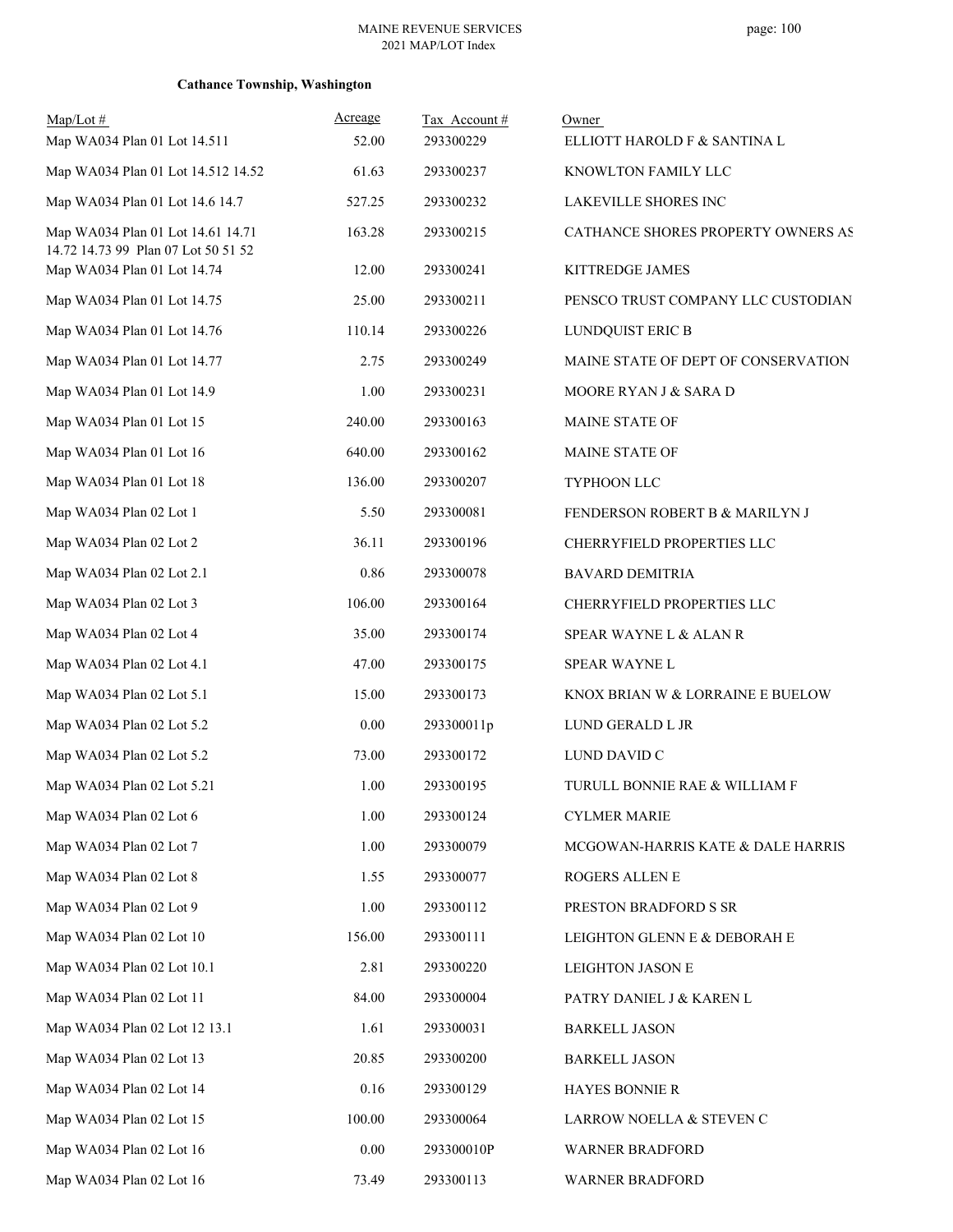| $Map/Lot \#$<br>Map WA034 Plan 02 Lot 16.1 16.2 | Acreage<br>1.03 | Tax Account#<br>293300171 | Owner<br>MCQUEEN THERESA L             |
|-------------------------------------------------|-----------------|---------------------------|----------------------------------------|
| Map WA034 Plan 02 Lot 16.3 19                   | 1.33            | 293300080                 | WINES BONNIE & GLORIA WALKER           |
| Map WA034 Plan 02 Lot 16.4 18                   | 5.50            | 293300214                 | SAUMUR RICHARD R & RUTH M              |
| Map WA034 Plan 02 Lot 17                        | 0.35            | 293300013                 | <b>BOUCHARD ROBERT L JR &amp; MARY</b> |
| Map WA034 Plan 02 Lot 20                        | 0.17            | 293300130                 | WEBBER SAMUEL D                        |
| Map WA034 Plan 02 Lot 21                        | 0.15            | 293300035                 | GONYEA ROBERT & ROSALYN MARIE          |
| Map WA034 Plan 02 Lot 22                        | 0.23            | 293300141                 | WALKER MICHAEL                         |
| Map WA034 Plan 02 Lot 23                        | 169.00          | 293300134                 | TYPHOON LLC                            |
| Map WA034 Plan 02 Lot 24                        | 95.00           | 293300057                 | PASKO ANDREW                           |
| Map WA034 Plan 03 Lot 3                         | 1.00            | 293300044                 | <b>HARRIS GEORGE</b>                   |
| Map WA034 Plan 03 Lot 4                         | 1.00            | 293300086                 | TROTT WALLACE                          |
| Map WA034 Plan 03 Lot 5                         | 0.38            | 293300085                 | AMIDON WILLIAM S                       |
| Map WA034 Plan 03 Lot 6                         | 0.50            | 293300001                 | ARNHOLTER ROBERT C                     |
| Map WA034 Plan 03 Lot 7                         | 0.50            | 293300075                 | MACDONALD ROBERT W                     |
| Map WA034 Plan 03 Lot 8                         | 59.75           | 293300114                 | PRESTON GEORGE O                       |
| Map WA034 Plan 03 Lot 8.1                       | 10.00           | 293300230                 | PRESTON HAROLD & JULIE                 |
| Map WA034 Plan 03 Lot 8.2                       | 5.25            | 293300233                 | COOK RICKY & LUCY                      |
| Map WA034 Plan 03 Lot 9                         | 3.00            | 293300040                 | <b>SPAULDING BRENT</b>                 |
| Map WA034 Plan 03 Lot 10                        | 1.50            | 293300022                 | ANNE M GARDINA                         |
| Map WA034 Plan 03 Lot 11                        | 3.00            | 293300090                 | DORE ROBERT                            |
| Map WA034 Plan 03 Lot 12                        | 1.00            | 293300055                 | BEAUDOIN JAY R & DIXIE R               |
| Map WA034 Plan 03 Lot 13                        | 4.50            | 293300015                 | MACNICHOL STANLEY & HOLLY              |
| Map WA034 Plan 03 Lot 14                        | 2.00            | 293300019                 | <b>BECNEL CHAD</b>                     |
| Map WA034 Plan 03 Lot 15                        | 1.21            | 293300007                 | BARATTA CONRAD T & PFEFFER B MCMAKI    |
| Map WA034 Plan 03 Lot 16                        | 2.00            | 293300138                 | WYNE ROBERT L                          |
| Map WA034 Plan 03 Lot 17                        | 5.00            | 293300021                 | <b>GALLAGHER RICHARD</b>               |
| Map WA034 Plan 04 Lot 3                         | 25.00           | 293300154                 | <b>CRAVEIRO ARTHUR</b>                 |
| Map WA034 Plan 04 Lot 3                         | 25.00           | 293300154                 | <b>BOWEN MARK</b>                      |
| Map WA034 Plan 04 Lot 4                         | 2.00            | 293300038                 | <b>GRAY GARDNER &amp; ELSIE</b>        |
| Map WA034 Plan 04 Lot 5                         | 73.00           | 293300012                 | <b>BOWEN MARK</b>                      |
| Map WA034 Plan 04 Lot 5                         | 73.00           | 293300012                 | <b>CRAVEIRO ARTHUR</b>                 |
| Map WA034 Plan 04 Lot 6                         | 68.50           | 293300014                 | <b>BOWEN MARK A</b>                    |
| Map WA034 Plan 04 Lot 7                         | 33.00           | 293300155                 | <b>BOWEN MARK A</b>                    |
| Map WA034 Plan 04 Lot 8 9                       | 100.00          | 293300125                 | SPEAR WAYNE L                          |
| Map WA034 Plan 04 Lot 10                        | 56.00           | 293300028                 | CHERRYFIELD PROPERTIES LLC             |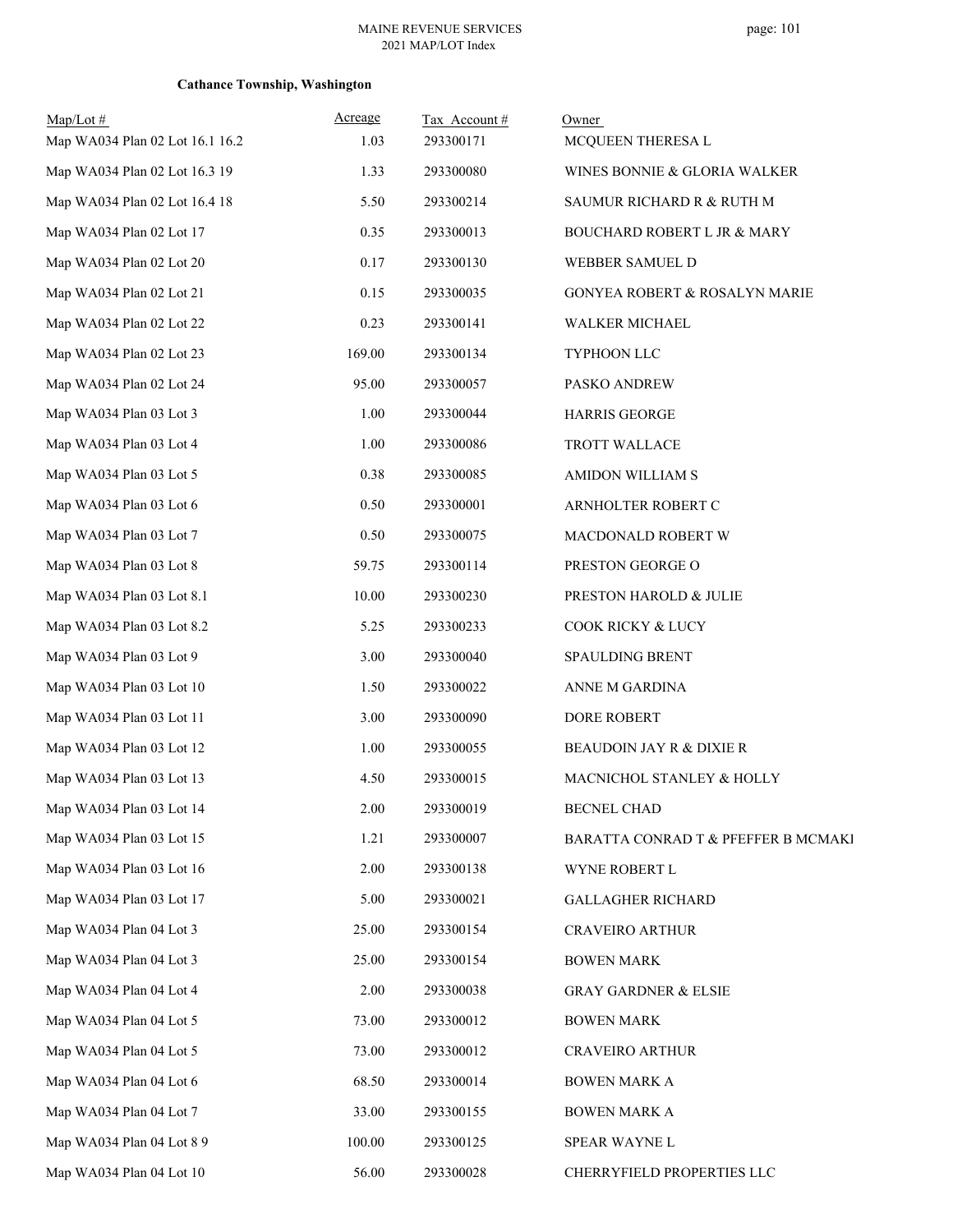| $Map/Lot$ #                      | Acreage | Tax Account# | Owner                                 |
|----------------------------------|---------|--------------|---------------------------------------|
| Map WA034 Plan 04 Lot 11         | 44.00   | 293300157    | CHERRYFIELD PROPERTIES LLC            |
| Map WA034 Plan 04 Lot 12         | 50.00   | 293300029    | SPEAR WAYNE L & FRANCES D             |
| Map WA034 Plan 04 Lot 13         | 50.00   | 293300156    | SPEAR WAYNE L & FRANCES D             |
| Map WA034 Plan 04 Lot 14         | 28.00   | 293300165    | PALOMO JASON MICHAEL & ADENA MARIE    |
| Map WA034 Plan 04 Lot 15         | 92.00   | 293300098    | <b>LOWE RYAN A</b>                    |
| Map WA034 Plan 05 Lot 1          | 5.30    | 293300161    | MAINE STATE OF                        |
| Map WA034 Plan 05 Lot 2          | 15.00   | 293300137    | LABAO JAMES G & JENNIFER A RYAN       |
| Map WA034 Plan 05 Lot 3          | 20.40   | 293300128    | <b>LYON SANDRA</b>                    |
| Map WA034 Plan 05 Lot 4 33       | 7.40    | 293300072    | LYON HORACE A                         |
| Map WA034 Plan 05 Lot 4.1        | 1.20    | 293300203    | TIMPE DAVID C & DONNA R               |
| Map WA034 Plan 05 Lot 5          | 1.60    | 293300010    | BENNET DAVID T & DEBRA L CLAPP        |
| Map WA034 Plan 05 Lot 5          | 1.60    | 293300010    | BENNET MEREDITH A & NANCY E & PATRIC  |
| Map WA034 Plan 05 Lot 5          | 0.00    | 293300082    | CLAPP DEBRA & DAVID BENNET            |
| Map WA034 Plan 05 Lot 6          | 0.80    | 293300076    | MCFADDEN HOWARD E & MARY M TRUSTE     |
| Map WA034 Plan 05 Lot 7 34.1     | 0.52    | 293300030    | RUTHERFORD LESLIE J                   |
| Map WA034 Plan 05 Lot 8 34.2     | 0.46    | 293300032    | <b>GARNETT WAYNE &amp; SUSAN</b>      |
| Map WA034 Plan 05 Lot 9          | 0.34    | 293300094    | MILLER BRUCE P & THERSEA RAMSDELL &   |
| Map WA034 Plan 05 Lot 10         | 0.47    | 293300042    | MAWHAR SPENCER & MEREDITH             |
| Map WA034 Plan 05 Lot 11         | 0.39    | 293300101    | LYONS WADE D & MONICA C               |
| Map WA034 Plan 05 Lot 12         | 0.36    | 293300136    | PRESTON DENNIS L & GAIL L             |
| Map WA034 Plan 05 Lot 13         | 0.42    | 293300093    | COTY PATRICIA, CLAIRE N & ALEXIS D    |
| Map WA034 Plan 05 Lot 14         | 0.78    | 293300020    | <b>CLINE EDWARD</b>                   |
| Map WA034 Plan 05 Lot 15         | 1.25    | 293300063    | SEIDEL JACQUELINE D                   |
| Map WA034 Plan 05 Lot 16 17 18.2 | 1.89    | 293300166    | NOLIN DENNIS A TRUSTEE                |
| Map WA034 Plan 05 Lot 18         | 1.40    | 293300089    | SORAK DAVID & GLENDA                  |
| Map WA034 Plan 05 Lot 18.1 18.11 | 0.92    | 293300152    | SORAK DAVID & GLENDA                  |
| Map WA034 Plan 05 Lot 19         | 1.50    | 293300070    | LYFORD ALAN & CARLENE                 |
| Map WA034 Plan 05 Lot 20         | 0.51    | 293300071    | LYFORD ALAN INC                       |
| Map WA034 Plan 05 Lot 21         | 0.70    | 293300024    | CONLEY LORETTA C                      |
| Map WA034 Plan 05 Lot 22         | 0.69    | 293300102    | MULLIN-EMERSON MARIE                  |
| Map WA034 Plan 05 Lot 23         | 0.70    | 293300056    | LEIGHTON CAROL M                      |
| Map WA034 Plan 05 Lot 24         | 0.70    | 293300023    | COLETTI CARLO & KATHLEEN M            |
| Map WA034 Plan 05 Lot 25         | 0.70    | 293300118    | CLARKE DONALD L II & MICHELE A DUPUIS |
| Map WA034 Plan 05 Lot 26         | 0.96    | 293300110    | DOWLING HARRY A & PEGGY J TRUSTEES    |
| Map WA034 Plan 05 Lot 27         | 0.70    | 293300095    | DOWLING PEGGY J                       |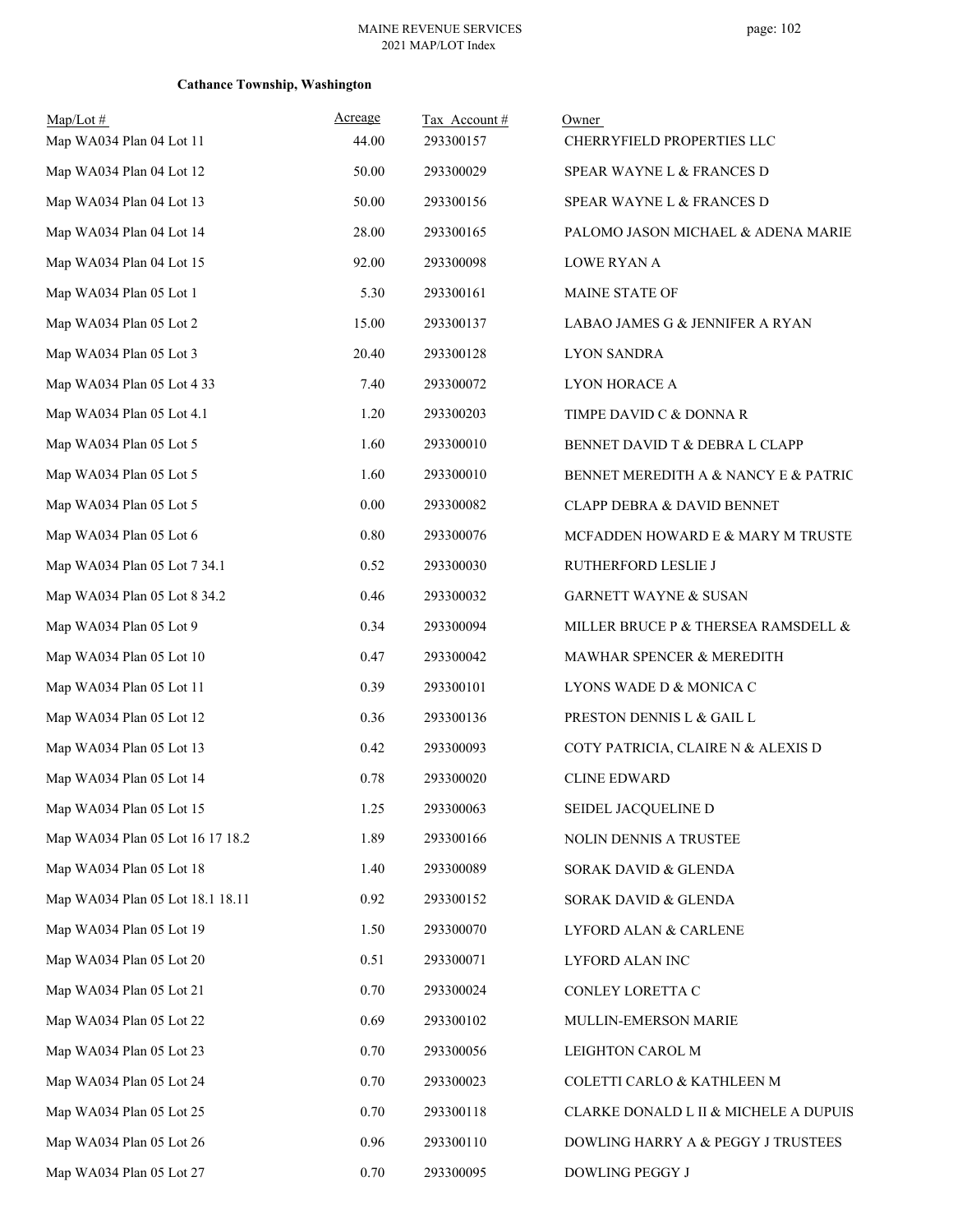| Map/Lot#<br>Map WA034 Plan 05 Lot 28 | <u>Acreage</u><br>24.40 | Tax Account#<br>293300139 | Owner<br>YOUNG LARRY LEROY           |
|--------------------------------------|-------------------------|---------------------------|--------------------------------------|
| Map WA034 Plan 05 Lot 29             | 0.90                    | 293300059                 | SHUBERT PETER F & BARBARA A          |
| Map WA034 Plan 05 Lot 30             | 0.56                    | 293300027                 | LEIGHTON GLENN E & DEBORAH E         |
| Map WA034 Plan 05 Lot 31             | 0.68                    | 293300121                 | LINGLEY WAYNE W & ALICE              |
| Map WA034 Plan 05 Lot 32             | 33.41                   | 293300069                 | LYFORD ALAN & CARLENE                |
| Map WA034 Plan 06 Lot 1              | 0.00                    | 293300014P                | JOHNSON JOHN S TRUSTEE               |
| Map WA034 Plan 06 Lot 1              | 2.80                    | 293300052                 | SHANNON L JOHNSON TRUST              |
| Map WA034 Plan 06 Lot 2              | 3.70                    | 293300074                 | MABEE PHILIP J & JACOB M             |
| Map WA034 Plan 06 Lot 3              | 2.40                    | 293300047                 | HOLMES LYMAN L                       |
| Map WA034 Plan 06 Lot 4              | 1.20                    | 293300003                 | HIBBARD ROBERT D & DEBORAH           |
| Map WA034 Plan 06 Lot 5              | 1.55                    | 293300100                 | SUTHERLAND RONALD & H JEAN           |
| Map WA034 Plan 06 Lot 6              | 0.60                    | 293300135                 | MUSANTE MICHAEL J & SUSAN E          |
| Map WA034 Plan 06 Lot 7              | 1.38                    | 293300048                 | MORRISON WAYNE & AMY                 |
| Map WA034 Plan 06 Lot 8              | 0.68                    | 293300131                 | SULLIVAN DENNIS P & ELEONORE C       |
| Map WA034 Plan 06 Lot 9              | 0.31                    | 293300073                 | MABEE PHILIP J                       |
| Map WA034 Plan 06 Lot 10             | 0.75                    | 293300053                 | SHANNON L JOHNSON TRUST              |
| Map WA034 Plan 06 Lot 11             | 2.00                    | 293300009                 | BEAL DANA H & ROBERT S & HENNESSEY B |
| Map WA034 Plan 06 Lot 12             | 0.91                    | 293300099                 | DIAZ HECTOR M & SUSAN B VAFIADES     |
| Map WA034 Plan 06 Lot 13             | 0.62                    | 293300091                 | GREEN NANCY SHERICH, JOYCE RYDER ET. |
| Map WA034 Plan 06 Lot 14             | 5.60                    | 293300097                 | DIPALMA BARBARA E TRUSTEE            |
| Map WA034 Plan 06 Lot 15             | 1.40                    | 293300083                 | RYDER NOHA & PHILIP                  |
| Map WA034 Plan 06 Lot 16             | 0.29                    | 293300109                 | <b>BLAINE KEVIN &amp; PENNY</b>      |
| Map WA034 Plan 06 Lot 16.1           | 0.25                    | 293300181                 | <b>RUGH ANNE P</b>                   |
| Map WA034 Plan 06 Lot 17             | 0.51                    | 293300061                 | LONGFELLOW DAVID L &                 |
| Map WA034 Plan 06 Lot 18             | 0.60                    | 293300037                 | <b>GRANO JOSEPH JR</b>               |
| Map WA034 Plan 06 Lot 19             | 1.55                    | 293300026                 | <b>GRANO ROBERT H</b>                |
| Map WA034 Plan 06 Lot 20             | 0.84                    | 293300183                 | <b>GIES WILLIAM J II</b>             |
| Map WA034 Plan 06 Lot 20.1           | 0.84                    | 293300034                 | <b>SEAS LLC</b>                      |
| Map WA034 Plan 06 Lot 21             | 3.80                    | 293300106                 | LEMON PENELOPE PIKE, TRUSTEE         |
| Map WA034 Plan 06 Lot 22             | 1.50                    | 293300159                 | LEMON PENELOPE PIKE, TRUSTEE         |
| Map WA034 Plan 06 Lot 23             | 1.70                    | 293300119                 | MAINE STATE OF                       |
| Map WA034 Plan 06 Lot 24             | 0.36                    | 293300132                 | MAINE STATE OF (IF&W)                |
| Map WA034 Plan 06 Lot 25             | 0.46                    | 293300062                 | LEE DAVID A & BRENDA A               |
| Map WA034 Plan 06 Lot 26             | 0.57                    | 293300018                 | WAGNER REBECCA D                     |
| Map WA034 Plan 06 Lot 27             | 0.54                    | 293300103                 | SEARLES MELVIN R                     |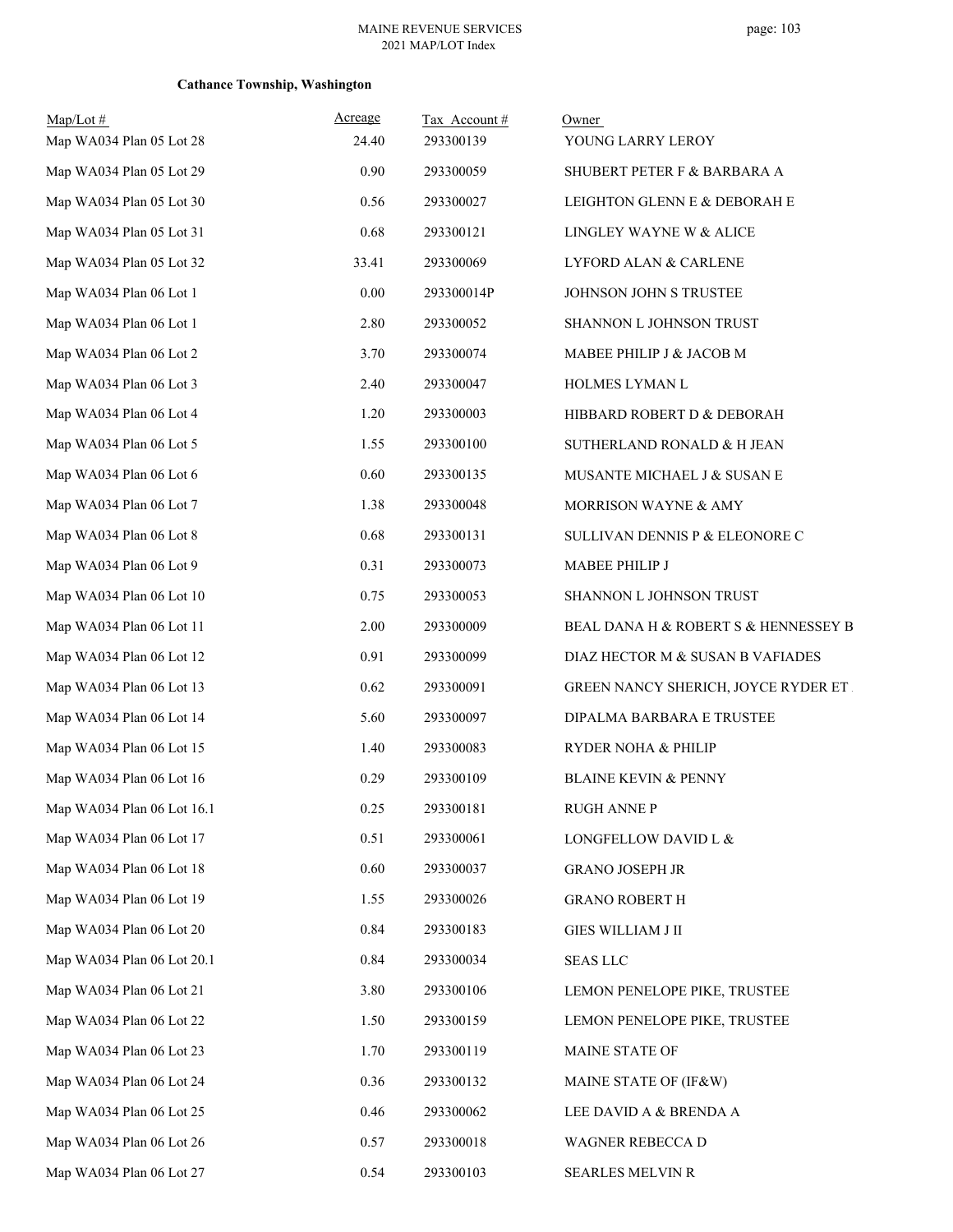| $Map/Lot \#$<br>Map WA034 Plan 06 Lot 28      | Acreage<br>1.11 | Tax Account#<br>293300084 | Owner<br>LES SIMON TRUST             |
|-----------------------------------------------|-----------------|---------------------------|--------------------------------------|
| Map WA034 Plan 06 Lot 28.1 29                 | 0.53            | 293300115                 | OLIVER PHILIP & JANE OLIVER PURTON   |
| Map WA034 Plan 06 Lot 30 31                   | 0.94            | 293300043                 | SHIRK LAWRENCE E                     |
| Map WA034 Plan 06 Lot 32                      | 0.46            | 293300117                 | WREN MARK & ARLENE                   |
| Map WA034 Plan 06 Lot 33                      | 0.48            | 293300116                 | WREN MARK & ARLENE                   |
| Map WA034 Plan 06 Lot 34                      | 2.39            | 293300006                 | ELFAR TAREK & ANDREA FORTUNOFF       |
| Map WA034 Plan 06 Lot 34.1                    | 0.00            | 293300013P                | <b>HASSEN JAMES E SR</b>             |
| Map WA034 Plan 06 Lot 34.1                    | 1.39            | 293300179                 | HASSEN JAMES E SR                    |
| Map WA034 Plan 06 Lot 35                      | 2.13            | 293300105                 | HIGGINS ROBERT F SR & BRENDA R       |
| Map WA034 Plan 06 Lot 35.1                    | 2.10            | 293300221                 | HIGGINS ROBERT F JR                  |
| Map WA034 Plan 06 Lot 35.2                    | 1.70            | 293300222                 | HIGGINS DONALD J                     |
| Map WA034 Plan 06 Lot 36                      | 4.50            | 293300041                 | HOCHE ERIC H & WANDA J               |
| Map WA034 Plan 06 Lot 37                      | 1.42            | 293300045                 | HATCH SHERLEY                        |
| Map WA034 Plan 06 Lot 38                      | 1.60            | 293300039                 | <b>GREER MICHAEL &amp; CHRISTINA</b> |
| Map WA034 Plan 06 Lot 39 39.1                 | 2.10            | 293300120                 | MARKMANN FREDERICK JOHN & VIOLET     |
| Map WA034 Plan 06 Lot 40                      | 1.96            | 293300122                 | MOORE ANDREW & CAROL J               |
| Map WA034 Plan 06 Lot 41                      | 3.40            | 293300016                 | <b>BROWN MARTIN A</b>                |
| Map WA034 Plan 06 Lot 42                      | 1.00            | 293300096                 | MORTON RICHARD P & INGRID H          |
| Map WA034 Plan 06 Lot 43                      | $0.80\,$        | 293300167                 | <b>SPRAGUE ROGER</b>                 |
| Map WA034 Plan 06 Lot 44                      | 0.19            | 293300169                 | HIGGINS PETER A & BONNIE D TRUSTEES  |
| Map WA034 Plan 06 Lot 45                      | 4.45            | 293300168                 | MOFFITT-MERCER AIMEE                 |
| Map WA034 Plan 06 Lot 45.1                    | 5.30            | 293300213                 | LEE DAVID A JR & EMILY               |
| Map WA034 Plan 06 Lot 46                      | 0.23            | 293300177                 | MICHAUD LONNIE J & MARCIA E          |
| Map WA034 Plan 07 Lot 1 2 3 4                 | 6.58            | 293300243                 | GIES WILLIAM J II & ANN C            |
| Map WA034 Plan 07 Lot 1.10 1.5 1.6 1.7<br>1.8 | 9.08            | 293300240                 | MAYHUGH ANGELA                       |
| Map WA034 Plan 07 Lot 1.1 1.2 1.3 1.4         | 6.28            | 293300247                 | GIES WILLIAM J II & ANN C            |
| Map WA034 Plan 07 Lot 1.9                     | 2.03            | 293300242                 | BEAUREGARD JASON R & SARAH M         |
| Map WA034 Plan 07 Lot 5                       | 1.95            | 293300248                 | WOOD GERALD A & CHRISTINA            |
| Map WA034 Plan 07 Lot 6                       | 2.78            | 293300244                 | GIES WILLIAM J II & ANN C            |
| Map WA034 Plan 07 Lot 7                       | 3.42            | 293300217                 | SCHEUCHZER ANDREW & ALAINA           |
| Map WA034 Plan 07 Lot 8                       | 1.93            | 293300218                 | BOZEK MARK J JR & ELIZABETH          |
| Map WA034 Plan 07 Lot 9 10                    | 4.34            | 293300245                 | GIES WILLIAM J II & ANN C            |
| Map WA034 Plan 07 Lot 11 12                   | 5.06            | 293300224                 | LUNDQUIST ERIC B                     |
| Map WA034 Plan 07 Lot 13                      | 3.06            | 293300219                 | SCHRADER GREGORY WARREN & NICOLE M   |
| Map WA034 Plan 07 Lot 14 15                   | 6.60            | 293300223                 | YOUNG ROBIN L & PAUL A TTEE          |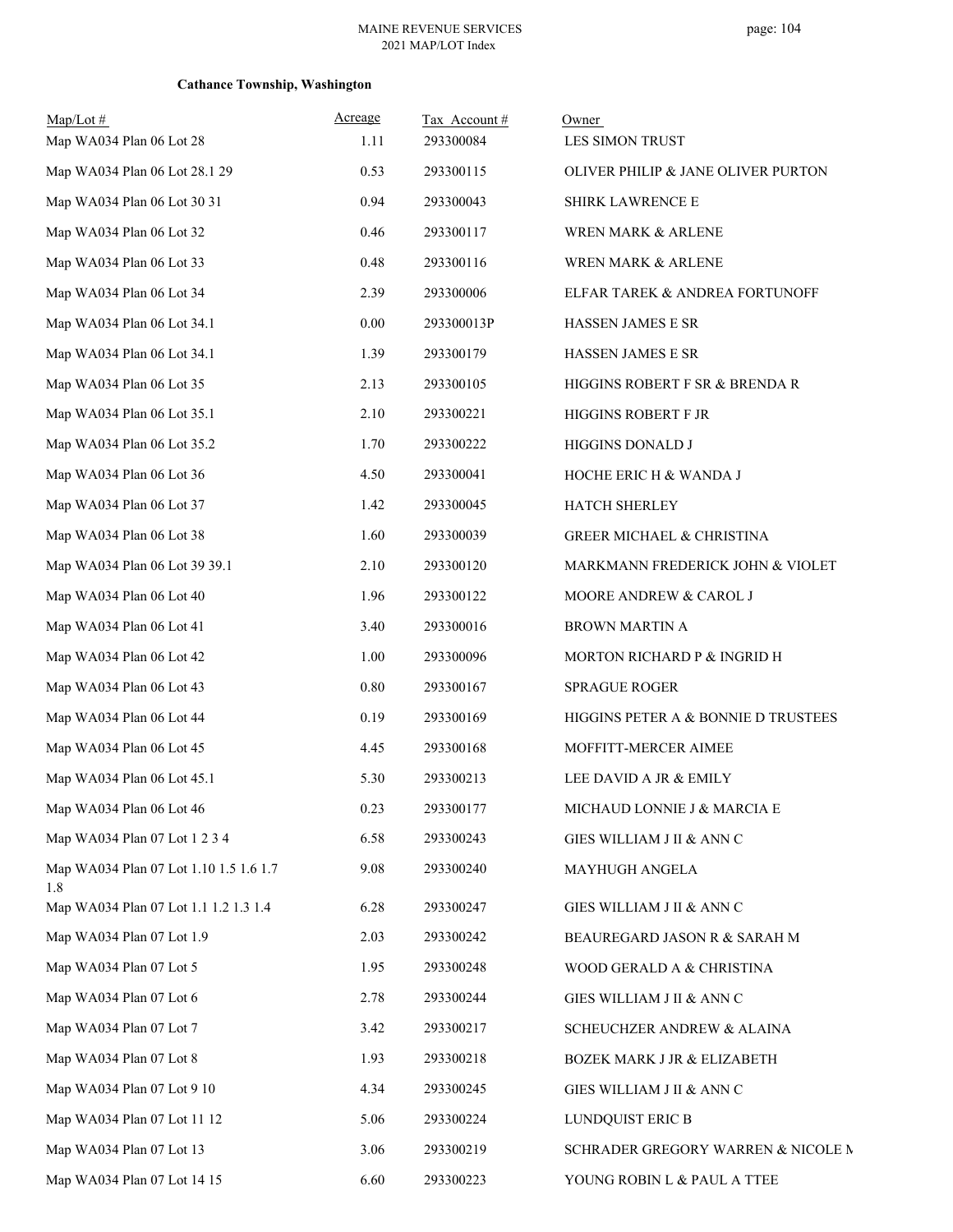### MAINE REVENUE SERVICES 2021 MAP/LOT Index

| $\text{Map/Lot} \#$          | Acreage | Tax Account # | Owner                              |
|------------------------------|---------|---------------|------------------------------------|
| Map WA034 Plan $07$ Lot $16$ | 2.33    | 293300246     | GIES WILLIAM J II & ANN C          |
| Map WA034 Plan 07 Lot 17 18  | 4.39    | 293300239     | PENSCO TRUST COMPANY LLC CUSTODIAN |
| Map WA034 Plan 07 Lot 19 20  | 5.33    | 293300216     | SEIDMAN NEIL & JENNIFER            |
| Map WA034 Plan $07$ Lot $21$ | 2.96    | 293300238     | CROWLEY DALE C JR & JUDITH         |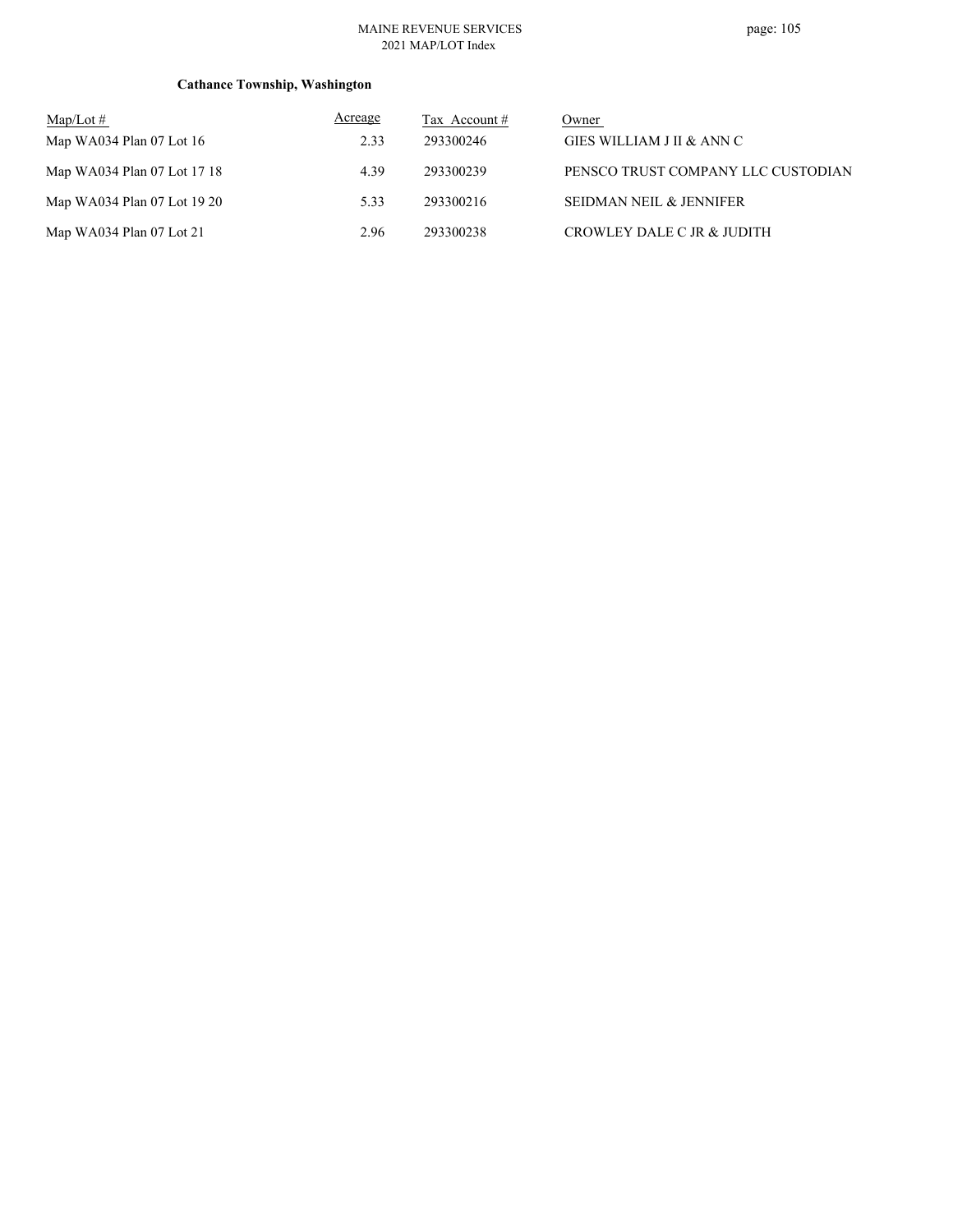# **Centerville, Washington**

| $Map/Lot \#$                                | Acreage   | Tax Account # | Owner                                 |
|---------------------------------------------|-----------|---------------|---------------------------------------|
| Map WA035                                   | 0.00      | 290800040     | <b>EMERA MAINE</b>                    |
| Map WA035                                   | 0.50      | 290800065     | MAINE STATE OF                        |
| Map WA035 Plan 01 Lot 1                     | $0.00\,$  | 290800028     | HENNESSEY EDWARD                      |
| Map WA035 Plan 01 Lot 1                     | 0.00      | 290800030     | WALLACE CYNTHIA                       |
| Map WA035 Plan 01 Lot 1                     | 0.00      | 290800031     | HOYT MICHAEL                          |
| Map WA035 Plan 01 Lot 1                     | 0.00      | 290800032     | <b>GARDNER LESLIE &amp; PAUL VANE</b> |
| Map WA035 Plan 01 Lot 1                     | 12,933.00 | 290800051     | WORCESTER HOLDINGS LLC                |
| Map WA035 Plan 01 Lot 1                     | 0.00      | 290800058     | WHITNEY PATRICK                       |
| Map WA035 Plan 01 Lot 1                     | 711.00    | 290800059     | WORCESTER HOLDINGS LLC                |
| Map WA035 Plan 01 Lot 1                     | 711.00    | 290800059     | MAINE DEPT OF MARINE RESOURCES        |
| Map WA035 Plan 01 Lot 2                     | 4,552.00  | 290800053     | WORCESTER HOLDINGS LLC                |
| Map WA035 Plan 01 Lot 2                     | 4,552.00  | 290800053     | TYPHOON LLC                           |
| Map WA035 Plan 01 Lot 2.1 2.2 4             | 2,934.00  | 290800062     | WORCESTER HOLDINGS LLC                |
| Map WA035 Plan 01 Lot 2.3                   | 1,977.00  | 290800075     | WORCESTER HOLDINGS LLC                |
| Map WA035 Plan 01 Lot 2.3                   | 1,977.00  | 290800075     | TYPHOON LLC                           |
| Map WA035 Plan 01 Lot 3                     | 887.00    | 290800055     | WORCESTER HOLDINGS LLC                |
| Map WA035 Plan 01 Lot 5                     | 395.00    | 290800029     | CROWLEY STEPHEN W ET AL               |
| Map WA035 Plan 01 Lot 7                     | 124.00    | 290800050     | SMITH STANLEY E & DONNA B             |
| Map WA035 Plan 01 Lot 8                     | 75.00     | 290800054     | WORCESTER HOLDINGS LLC                |
| Map WA035 Plan 02 Lot 1                     | 20.00     | 290800021     | <b>CALER WENDALL</b>                  |
| Map WA035 Plan 02 Lot 2                     | 94.00     | 290800052     | TIBBETTS ROBERT S & VIRGINIA F        |
| Map WA035 Plan 02 Lot 3 Plan 03 Lot<br>26.1 | 305.00    | 290800056     | <b>BLUETREE LAND HOLDINGS LLC</b>     |
| Map WA035 Plan 02 Lot 3.1 Plan 03 Lot<br>26 | 11.50     | 290800038     | BLUETREE LAND HOLDINGS LLC            |
| Map WA035 Plan 02 Lot 3.2 3.3 4             | 5.50      | 290800003     | <b>BAGLEY JULIAN &amp; GLORIA</b>     |
| Map WA035 Plan 02 Lot 3.4                   | 6.77      | 290800069     | KELLEY ERIC W PEATMOSS COMPANY        |
| Map WA035 Plan 02 Lot 4                     | 0.00      | 290800003P    | <b>BAGLEY JULIAN &amp; GLORIA</b>     |
| Map WA035 Plan 02 Lot 5 6 7                 | 0.00      | 290800006P    | CALER WENDELL H & LORENA A            |
| Map WA035 Plan 02 Lot 5 6 7                 | 60.00     | 290800010     | CALER WENDELL H & LORENA A            |
| Map WA035 Plan 02 Lot 9                     | 13.00     | 290800060     | SEHL WILLIAM R & DEBORAH A            |
| Map WA035 Plan 02 Lot 9.1                   | 2.00      | 290800026     | <b>WASHINGTON COUNTY</b>              |
| Map WA035 Plan 02 Lot 10                    | 80.00     | 290800035     | ELLIOTT HEIDI JANE & JUSTIN P COTTER  |
| Map WA035 Plan 02 Lot 11                    | 50.00     | 290800015     | SEELEY LISA C & ANDREW M              |
| Map WA035 Plan 02 Lot 13                    | 2.00      | 290800006     | WADE JODY LYNN                        |
| Map WA035 Plan 02 Lot 14                    | 1.00      | 290800016     | WESTBERRY JOHN A & LINDA A            |
| Map WA035 Plan 02 Lot 15                    | 34.70     | 290800046     | MCDONALD PAUL V                       |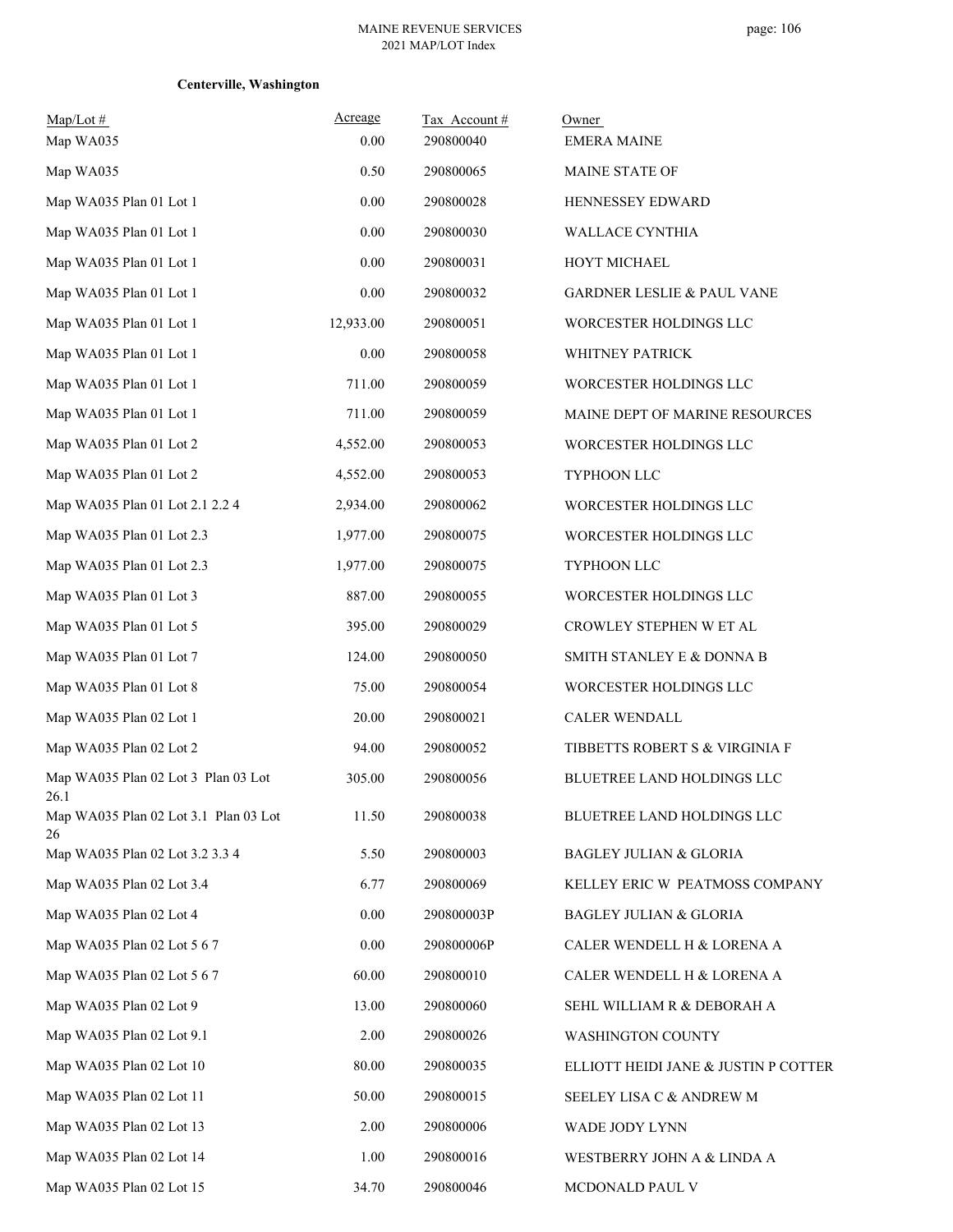# **Centerville, Washington**

| $Map/Lot \#$               | Acreage  | Tax Account# | Owner                                           |
|----------------------------|----------|--------------|-------------------------------------------------|
| Map WA035 Plan 02 Lot 16   | 8.00     | 290800036    | CALER WENDELL                                   |
| Map WA035 Plan 02 Lot 18   | 8.00     | 290800034    | DORSEY RICHARD O & MARGARET S                   |
| Map WA035 Plan 02 Lot 19   | 33.00    | 290800008    | <b>BAILEY JAMES &amp; RALPH</b>                 |
| Map WA035 Plan 02 Lot 20   | 59.00    | 290800045    | LENFESTEY MYRON C JR                            |
| Map WA035 Plan 02 Lot 21   | 7.76     | 290800009    | CALER WENDALL                                   |
| Map WA035 Plan 03 Lot 2    | 43.00    | 290800041    | CALER CARL SR & MARGARET                        |
| Map WA035 Plan 03 Lot 2.1  | 25.00    | 290800074    | PASSAMAQUODDY TRIBE OF MAINE                    |
| Map WA035 Plan 03 Lot 3    | 0.50     | 290800001    | ALLEN WILBUR S                                  |
| Map WA035 Plan 03 Lot 3.1  | 21.50    | 290800066    | PASSAMAQUODDY WILD BLUEBERRY COM                |
| Map WA035 Plan 03 Lot 3.2  | 9.90     | 290800070    | UNITED STATES OF AMERICA                        |
| Map WA035 Plan 03 Lot 4    | 1.78     | 290800019    | ALLEN MICHAEL & GLORIA                          |
| Map WA035 Plan 03 Lot 5    | 21.00    | 290800023    | FARREN S HARVESTING & LAND LEVELING             |
| Map WA035 Plan 03 Lot 5.1  | 5.00     | 290800061    | <b>FARRENS HARVESTING &amp; LAND LEVELING :</b> |
| Map WA035 Plan 03 Lot 6    | 50.00    | 290800044    | <b>GAY RICHARD M</b>                            |
| Map WA035 Plan 03 Lot 7    | 5.00     | 290800043    | HINKLE RONNIE & LISA                            |
| Map WA035 Plan 03 Lot 8    | 120.00   | 290800057    | CHERRYFIELD PROPERTIES LLC                      |
| Map WA035 Plan 03 Lot 8.1  | 95.00    | 290800042    | COTTON MARK B & SHIRLEY M                       |
| Map WA035 Plan 03 Lot 9    | 0.50     | 290800024    | <b>GRANT BAYLEY &amp; REBECCA A</b>             |
| Map WA035 Plan 03 Lot 12   | 419.00   | 290800033    | UNITED STATES OF AMERICA                        |
| Map WA035 Plan 03 Lot 12.1 | 44.90    | 290800072    | UNITED STATES OF AMERICA                        |
| Map WA035 Plan 03 Lot 12.2 | 299.50   | 290800071    | UNITED STATES OF AMERICA                        |
| Map WA035 Plan 03 Lot 13   | 6.20     | 290800049    | <b>HAMMOND MARTIN B</b>                         |
| Map WA035 Plan 03 Lot 14   | 2.00     | 290800020    | CROCKETT KENNETH & JEAN                         |
| Map WA035 Plan 03 Lot 15   | 12.30    | 290800068    | <b>JACQUES ALAIN</b>                            |
| Map WA035 Plan 03 Lot 15.1 | 14.50    | 290800073    | <b>JACQUES ALAIN</b>                            |
| Map WA035 Plan 03 Lot 17   | 297.00   | 290800018    | KELLEY GORDON                                   |
| Map WA035 Plan 03 Lot 18   | 26.18    | 290800005    | FOSS STANLEY JR                                 |
| Map WA035 Plan 03 Lot 19   | 118.00   | 290800011    | GAUDETTE ANGUS JR & MARJORIE K                  |
| Map WA35 Plan 03 Lot 20    | $0.00\,$ | 290800002P   | <b>GAUDETTE ANGUS JR &amp; MARJORIE K</b>       |
| Map WA035 Plan 03 Lot 20   | 28.00    | 290800012    | GAUDETTE ANGUS JR & MARJORIE K                  |
| Map wa035 Plan 03 Lot 21   | 15.00    | 290800037    | LYFORD JOHN D & LYNN M                          |
| Map WA035 Plan 03 Lot 23   | 4.00     | 290800014    | WORCESTER CAMERON G & MEAGAN A                  |
| Map WA035 Plan 03 Lot 24   | 13.86    | 290800013    | <b>GAUDETTE MARY ELLEN</b>                      |
| Map WA035 Plan 03 Lot 24.1 | 0.25     | 290800047    | HANSEN NORMAN                                   |
| Map WA035 Plan 03 Lot 24.2 | 4.37     | 290800076    | MERCHANT WILLIE D                               |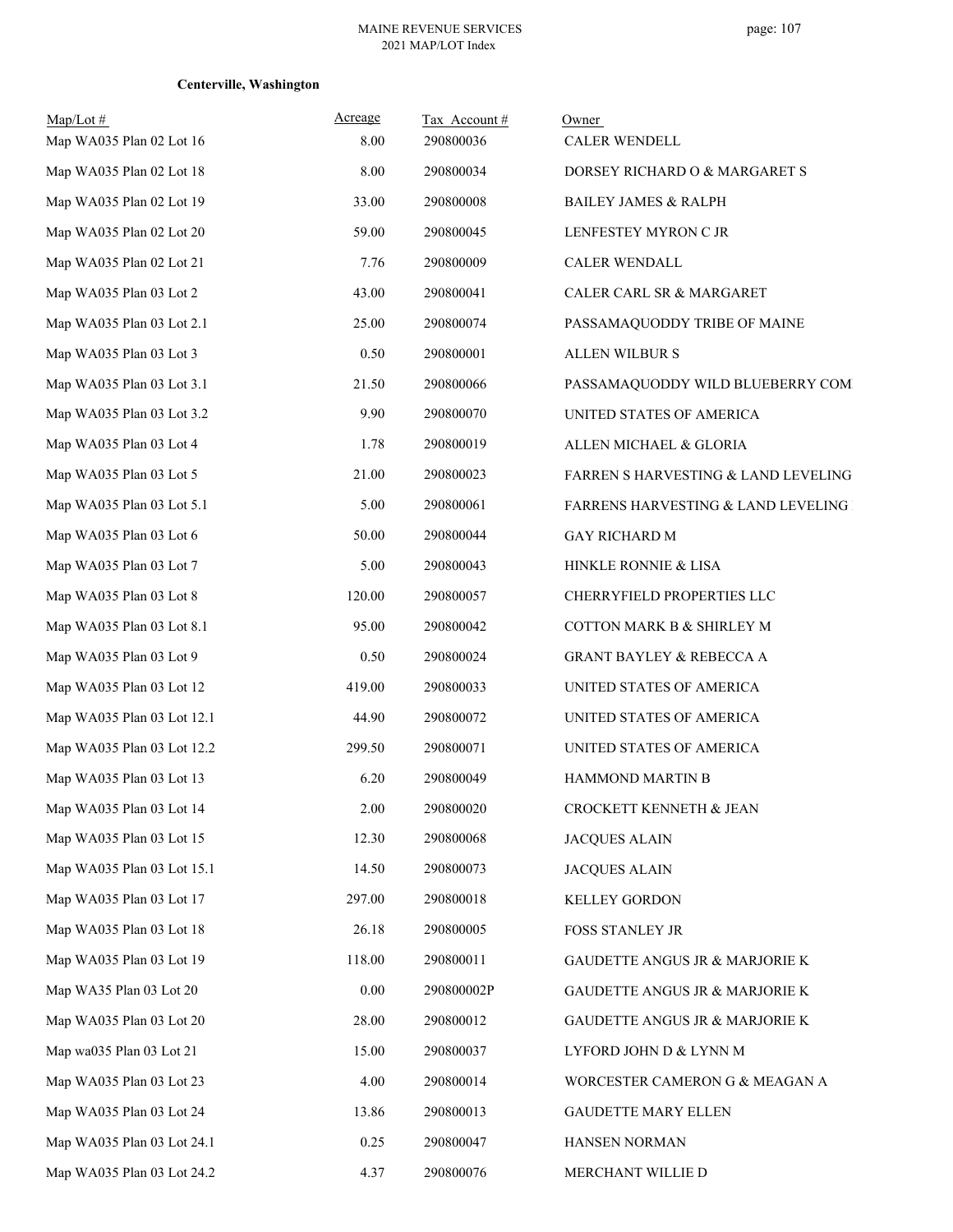## **Centerville, Washington**

| $Map/Lot \#$               | Acreage | Tax Account # | Owner                                 |
|----------------------------|---------|---------------|---------------------------------------|
| Map WA035 Plan 03 Lot $25$ | 44.00   | 290800039     | <b>BAILEY MICHAEL R</b>               |
| Map WA035 Plan 03 Lot 28   | 0.00    | 290800008P    | OLDE MILL STORAGE LLC                 |
| Map WA035 Plan 03 Lot 28   | 58.10   | 290800022     | OLDE MILL STORAGE LLC                 |
| Map WA035 Plan 03 Lot 28.1 | 2.00    | 290800064     | <b>GRANT BAYLEY C &amp; REBECCA A</b> |
| Map WA035 Plan 03 Lot 28.2 | 1.90    | 290800067     | <b>TYPHOON LLC</b>                    |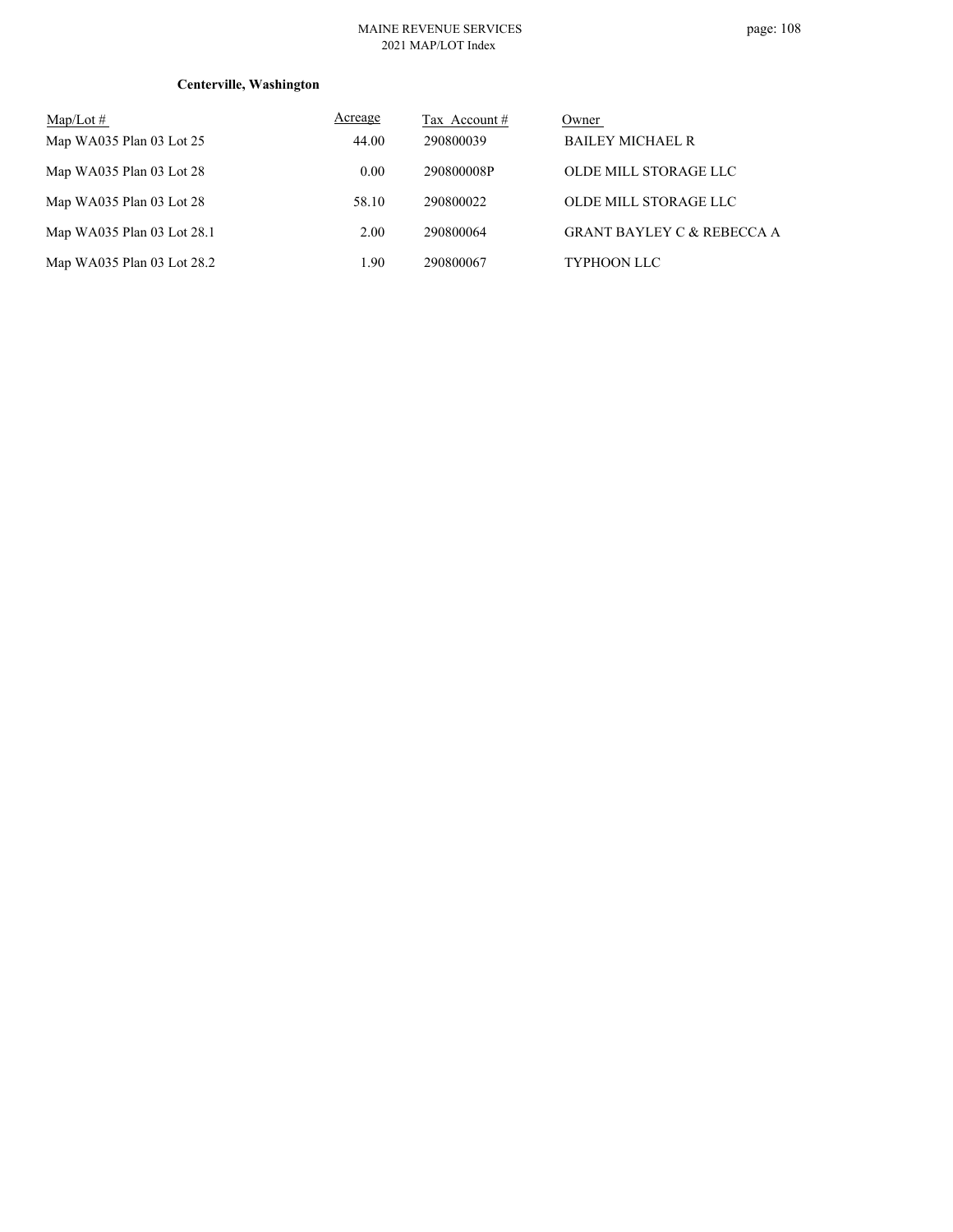## **Codyville, Washington**

| $Map/Lot \#$<br>Map WA036 Plan 00 Lot 0 | Acreage<br>0.00 | Tax Account#<br>291100004 | Owner<br>EASTERN MAINE ELECTRIC CO-OP INC |
|-----------------------------------------|-----------------|---------------------------|-------------------------------------------|
| Map WA036 Plan 00 Lot 0                 | 0.00            | 291100081                 | <b>BEAN YVONNE</b>                        |
| Map WA036 Plan 00 Lot 0                 | 92.00           | 291100092                 | HARRIMAN RONALD                           |
| Map WA036 Plan 00 Lot 0                 | 0.00            | 291100098                 | <b>STEVENS GENE</b>                       |
| Map WA036 Plan 01 Lot 1                 | 14,431.00       | 291100001                 | TYPHOON LLC                               |
| Map WA036 Plan 01 Lot 1                 | 0.00            | 291100078                 | <b>CROZIER PHIL</b>                       |
| Map WA036 Plan 01 Lot 1                 | 0.00            | 291100097                 | <b>BURGESS MIKE &amp; DON</b>             |
| Map WA036 Plan 01 Lot 1                 | 0.00            | 291100100                 | MAGEE PETER R & PATRICK                   |
| Map WA036 Plan 01 Lot 1.1               | 6,334.92        | 291100111                 | <b>BASKAHEGAN CO</b>                      |
| Map WA036 Plan 01 Lot 2                 | 11,224.62       | 291100002                 | <b>BASKAHEGAN CO</b>                      |
| Map WA036 Plan 01 Lot 3                 | 39.00           | 291100079                 | HARVIE RAYMOND                            |
| Map WA036 Plan 01 Lot 6                 | 1.00            | 291100095                 | HIGGINS PATRICIA H & MILTON K             |
| Map WA036 Plan 01 Lot 7                 | 10.00           | 291100099                 | MCTAGUE JAMES H                           |
| Map WA036 Plan 01 Lot 9                 | 1.00            | 291100094                 | <b>CROMAN DALE &amp; JASON</b>            |
| Map WA036 Plan 01 Lot 11                | 137.00          | 291100107                 | MAINE STATE OF                            |
| Map WA036 Plan 01 Lot 12                | 176.00          | 291100108                 | MAINE STATE OF                            |
| Map WA036 Plan 02 Lot 1                 | 47.00           | 291100007                 | <b>CHANDLER BART &amp; ROBERT JR</b>      |
| Map WA036 Plan 02 Lot 2                 | 100.00          | 291100006                 | <b>CHANDLER BART &amp; ROBERT JR</b>      |
| Map WA036 Plan 02 Lot 3                 | 160.00          | 291100005                 | HAMILTON JILL M                           |
| Map WA036 Plan 02 Lot 4                 | 45.00           | 291100010                 | <b>CHANDLER BART &amp; ROBERT JR</b>      |
| Map WA036 Plan 02 Lot 5                 | 4.00            | 291100077                 | <b>CHANDLER BART &amp; ROBERT JR</b>      |
| Map WA036 Plan 02 Lot 6                 | 50.00           | 291100080                 | MALLORY JOHN A & GENE R                   |
| Map WA036 Plan 02 Lot 6.1               | 10.00           | 291100103                 | VANE BETTY JO & JEANNE ELAINE STUART      |
| Map WA036 Plan 02 Lot 6.11              | 0.50            | 291100110                 | HAMILTON MIKAYLA M                        |
| Map WA036 Plan 02 Lot 7                 | 49.00           | 291100082                 | <b>COCHRAN MARY</b>                       |
| Map WA036 Plan 02 Lot 7.1               | 27.00           | 291100009                 | <b>CHANDLER BART &amp; ROBERT JR</b>      |
| Map WA036 Plan 02 Lot 8                 | 1.00            | 291100076                 | DAGGETT DANIELLE                          |
| Map WA036 Plan 02 Lot 9                 | 49.00           | 291100016                 | LAPLANT RONALD T & STEPHEN M              |
| Map WA036 Plan 02 Lot 9.1               | 1.50            | 291100075                 | RIPLEY VERNON                             |
| Map WA036 Plan 02 Lot 10                | 83.00           | 291100008                 | <b>CHANDLER BART &amp; ROBERT JR</b>      |
| Map WA036 Plan 02 Lot 10.1              | 941.00          | 291100106                 | MAINE STATE OF                            |
| Map WA036 Plan 02 Lot 10.1              | 1,010.00        | 291100109                 | <b>STATE OF MAINE</b>                     |
| Map WA036 Plan 02 Lot 11 12             | 63.00           | 291100083                 | MONK GRACE                                |
| Map WA036 Plan 02 Lot 13                | 60.00           | 291100074                 | MCCLINTICK TIM I                          |
| Map WA036 Plan 02 Lot 14                | 6.00            | 291100084                 | <b>BURRILL JEAN</b>                       |